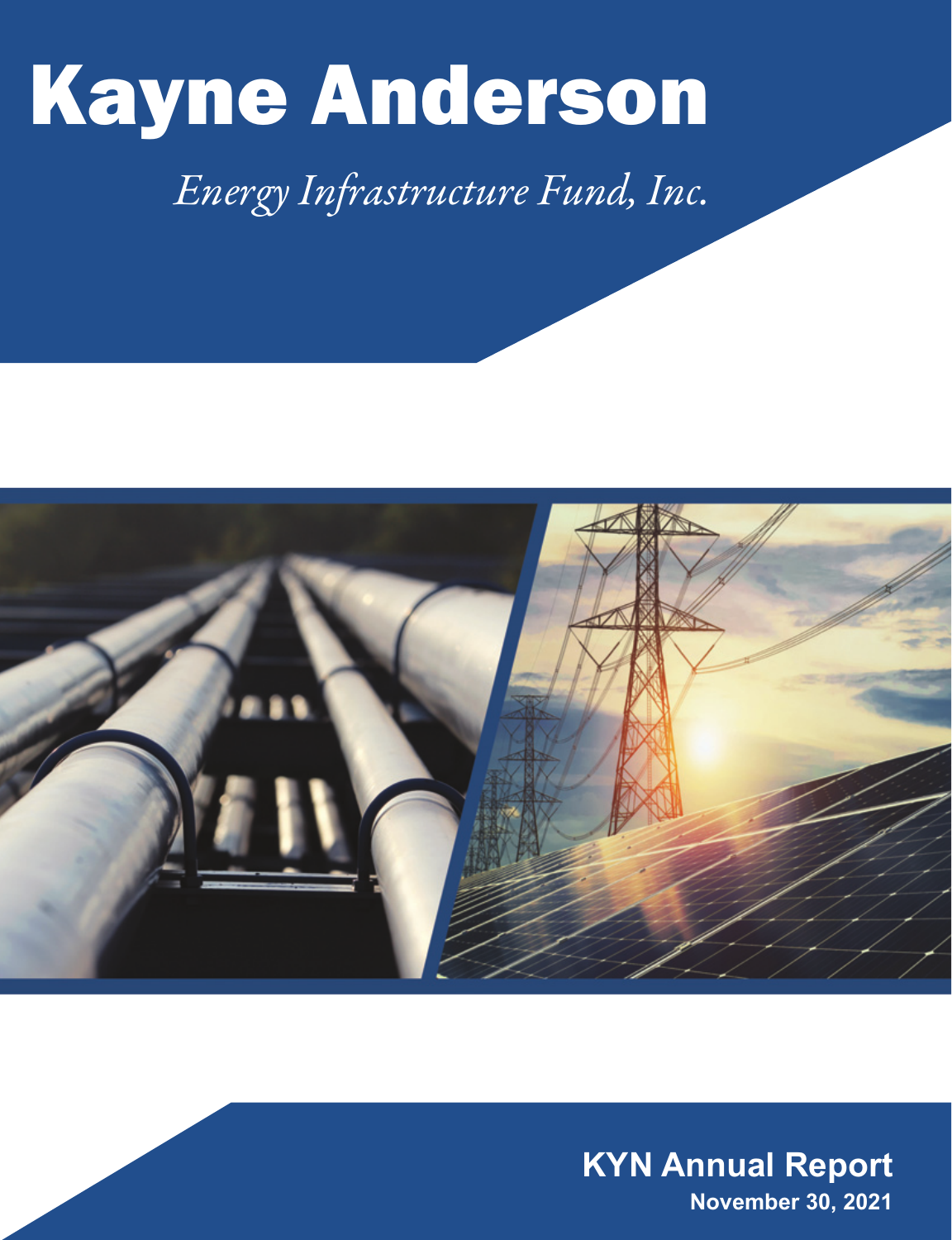#### **CONTENTS**

|                                                                                        | Page |
|----------------------------------------------------------------------------------------|------|
| Adoption of an Optional Delivery Method for Shareholder Reports (Rule 30e-3 Notice)    | 1    |
| Disclosure Pursuant to Rule 8b-16 under the Investment Company Act of 1940, as amended |      |
|                                                                                        | 2    |
|                                                                                        | 8    |
|                                                                                        | 9    |
|                                                                                        | 15   |
|                                                                                        | 18   |
|                                                                                        | 19   |
| Statement of Changes in Net Assets Applicable to Common Stockholders                   | 20   |
|                                                                                        | 21   |
|                                                                                        | 22   |
|                                                                                        | 26   |
|                                                                                        | 46   |
|                                                                                        | 47   |
|                                                                                        | 48   |
|                                                                                        | 77   |
|                                                                                        | 81   |
|                                                                                        | 84   |
|                                                                                        | 85   |

**CAUTIONARY NOTE REGARDING FORWARD-LOOKING STATEMENTS:** This report of Kayne Anderson Energy Infrastructure Fund, Inc. (the "Company") contains "forward-looking statements" as defined under the U.S. federal securities laws. Generally, the words "believe," "expect," "intend," "estimate," "anticipate," "project," "will" and similar expressions identify forward-looking statements, which generally are not historical in nature. Forward-looking statements are subject to certain risks and uncertainties that could cause actual results to materially differ from the Company's historical experience and its present expectations or projections indicated in any forward-looking statements. These risks include, but are not limited to, changes in economic and political conditions; regulatory and legal changes; energy infrastructure company industry risk; leverage risk; valuation risk; interest rate risk; tax risk; and other risks discussed in the Company's filings with the Securities and Exchange Commission ("SEC"). You should not place undue reliance on forward-looking statements, which speak only as of the date they are made. The Company undertakes no obligation to update or revise any forward-looking statements made herein. There is no assurance that the Company's investment objectives will be attained.

All investments in securities involve risks, including the possible loss of principal. The value of an investment in the Company could be volatile, and you could suffer losses of some or a substantial portion of the amount invested. The Company's concentration of investments in energy infrastructure companies subjects it to the risks of midstream, renewable infrastructure and utility entities and the energy sector, including the risks of declines in energy and commodity prices, decreases in energy demand, adverse weather conditions, natural or other disasters, changes in government regulation, and changes in tax laws. Leverage creates risks that may adversely affect return, including the likelihood of greater volatility of net asset value and market price of common shares and fluctuations in distribution rates, which increases a stockholder's risk of loss.

Performance data quoted in this report represent past performance and are for the stated time period only. Past performance is not a guarantee of future results. Current performance may be lower or higher than that shown based on market fluctuations from the end of the reported period.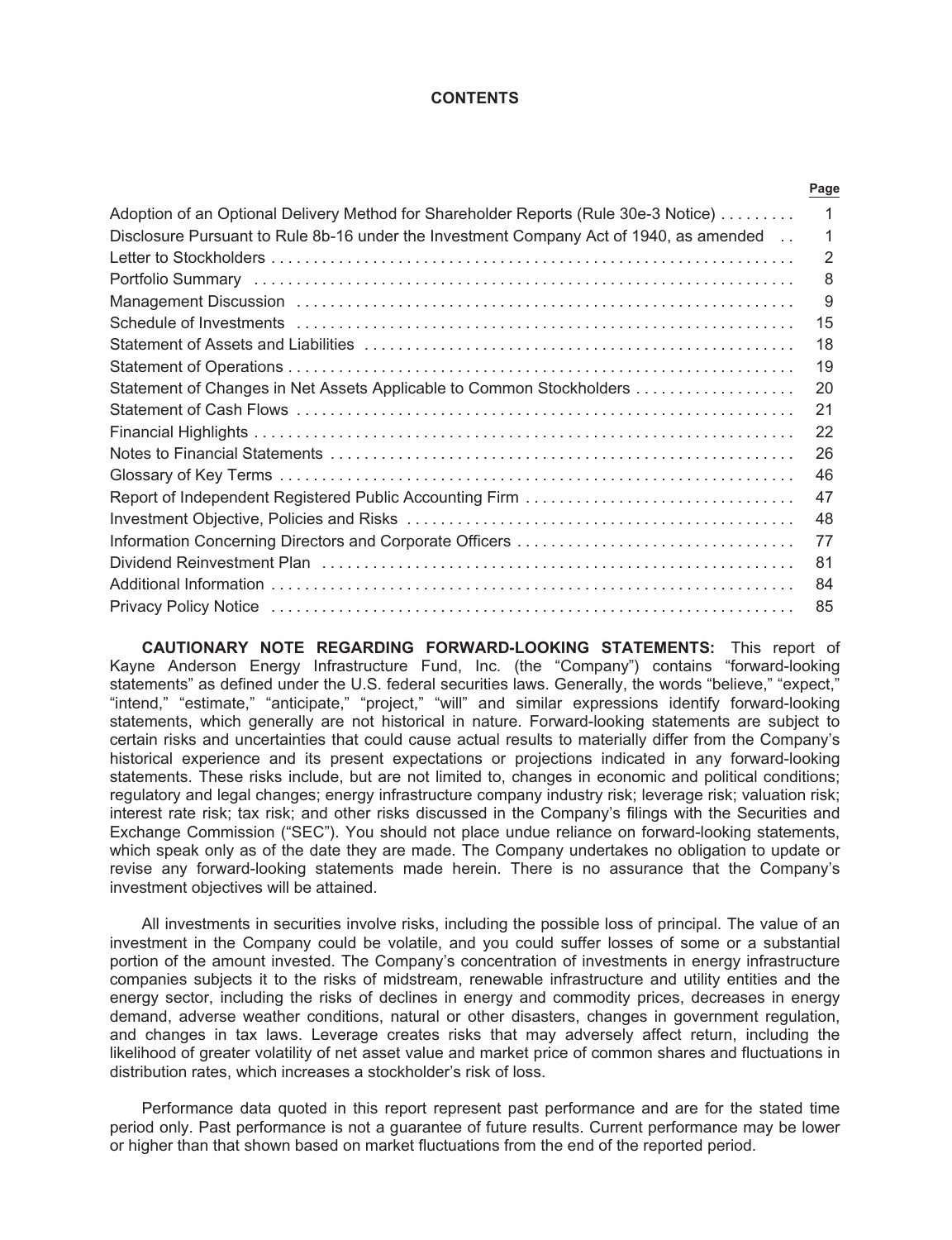#### **KAYNE ANDERSON ENERGY INFRASTRUCTURE FUND, INC. ADOPTION OF AN OPTIONAL DELIVERY METHOD FOR SHAREHOLDER REPORTS**

#### <span id="page-2-0"></span>**Rule 30e-3 Notice**

Paper copies of Kayne Anderson Energy Infrastructure Fund, Inc.'s (the "Company") annual and semi-annual shareholder reports are no longer being sent by mail, unless you specifically request paper copies of the reports. Instead, the reports will be made available on the Company's website (www.kaynefunds.com), and you will be notified by mail each time a report is posted and provided with a website link to access the report.

You may elect to receive paper copies of shareholder reports and other communications from the Company anytime by contacting your financial intermediary (such as a broker-dealer or bank) or, if you are a direct investor, by calling the Company at 1-877-657-3863. Your election to receive reports in paper will apply to all funds held in your account if you invest through your financial intermediary or all funds held directly with KA Fund Advisors, LLC.

#### <span id="page-2-1"></span>**Rule 8b-16 Disclosure**

Rule 8b-16 under the Investment Company Act of 1940, as amended, requires that we disclose certain information to stockholders in our annual report. That disclosure is included in this report as follows: (1) information about our dividend investment plan is included on pages 81-83, (2) information about our investment objectives and policies is included on page 48, and (3) information regarding the principal risk factors associated with investment in the Company is included on pages 49-76. During the fiscal year ended November 30, 2021, there were no changes to our charter or by-laws that were not approved by stockholders that delay or prevent a change of control, nor were there changes to persons who are primarily responsible for the day-to-day management of the Company's investment portfolio.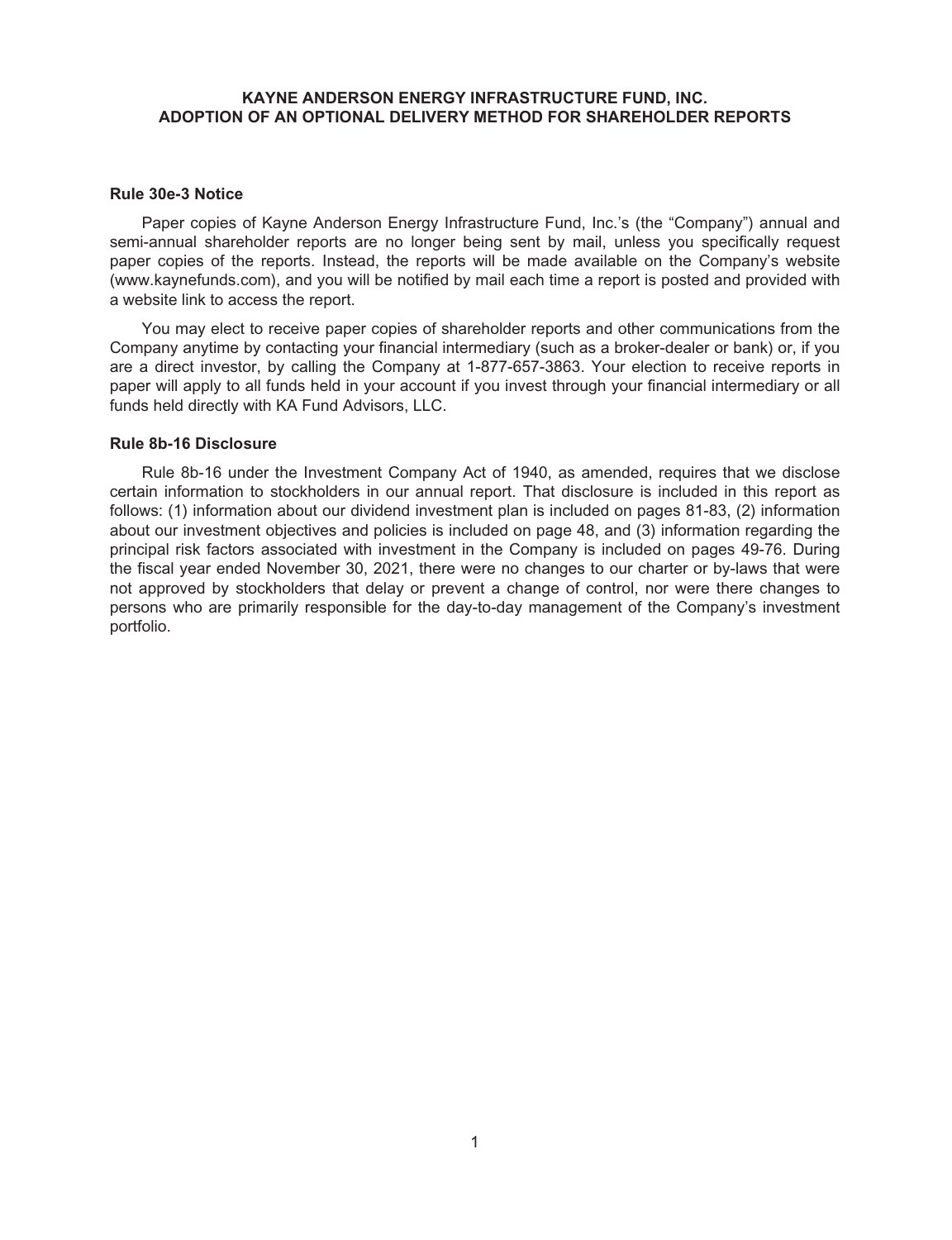<span id="page-3-0"></span>December 22, 2021

Dear Fellow Stockholders:

Season's greetings and best wishes for the New Year. We hope that you and your families have been able to remain safe and healthy during this pandemic. We remain hopeful the worst is behind us in the United States, but we acknowledge that the global battle against COVID-19 is far from over.

As economic activity recovered in 2021, demand for energy-related commodities also rebounded, which set the stage for a strong rally in energy infrastructure equities. KYN participated in this recovery, generating exceptional returns over the last 12 months. While our outlook for the new year is optimistic, there will almost undoubtedly be challenges in 2022 — be it from new COVID variants, the knock-on effects of this pandemic on the global economy, or other factors. Importantly, we have taken action over the last 18 months to ensure KYN can withstand periods of heightened market volatility. First, KYN's portfolio is more diversified and is comprised of larger, more liquid energy infrastructure investments. Second, the Company's leverage is lower than pre-pandemic levels.

As a result of actions taken by our team over the last few years, KYN's portfolio now has meaningful exposure to the transition of our global energy system away from traditional carbon-based fuels to a more sustainable mix of lower carbon fuels and renewable energy sources. This is commonly referred to as the "Energy Transition," and we expect this megatrend will influence KYN's portfolio positioning for the foreseeable future. Notwithstanding our conviction on the merits of this push to reduce emissions of carbon dioxide and other greenhouse gasses, the spikes in energy prices and shortages in commodities experienced during 2021 serve as a powerful reminder that fossil fuels will play an essential role in satisfying global energy demand for decades to come. As financial markets realize this, we believe KYN's investments — particularly its midstream holdings — are positioned to benefit.(1)

This letter is designed to provide a concise summary of KYN's performance, portfolio, and outlook. We hope that you find it insightful; in addition, we highly encourage investors to visit our website (kaynefunds.com/kyn) for additional information about the Company and its investments. As an example, we recently posted a podcast that discusses many of the topics covered in this letter in greater detail.

# **Why Invest in KYN?**

Before reviewing KYN's results during fiscal 2021, we wanted to answer the following question: why invest in KYN? In our opinion, KYN — with its flexible investment mandate, permanent capital base, and expertise providing strategic capital solutions to both public and private companies — is a very attractive vehicle for investors seeking diversified exposure to the energy infrastructure sector. We believe the sector's investment thesis is compelling for many reasons, including:

- Energy infrastructure is critical to the global economy;
- Global demand for energy is expected to steadily increase over the next several decades driven primarily by growth in developing economies;
- Energy infrastructure companies have stable cash flows, operate businesses with high barriers to entry and, in many cases, have contractual protections to higher levels of inflation; and
- Companies in this sector are very well positioned to capitalize on the Energy Transition.

Footnotes can be found on page 7.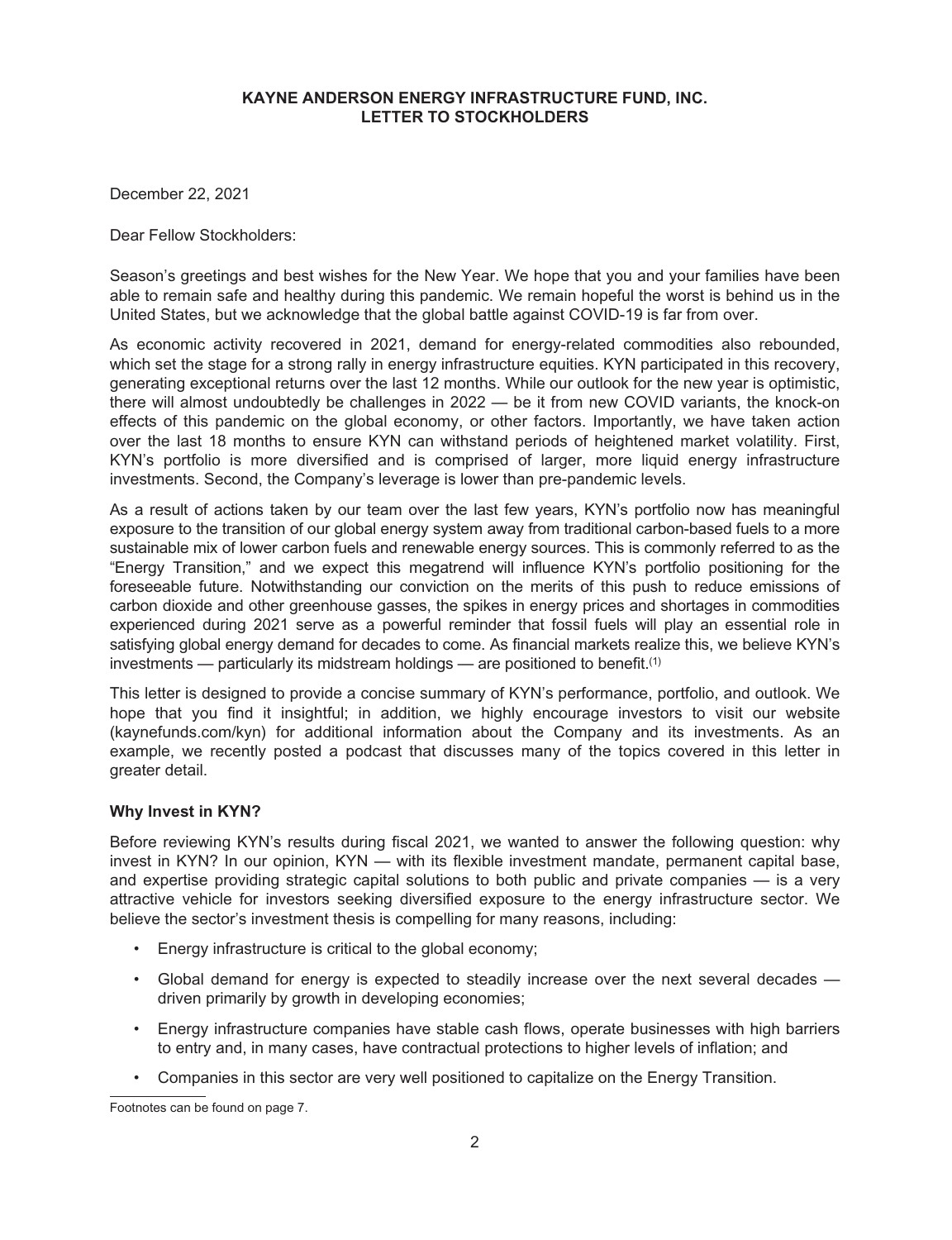As we will discuss later in this letter, energy infrastructure companies performed very well during 2021 and, in our opinion, have favorable market conditions supporting their outlook for the next five to ten years.

#### **Performance Review**

KYN generated a total Net Asset Return of  $41.0\%$  in fiscal  $2021$ .<sup>(2)</sup> We were pleased with this performance given KYN's mix of investments, and it was a solid recovery after the challenges experienced during fiscal 2020. KYN outperformed its Composite Energy Infrastructure Index benchmark by 970 basis points in fiscal 2021.<sup>(3)</sup> As you can see in the table below, midstream companies were the best performing energy infrastructure subsector in 2021, while renewable infrastructure and U.S. utilities generated more modest returns. The podcast referenced earlier in this letter provides more detail on the factors driving performance for each energy infrastructure subsector.

#### **Comparison of Returns in Fiscal 2021**

| KYN Net Asset Return <sup>(2)</sup>                      | 41.0% |
|----------------------------------------------------------|-------|
| KYN Composite Energy Infrastructure Index <sup>(4)</sup> | 31.3% |
| Midstream $(5)$                                          | 37.6% |
| Renewable Infrastructure <sup>(6)</sup>                  | 5.1%  |
| $U.S.$ Utilities <sup><math>(7)</math></sup>             | 8.0%  |

KYN's Market Return, which is based on stock price performance rather than Net Asset Value, was 44.0% for fiscal 2021.(8) This exceeded our Net Asset Return as our stock price traded at a 12.8% discount to NAV at fiscal year-end compared to a 14.6% discount at the beginning of the year. We are pleased to see our discount contract over the last 12 months, but it remains at a wider-than-normal level. While we believe investors have begun to appreciate the changes we announced last summer to KYN's distribution philosophy, we believe they have yet to give KYN full credit for its higher distribution rate. In our opinion, the most effective way to have a sustainable impact on the Company's stock price discount to its NAV is for KYN to pay an attractive distribution and generate consistent returns. We delivered on these two objectives during fiscal 2021 and our team is working hard to build on last year's success.

#### **Portfolio**

Over the last few years, we have made some meaningful changes to KYN's portfolio — most notably, increasing the Company's holdings of natural gas & liquefied natural gas ("LNG") infrastructure companies, utilities, and renewable infrastructure companies. Today, KYN's portfolio is a diversified mix of energy infrastructure investments. These portfolio changes were made with one goal in mind to capitalize on the future of energy infrastructure. Importantly, the changes we made in November 2020 to KYN's investment objective provided much more flexibility to diversify the Company's portfolio. While KYN is no longer exclusively focused on the midstream sector, we continue to believe the Company's midstream investments will generate attractive returns. In fact, we expect that traditional midstream companies and natural gas & LNG infrastructure companies will comprise the majority of KYN's portfolio for many years.<sup>(1)</sup> However, the energy industry and the infrastructure assets that serve as the sector's backbone are evolving, and we intend to allocate KYN's portfolio to reflect this evolution.

Footnotes can be found on page 7.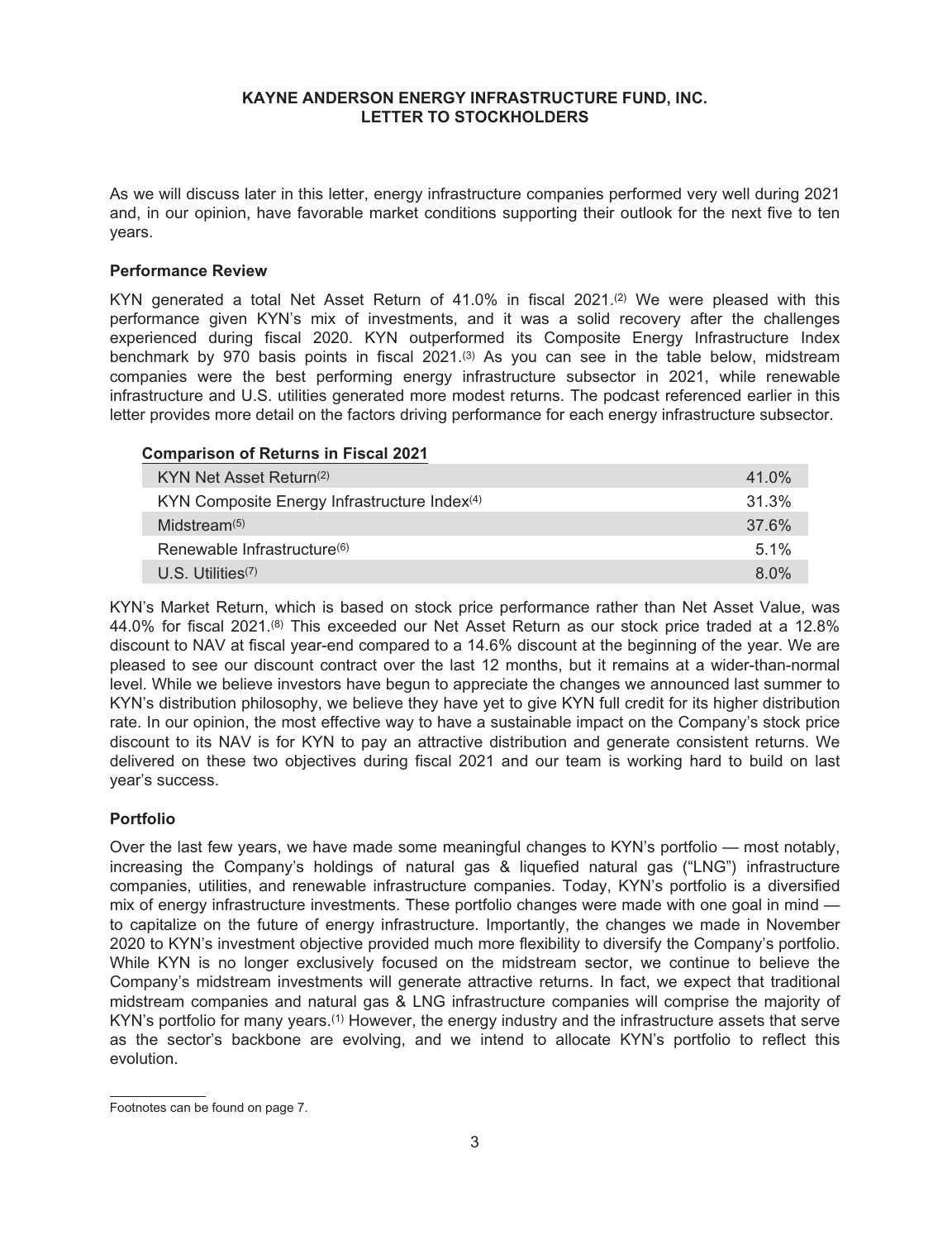

The transition in our portfolio is apparent in the chart above, with traditional midstream representing 63% at the end of fiscal 2021, while the combination of natural gas & LNG infrastructure, utilities, and renewable infrastructure represent 36%, roughly in line with the targets we provided in our summer 2020 Strategic Update. For fiscal 2022, the subsector weightings in KYN's Composite Energy Infrastructure Index have been revised to 75% in midstream (which includes traditional midstream and natural gas & LNG infrastructure), 15% in renewable infrastructure, and 10% in U.S. utilities. We believe these revised allocations best reflect our desire to further increase KYN's portfolio diversification. Notwithstanding these directional targets, the Company's investment objective provides us the flexibility to invest in the most attractive areas within the energy infrastructure industry. Our goal is to generate attractive risk-adjusted returns, and we do not believe rigid portfolio allocation guidelines are in stockholders' best interests.

#### **Distributions**

We understand how important distributions are to our investors, and one of our most important longterm goals is to provide investors with an attractive distribution. We believe that the returns generated by our portfolio companies will accrue to us through a more balanced combination of dividends and capital appreciation compared to historical periods — when most of KYN's holdings employed a high dividend payout model. Midstream companies, in particular, have pivoted to a lower payout model where free cash flow (in excess of dividends and capital expenditures) is used primarily to buy back stock or reduce debt. Renewable infrastructure companies also tend to pay lower dividends as cash flow is used to fund growth. Utilities, which often fund their growth projects with external financing, typically pay dividends based on a target payout ratio of earnings. Recognizing the fundamental change in the character of KYN's expected portfolio returns alongside our desire to pay KYN's shareholders an attractive distribution, we announced an increase in KYN's quarterly distribution to 17.5¢ per share (a 17% increase) in June 2021. We believe this distribution is sustainable based on our outlook and is consistent with our philosophy of considering the income we receive from our investments and capital appreciation in the portfolio in determining KYN's distribution.

Footnotes can be found on page 7.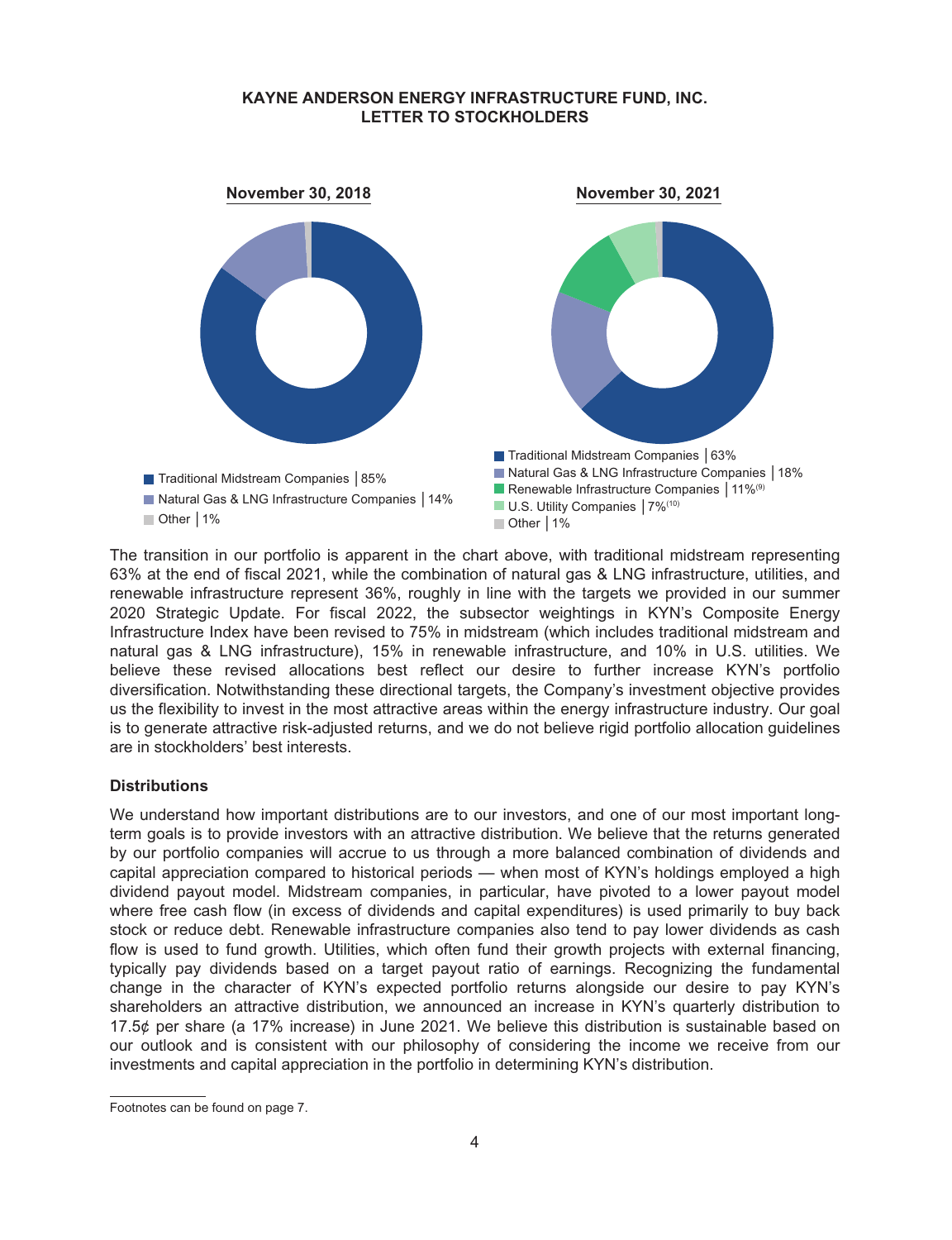#### **Outlook**

As nations across the globe dedicate significant resources to tackle climate change, we are extremely bullish about the prospects for investing in infrastructure supporting the Energy Transition. The tailwinds supporting growth in lower carbon fuels, renewables, electrification, and technologies to reduce emissions are undeniable and gaining momentum. These initiatives support multi-decade growth profiles for our renewable infrastructure and utility investments. Incentives in the proposed Build Back Better plan are one powerful example. Commitments by countries at the recent COP26 Conference are another good example. Yet, despite these initiatives, we are also pragmatic about how quickly the world can pivot. A transition to a low carbon (or "net zero") energy system will take multiple decades, and in the interim, fossil fuels help provide stability and redundancy that is critical to a society reliant on energy in its day-to-day activities. Natural gas and LNG will play a particularly important longterm role in our view. For those reasons, we remain bullish about the prospects and longevity of midstream infrastructure.

As we look into 2022, the fundamentals in the energy markets are very constructive. Global energy demand has recovered to near pre-COVID levels and is set to grow consistently over the next decade. Energy companies' balance sheets are healthy, and publicly traded energy companies are much more focused on generating free cash flow and returning capital to shareholders than on growing production. This should result in more stability in commodity prices and help dampen the sector's "boom and bust" cycles. Domestic production of crude oil, natural gas and natural gas liquids grew during 2021, and this growth is expected to continue for the next few years — in part, fueled by the actions of privatelyowned energy companies. The United States has continued to be a major exporter of energy-related commodities (including crude oil, refined products, natural gas liquids, and LNG), and the reason for this is very straightforward — the rest of the world needs these products to satisfy their demand.

Against this very positive fundamental backdrop, the midstream industry is poised to generate record levels of free cash flow in 2022 after undergoing a dramatic transformation over the last few years. In addition to simplifying their corporate structures, companies reduced leverage, slashed capital spending, and reduced operating expenses in response to the pandemic. Importantly, we do not anticipate a large uptick in capital spending over the next few years — the sector already has the operating capacity to handle anticipated production increases. Further, most balance sheets are healthy, with leverage at (or near) target levels. This is a very important point because it means companies can direct this additional free cash flow towards stock buybacks and/or dividend increases. We are also encouraged that midstream companies have enhanced their environmental, social and governance ("ESG") disclosures, increased emphasis on reducing greenhouse gas emissions, and are selectively considering investments in Energy Transition projects that are complementary to their existing assets.

For many of the reasons discussed in this letter, the backdrop for our renewable infrastructure and utility holdings is very robust. We continue to see record development of new renewable assets and solid guidance updates for 2022 from companies in KYN's portfolio. Looking beyond next year, growth in renewable infrastructure and increased electrification will support these companies' growth profiles for the next 10-20 years — we believe both sectors are in the early stages of a period of outsized investment and growth. Given the current income, growth, and capital appreciation potential of these securities, our team remains excited about the total return prospects for our investments in these two subsectors of the energy infrastructure industry.

Footnotes can be found on page 7.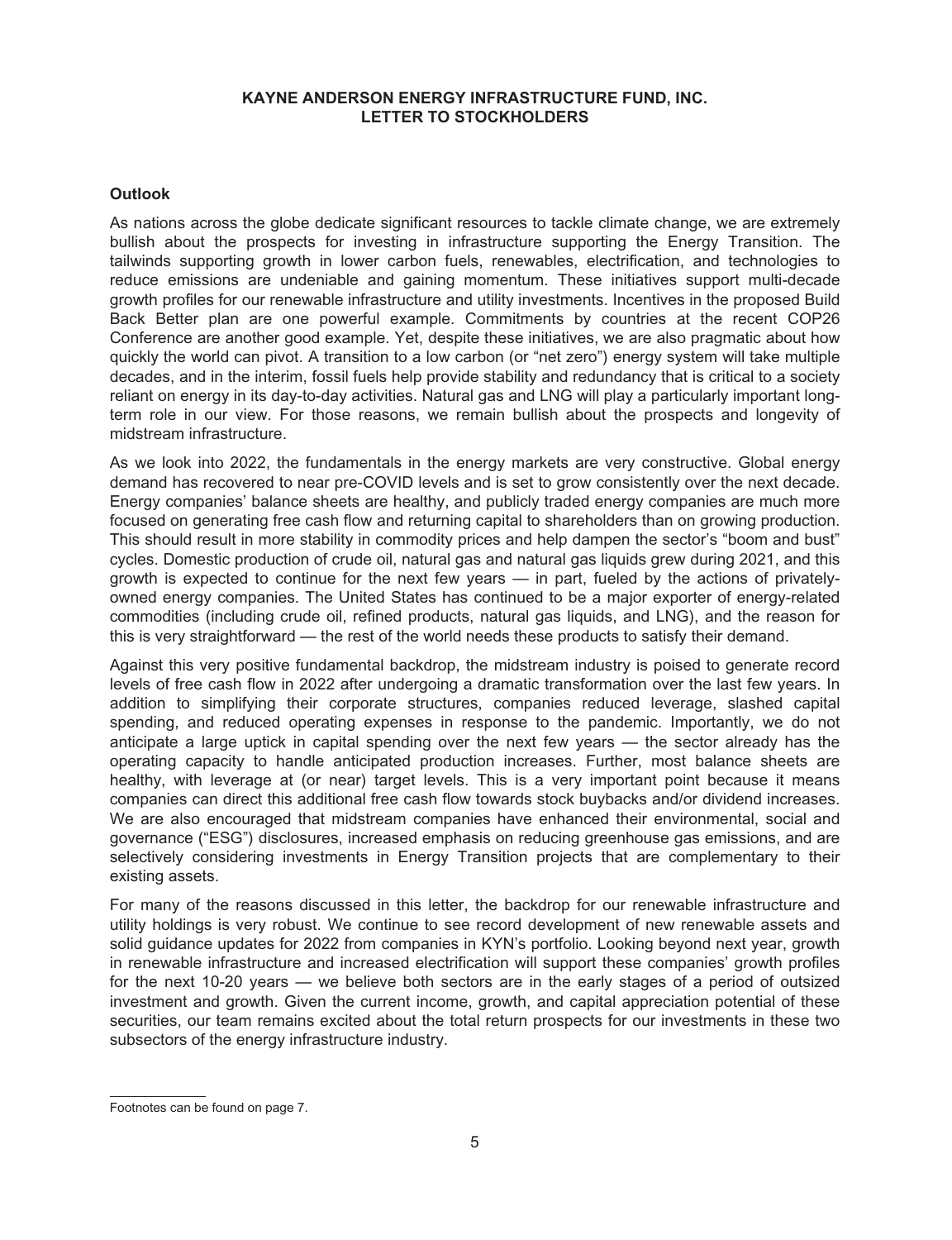We have little doubt that the next ten years will bring meaningful changes in the energy infrastructure industry, but our diverse team of industry experts is well-positioned to capitalize on these opportunities. We appreciate your investment in the Company and look forward to executing on our investment objective of achieving high after-tax total returns. Please do not hesitate to contact us with any questions or comments.

Sincerely,

Jan Bar

James C. Baker, Jr.

Chairman of the Board President and Chief Executive Officer

Footnotes can be found on page 7.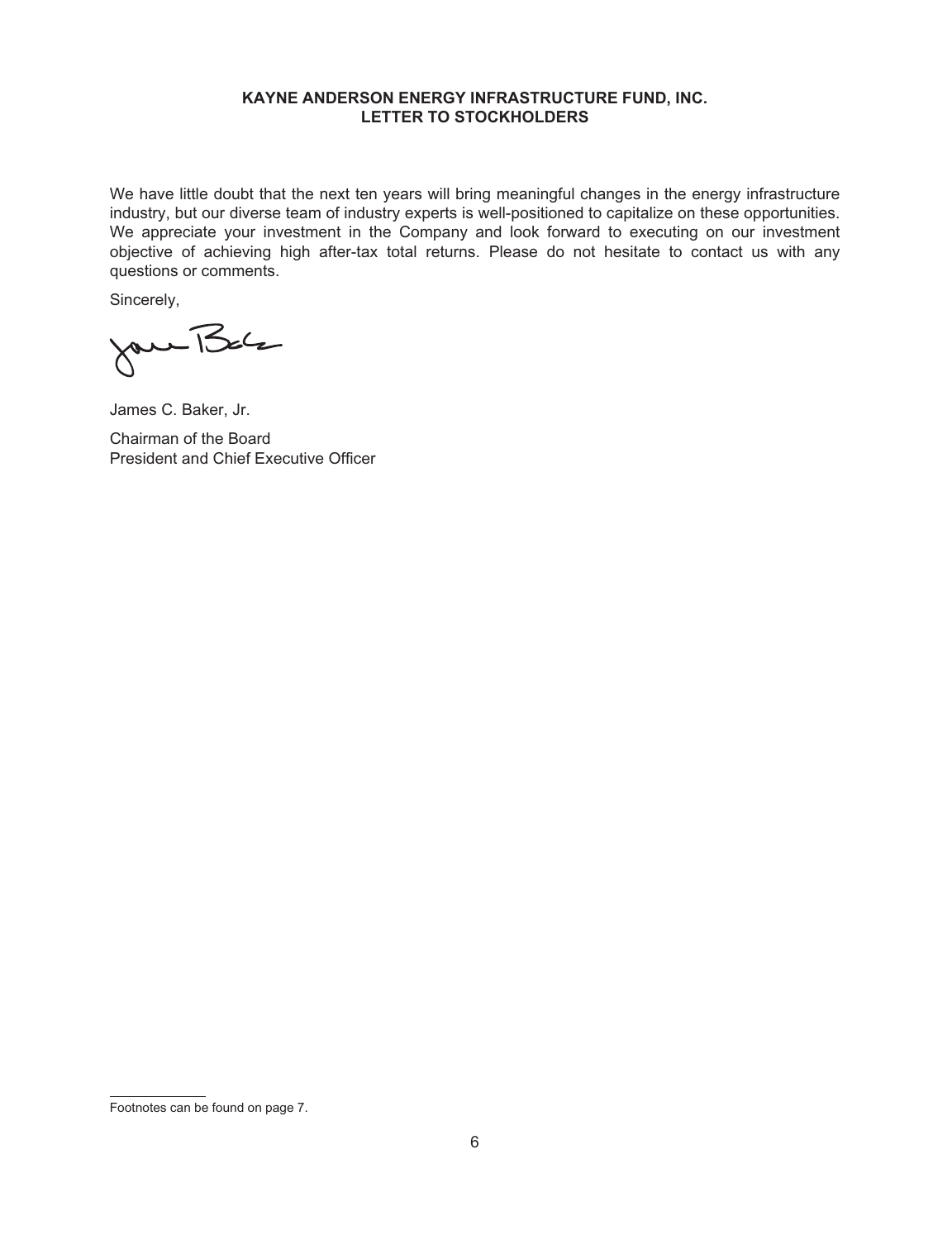- (5) The benchmark for the midstream sector is the Alerian Midstream Energy Total Return Index (AMNAX).
- (6) The benchmark for the renewable infrastructure sector is a composite total return for 39 domestic and international renewable infrastructure and utility companies (calculated on a market-cap weighted basis with individual constituents capped at a 10% weighting).
- (7) The benchmark for the U.S. utilities sector is the Utilities Select Sector SPDR (XLU), which is an exchange-traded fund ("ETF") linked to the Utilities Select Sector Index (IXU), a sub-set of the S&P 500.

(9) Includes Algonquin Power & Utilities Corp., EDP - Energias de Portugal, S.A., Enel S.p.A., NextEra Energy Inc. and SSE plc as these are included in the benchmark for the renewable infrastructure sector.

<sup>(1)</sup> Whenever we reference "midstream companies", the "midstream sector" or the "midstream industry" it includes both traditional midstream companies and natural gas & LNG infrastructure companies. Traditional midstream companies are defined as midstream companies that own and/or operate midstream assets related to crude oil, refined products, natural gas liquids or water. Natural gas & LNG infrastructure companies are defined as midstream companies that primarily own and/or operate midstream assets related to natural gas or liquefied natural gas.

<sup>(2)</sup> Net Asset Return is defined as the change in net asset value per share plus cash distributions paid during the period (assuming reinvestment through our dividend reinvestment plan).

<sup>(3)</sup> Based on the difference between the Company's Net Asset Return and the total return of KYN's Composite Energy Infrastructure Index.

<sup>(4)</sup> KYN's Composite Energy Infrastructure Index is comprised of an 80% weighting to the midstream sector, a 12.5% weighting to the renewable infrastructure sector and a 7.5% weighting to the U.S. utility sector. Returns for each period are total returns (assuming reinvestment of dividends). The sub-sector allocations for this composite index were established by Kayne Anderson at the beginning of fiscal 2021 and are expected to change on an annual basis based on the estimated sub-sector allocations of the Company's assets during that year.

<sup>(8)</sup> Market Return is defined as the change in share price plus cash distributions paid during the period (assuming reinvestment through our dividend reinvestment program).

<sup>(10)</sup> Includes TransAlta Corporation.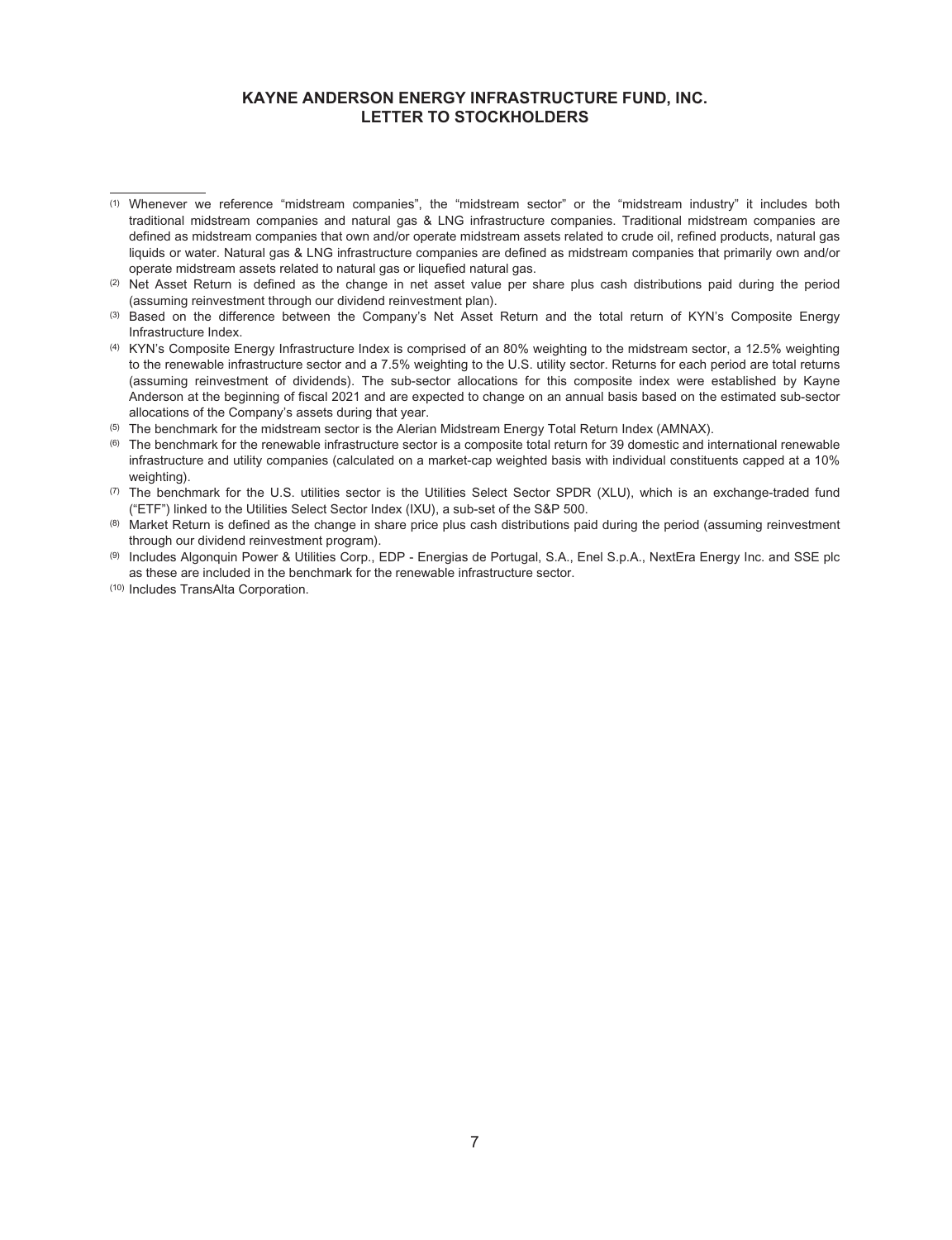# **KAYNE ANDERSON ENERGY INFRASTRUCTURE FUND, INC. PORTFOLIO SUMMARY (UNAUDITED)**

<span id="page-9-0"></span>

#### **Portfolio of Long-Term Investments by Category**

|                                                      |                          | <b>Percent of Long-Term</b><br>Investments as of<br>November 30, |       |
|------------------------------------------------------|--------------------------|------------------------------------------------------------------|-------|
| <b>Holding</b>                                       | Category                 | 2021                                                             | 2020  |
| 1. MPLX $LP(1)$                                      | Midstream Energy Company | 12.9%                                                            | 12.6% |
| 2. Enterprise Products Partners L.P. <sup>(1)</sup>  | Midstream Energy Company | 10.5                                                             | 11.4  |
| 3. Energy Transfer LP                                | Midstream Energy Company | 7.8                                                              | 7.3   |
| 4. Targa Resources Corp.                             | Midstream Energy Company | 7.4                                                              | 6.7   |
| 5. The Williams Companies, Inc.                      | Midstream Energy Company | 6.4                                                              | 8.6   |
| 6. Plains All American Pipeline, L.P. <sup>(2)</sup> | Midstream Energy Company | 5.2                                                              | 5.1   |
| 7. Western Midstream Partners, LP                    | Midstream Energy Company | 4.5                                                              | 5.3   |
| 8. ONEOK, Inc.                                       | Midstream Energy Company | 4.0                                                              | 3.2   |
| 9. Magellan Midstream Partners, L.P.                 | Midstream Energy Company | 3.6                                                              | 4.9   |
| 10. Cheniere Energy, Inc.                            | Midstream Energy Company | 3.2                                                              | 0.6   |

#### **Top 10 Holdings by Issuer**

(1) Includes our ownership of common and preferred units.

(2) Includes ownership of Plains All American Pipeline, L.P. ("PAA") and Plains AAP, L.P. ("PAGP-AAP").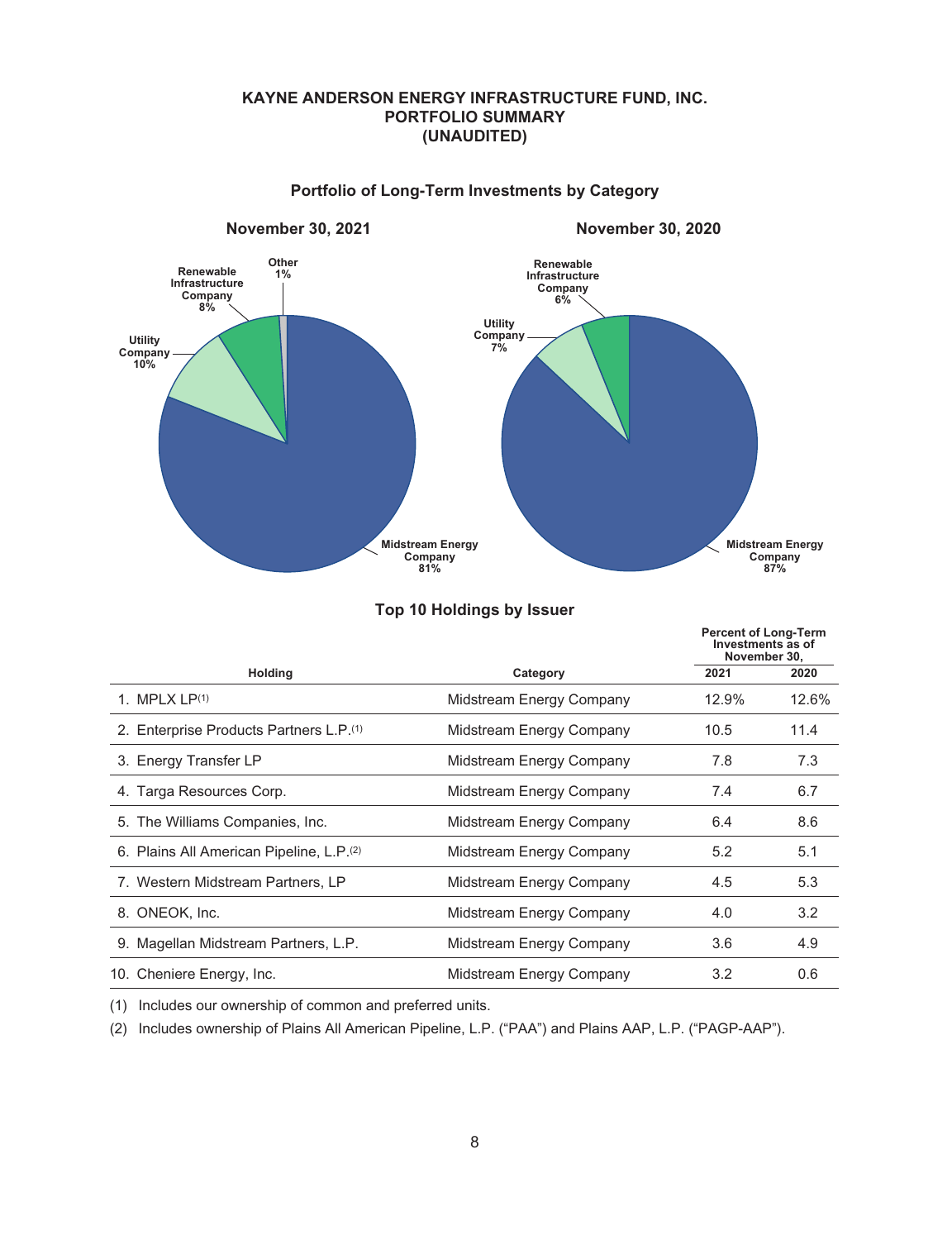#### <span id="page-10-0"></span>**Company Overview**

Kayne Anderson Energy Infrastructure Fund, Inc. (the "Company" or "KYN") is a non-diversified, closed-end fund that commenced operations in September 2004. Our investment objective is to provide a high after-tax total return with an emphasis on making cash distributions to stockholders. We intend to achieve our investment objective by investing at least 80% of our total assets in the securities of Energy Infrastructure Companies. Please refer to the Glossary of Key Terms for the meaning of capitalized terms not otherwise defined herein.

As of November 30, 2021, we had total assets of \$1.6 billion, net assets applicable to our common stockholders of \$1.1 billion (net asset value of \$8.91 per share), and 126.4 million shares of common stock outstanding.

#### **Recent Events**

On September 15, 2021, we announced that KYN entered into a merger agreement (the "Merger") with Fiduciary/Claymore Energy Infrastructure Fund ("FMO"). Information regarding the Merger is contained in the definitive joint proxy statement/prospectus filed with the Securities and Exchange Commission ("SEC") on December 29, 2021. Subject to FMO shareholder approval, FMO will be acquired by KYN, with FMO shareholders being issued shares of KYN common stock in exchange for their shares of FMO common stock. The exchange ratio will be based on the relative per share net asset values of FMO and KYN immediately prior to the transaction's closing date. The Merger is expected to qualify as a tax-free reorganization for federal income tax purposes, and as a result, the transaction is not expected to be taxable to KYN's stockholders or FMO's shareholders. The Merger is expected to take effect as soon as practicable once the shareholder vote and other customary conditions to closing are satisfied, which is expected to occur during March 2022.

#### **Results of Operations — For the Three Months Ended November 30, 2021**

*Investment Income.* Investment income totaled \$9.1 million for the quarter. We received \$27.2 million of dividends and distributions, of which \$17.6 million was treated as return of capital and \$0.5 million was treated as distributions in excess of cost basis.

*Operating Expenses.* Operating expenses totaled \$9.3 million, including \$5.3 million of investment management fees, \$2.3 million of interest expense, \$1.0 million of preferred stock distributions and \$0.7 million of other operating expenses. Interest expense includes \$0.3 million of non-cash amortization of debt issuance costs. Preferred stock distributions include \$0.1 million of noncash amortization.

*Net Investment Loss.* Our net investment loss totaled \$0.1 million and included a current tax benefit of \$0.2 million and a deferred tax expense of \$0.1 million.

*Net Realized Gains.* We had net realized gains from our investments of \$84.5 million, consisting of realized gains from long term investments of \$97.6 million, \$0.5 million of realized gains from option activity, a current tax benefit of \$2.5 million and a deferred tax expense of \$16.1 million.

*Net Change in Unrealized Gains.* We had a net decrease in our unrealized gains of \$60.1 million. The net change consisted of a \$69.8 million decrease in unrealized gains on investments, \$0.1 million of unrealized loss from option activity and a deferred tax benefit of \$9.8 million.

*Net Increase in Net Assets Resulting from Operations.* As a result of the above, we had a net increase in net assets resulting from operations of \$24.3 million.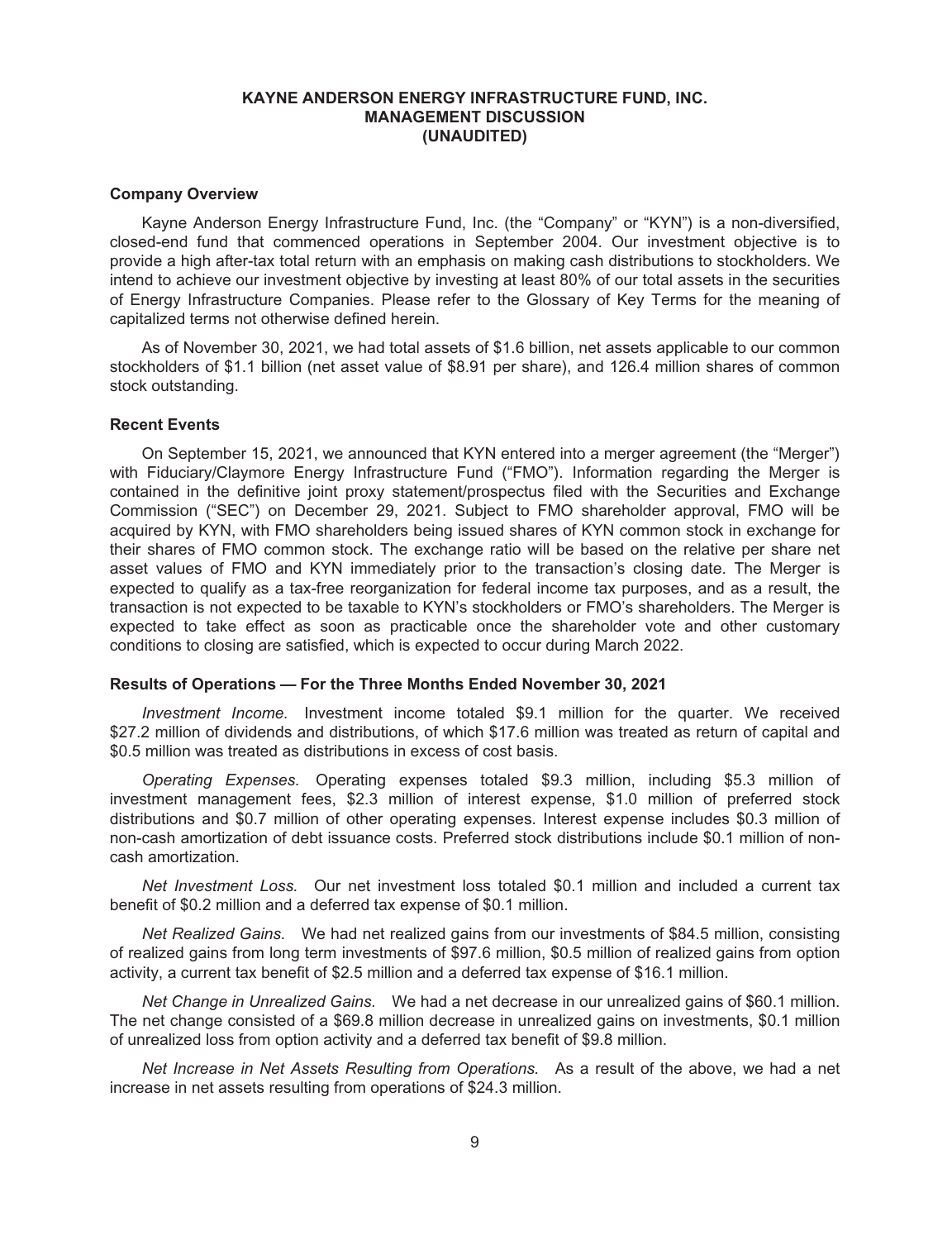#### **Results of Operations — For the Fiscal Year Ended November 30, 2021**

*Investment Income.* Investment income totaled \$24.9 million for the fiscal year. We received \$98.7 million of dividends and distributions, of which \$72.4 million was treated as return of capital and \$1.4 million was treated as distributions in excess of cost basis. Return of capital was increased by \$4.6 million during the year due to 2020 tax reporting information that we received in fiscal 2021.

*Operating Expenses.* Operating expenses totaled \$36.2 million, including \$19.7 million of net investment management fees, \$9.2 million of interest expense, \$4.5 million of preferred stock distributions and \$2.8 million of other operating expenses. Interest expense includes \$1.2 million of non-cash amortization of debt issuance costs. Preferred stock distributions include \$0.4 million of noncash amortization.

*Net Investment Loss.* Our net investment loss totaled \$9.8 million and included a current tax expense of \$0.4 million and a deferred tax benefit of \$1.9 million.

*Net Realized Gains.* We had net realized gains from our investments of \$142.2 million, consisting of realized gains from long term investments of \$163.7 million, \$1.5 million of realized gains from option activity, a current tax benefit of \$6.1 million and a deferred tax expense of \$29.1 million.

*Net Change in Unrealized Gains.* We had a net increase in our unrealized gains of \$203.4 million. The net change consisted of a \$236.3 million increase in our unrealized gains on investments and a deferred tax expense of \$32.9 million.

*Net Increase in Net Assets Resulting from Operations.* As a result of the above, we had a net increase in net assets resulting from operations of \$335.8 million.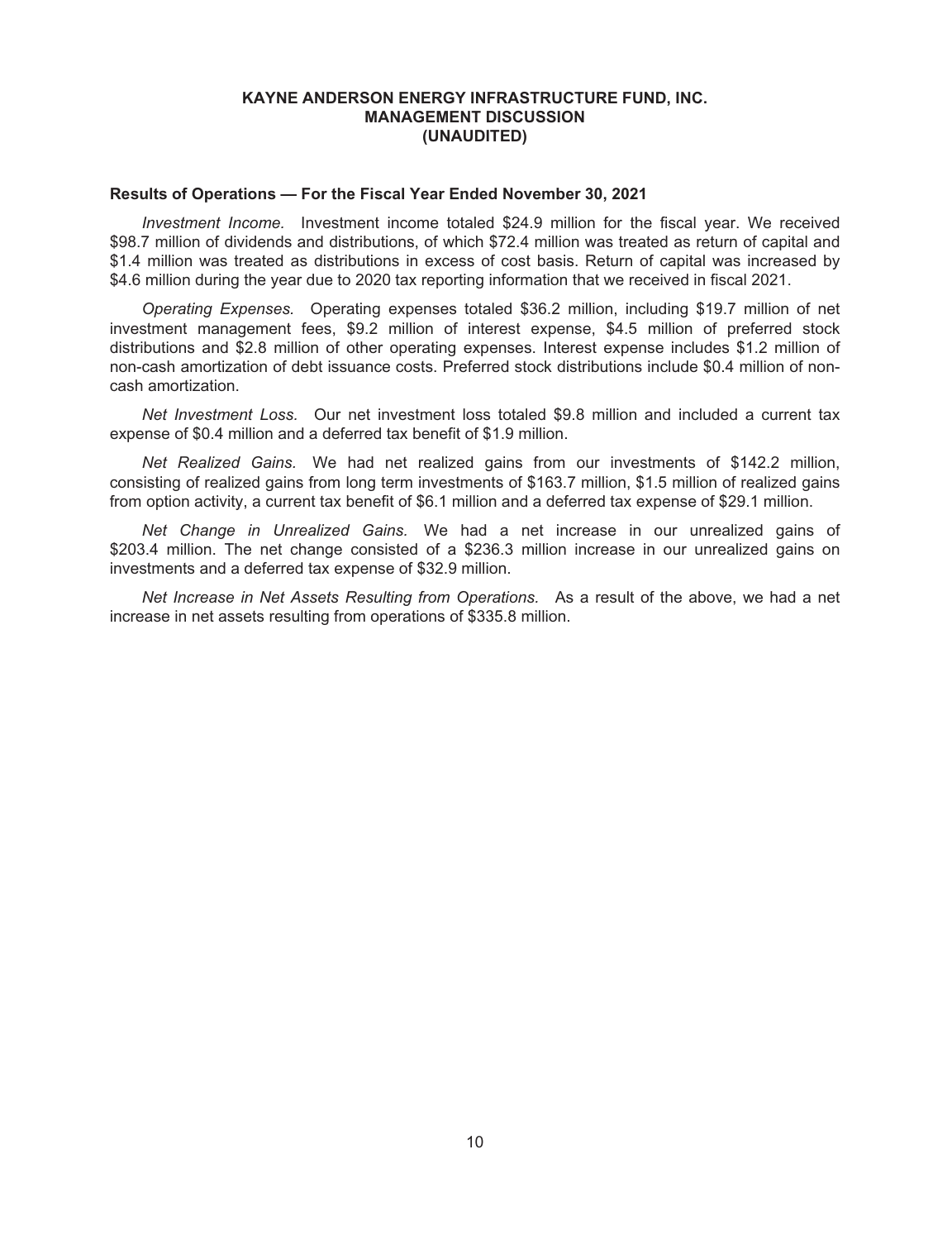#### **Management Discussion of Fund Performance**

See Letter to Stockholders for a more fulsome discussion of the Company's performance during the fiscal year ended November 30, 2021.

The below graph illustrates the hypothetical growth of \$10,000 based upon the performance of the Company's common share price ("KYN Market Price") and net asset value per share price ("KYN NAV") for the 10-year period ended November 30, 2021 as compared to the Alerian MLP Index ("AMZ").



**Growth of Hypothetical \$10,000 Investment**

(1) KYN Market Price and NAV return assume that distributions have been reinvested at actual prices pursuant to the Company's dividend reinvestment plan. Return reflects the deduction of management fees and expenses but does not reflect transaction fees or broker commissions.

Performance data quoted represents past performance and is no guarantee of future results. Current performance may be lower or higher than that shown based on market fluctuations from the end of the reported period.

The table and graph do not reflect any deduction for taxes that a shareholder may pay on distributions or the disposition of Company shares. Index performance is shown for illustrative purposes only and does not reflect any fees, expenses or sales charges. It is not possible to invest directly in an index.

The AMZ is an index of energy infrastructure Master Limited Partnerships (MLPs). The AMZ is a capped, float-adjusted, capitalization-weighted index, whose constituents earn the majority of their cash flow from midstream activities involving energy commodities.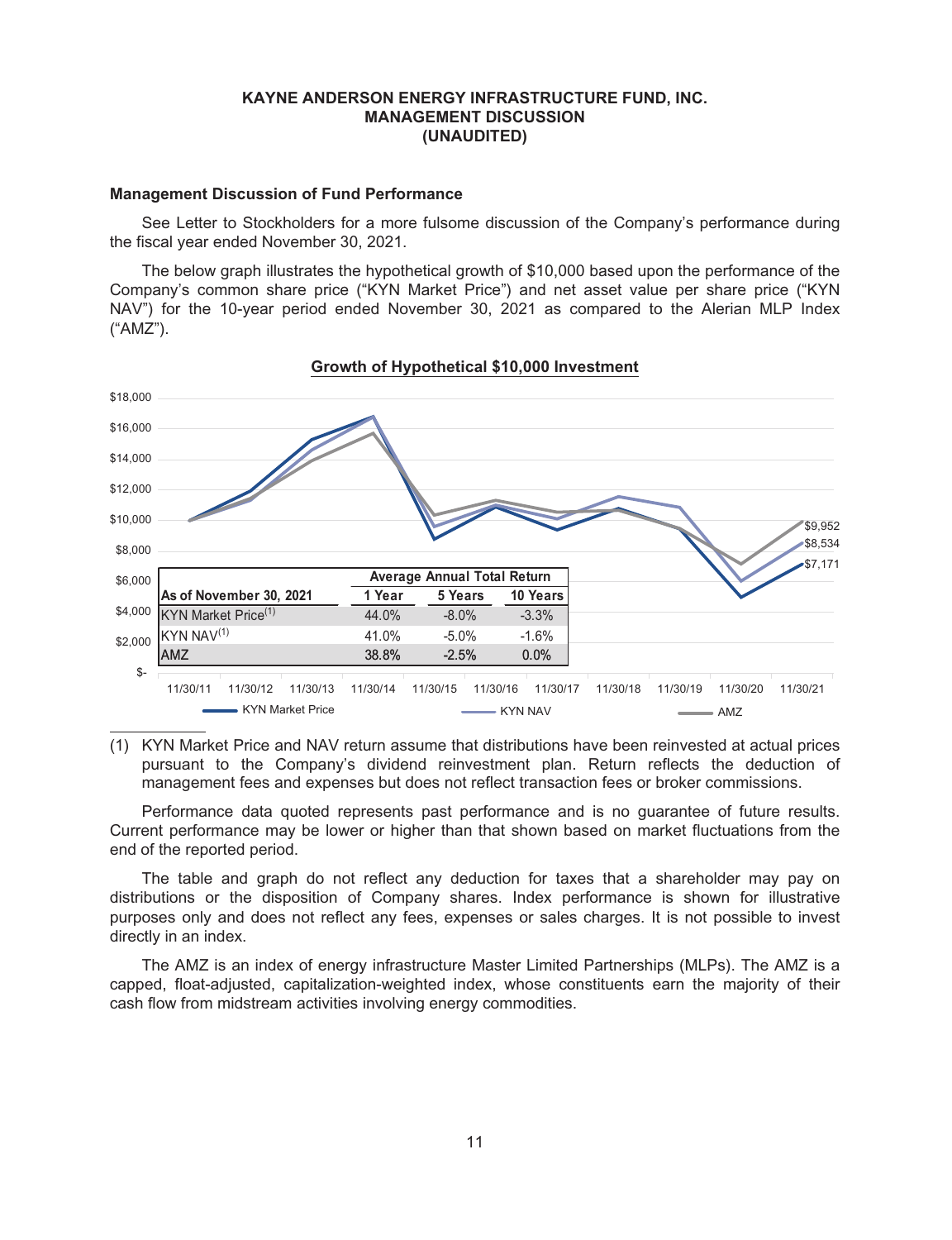## **Distributions to Common Stockholders**

On December 16, 2021, KYN declared a quarterly distribution of \$0.175 per common share for the fourth quarter, which was paid on January 11, 2022. Payment of future distributions is subject to Board of Directors approval, as well as meeting the covenants on our debt agreements and terms of our preferred stock.

Net distributable income ("NDI") is the amount of income received by us from our portfolio investments less operating expenses, subject to certain adjustments as described below. NDI is one of several items considered by our Board of Directors in setting our distribution to common stockholders. Other factors taken into consideration by our Board of Directors include realized and unrealized gains and expected returns for portfolio investments. For instance, we expect earnings growth and/or excess free cash flows generated by our holdings will enhance shareholder value and, in turn, result in appreciation in our portfolio investments. Taking this into consideration when setting our distribution gives us an effective way to pass along these benefits to our stockholders.

NDI is not a financial measure under the accounting principles generally accepted in the United States of America ("GAAP"). Refer to the Reconciliation of NDI to GAAP section below for a reconciliation of this measure to our results reported under GAAP.

For the purposes of calculating NDI, income from portfolio investments includes (a) cash dividends and distributions, (b) paid-in-kind dividends received (*i.e.*, stock dividends), (c) interest income from debt securities and commitment fees from private investments in public equity ("PIPE investments") and (d) net premiums received from the sale of covered calls.

For the purposes of calculating NDI, operating expenses include (a) investment management fees paid to our investment adviser, (b) other expenses (mostly comprised of fees paid to other service providers), (c) interest expense and preferred stock distributions and (d) current and deferred income tax expense/benefit on net investment income/loss.

#### **Net Distributable Income (NDI)**

(amounts in millions, except for per share amounts)

|                                                       | <b>Three Months</b><br><b>Ended</b><br>November 30.<br>2021 | <b>Fiscal Year</b><br>Ended<br>November 30.<br>2021 |
|-------------------------------------------------------|-------------------------------------------------------------|-----------------------------------------------------|
| Distributions and Other Income from Investments       |                                                             |                                                     |
|                                                       | \$27.2                                                      | \$98.7                                              |
| Net Premiums Received from Call Options Written       | 0.5                                                         | 2.0                                                 |
| Total Distributions and Other Income from Investments | 27.7                                                        | 100.7                                               |
| <b>Expenses</b>                                       |                                                             |                                                     |
|                                                       | (5.3)                                                       | (19.7)                                              |
|                                                       | (0.7)                                                       | (2.8)                                               |
|                                                       | (2.0)                                                       | (8.2)                                               |
|                                                       | (0.9)                                                       | (4.1)                                               |
|                                                       | 0.1                                                         | 1.4                                                 |
|                                                       | \$18.9                                                      | \$67.3                                              |
|                                                       | 126.4                                                       | 126.4                                               |
| NDI per Weighted Share Outstanding                    | \$0.149                                                     | \$0.532                                             |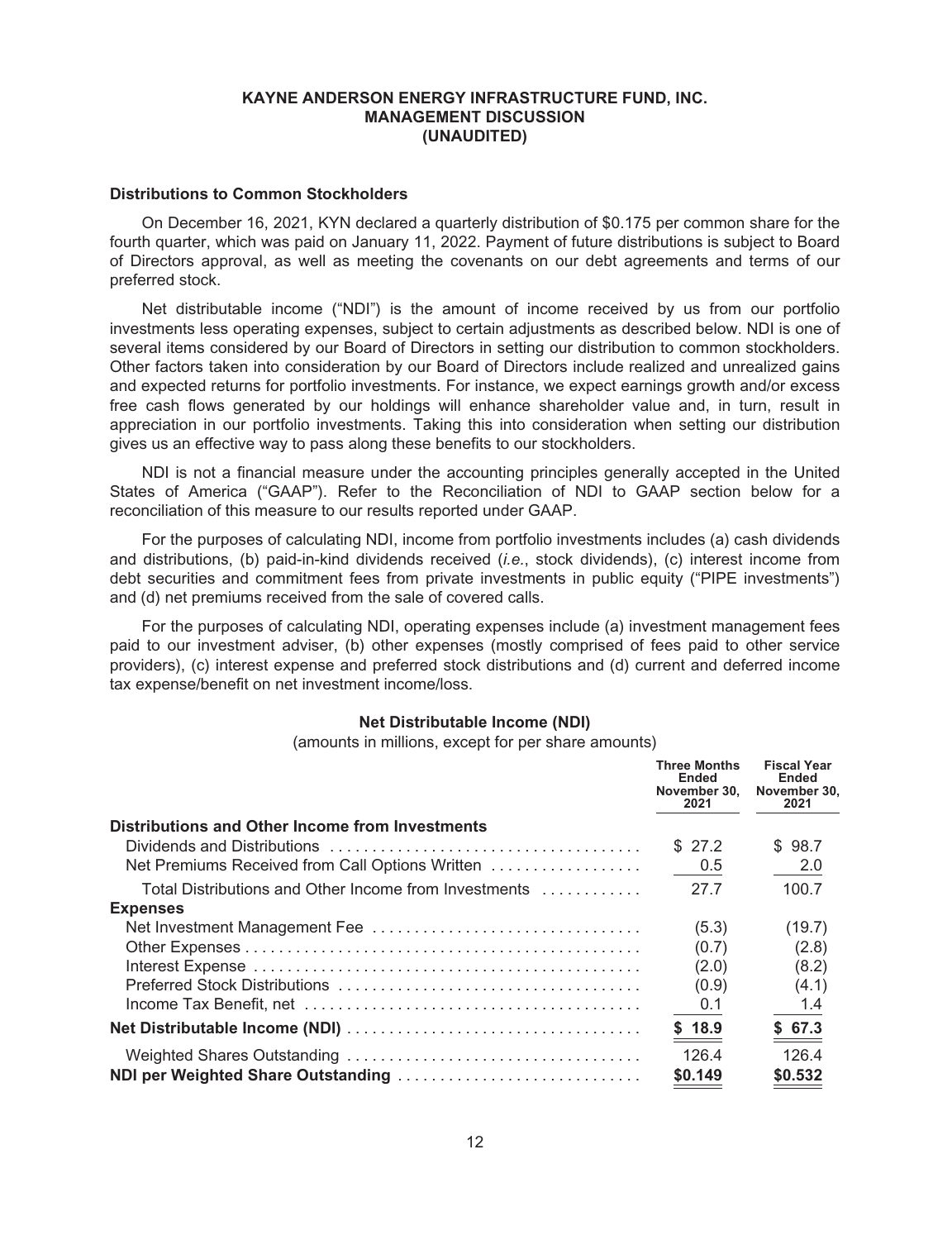#### **Reconciliation of NDI to GAAP**

The difference between distributions and other income from investments in the NDI calculation and total investment income as reported in our Statement of Operations is reconciled as follows:

- A significant portion of the cash distributions received from our investments is characterized as return of capital. For GAAP purposes, return of capital distributions are excluded from investment income, whereas the NDI calculation includes the return of capital portion of such distributions.
- GAAP recognizes distributions received from our investments that exceed the cost basis of our securities to be realized gains and are therefore excluded from investment income, whereas the NDI calculation includes these distributions.
- NDI includes the value of paid-in-kind dividends and distributions, whereas such amounts are not included as investment income for GAAP purposes, but rather are recorded as unrealized gains upon receipt.
- NDI includes commitment fees from PIPE investments, whereas such amounts are generally not included in investment income for GAAP purposes, but rather are recorded as a reduction to the cost of the investment.
- We may sell covered call option contracts to generate income or to reduce our ownership of certain securities that we hold. In some cases, we are able to repurchase these call option contracts at a price less than the call premium that we received, thereby generating a profit. The premium we receive from selling call options, less (i) the premium that we pay to repurchase such call option contracts and (ii) the amount by which the market price of an underlying security is above the strike price at the time a new call option is written (if any), is included in NDI. For GAAP purposes, premiums received from call option contracts sold are not included in investment income. See Note 2 — Significant Accounting Policies for the GAAP treatment of option contracts.

The treatment of expenses included in NDI also differs from what is reported in the Statement of Operations as follows:

- The non-cash amortization or write-offs of capitalized debt issuance costs and preferred stock offering costs related to our financings is included in interest expense and distributions on mandatory redeemable preferred stock for GAAP purposes, but is excluded from our calculation of NDI.
- NDI also includes recurring payments (or receipts) on interest rate swap contracts or the amortization of termination payments on interest rate swap contracts entered into in anticipation of an offering of senior unsecured notes ("Notes") and mandatory redeemable preferred stock ("MRP Shares"). The termination payments on interest rate swap contracts are amortized over the term of the Notes or MRP Shares issued. For GAAP purposes, these amounts are included in the realized gains (losses) section of the Statement of Operations in the period in which the termination payments were incurred.

#### **Liquidity and Capital Resources**

At November 30, 2021, we had total leverage outstanding of \$424 million, which represented 26% of total assets. Our current policy is to utilize leverage in an amount that represents approximately 25% to 30% of our total assets. Total leverage was comprised of \$210 million of Notes, \$63 million of borrowings outstanding under our unsecured revolving credit facility (the "Credit Facility"), \$50 million outstanding under our unsecured term loan (the "Term Loan") and \$102 million of MRP Shares. At such date we had \$1 million of cash. As of January 21, 2022, we had \$96 million of borrowings outstanding under our Credit Facility, \$50 million outstanding under our Term Loan and we had \$1 million of cash.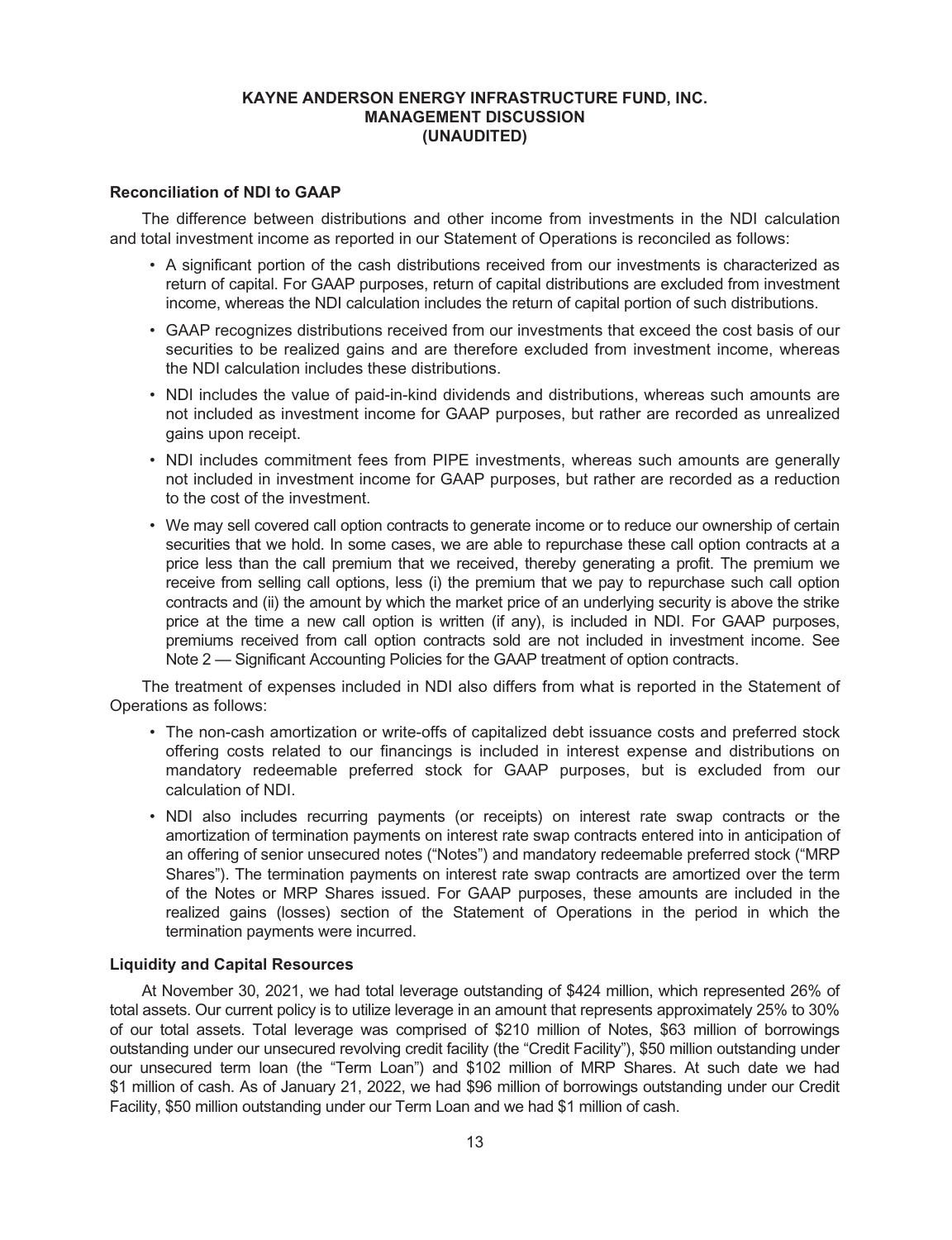Our Credit Facility has a total commitment of \$170 million and matures on February 25, 2022. The interest rate on borrowings under the Credit Facility may vary between LIBOR plus 1.30% and LIBOR plus 2.15%, depending on our asset coverage ratios. We pay a fee of 0.20% per annum on any unused amounts of the Credit Facility. We expect to renew this facility in February 2022.

On August 6, 2021, we entered into a \$50 million Term Loan. The Term Loan has a three-year term, maturing August 6, 2024. The interest rate on \$25 million of the Term Loan is fixed at a rate of 1.735% and the interest rate on the remaining \$25 million is LIBOR plus 1.30%. Amounts repaid under the Term Loan cannot be reborrowed.

As of November 30, 2021, we had \$210 million of Notes outstanding that mature between 2022 and 2026 and we had \$102 million of MRP Shares outstanding that are subject to mandatory redemption between 2022 and 2030. We expect to have sufficient borrowing capacity on our Credit Facility to refinance the \$39 million of Notes and \$10 million of MRP Shares that mature in fiscal 2022.

At November 30, 2021, our asset coverage ratios under the Investment Company Act of 1940, as amended ("1940 Act"), were 481% for debt and 365% for total leverage (debt plus preferred stock). We target asset coverage ratios that give us ability to withstand declines in the market value of the securities we hold before breaching the financial covenants in our leverage. These targets are dependent on market conditions as well as certain other factors and may vary from time to time. Currently, we are targeting asset coverage ratios that provide approximately 30% to 40% of cushion relative to our financial covenants (i.e., market values could decline by approximately this amount before our asset coverage ratios would be equal to our financial covenants).

As of November 30, 2021, our total leverage consisted 67% of fixed rate obligations and 33% of floating rate obligations. At such date, the weighted average interest/dividend rate on our total leverage was 2.73%.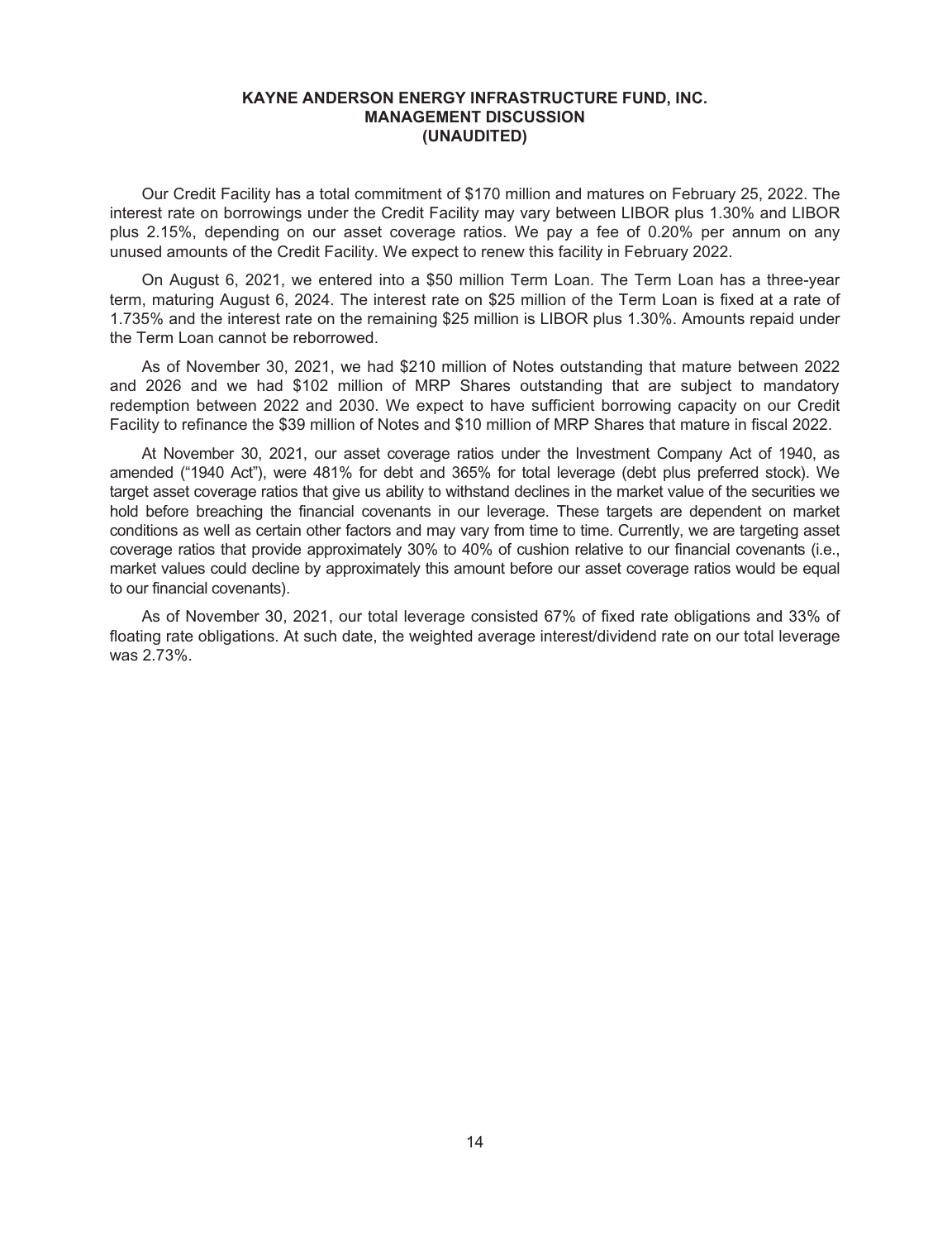# **KAYNE ANDERSON ENERGY INFRASTRUCTURE FUND, INC. SCHEDULE OF INVESTMENTS NOVEMBER 30, 2021 (amounts in 000's)**

<span id="page-16-0"></span>

| <b>Description</b>                                                                                                   | No. of<br><b>Shares/Units</b> | Value       |
|----------------------------------------------------------------------------------------------------------------------|-------------------------------|-------------|
| Long-Term Investments - 142.1%                                                                                       |                               |             |
| Equity Investments <sup>(1)</sup> - 142.1%                                                                           |                               |             |
| Midstream Energy Company <sup>(2)</sup> - 115.2%                                                                     |                               |             |
|                                                                                                                      | 667                           | \$<br>9,671 |
|                                                                                                                      | 495                           | 51,923      |
|                                                                                                                      | 195                           | 8,212       |
|                                                                                                                      | 375                           | 9.874       |
|                                                                                                                      | 727                           | 33,334      |
|                                                                                                                      | 842                           | 31,601      |
|                                                                                                                      | 14,775                        | 124,405     |
|                                                                                                                      | 6,686                         | 143,013     |
| Enterprise Products Partners L.P. - Convertible Preferred                                                            |                               |             |
|                                                                                                                      | 23                            | 25,121      |
|                                                                                                                      | 670                           | 6,445       |
|                                                                                                                      | 388                           | 9,607       |
|                                                                                                                      | 2,019                         | 31,206      |
|                                                                                                                      | 1,234                         | 57,230      |
| MPLX LP                                                                                                              | 4,243                         | 124,364     |
| MPLX LP - Convertible Preferred Units <sup>(5)(6)(8)</sup>                                                           | 2,255                         | 81,442      |
|                                                                                                                      | 1,058                         | 63,338      |
|                                                                                                                      | 568                           | 16,847      |
|                                                                                                                      | 389                           | 13,392      |
| Plains All American Pipeline, L.P.(10)                                                                               |                               |             |
| Plains GP Holdings, L.P. - Plains AAP, L.P. (6)(10)(11)                                                              | 7,188                         | 66,846      |
|                                                                                                                      | 1,622                         | 16,223      |
|                                                                                                                      | 756                           | 8,051       |
|                                                                                                                      | 1,840                         | 20,980      |
|                                                                                                                      | 2,305                         | 119,018     |
|                                                                                                                      | 1,073                         | 50,326      |
|                                                                                                                      | 3,847                         | 103,048     |
|                                                                                                                      | 3,737                         | 71,863      |
|                                                                                                                      |                               | 1,297,380   |
| Utility Company <sup>(2)</sup> — 13.7%                                                                               |                               |             |
| Algonquin Power & Utilities Corp. <sup>(4)</sup>                                                                     | 562                           | 7,608       |
|                                                                                                                      | 370                           | 26,372      |
|                                                                                                                      | 130                           | 12,631      |
| EDP — Energias de Portugal, S.A. <sup>(4)</sup>                                                                      | 1,573                         | 8,556       |
| Enel S.p.A. <sup>(4)</sup> $\ldots$ $\ldots$ $\ldots$ $\ldots$ $\ldots$ $\ldots$ $\ldots$ $\ldots$ $\ldots$ $\ldots$ | 698                           | 5,249       |
|                                                                                                                      | 121                           | 7,672       |
|                                                                                                                      | 108                           | 8,885       |
|                                                                                                                      | 200                           | 17,391      |
|                                                                                                                      | 222                           | 26,587      |
|                                                                                                                      | 349                           | 7,135       |
|                                                                                                                      | 1,150                         | 11,643      |
|                                                                                                                      | 228                           | 14,550      |
|                                                                                                                      |                               | 154,279     |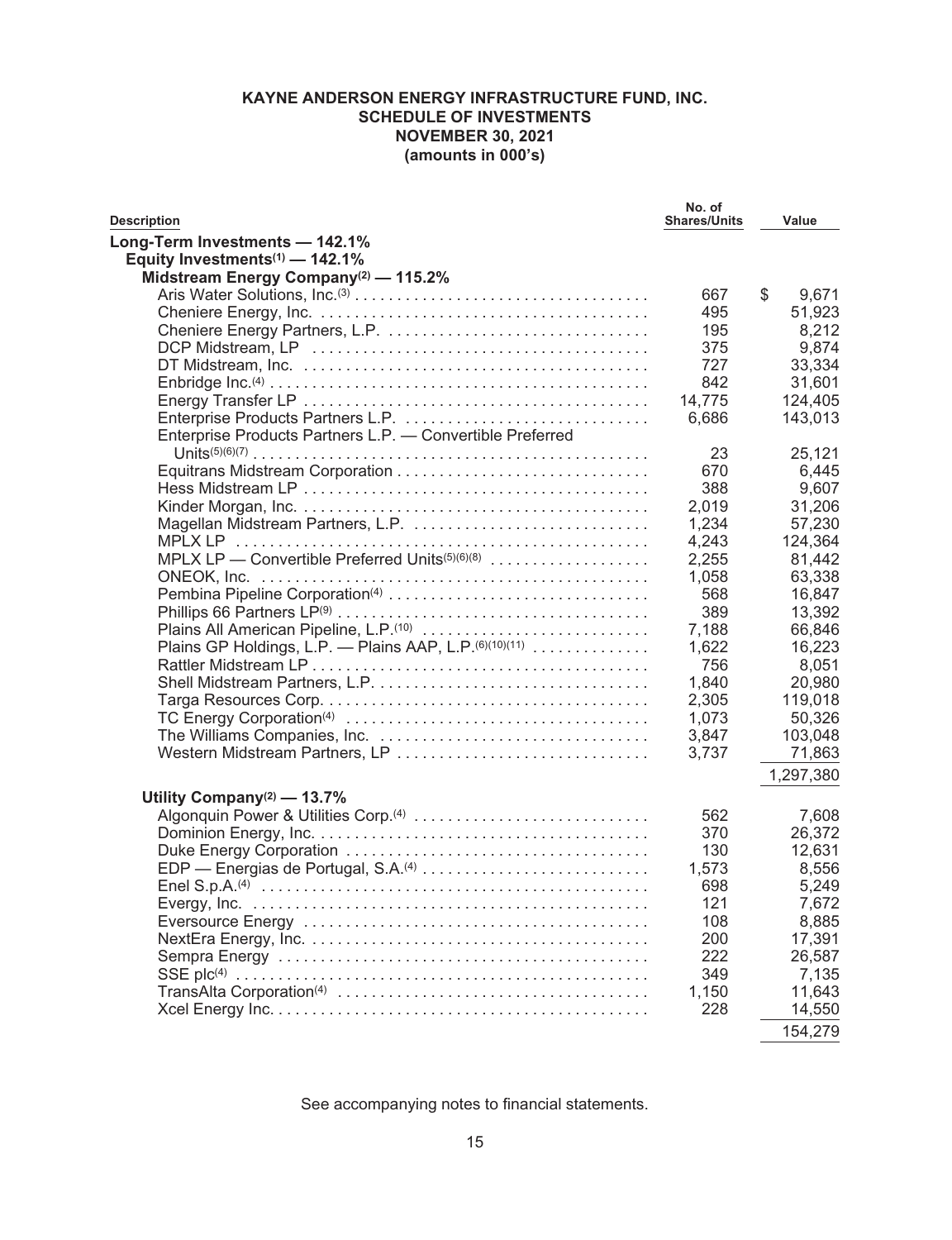# **KAYNE ANDERSON ENERGY INFRASTRUCTURE FUND, INC. SCHEDULE OF INVESTMENTS NOVEMBER 30, 2021 (amounts in 000's)**

| <b>Description</b>                                        | No. of<br><b>Shares/Units</b> |   | Value       |
|-----------------------------------------------------------|-------------------------------|---|-------------|
| Renewable Infrastructure Company <sup>(2)</sup> - 12.1%   |                               |   |             |
|                                                           | 729                           | S | 27.964      |
| Brookfield Renewable Partners L.P.(4)                     | 567                           |   | 20,593      |
|                                                           | 111                           |   | 3,844       |
| Clearway Energy, Inc. - Class C                           | 365                           |   | 13,622      |
|                                                           | 411                           |   | 28.789      |
|                                                           | 474                           |   | 7,009       |
|                                                           | 269                           |   | 22,888      |
|                                                           | 377                           |   | 11,223      |
|                                                           |                               |   | 135,932     |
| Energy Company <sup>(2)</sup> — 1.1%                      |                               |   |             |
|                                                           | 186                           |   | 12,866      |
| Total Long-Term Investments - 142.1% (Cost - \$1,791,457) |                               |   | 1,600,457   |
| Debt                                                      |                               |   | (322, 686)  |
| Mandatory Redeemable Preferred Stock at Liquidation Value |                               |   | (101, 670)  |
|                                                           |                               |   | 14,225      |
|                                                           |                               |   | (60, 173)   |
| Other Liabilities in Excess of Other Assets               |                               |   | (3,674)     |
|                                                           |                               |   | \$1,126,479 |

- (1) Unless otherwise noted, equity investments are common units/common shares.
- (2) Refer to Glossary of Key Terms for definitions of Energy Company, Midstream Energy Company, Renewable Infrastructure Company and Utility Company.
- (3) Security is non-income producing.
- (4) Foreign security.
- (5) Fair valued on a recurring basis using significant unobservable inputs (Level 3). See Notes 2 and 3 in Notes to Financial Statements.
- (6) The Company's ability to sell this security is subject to certain legal or contractual restrictions. As of November 30, 2021, the aggregate value of restricted securities held by the Company was \$122,786 (7.6% of total assets), which included \$16,223 of Level 2 securities and \$106,563 of Level 3 securities. See Note 7 — Restricted Securities.
- (7) Enterprise Products Partners, L.P. ("EPD") Series A Cumulative Convertible Preferred Units ("EPD Convertible Preferred Units") are senior to the common units in terms of liquidation preference and priority of distributions, and pay a distribution of 7.25% per annum. The EPD Convertible Preferred Units are convertible into EPD common units at any time after September 29, 2025 at the liquidation preference amount divided by 92.5% of the 5-day volume weighted average price of EPD's common units at such time.
- (8) MPLX LP Series A Convertible Preferred Units ("MPLX Convertible Preferred Units") are convertible on a one-for-one basis into common units of MPLX LP and are senior to the common units in terms of liquidation preference and priority of distributions. For the quarter ended November 30, 2021, the Company received a distribution of \$1.28 per MPLX Convertible Preferred Unit (comprised of a regular quarterly distribution of \$0.705 per unit and a special distribution of \$0.575 per unit).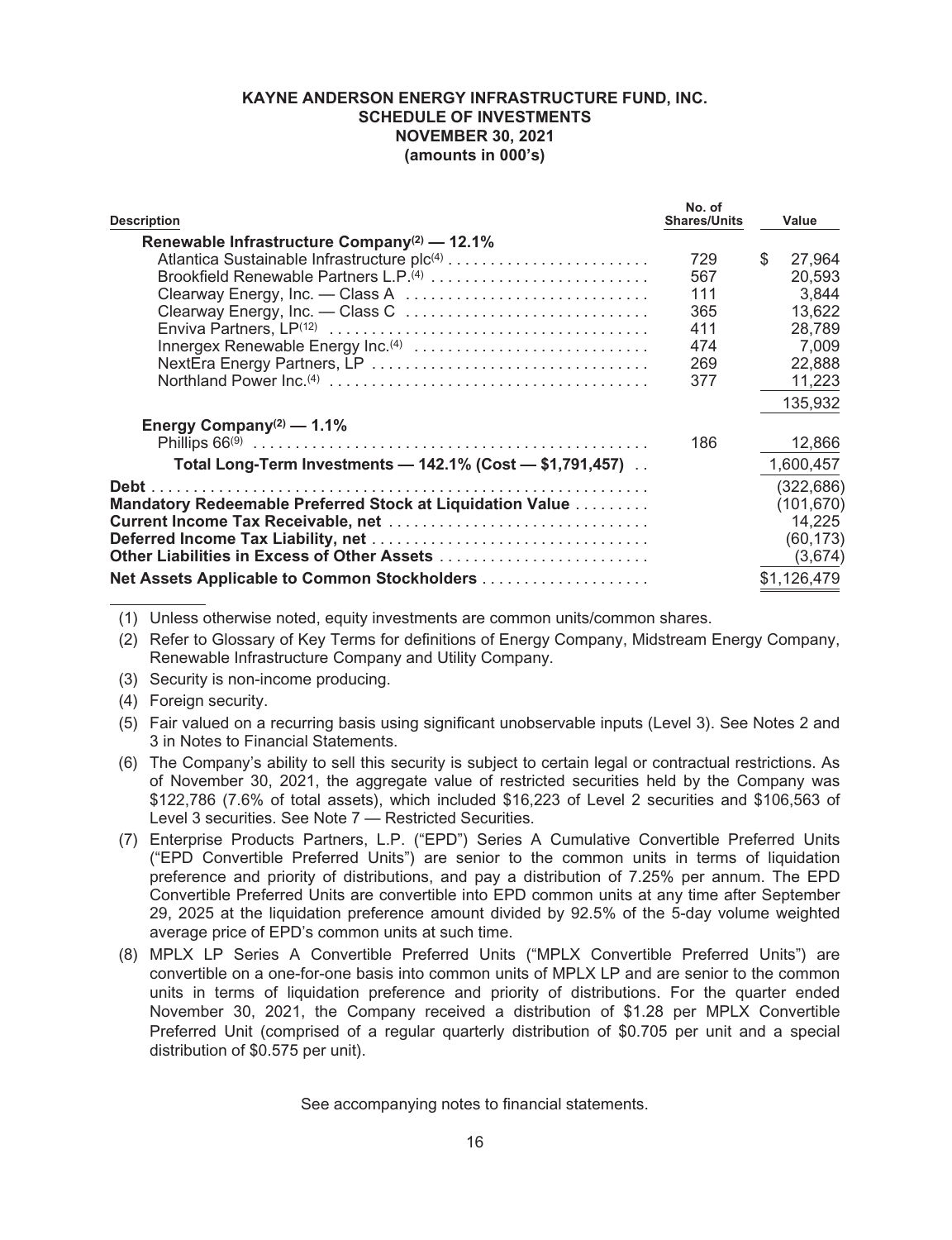## **KAYNE ANDERSON ENERGY INFRASTRUCTURE FUND, INC. SCHEDULE OF INVESTMENTS NOVEMBER 30, 2021 (amounts in 000's)**

- (9) On October 27, 2021, Phillips 66 ("PSX") and Phillips 66 Partners LP ("PSXP") announced that they entered into a definitive agreement for PSX to acquire all of the publicly held common units of PSXP not already owned. The agreement is expected to close in the first quarter of 2022.
- (10) The Company believes that it is an affiliate of Plains AAP, L.P. ("PAGP-AAP") and Plains All American Pipeline, L.P. ("PAA"). See Note 5 — Agreements and Affiliations.
- (11) The Company's ownership of PAGP-AAP is exchangeable on a one-for-one basis into either Plains GP Holdings, L.P. ("PAGP") shares or PAA units at the Company's option. The Company values its PAGP-AAP investment on an "as exchanged" basis based on the higher public market value of either PAGP or PAA. As of November 30, 2021, the Company's PAGP-AAP investment is valued at PAGP's closing price. See Note 7 — Restricted Securities.
- (12) On October 15, 2021, Enviva Partners, LP announced its intention to convert from a master limited partnership to a corporation to be named Enviva Inc. The conversion was completed on December 31, 2021.

At November 30, 2021, the Company's geographic allocation was as follows:

| <b>Geographic Location</b> | % of Long-Term<br>Investments |
|----------------------------|-------------------------------|
|                            |                               |
|                            | 9.8%                          |
|                            | $3.1\%$                       |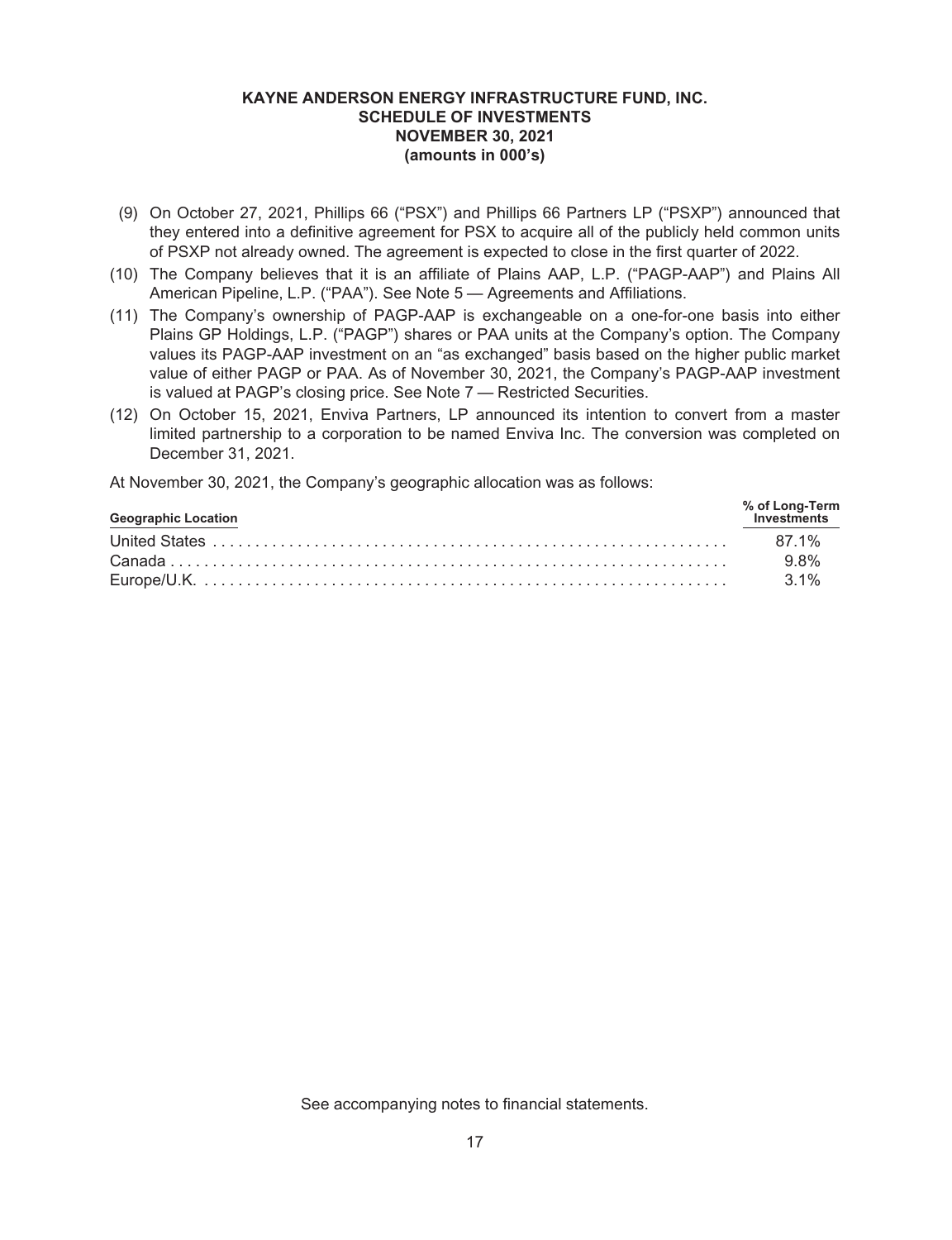# **KAYNE ANDERSON ENERGY INFRASTRUCTURE FUND, INC. STATEMENT OF ASSETS AND LIABILITIES NOVEMBER 30, 2021 (amounts in 000's, except share and per share amounts)**

# <span id="page-19-0"></span>**ASSETS**

| Investments at fair value:                                                                                                                                                                      |                         |
|-------------------------------------------------------------------------------------------------------------------------------------------------------------------------------------------------|-------------------------|
|                                                                                                                                                                                                 | \$1,517,388             |
|                                                                                                                                                                                                 | 83,069                  |
|                                                                                                                                                                                                 | 1,153                   |
|                                                                                                                                                                                                 | 291                     |
| Interest, dividends and distributions receivable (Cost - \$1,690)                                                                                                                               | 1,680                   |
|                                                                                                                                                                                                 | 14,225                  |
| Deferred credit facility offering costs and other assets                                                                                                                                        | 571                     |
|                                                                                                                                                                                                 | 1,618,377               |
| <b>LIABILITIES</b>                                                                                                                                                                              |                         |
|                                                                                                                                                                                                 | 20                      |
|                                                                                                                                                                                                 | 5,349                   |
|                                                                                                                                                                                                 | 138                     |
|                                                                                                                                                                                                 | 4,155                   |
|                                                                                                                                                                                                 | 60,173                  |
|                                                                                                                                                                                                 | 63,000                  |
|                                                                                                                                                                                                 | 50,000                  |
|                                                                                                                                                                                                 | (148)                   |
|                                                                                                                                                                                                 | 209,686                 |
|                                                                                                                                                                                                 | (906)                   |
| Mandatory redeemable preferred stock, \$25.00 liquidation value per share<br>$(4,066,795$ shares issued and outstanding $\ldots \ldots \ldots \ldots \ldots \ldots \ldots \ldots \ldots \ldots$ | 101,670                 |
| Unamortized mandatory redeemable preferred stock issuance costs                                                                                                                                 | (1,239)                 |
|                                                                                                                                                                                                 | 491,898                 |
|                                                                                                                                                                                                 | \$1,126,479             |
| NET ASSETS APPLICABLE TO COMMON STOCKHOLDERS CONSIST OF                                                                                                                                         |                         |
| Common stock, \$0.001 par value<br>(126,447,554 shares issued and outstanding, 195,933,205 shares authorized)                                                                                   | 126<br>S                |
|                                                                                                                                                                                                 |                         |
|                                                                                                                                                                                                 | 1,817,306<br>(690, 953) |
|                                                                                                                                                                                                 |                         |
|                                                                                                                                                                                                 | \$1,126,479             |
|                                                                                                                                                                                                 | \$<br>8.91              |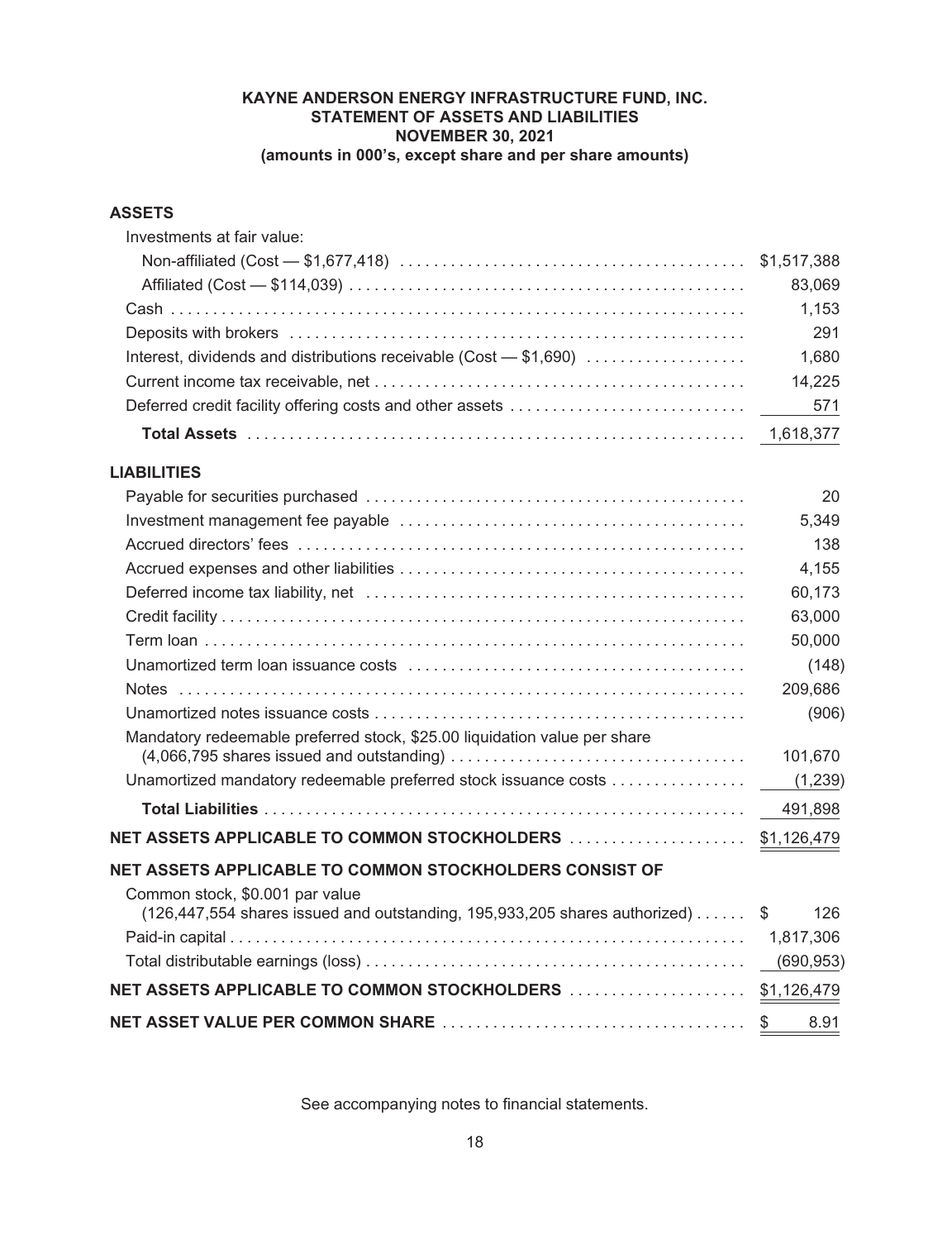# **KAYNE ANDERSON ENERGY INFRASTRUCTURE FUND, INC. STATEMENT OF OPERATIONS FOR THE FISCAL YEAR ENDED NOVEMBER 30, 2021 (amounts in 000's)**

#### <span id="page-20-0"></span>**INVESTMENT INCOME**

| Income                                                                            |                       |
|-----------------------------------------------------------------------------------|-----------------------|
| Dividends and distributions:                                                      |                       |
|                                                                                   | \$92,651              |
|                                                                                   | 6,013                 |
| Total dividends and distributions (after foreign taxes withheld of \$1,151)       | 98,664                |
|                                                                                   | (72, 381)<br>(1, 388) |
|                                                                                   | 24,895                |
|                                                                                   | $\overline{4}$        |
|                                                                                   | 24,899                |
|                                                                                   |                       |
| <b>Expenses</b>                                                                   | 19,887                |
|                                                                                   | 676                   |
|                                                                                   | 591                   |
|                                                                                   | 507                   |
|                                                                                   | 312                   |
|                                                                                   | 199                   |
|                                                                                   | 162                   |
|                                                                                   | 129                   |
|                                                                                   | 71                    |
|                                                                                   | 135                   |
| Total Expenses - before fee waiver, interest expense, preferred distributions and |                       |
|                                                                                   | 22,669                |
| Interest expense including amortization of offering costs                         | (145)<br>9,241        |
| Distributions on mandatory redeemable preferred stock including amortization of   |                       |
|                                                                                   | 4,442                 |
|                                                                                   | 36,207                |
|                                                                                   |                       |
|                                                                                   | (11, 308)<br>(388)    |
|                                                                                   | 1,839                 |
|                                                                                   | (9, 857)              |
|                                                                                   |                       |
| <b>REALIZED AND UNREALIZED GAINS (LOSSES)</b>                                     |                       |
| <b>Net Realized Gains (Losses)</b>                                                | 162,048               |
|                                                                                   | 1,809                 |
|                                                                                   | (171)                 |
|                                                                                   | 1,456                 |
|                                                                                   | 6,131                 |
|                                                                                   | (29, 052)             |
|                                                                                   | 142,221               |
| <b>Net Change in Unrealized Gains (Losses)</b>                                    |                       |
|                                                                                   | 221,206               |
|                                                                                   | 15,154                |
|                                                                                   | (15)                  |
|                                                                                   | (32,954)              |
|                                                                                   | 203,391               |
|                                                                                   | 345,612               |
| NET INCREASE IN NET ASSETS APPLICABLE TO COMMON STOCKHOLDERS                      |                       |
|                                                                                   | \$335,755             |
|                                                                                   |                       |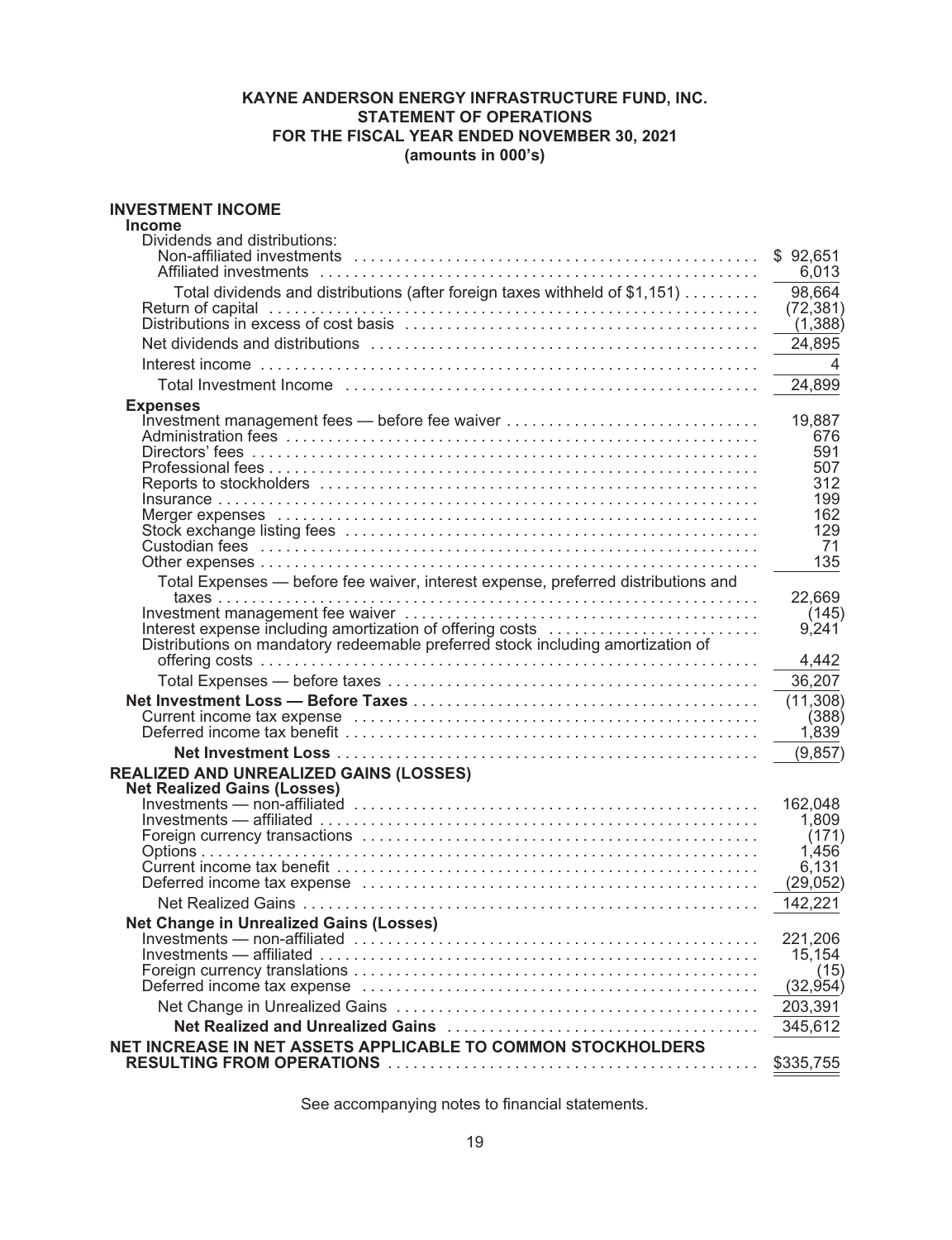# **KAYNE ANDERSON ENERGY INFRASTRUCTURE FUND, INC. STATEMENT OF CHANGES IN NET ASSETS APPLICABLE TO COMMON STOCKHOLDERS (amounts in 000's, except share amounts)**

<span id="page-21-0"></span>

|                                                                                                                                                                    | <b>For the Fiscal Year</b><br><b>Ended November 30,</b> |             |    |            |
|--------------------------------------------------------------------------------------------------------------------------------------------------------------------|---------------------------------------------------------|-------------|----|------------|
|                                                                                                                                                                    |                                                         | 2021        |    | 2020       |
| <b>OPERATIONS</b>                                                                                                                                                  |                                                         |             |    |            |
|                                                                                                                                                                    | \$.                                                     | (9,857)     | S. | (42, 691)  |
|                                                                                                                                                                    |                                                         | 142,221     |    | (219, 895) |
| Net change in unrealized gains (losses), net of tax                                                                                                                |                                                         | 203,391     |    | (522, 298) |
| Net Increase (Decrease) in Net Assets Resulting from                                                                                                               |                                                         |             |    |            |
|                                                                                                                                                                    |                                                         | 335,755     |    | (784, 884) |
| <b>DIVIDENDS AND DISTRIBUTIONS TO COMMON STOCKHOLDERS(1)(2)</b>                                                                                                    |                                                         |             |    |            |
|                                                                                                                                                                    |                                                         | (82,190)    |    | (98, 589)  |
| Dividends and Distributions to Common Stockholders                                                                                                                 |                                                         | (82, 190)   |    | (98, 589)  |
| <b>CAPITAL STOCK TRANSACTIONS</b><br>For the fiscal year ended November 30, 2020, issuance of 110,440<br>shares of common stock from reinvestment of dividends and |                                                         |             |    |            |
| distributions                                                                                                                                                      |                                                         |             |    | 1,171      |
| Total Increase (Decrease) in Net Assets Applicable to Common                                                                                                       |                                                         |             |    |            |
|                                                                                                                                                                    |                                                         | 253,565     |    | (882, 302) |
| <b>NET ASSETS APPLICABLE TO COMMON STOCKHOLDERS</b>                                                                                                                |                                                         |             |    |            |
|                                                                                                                                                                    |                                                         | 872,914     |    | 1,755,216  |
|                                                                                                                                                                    |                                                         | \$1,126,479 |    | \$872,914  |

(1) Distributions on the Company's mandatory redeemable preferred stock ("MRP Shares") are treated as an operating expense under GAAP and are included in the calculation of net investment loss. See Note 2 — Significant Accounting Policies.

(2) Distributions paid to common stockholders for the fiscal years ended November 30, 2021 and 2020 were characterized as either dividends (eligible to be treated as qualified dividend income) or distributions (return of capital). This characterization is based on the Company's earnings and profits.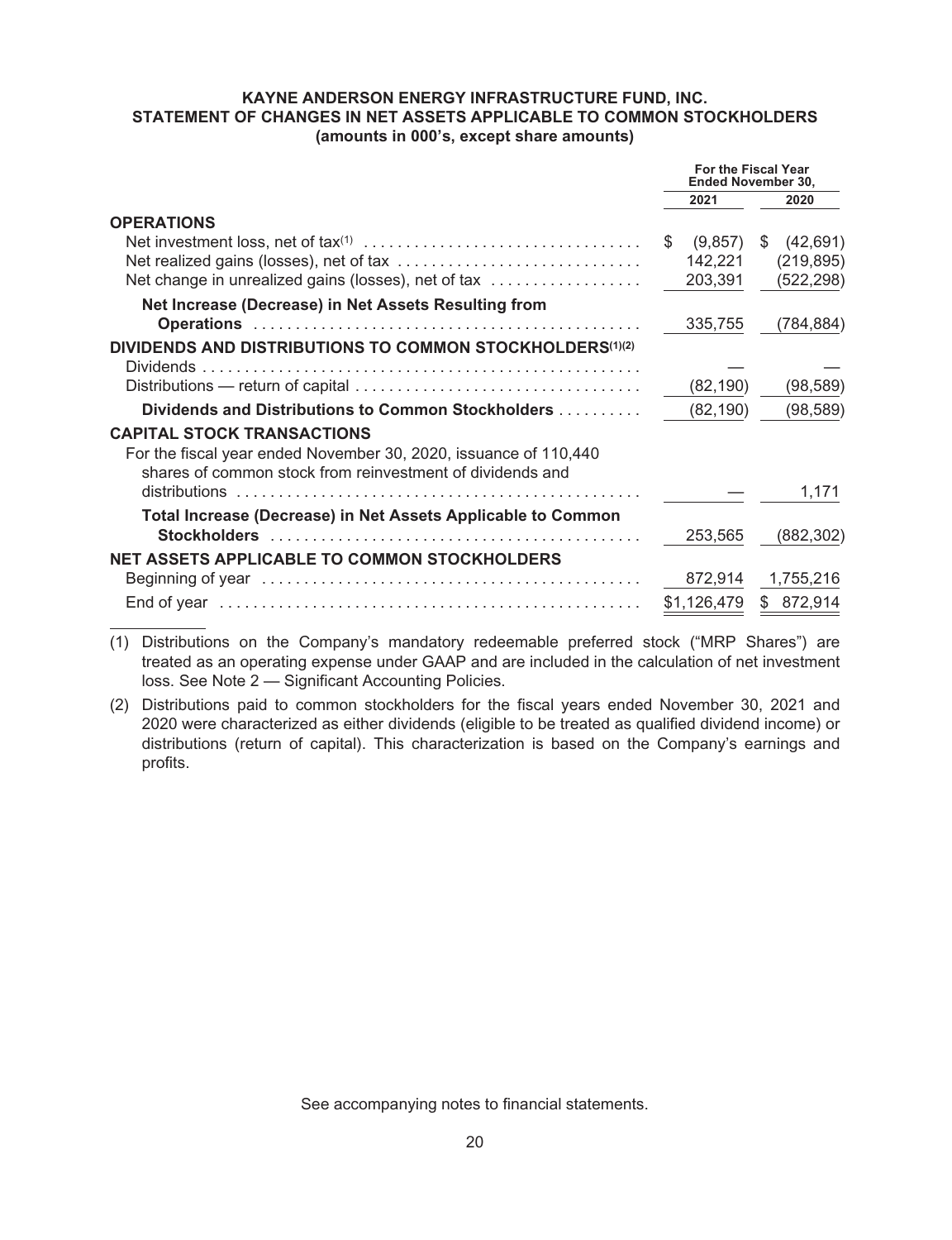# **KAYNE ANDERSON ENERGY INFRASTRUCTURE FUND, INC. STATEMENT OF CASH FLOWS FOR THE FISCAL YEAR ENDED NOVEMBER 30, 2021 (amounts in 000's)**

# <span id="page-22-0"></span>**CASH FLOWS FROM OPERATING ACTIVITIES**

| Net increase in net assets resulting from operations<br>Adjustments to reconcile net increase in net assets resulting from operations to net cash | \$335,755   |
|---------------------------------------------------------------------------------------------------------------------------------------------------|-------------|
| provided by operating activities:                                                                                                                 | 72,381      |
|                                                                                                                                                   | 1,388       |
| Net realized gains (excluding foreign currency transactions)                                                                                      | (165, 313)  |
| Net change in unrealized gains (excluding foreign currency translations)                                                                          | (236, 360)  |
|                                                                                                                                                   | (833, 622)  |
|                                                                                                                                                   | 744,529     |
|                                                                                                                                                   | 1,220       |
| Amortization of mandatory redeemable preferred stock offering costs                                                                               | 355         |
|                                                                                                                                                   | (34)        |
|                                                                                                                                                   | 732         |
| Increase in dividends and distributions receivable                                                                                                | (817)       |
|                                                                                                                                                   | 52,697      |
|                                                                                                                                                   | (43)        |
| Decrease in payable for securities purchased                                                                                                      | (1, 328)    |
| Increase in investment management fee payable                                                                                                     | 1,436       |
|                                                                                                                                                   | (24)        |
| Decrease in accrued expenses and other liabilities                                                                                                | (761)       |
|                                                                                                                                                   | 60,173      |
|                                                                                                                                                   | 32,364      |
| <b>CASH FLOWS FROM FINANCING ACTIVITIES</b>                                                                                                       |             |
|                                                                                                                                                   | 1,000       |
| Costs associated with renewal of credit facility                                                                                                  | (875)       |
|                                                                                                                                                   | 50,000      |
|                                                                                                                                                   | (164)       |
|                                                                                                                                                   | 70,000      |
|                                                                                                                                                   | (33, 574)   |
|                                                                                                                                                   | (616)       |
| Redemption of mandatory redeemable preferred stock                                                                                                | (34, 963)   |
| Cash distributions paid to common stockholders                                                                                                    | (82, 190)   |
|                                                                                                                                                   | (31, 382)   |
| <b>NET CHANGE IN CASH</b>                                                                                                                         | 982         |
|                                                                                                                                                   | 171         |
|                                                                                                                                                   | 1,153<br>\$ |
|                                                                                                                                                   |             |

Supplemental disclosure of cash flow information:

During the fiscal year ended November 30, 2021, interest paid related to debt obligations were \$8,242 and income tax refunds received were \$58,446 (net of payments made).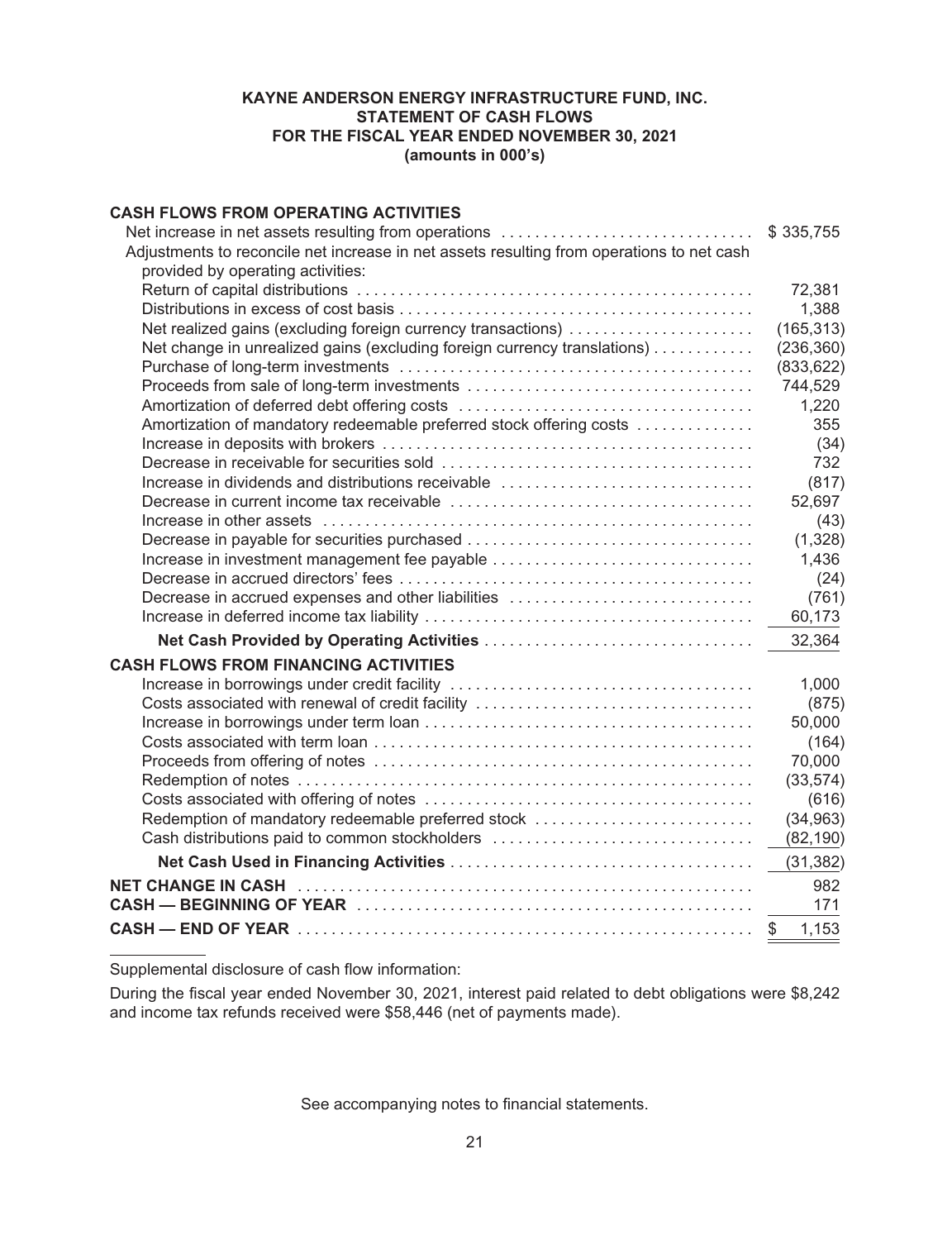# **KAYNE ANDERSON ENERGY INFRASTRUCTURE FUND, INC. FINANCIAL HIGHLIGHTS**

<span id="page-23-0"></span>

|                                                                                                                                                                                                                                                                                                                        |                                                      |                                                         | For the Fiscal Year Ended November 30.                                             |                                   |                                                   |
|------------------------------------------------------------------------------------------------------------------------------------------------------------------------------------------------------------------------------------------------------------------------------------------------------------------------|------------------------------------------------------|---------------------------------------------------------|------------------------------------------------------------------------------------|-----------------------------------|---------------------------------------------------|
|                                                                                                                                                                                                                                                                                                                        | 2021                                                 |                                                         | 2020                                                                               |                                   | 2019                                              |
| Per Share of Common Stock <sup>(1)</sup><br>Net asset value, beginning of period \$                                                                                                                                                                                                                                    | 6.90<br>(0.08)                                       | \$                                                      | 13.89<br>(0.34)<br>(5.87)                                                          | \$                                | 16.37<br>(0.26)<br>(0.75)                         |
|                                                                                                                                                                                                                                                                                                                        | 2.66                                                 |                                                         | (6.21)                                                                             |                                   | (1.01)                                            |
|                                                                                                                                                                                                                                                                                                                        | (0.65)                                               |                                                         | (0.78)                                                                             |                                   | (1.47)                                            |
| Total dividends and distributions - common                                                                                                                                                                                                                                                                             | (0.65)                                               |                                                         | (0.78)                                                                             |                                   | (1.47)                                            |
| Offering expenses associated with the issuance of common<br>Effect of issuance of common stock                                                                                                                                                                                                                         |                                                      |                                                         |                                                                                    |                                   |                                                   |
| Effect of shares issued in reinvestment of distributions                                                                                                                                                                                                                                                               |                                                      |                                                         |                                                                                    |                                   |                                                   |
|                                                                                                                                                                                                                                                                                                                        |                                                      |                                                         |                                                                                    |                                   |                                                   |
| Net asset value, end of period \$                                                                                                                                                                                                                                                                                      | 8.91                                                 | $\mathbb{S}$                                            | 6.90                                                                               | $\mathbb{S}$                      | 13.89                                             |
| Market value per share of common stock, end of period \$                                                                                                                                                                                                                                                               | 7.77                                                 |                                                         | 5.89                                                                               |                                   | 12.55                                             |
| Total investment return based on common stock market                                                                                                                                                                                                                                                                   | 44.0%                                                |                                                         | $(47.3)\%$                                                                         |                                   | $(12.4)\%$                                        |
| Total investment return based on net asset value <sup>(5)</sup>                                                                                                                                                                                                                                                        | 41.0%                                                |                                                         | $(44.3)\%$                                                                         |                                   | (6.1)%                                            |
| Supplemental Data and Ratios <sup>(6)</sup><br>Net assets applicable to common stockholders, end of period \$<br>Ratio of expenses to average net assets                                                                                                                                                               | 1,126,479 \$                                         |                                                         | 872,914 \$                                                                         |                                   | 1,755,216                                         |
| Management fees (net of fee waiver)                                                                                                                                                                                                                                                                                    | 1.8%                                                 |                                                         | 2.3%                                                                               |                                   | 2.3%                                              |
|                                                                                                                                                                                                                                                                                                                        | 0.3                                                  |                                                         | 0.3                                                                                |                                   | 0.1                                               |
| Interest expense and distributions on mandatory redeemable                                                                                                                                                                                                                                                             | 2.1                                                  |                                                         | 2.6                                                                                |                                   | 2.4                                               |
|                                                                                                                                                                                                                                                                                                                        | 1.3<br>5.1                                           |                                                         | 3.6<br>$\overline{\phantom{m}}$                                                    |                                   | 2.1                                               |
|                                                                                                                                                                                                                                                                                                                        | 8.5%                                                 |                                                         | 6.2%                                                                               |                                   | 4.5%                                              |
| Ratio of net investment income (loss) to average net assets <sup>(2)</sup><br>Net increase (decrease) in net assets to common stockholders                                                                                                                                                                             | (0.9)%                                               |                                                         | $(4.0)\%$                                                                          |                                   | (1.6)%                                            |
| resulting from operations to average net assets<br>Notes outstanding, end of period <sup>(8)</sup> \$<br>Borrowings under credit facilities, end of period <sup>(8)</sup> \$                                                                                                                                           | 31.4%<br>50.8%<br>1,068,396<br>209,686<br>63.000     | $\boldsymbol{\mathsf{S}}$<br>$\ddot{\$}$<br>$\ddot{\$}$ | $(73.8)\%$<br>22.3%<br>1,063,404 \$<br>$173,260$ \$<br>$62,000$ \$                 |                                   | (6.3)%<br>22.0%<br>2,032,591<br>596,000<br>35,000 |
| Term loan outstanding, end of period <sup>(8)</sup> \$<br>Mandatory redeemable preferred stock, end of period <sup>(8)</sup> \$<br>Average shares of common stock outstanding<br>Asset coverage of total leverage (debt and preferred stock) <sup>(10)</sup><br>Average amount of borrowings per share of common stock | 50.000<br>101,670<br>126,447,554<br>480.6%<br>365.5% | $\dot{\mathbb{S}}$<br>$\ddot{\$}$                       | $\overline{\phantom{0}}$<br>136,633<br>126,420,698 126,326,087<br>529.1%<br>334.7% | $\dot{\mathbb{S}}$<br>$\ddot{\$}$ | 60,000<br>317,000<br>399.9%<br>274.1%             |
|                                                                                                                                                                                                                                                                                                                        | 2.43                                                 | \$                                                      | 2.88                                                                               | \$                                | 6.09                                              |

**(amounts in 000's, except share and per share amounts)**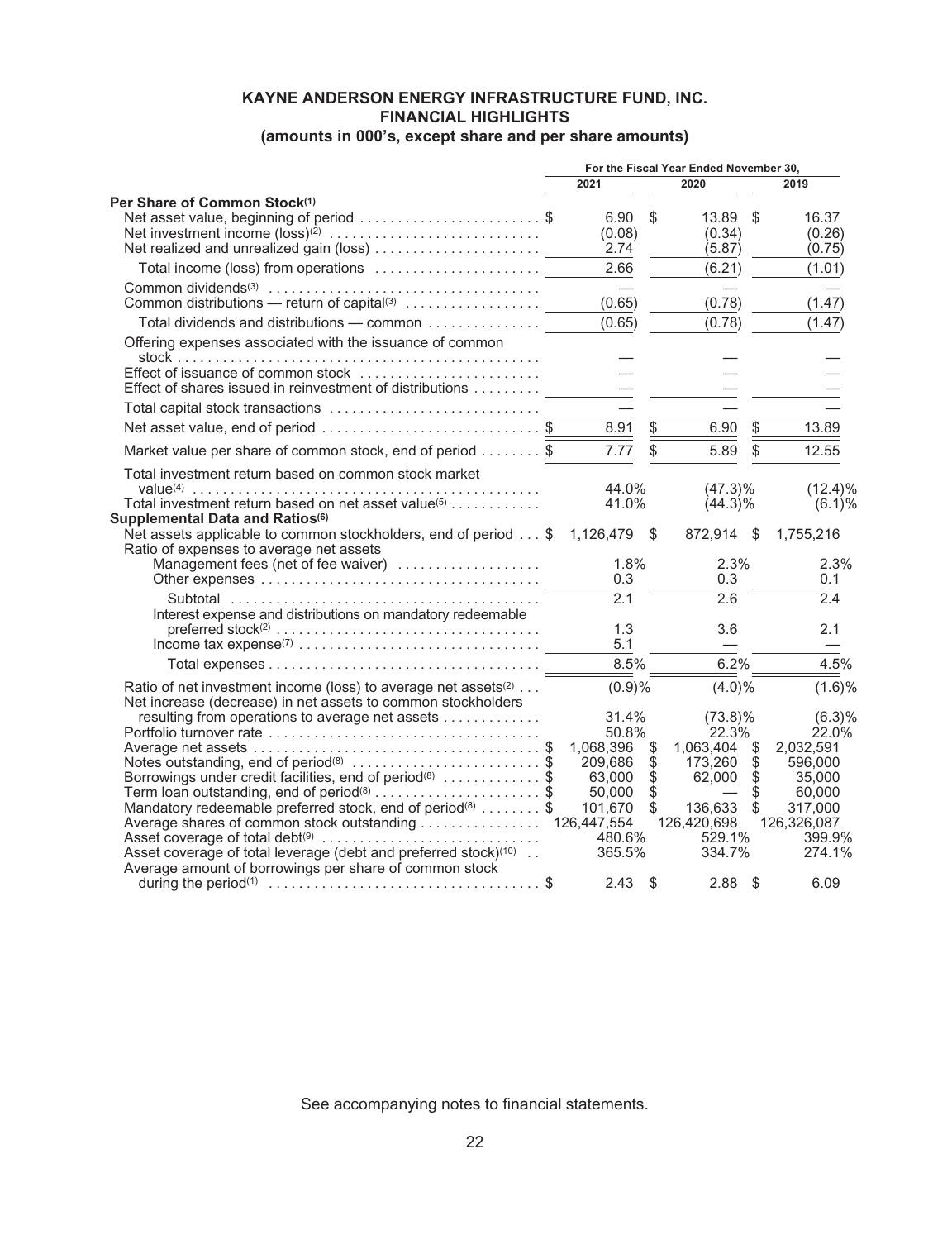# **KAYNE ANDERSON ENERGY INFRASTRUCTURE FUND, INC. FINANCIAL HIGHLIGHTS (amounts in 000's, except share and per share amounts)**

|                                                                                                                                                                                             | For the Fiscal Year Ended November 30,                                                                                                                |                                  |                                     |                                               |
|---------------------------------------------------------------------------------------------------------------------------------------------------------------------------------------------|-------------------------------------------------------------------------------------------------------------------------------------------------------|----------------------------------|-------------------------------------|-----------------------------------------------|
|                                                                                                                                                                                             | 2018                                                                                                                                                  | 2017                             | 2016                                | 2015                                          |
| Per Share of Common Stock <sup>(1)</sup><br>Net asset value, beginning of period \$<br>Net investment income (loss) <sup>(2)</sup><br>Net realized and unrealized gain (loss)               | $15.90$ \$<br>(0.45)<br>2.74                                                                                                                          | $19.18$ \$<br>(0.45)<br>(0.92)   | $19.20$ \$<br>(0.61)<br>2.80        | 36.71<br>(0.53)<br>(14.39)                    |
| Total income (loss) from operations                                                                                                                                                         | 2.29                                                                                                                                                  | (1.37)                           | 2.19                                | (14.92)                                       |
| Common dividends <sup>(3)</sup><br>Common distributions - return of capital <sup>(3)</sup>                                                                                                  | (1.80)<br>$\frac{1}{2}$ and $\frac{1}{2}$ and $\frac{1}{2}$ and $\frac{1}{2}$ and $\frac{1}{2}$ and $\frac{1}{2}$ and $\frac{1}{2}$ and $\frac{1}{2}$ | (0.53)<br>(1.37)                 | (2.20)                              | (2.15)<br>(0.48)                              |
| Total dividends and distributions - common                                                                                                                                                  | (1.80)                                                                                                                                                | (1.90)                           | (2.20)                              | (2.63)                                        |
| Offering expenses associated with the issuance of<br>Effect of issuance of common stock<br>Effect of shares issued in reinvestment of                                                       | $(0.01)^{(11)}$                                                                                                                                       |                                  |                                     | 0.03                                          |
|                                                                                                                                                                                             | (0.01)                                                                                                                                                | (0.01)                           | (0.01)                              | 0.01                                          |
| Total capital stock transactions                                                                                                                                                            | (0.02)                                                                                                                                                | (0.01)                           | (0.01)                              | 0.04                                          |
| Net asset value, end of period \$                                                                                                                                                           | 16.37 \$                                                                                                                                              | 15.90 \$                         | 19.18 \$                            | 19.20                                         |
| Market value per share of common stock, end of<br>$period \dots \dots \dots \dots \dots \dots \dots \dots \dots \dots \$                                                                    | 15.85 \$                                                                                                                                              | 15.32 \$                         | 19.72 \$                            | 18.23                                         |
| Total investment return based on common stock<br>market value <sup>(4)</sup><br>Total investment return based on net asset                                                                  | 14.8%                                                                                                                                                 | $(13.8)\%$                       | 24.1%                               | (47.7)%                                       |
| Supplemental Data and Ratios <sup>(6)</sup>                                                                                                                                                 | 14.2%                                                                                                                                                 | $(8.0)\%$                        | 14.6%                               | $(42.8)\%$                                    |
| Net assets applicable to common stockholders,<br>Ratio of expenses to average net assets                                                                                                    |                                                                                                                                                       |                                  | 1,826,173 \$ 2,180,781 \$           | 2,141,602                                     |
| Management fees (net of fee waiver)                                                                                                                                                         | 2.3%<br>0.2                                                                                                                                           | 2.5%<br>0.1                      | 2.5%<br>0.2                         | 2.6%<br>0.1                                   |
| Subtotal<br>Interest expense and distributions on                                                                                                                                           | 2.5                                                                                                                                                   | 2.6                              | 2.7                                 | 2.7                                           |
| mandatory redeemable preferred stock <sup>(2)</sup>                                                                                                                                         | 1.9                                                                                                                                                   | 2.0                              | 2.8<br>7.9                          | 2.4                                           |
|                                                                                                                                                                                             | 4.4%                                                                                                                                                  | 4.6%                             | 13.4%                               | 5.1%                                          |
| Ratio of net investment income (loss) to average<br>$net assets^{(2)} \dots \dots \dots \dots \dots \dots \dots \dots \dots \dots \dots$<br>Net increase (decrease) in net assets to common | $(2.5)\%$                                                                                                                                             | $(2.4)\%$                        | $(3.4)\%$                           | (1.8)%                                        |
| stockholders resulting from operations to<br>Portfolio turnover rate<br>Average net assets \$ 2,127,407 \$ 2,128,965 \$ 2,031,206 \$<br>Notes outstanding, end of period <sup>(8)</sup> \$  | 10.8%<br>25.8%<br>716,000 \$                                                                                                                          | $(7.5)\%$<br>17.6%<br>747,000 \$ | 12.5%<br>14.5%<br>767,000 \$        | $(51.7)\%$<br>17.1%<br>3,195,445<br>1,031,000 |
| Borrowings under credit facilities, end of<br>Term loan outstanding, end of period <sup>(8)</sup> \$                                                                                        | 39,000 \$<br>60,000 \$                                                                                                                                | - \$<br>\$                       | 43,000 \$<br>\$                     |                                               |
| Mandatory redeemable preferred stock, end of<br>Average shares of common stock outstanding<br>Asset coverage of total debt <sup>(9)</sup>                                                   | 317,000 \$<br>118,725,060 114,292,056<br>392.4%                                                                                                       | 292,000 \$<br>383.6%             | 300,000 \$<br>112,967,480<br>406.3% | 464,000<br>110,809,350<br>352.7%              |
| Asset coverage of total leverage (debt and<br>preferred stock) $(10)$<br>Average amount of borrowings per share of                                                                          | 282.5%                                                                                                                                                | 275.8%                           | 296.5%                              | 243.3%                                        |
| common stock during the period <sup>(1)</sup> $\ldots \ldots \ldots$ \$                                                                                                                     | $6.52$ \$                                                                                                                                             | $7.03$ \$                        | $7.06$ \$                           | 11.95                                         |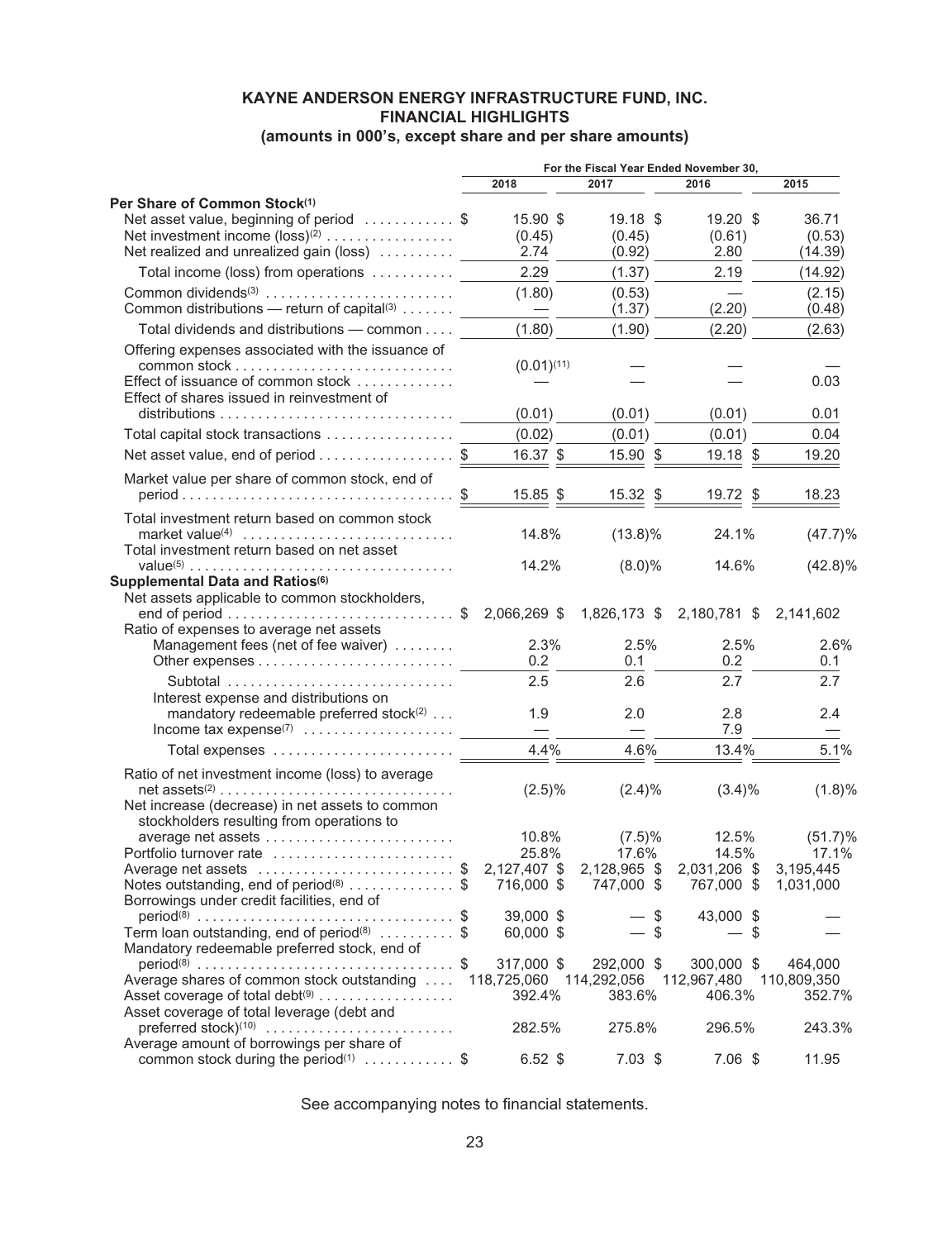# **KAYNE ANDERSON ENERGY INFRASTRUCTURE FUND, INC. FINANCIAL HIGHLIGHTS**

# **(amounts in 000's, except share and per share amounts)**

|                                                                                                                                                                                      | For the Fiscal Year Ended November 30, |                              |              |                                   |                |                         |
|--------------------------------------------------------------------------------------------------------------------------------------------------------------------------------------|----------------------------------------|------------------------------|--------------|-----------------------------------|----------------|-------------------------|
|                                                                                                                                                                                      |                                        | 2014                         |              | 2013                              |                | 2012                    |
| Per Share of Common Stock(1)<br>Net asset value, beginning of period \$                                                                                                              |                                        | $34.30$ \$<br>(0.76)<br>5.64 |              | 28.51<br>(0.73)<br>8.72           | \$             | 27.01<br>(0.71)<br>4.27 |
|                                                                                                                                                                                      |                                        | 4.88                         |              | 7.99                              |                | 3.56                    |
|                                                                                                                                                                                      |                                        | (2.28)<br>(0.25)             |              | (1.54)<br>(0.75)                  |                | (1.54)<br>(0.55)        |
| Total dividends and distributions - common                                                                                                                                           |                                        | (2.53)                       |              | (2.29)                            |                | (2.09)                  |
| Offering expenses associated with the issuance of common                                                                                                                             |                                        |                              |              |                                   |                |                         |
| Effect of shares issued in reinvestment of distributions                                                                                                                             |                                        | 0.06                         |              | 0.09                              |                | 0.02<br>0.01            |
|                                                                                                                                                                                      |                                        | 0.06                         |              | 0.09                              |                | 0.03                    |
| Net asset value, end of period \$                                                                                                                                                    |                                        | 36.71                        | \$           | 34.30                             | \$             | 28.51                   |
| Market value per share of common stock, end of period \$                                                                                                                             |                                        | 38.14                        | \$           | 37.23                             | \$             | 31.13                   |
| Total investment return based on common stock market value(4)<br>Total investment return based on net asset value $(5)$ , , , , , , , , , , , , ,<br>Supplemental Data and Ratios(6) |                                        | 9.9%<br>14.8%                |              | 28.2%<br>29.0%                    |                | 19.3%<br>13.4%          |
| Net assets applicable to common stockholders, end of period  \$<br>Ratio of expenses to average net assets                                                                           |                                        |                              |              | 4,026,822 \$3,443,916 \$2,520,821 |                |                         |
| Management fees (net of fee waiver)                                                                                                                                                  |                                        | $2.4\%$                      |              | 2.4%                              |                | 2.4%                    |
|                                                                                                                                                                                      |                                        | 0.1                          |              | 0.1                               |                | 0.2                     |
| Interest expense and distributions on mandatory redeemable                                                                                                                           |                                        | 2.5<br>1.8                   |              | 2.5<br>2.1                        |                | 2.6<br>2.4              |
| $preferred stock^{(2)} \dots \dots \dots \dots \dots \dots \dots \dots \dots \dots \dots \dots \dots$                                                                                |                                        | 8.3                          |              | 14.4                              |                | 7.2                     |
|                                                                                                                                                                                      |                                        | 12.6%                        |              | 19.0%                             |                | 12.2%                   |
| Ratio of net investment income (loss) to average net assets <sup>(2)</sup><br>Net increase (decrease) in net assets to common                                                        |                                        | $(2.0)\%$                    |              | $(2.3)\%$                         |                | $(2.5)\%$               |
| stockholders resulting from operations to average net assets                                                                                                                         |                                        | 13.2%<br>17.6%               |              | 24.3%<br>21.2%                    |                | 11.6%<br>20.4%          |
|                                                                                                                                                                                      |                                        |                              |              | 3,967,458 \$3,027,563 \$2,346,249 |                |                         |
| Notes outstanding, end of period <sup>(8)</sup> \$<br>Borrowings under credit facilities, end of period <sup>(8)</sup> \$                                                            |                                        | 1,435,000<br>51.000          | \$           | \$1,175,000<br>69.000             | $\$\$<br>$\$\$ | 890,000<br>19,000       |
| Term loan outstanding, end of period <sup>(8)</sup> \$                                                                                                                               |                                        | $\overline{\phantom{0}}$     | $\ddot{\$}$  |                                   | \$             |                         |
| Mandatory redeemable preferred stock, end of period <sup>(8)</sup> \$                                                                                                                |                                        | 524.000                      | $\mathbb{S}$ | 449,000                           | $\mathbb S$    | 374,000                 |
| Average shares of common stock outstanding                                                                                                                                           |                                        | 107,305,514                  |              | 94,658,194                        |                | 82,809,687              |
| Asset coverage of total leverage (debt and preferred stock) <sup>(10)</sup><br>Average amount of borrowings per share of common stock during                                         |                                        | 406.2%<br>300.3%             |              | 412.9%<br>303.4%                  |                | 418.5%<br>296.5%        |
|                                                                                                                                                                                      |                                        | $13.23$ \$                   |              | $11.70$ \$                        |                | 10.80                   |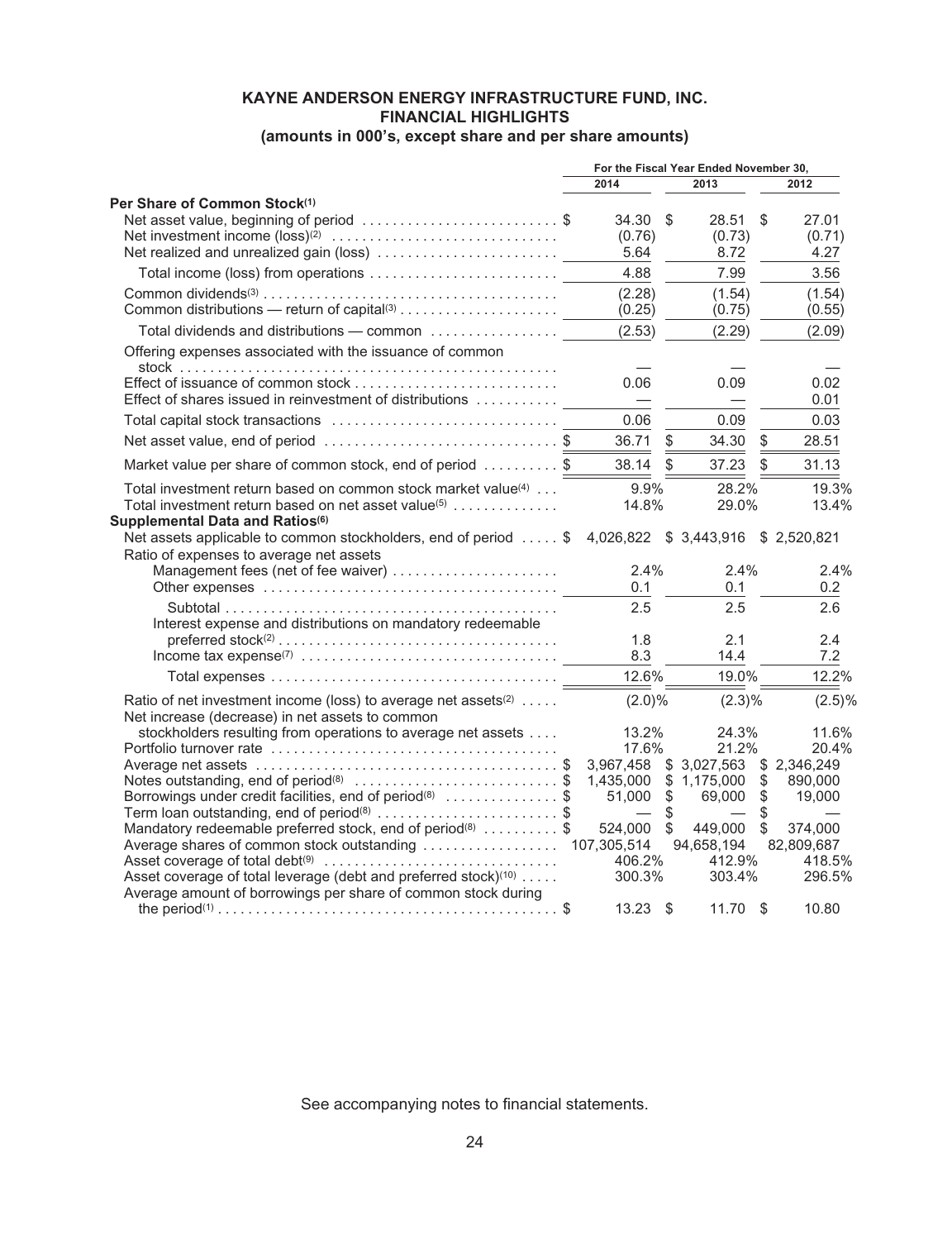# **KAYNE ANDERSON ENERGY INFRASTRUCTURE FUND, INC. FINANCIAL HIGHLIGHTS (amounts in 000's, except share and per share amounts)**

- (3) The information presented for each period is a characterization of the total distributions paid to common stockholders as either a dividend (eligible to be treated as qualified dividend income) or a distribution (return of capital) and is based on the Company's earnings and profits.
- (4) Total investment return based on market value is calculated assuming a purchase of common stock at the market price on the first day and a sale at the current market price on the last day of the period reported. The calculation also assumes reinvestment of distributions at actual prices pursuant to the Company's dividend reinvestment plan.
- (5) Total investment return based on net asset value is calculated assuming a purchase of common stock at the net asset value on the first day and a sale at the net asset value on the last day of the period reported. The calculation also assumes reinvestment of distributions at actual prices pursuant to the Company's dividend reinvestment plan.
- (6) Unless otherwise noted, ratios are annualized.
- (7) For the fiscal years ended November 30, 2020, 2019, 2018, 2017 and 2015, the Company reported an income tax benefit of \$190,326 (17.9% of average net assets), \$43,357 (2.1% of average net assets), \$175,827 (8.3% of average net assets), \$86,746 (4.1% of average net assets) and \$980,647 (30.7% of average net assets), respectively. The income tax expense is assumed to be 0% because the Company reported a net deferred income tax benefit during the period.
- (8) Principal/liquidation value.
- (9) Calculated pursuant to section 18(a)(1)(A) of the 1940 Act. Represents the value of total assets less all liabilities not represented by Notes (principal value) or any other senior securities representing indebtedness and MRP Shares (liquidation value) divided by the aggregate amount of Notes and any other senior securities representing indebtedness. Under the 1940 Act, the Company may not declare or make any distribution on its common stock nor can it incur additional indebtedness if, at the time of such declaration or incurrence, its asset coverage with respect to senior securities representing indebtedness would be less than 300%.
- (10) Calculated pursuant to section 18(a)(2)(A) of the 1940 Act. Represents the value of total assets less all liabilities not represented by Notes (principal value), any other senior securities representing indebtedness and MRP Shares (liquidation value) divided by the aggregate amount of Notes, any other senior securities representing indebtedness and MRP Shares. Under the 1940 Act, the Company may not declare or make any distribution on its common stock nor can it issue additional preferred stock if at the time of such declaration or issuance, its asset coverage with respect to all senior securities would be less than 200%. In addition to the limitations under the 1940 Act, the Company, under the terms of its MRP Shares, would not be able to declare or pay any distributions on its common stock if such declaration would cause its asset coverage with respect to all senior securities to be less than 225%.
- (11) Represents offering costs incurred in connection with the merger of Kayne Anderson Energy Development Company.

<sup>(1)</sup> Based on average shares of common stock outstanding.

<sup>(2)</sup> Distributions on the Company's MRP Shares are treated as an operating expense under GAAP and are included in the calculation of net investment income (loss). See Note 2 — Significant Accounting Policies.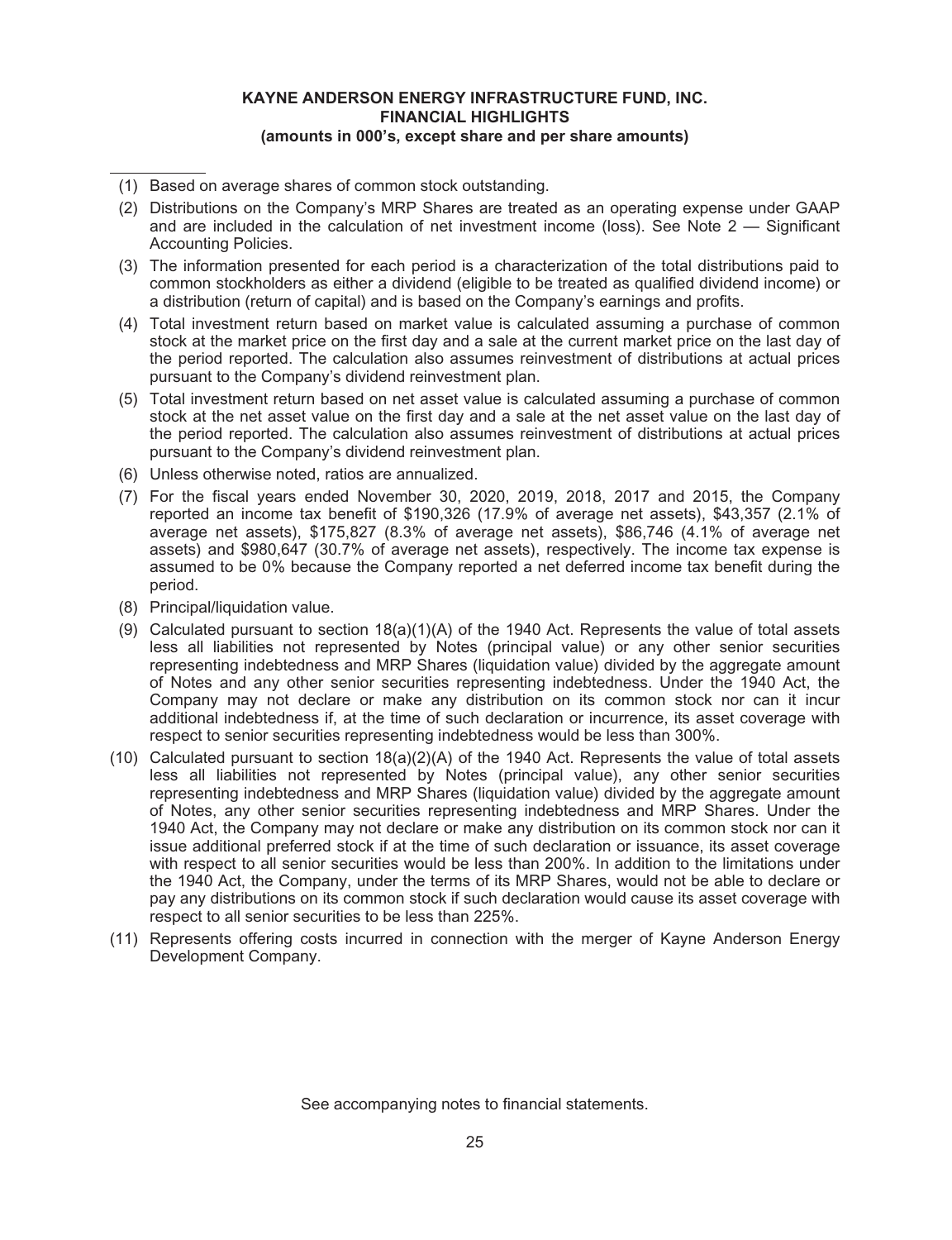#### <span id="page-27-0"></span>**1. Organization**

Kayne Anderson Energy Infrastructure Fund, Inc. (the "Company" or "KYN") was organized as a Maryland corporation on June 4, 2004, and is a non-diversified, closed-end management investment company registered under the Investment Company Act of 1940, as amended (the "1940 Act"). The Company's investment objective is to obtain a high after-tax total return with an emphasis on making cash distributions to shareholders. The Company intends to achieve this objective by investing at least 80% of its total assets in the securities of Energy Infrastructure Companies. The Company commenced operations on September 28, 2004. The Company's shares of common stock are listed on the New York Stock Exchange, Inc. ("NYSE") under the symbol "KYN." For more information about the Company's investment objective, policies and principal risks, see Investment Objective, Policies and Risks.

On September 15, 2021, the Company announced that it entered into a merger agreement (the "Merger") with Fiduciary/Claymore Energy Infrastructure Fund ("FMO"). Information regarding the Merger is contained in the definitive joint proxy statement/prospectus filed with the Securities and Exchange Commission ("SEC") on December 29, 2021. Subject to FMO shareholder approval, FMO will be acquired by KYN, with FMO shareholders being issued shares of KYN common stock in exchange for their shares of FMO common stock. The exchange ratio will be based on the relative per share net asset values of FMO and KYN immediately prior to the transaction's closing date. The Merger is expected to qualify as a tax-free reorganization for federal income tax purposes, and as a result, the transaction is not expected to be taxable to KYN's stockholders or FMO's shareholders. The Merger is expected to take effect as soon as practicable once the shareholder vote and other customary conditions to closing are satisfied, which is expected to occur during March 2022.

#### **2. Significant Accounting Policies**

The following is a summary of the significant accounting policies that the Company uses to prepare its financial statements in accordance with accounting principles generally accepted in the United States of America ("GAAP"). The Company is an investment company and follows accounting and reporting guidance of the Financial Accounting Standards Board (FASB) Accounting Standards Codification (ASC) Topic 946 — "Financial Services — Investment Companies."

A. *Use of Estimates* — The preparation of financial statements in conformity with GAAP requires management to make estimates and assumptions that affect the reported amount of assets and liabilities and disclosure of contingent assets and liabilities as of the date of the financial statements and the reported amounts of income and expenses during the period. Actual results could differ materially from those estimates.

B. *Cash and Cash Equivalents* — Cash and cash equivalents include short-term, liquid investments with an original maturity of three months or less and include money market fund accounts.

C. *Calculation of Net Asset Value* — The Company determines its net asset value on a daily basis and reports its net asset value on its website. Net asset value is computed by dividing the value of the Company's assets (including accrued interest and distributions and current and deferred income tax assets), less all of its liabilities (including accrued expenses, distributions payable, current and deferred accrued income taxes, and any borrowings) and the liquidation value of any outstanding preferred stock, by the total number of common shares outstanding.

D. *Investment Valuation* — Readily marketable portfolio securities listed on any exchange (including a foreign exchange) other than the NASDAQ Stock Market, Inc. ("NASDAQ") are valued, except as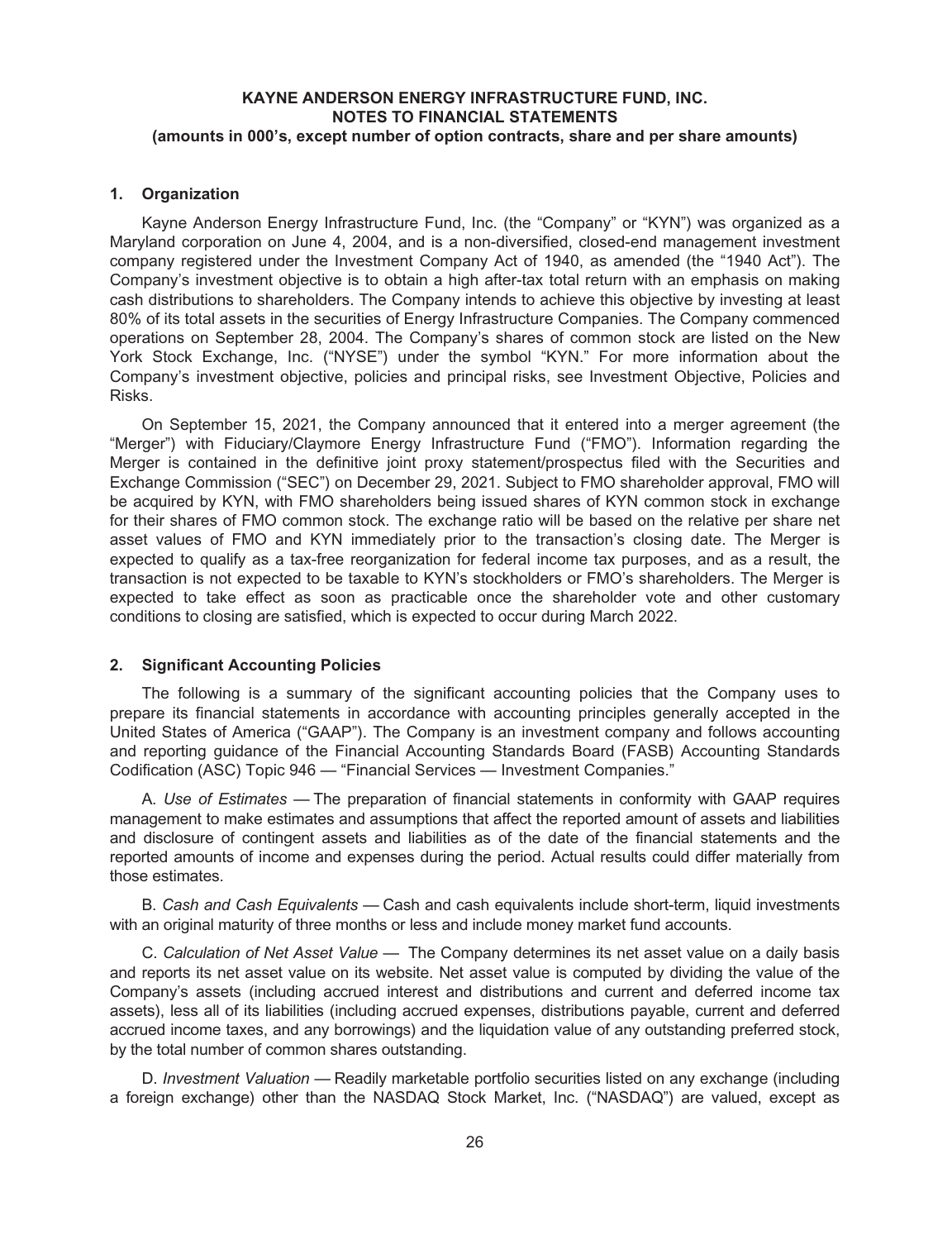indicated below, at the last sale price on the business day as of which such value is being determined. If there has been no sale on such day, the securities are valued at the mean of the most recent bid and ask prices on such day. Securities admitted to trade on the NASDAQ are valued at the NASDAQ official closing price. Portfolio securities traded on more than one securities exchange are valued at the last sale price on the business day as of which such value is being determined at the close of the exchange representing the principal market for such securities. The value of foreign securities traded outside of the Americas may be adjusted to reflect events occurring after a foreign exchange closes that may affect the value of the foreign security. In such cases, these foreign securities are valued by an independent pricing service and are categorized as a Level 2 security for purposes of the fair value hierarchy. See Note 3 — Fair Value.

Equity securities traded in the over-the-counter market, but excluding securities admitted to trading on the NASDAQ, are valued at the closing bid prices. Debt securities that are considered bonds are valued by using the bid price provided by an independent pricing service or, if such prices are not available or in the judgment of KA Fund Advisors, LLC ("KAFA") such prices are stale or do not represent fair value, by an independent broker. For debt securities that are considered bank loans, the fair market value is determined by using the bid price provided by the agent or syndicate bank or principal market maker. When price quotes for securities are not available, or such prices are stale or do not represent fair value in the judgment of KAFA, fair market value will be determined using the Company's valuation process for securities that are privately issued or otherwise restricted as to resale.

Exchange-traded options and futures contracts are valued at the last sales price at the close of trading in the market where such contracts are principally traded or, if there was no sale on the applicable exchange on such day, at the mean between the quoted bid and ask price as of the close of such exchange.

The Company may hold securities that are privately issued or otherwise restricted as to resale. For these securities, as well as any security for which (a) reliable market quotations are not available in the judgment of KAFA, or (b) the independent pricing service or independent broker does not provide prices or provides a price that in the judgment of KAFA is stale or does not represent fair value, each shall be valued in a manner that most fairly reflects fair value of the security on the valuation date. Unless otherwise determined by the Board of Directors, the following valuation process is used for such securities:

- *Investment Team Valuation.* The applicable investments are valued by senior professionals of KAFA who are responsible for the portfolio investments. The investments will be valued monthly with new investments valued at the time such investment was made.
- *Investment Team Valuation Documentation.* Preliminary valuation conclusions will be determined by senior management of KAFA. Such valuations and supporting documentation are submitted to the Valuation Committee (a committee of the Company's Board of Directors) and the Board of Directors on a quarterly basis.
- *Valuation Committee.* The Valuation Committee meets to consider the valuations submitted by KAFA at the end of each quarter. Between meetings of the Valuation Committee, a senior officer of KAFA is authorized to make valuation determinations. All valuation determinations of the Valuation Committee are subject to ratification by the Board of Directors at its next regular meeting.
- *Valuation Firm.* Quarterly, a third-party valuation firm engaged by the Board of Directors reviews the valuation methodologies and calculations employed for these securities, unless the aggregate fair value of such security is less than 0.1% of total assets.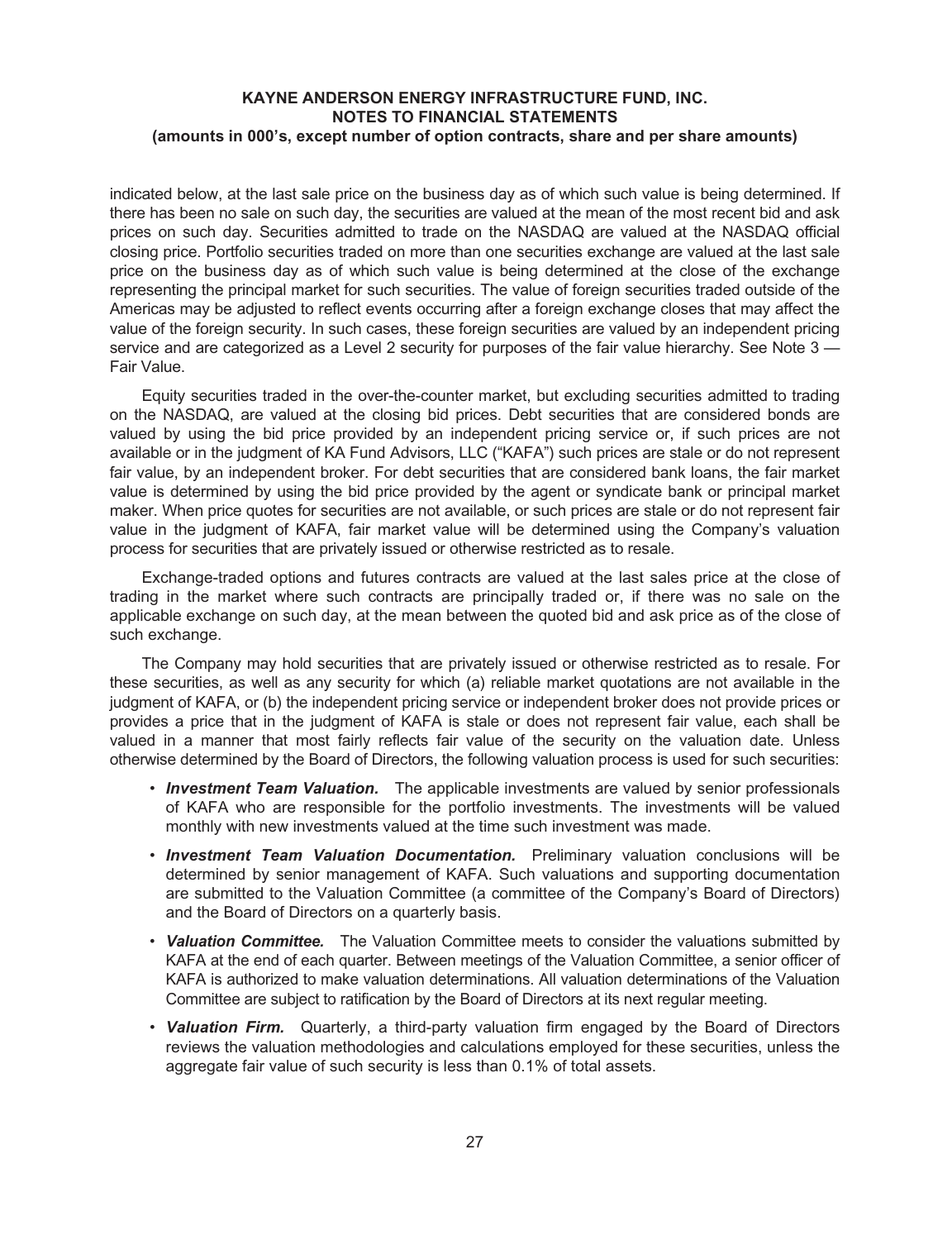• *Board of Directors Determination.* The Board of Directors meets quarterly to consider the valuations provided by KAFA and the Valuation Committee and ratify valuations for the applicable securities. The Board of Directors considers the report provided by the third-party valuation firm in reviewing and determining in good faith the fair value of the applicable portfolio securities.

At November 30, 2021, the Company held 9.5% of its net assets applicable to common stockholders (6.6% of total assets) in securities that were fair valued pursuant to procedures adopted by the Board of Directors (Level 3 securities). The aggregate fair value of these securities at November 30, 2021 was \$106,563. See Note 3 — Fair Value and Note 7 — Restricted Securities.

E. *Security Transactions* — Security transactions are accounted for on the date these securities are purchased or sold (trade date). Realized gains and losses are calculated using the specific identification cost basis method for GAAP purposes. For tax purposes, the Company utilizes the average cost method to compute the adjusted tax cost basis of its MLP securities.

F. *Return of Capital Estimates* — Dividends and distributions received from the Company's investments generally are comprised of income and return of capital. At the time such dividends and distributions are received, the Company estimates the amount of such payments that is considered investment income and the amount that is considered a return of capital. The Company estimates the return of capital portion of dividends and distributions received from investments based on historical information available and other information provided by certain investments. Return of capital estimates are adjusted to actual in the subsequent fiscal year when final tax reporting information related to the Company's investments is received.

The return of capital portion of the distributions is a reduction to investment income that results in an equivalent reduction in the cost basis of the associated investments and increases net realized gains (losses) and net change in unrealized gains (losses). If the distributions received by the Company exceed its cost basis (*i.e*. its cost basis has been reduced to zero), the distributions are treated as realized gains.

The Company includes all distributions received on its Statement of Operations and reduces its investment income by (i) the estimated return of capital and (ii) the distributions in excess of cost basis, if any. Distributions received that were in excess of cost basis were treated as realized gains.

In accordance with GAAP, the return of capital cost basis reductions for the Company's investments are limited to the total amount of the cash distributions received from such investments.

The following table sets forth the Company's estimated return of capital portion of the dividends and distributions received from its investments that were not treated as distributions in excess of cost basis.

|                                                                                                                                                | For the<br><b>Fiscal Year</b><br><b>Ended</b><br>November 30,<br>2021 |
|------------------------------------------------------------------------------------------------------------------------------------------------|-----------------------------------------------------------------------|
| Dividends and distributions (before foreign taxes withheld of \$1,151 and excluding<br>Dividends and distributions — % return of capital       | \$98,427<br>74%                                                       |
| Return of capital — attributable to net realized gains (losses)<br>Return of capital — attributable to net change in unrealized gains (losses) | \$11,847<br>60,534                                                    |
|                                                                                                                                                | \$72,381                                                              |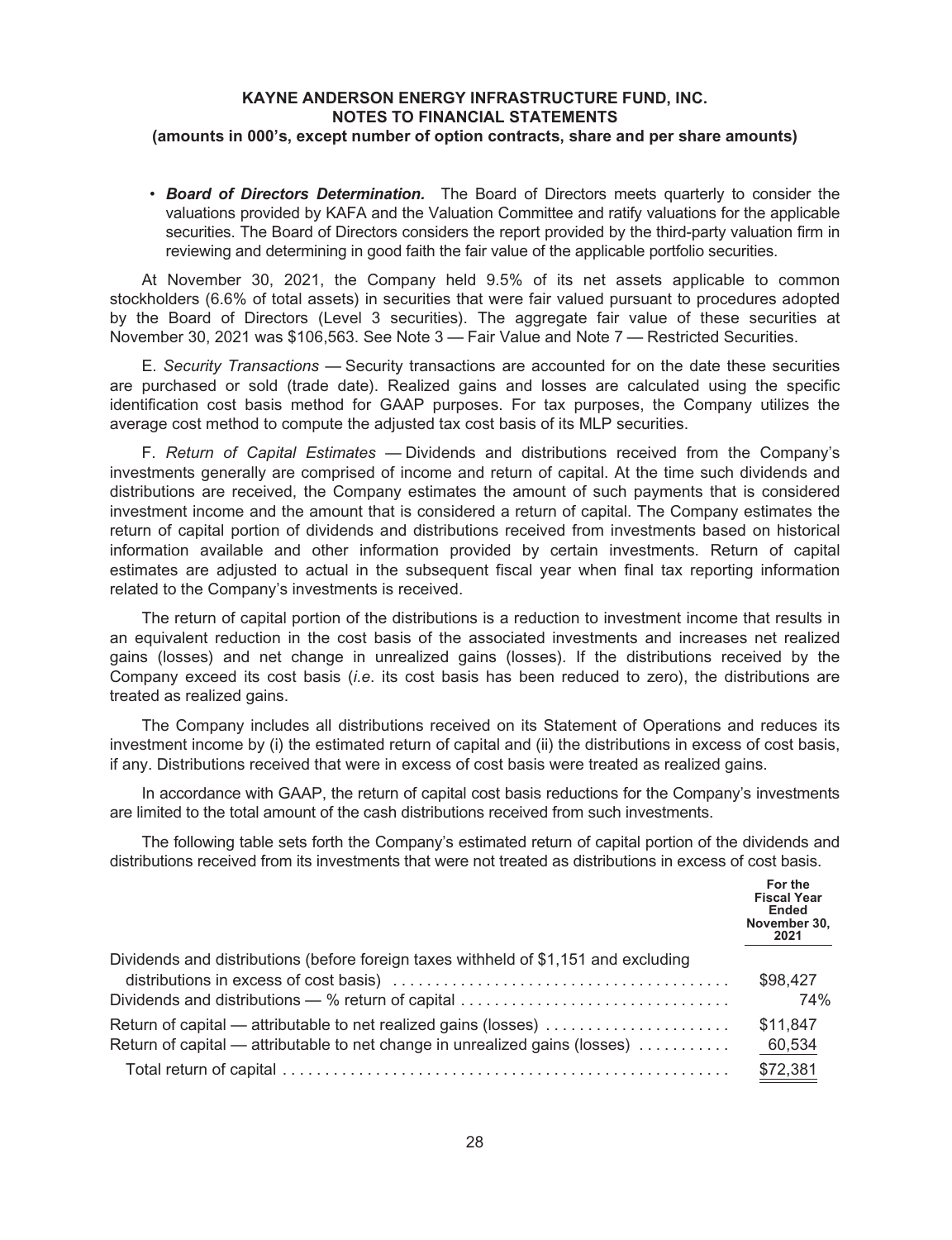For the fiscal year ended November 30, 2021, the Company estimated the return of capital portion of dividends and distributions received to be \$67,820 (69%). During the fiscal year ended November 30, 2021, the Company increased its return of capital estimate for the year by \$4,561 due to 2020 tax reporting information received by the Company in fiscal 2021. As a result, the return of capital percentage for the fiscal year ended November 30, 2021 was 74%. In addition, for the fiscal year ended November 30, 2021, the Company estimated the cash distributions received that were in excess of cost basis to be \$1,809. Distributions in excess of cost basis for the fiscal year ended November 30, 2021 were decreased by \$421 due to 2020 tax reporting information received by the Company in fiscal 2021.

G. *Investment Income* — The Company records dividends and distributions on the ex-dividend date. Interest income is recognized on the accrual basis, including amortization of premiums and accretion of discounts. When investing in securities with paid-in-kind interest, the Company will accrue interest income during the life of the security even though it will not be receiving cash as the interest is accrued. To the extent that interest income to be received is not expected to be realized, a reserve against income is established.

The Company may receive paid-in-kind and non-cash dividends and distributions in the form of additional units or shares from its investments. For paid-in-kind dividends, the additional units are not reflected in investment income during the period received, but are recorded as unrealized gains upon receipt. Non-cash distributions are reflected in investment income because the Company has the option to receive its distributions in cash or in additional units of the security. During the fiscal year ended November 30, 2021, the Company did not receive any paid-in-kind dividends or non-cash distributions.

H. *Distributions to Stockholders* — Distributions to common stockholders are recorded on the exdividend date. Distributions to holders of MRP Shares are accrued on a daily basis. As required by the Distinguishing Liabilities from Equity topic of the FASB Accounting Standards Codification (ASC 480), the Company includes the accrued distributions on its MRP Shares as an operating expense due to the fixed term of this obligation. For tax purposes, payments made to the holders of the Company's MRP Shares are treated as dividends or distributions.

The characterization of the distributions paid to holders of MRP Shares and common stock as either a dividend (eligible to be treated as qualified dividend income) or a distribution (return of capital) is determined after the end of the fiscal year based on the Company's actual earnings and profits and may differ substantially from preliminary estimates.

I. *Partnership Accounting Policy* — The Company records its pro-rata share of the income (loss), to the extent of distributions it has received, allocated from the underlying partnerships and adjusts the cost basis of the underlying partnerships accordingly. These amounts are included in the Company's Statement of Operations.

J. *Taxes* — The Company, as a corporation, is obligated to pay federal and state income tax on its taxable income. The Company invests in MLPs, which generally are treated as partnerships for federal income tax purposes. As a limited partner in the MLPs, the Company includes its allocable share of the MLP's taxable income or loss in computing its own taxable income. Deferred income taxes reflect (i) taxes on unrealized gains (losses), which are attributable to the difference between fair value and tax cost basis, (ii) the net tax effects of temporary differences between the carrying amounts of assets and liabilities for financial reporting purposes and the amounts used for income tax purposes and (iii) the net tax benefit of accumulated net operating and capital losses. To the extent the Company has a deferred tax asset, consideration is given as to whether or not a valuation allowance is required. The need to establish a valuation allowance for deferred tax assets is assessed periodically by the Company based on the Income Tax Topic of the FASB Accounting Standards Codification (ASC 740), that it is more likely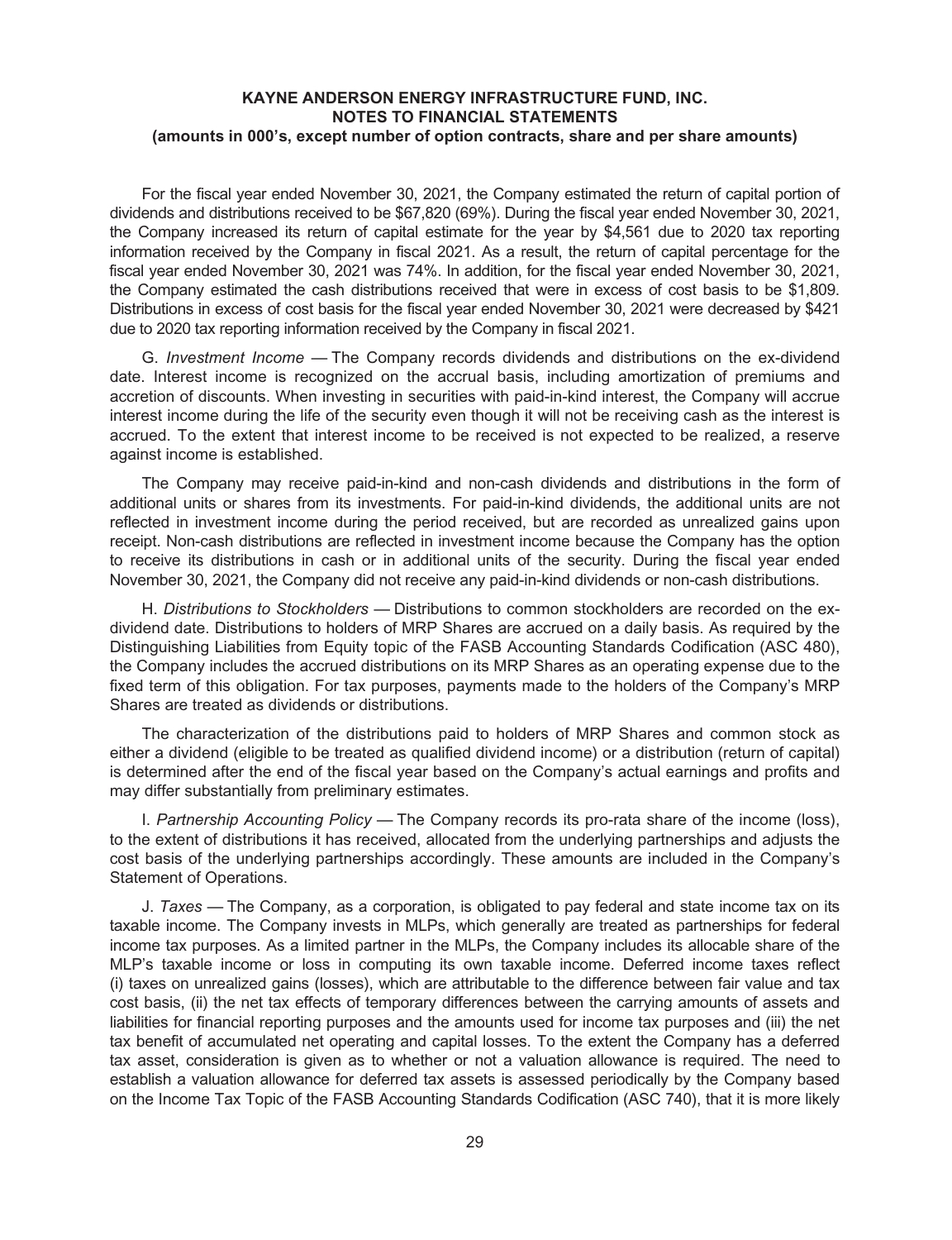than not that some portion or all of the deferred tax asset will not be realized. In the assessment for a valuation allowance, consideration is given to all positive and negative evidence related to the realization of the deferred tax asset. This assessment considers, among other matters, the nature, frequency and severity of current and cumulative losses, forecasts of future profitability (which are highly dependent on future cash distributions from the Company's holdings), the duration of statutory carryforward periods and the associated risk that certain loss carryforwards may expire unused.

The Company may rely to some extent on information provided by portfolio investments, which may not necessarily be timely, to estimate taxable income allocable to the units/shares of such companies held in the portfolio and to estimate the associated current and/or deferred tax liability. Such estimates are made in good faith. From time to time, as new information becomes available, the Company modifies its estimates or assumptions regarding the deferred tax liability. See Note 6 — Income Taxes.

The Company may be subject to withholding taxes on foreign-sourced income and accrues such taxes when the related income is earned.

The Company utilizes the average cost method to compute the adjusted tax cost basis of its MLP securities.

The Company's policy is to classify interest and penalties associated with underpayment of federal and state income taxes, if any, as income tax expense on its Statement of Operations. Tax years subsequent to fiscal year 2016 remain open and subject to examination by the federal and state tax authorities.

K. *Derivative Financial Instruments* — The Company may utilize derivative financial instruments in its operations.

*Interest rate swap contracts.* The Company may use hedging techniques such as interest rate swaps to mitigate potential interest rate risk on a portion of the Company's leverage. Such interest rate swaps would principally be used to protect the Company against higher costs on its leverage resulting from increases in interest rates. The Company does not hedge any interest rate risk associated with portfolio holdings. Interest rate transactions the Company may use for hedging purposes may expose it to certain risks that differ from the risks associated with its portfolio holdings. A decline in interest rates may result in a decline in the value of the swap contracts, which, everything else being held constant, would result in a decline in the net assets of the Company. In addition, if the counterparty to an interest rate swap defaults, the Company would not be able to use the anticipated net receipts under the interest rate swap to offset its cost of financial leverage.

Interest rate swap contracts are recorded at fair value with changes in value during the reporting period, and amounts accrued under the agreements, included as unrealized gains or losses in the Statement of Operations. Monthly cash settlements under the terms of the interest rate swap agreements or termination payments are recorded as realized gains or losses in the Statement of Operations. The Company generally values its interest rate swap contracts based on dealer quotations, if available, or by discounting the future cash flows from the stated terms of the interest rate swap agreement by using interest rates currently available in the market. See Note 8 — Derivative Financial Instruments.

*Option contracts.* The Company is also exposed to financial market risks including changes in the valuations of its investment portfolio. The Company may purchase or write (sell) call options. A call option on a security is a contract that gives the holder of the option, in return for a premium, the right to buy from the writer of the option the security underlying the option at a specified exercise price at any time during the term of the option.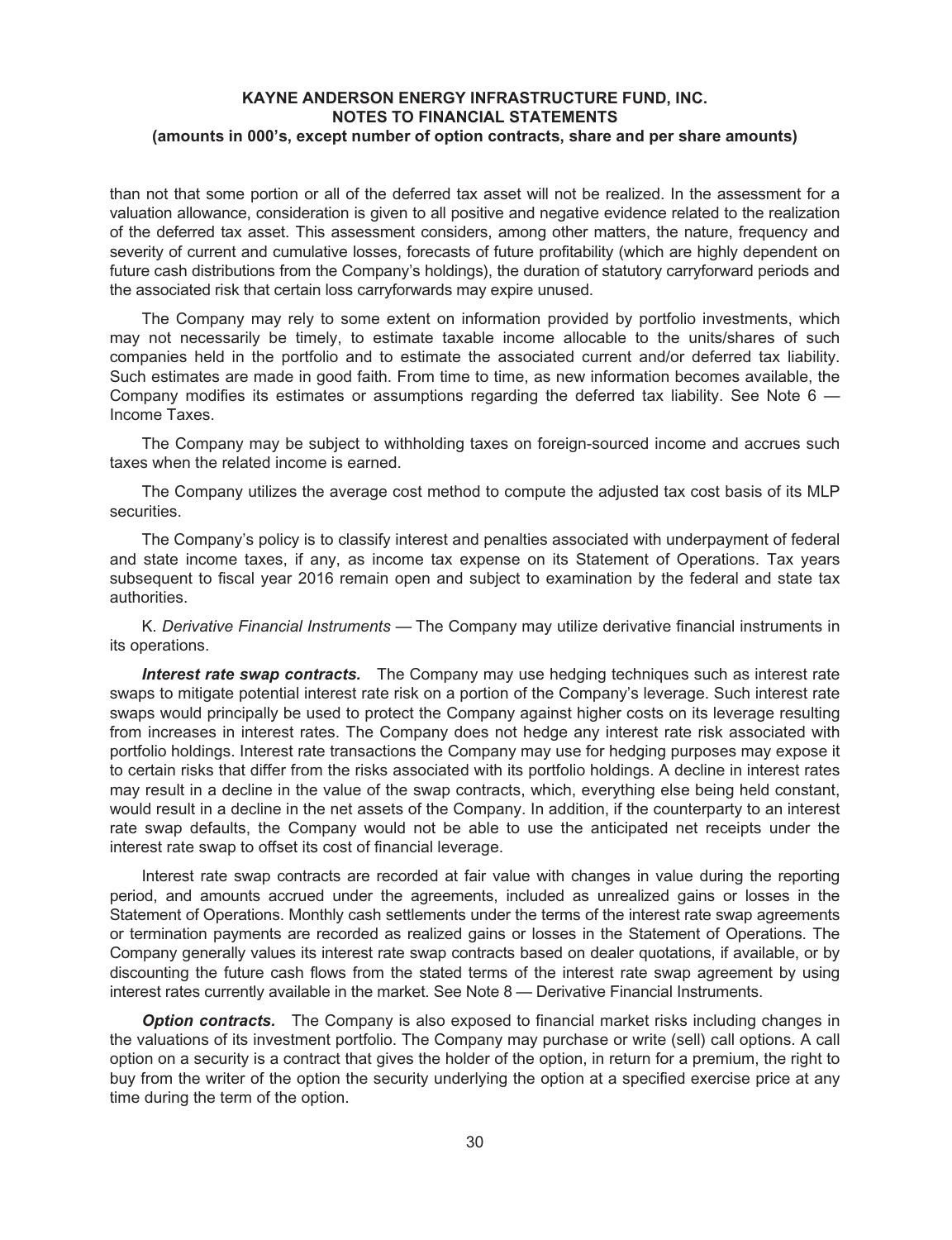The Company would realize a gain on a purchased call option if, during the option period, the value of such securities exceeded the sum of the exercise price, the premium paid and transaction costs; otherwise the Company would realize either no gain or a loss on the purchased call option. The Company may also purchase put option contracts. If a purchased put option is exercised, the premium paid increases the cost basis of the securities sold by the Company.

The Company may also write (sell) call options with the purpose of generating realized gains or reducing its ownership of certain securities. If the Company writes a call option on a security, the Company has the obligation upon exercise of the option to deliver the underlying security upon payment of the exercise price. The Company will only write call options on securities that the Company holds in its portfolio (*i.e*., covered calls).

When the Company writes a call option, an amount equal to the premium received by the Company is recorded as a liability and is subsequently adjusted to the current fair value of the option written. Premiums received from writing options that expire unexercised are treated by the Company on the expiration date as realized gains from investments. If the Company repurchases a written call option prior to its exercise, the difference between the premium received and the amount paid to repurchase the option is treated as a realized gain or loss. If a call option is exercised, the premium is added to the proceeds from the sale of the underlying security in determining whether the Company has realized a gain or loss. The Company, as the writer of an option, bears the market risk of an unfavorable change in the price of the security underlying the written option. See Note 8 — Derivative Financial Instruments.

L. *Foreign Currency Translations* — The books and records of the Company are maintained in U.S. dollars. Foreign currency amounts are translated into U.S. dollars on the following basis: (i) market value of investment securities, assets and liabilities at the rate of exchange as of the valuation date; and (ii) purchases and sales of investment securities, income and expenses at the relevant rates of exchange prevailing on the respective dates of such transactions.

The Company does not isolate that portion of gains and losses on investments in equity and debt securities which is due to changes in the foreign exchange rates from that which is due to changes in market prices of equity and debt securities. Accordingly, realized and unrealized foreign currency gains and losses with respect to such securities are included in the reported net realized and unrealized gains and losses on investment transactions balances.

Net realized foreign exchange gains or losses represent gains and losses from transactions in foreign currencies and foreign currency contracts, foreign exchange gains or losses realized between the trade date and settlement date on security transactions, and the difference between the amounts of interest and dividends recorded on the Company's books and the U.S. dollar equivalent of such amounts on the payment date.

Net unrealized foreign exchange gains or losses represent the difference between the cost of assets and liabilities (other than investments) recorded on the Company's books from the value of the assets and liabilities (other than investments) on the valuation date.

M. *Indemnifications* — Under the Company's organizational documents, its officers and directors are indemnified against certain liabilities arising out of the performance of their duties to the Company. In addition, in the normal course of business, the Company enters into contracts that provide general indemnification to other parties. The Company's maximum exposure under these arrangements is unknown, as this would involve future claims that may be made against the Company that have not yet occurred, and may not occur. However, the Company has not had prior claims or losses pursuant to these contracts and expects the risk of loss to be remote.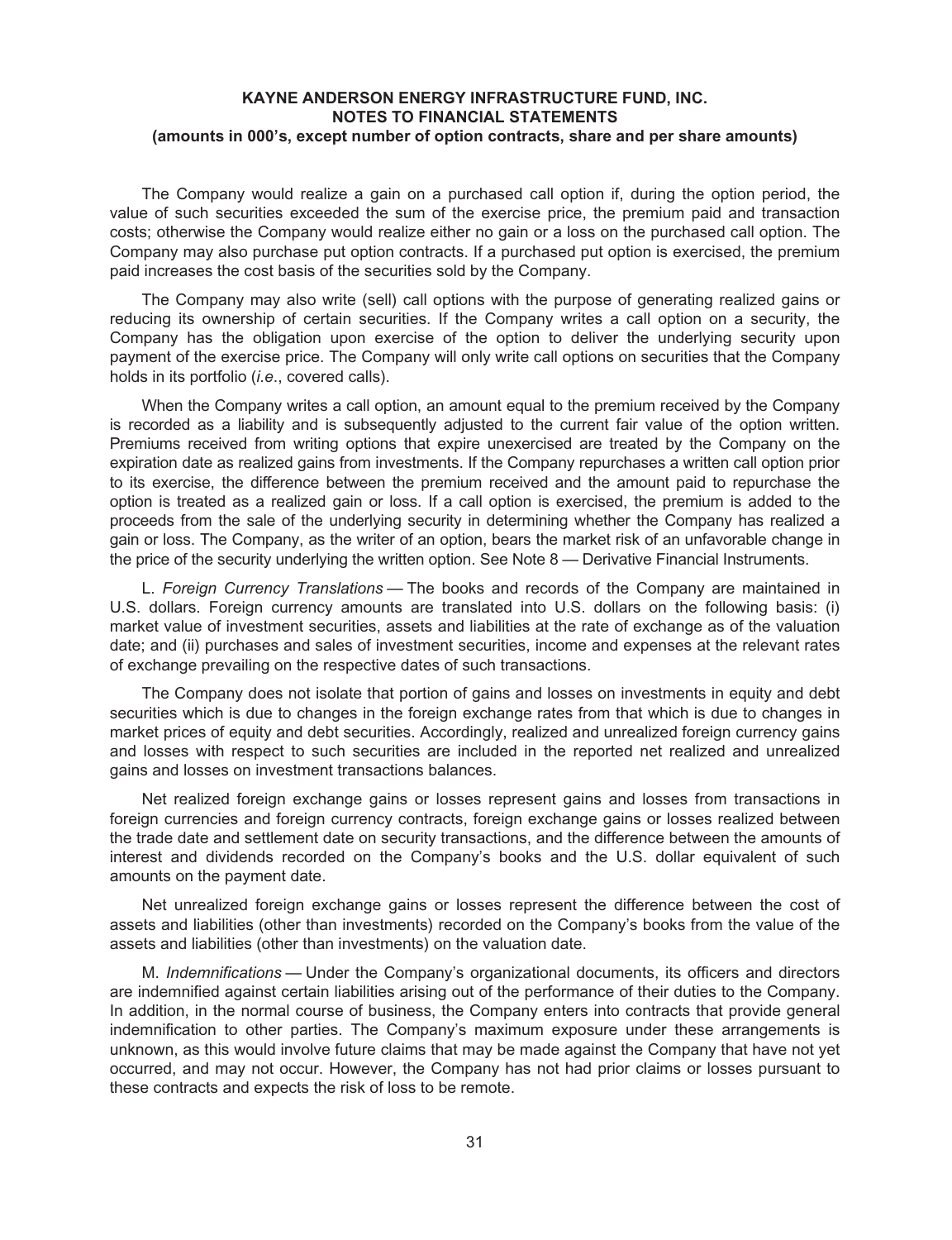N. *Offering and Debt Issuance Costs* — Offering costs incurred by the Company related to the issuance of its common stock reduce additional paid-in capital when the stock is issued. Costs incurred by the Company related to the issuance of its debt (credit facility, term loan or notes) or its preferred stock are capitalized and amortized over the period the debt or preferred stock is outstanding.

The Company has classified the costs incurred to issue its term loan, notes and preferred stock as a deduction from the carrying value on the Statement of Assets and Liabilities. For the purpose of calculating the Company's asset coverage ratios pursuant to the 1940 Act, deferred issuance costs are not deducted from the carrying value of debt or preferred stock.

#### **3. Fair Value**

The Fair Value Measurement Topic of the FASB Accounting Standards Codification (ASC 820) defines fair value as the price at which an orderly transaction to sell an asset or to transfer a liability would take place between market participants under current market conditions at the measurement date. As required by ASC 820, the Company has performed an analysis of all assets and liabilities (other than deferred taxes) measured at fair value to determine the significance and character of all inputs to their fair value determination. Inputs are the assumptions, along with considerations of risk, that a market participant would use to value an asset or a liability. In general, observable inputs are based on market data that is readily available, regularly distributed and verifiable that the Company obtains from independent, third-party sources. Unobservable inputs are developed by the Company based on its own assumptions of how market participants would value an asset or a liability.

The fair value hierarchy prioritizes the inputs to valuation techniques used to measure fair value into the following three broad categories.

- *Level 1* Valuations based on quoted unadjusted prices for identical instruments in active markets traded on a national exchange to which the Company has access at the date of measurement.
- *Level 2* Valuations based on quoted prices for similar instruments in active markets; quoted prices for identical or similar instruments in markets that are not active; and model-derived valuations in which all significant inputs and significant value drivers are observable in active markets. Level 2 inputs are those in markets for which there are few transactions, the prices are not current, little public information exists or instances where prices vary substantially over time or among brokered market makers.
- *Level 3* Model derived valuations in which one or more significant inputs or significant value drivers are unobservable. Unobservable inputs are those inputs that reflect the Company's own assumptions that market participants would use to price the asset or liability based on the best available information.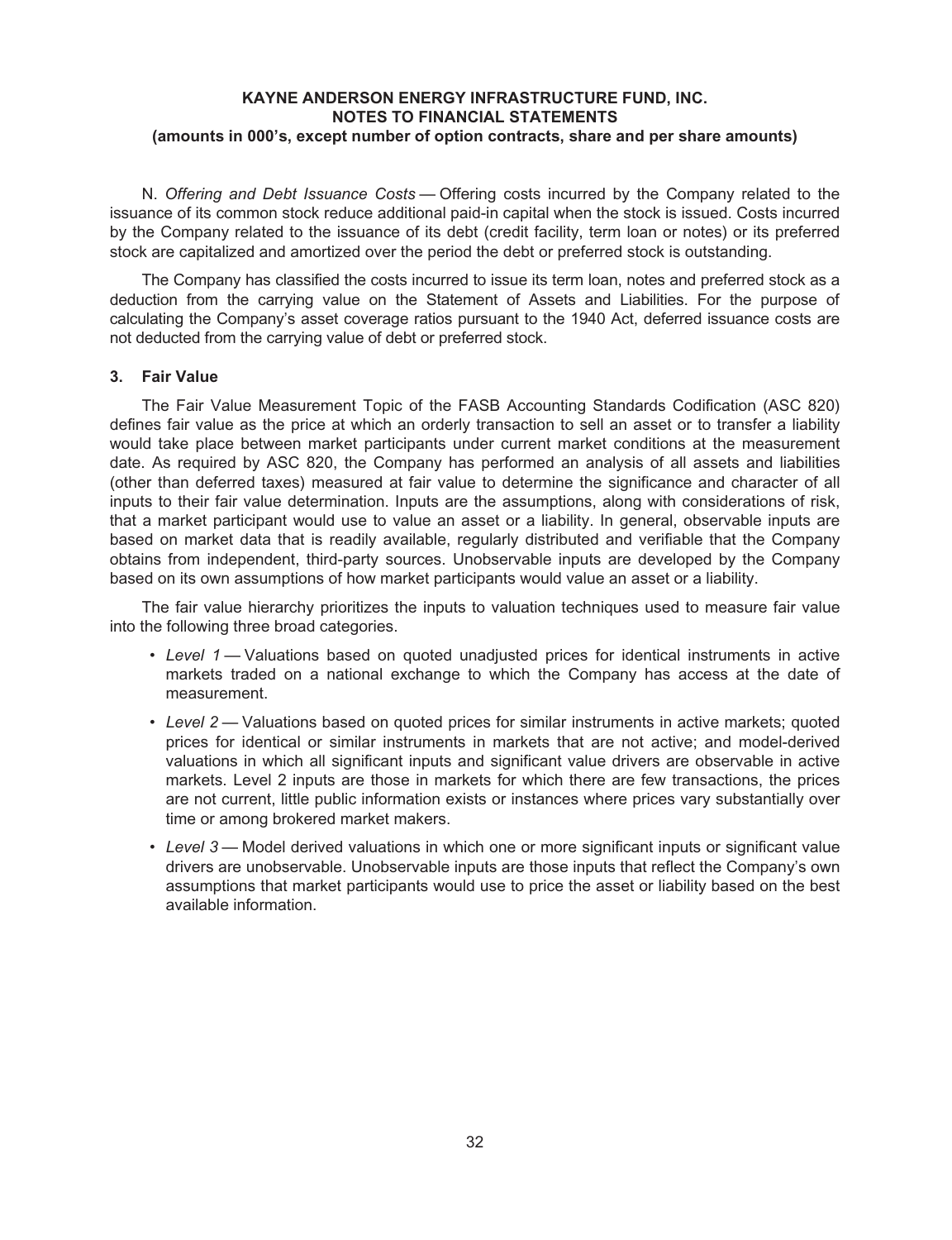The following table presents the Company's assets measured at fair value on a recurring basis at November 30, 2021, and the Company presents these assets by security type and description on its Schedule of Investments. Note that the valuation levels below are not necessarily an indication of the risk or liquidity associated with the underlying investment.

|                             | Total       | Quoted Prices in<br><b>Active Markets</b><br>(Level 1) | <b>Prices with Other</b><br>Observable Inputs<br>(Level 2) | Unobservable<br><b>Inputs</b><br>(Level 3) |
|-----------------------------|-------------|--------------------------------------------------------|------------------------------------------------------------|--------------------------------------------|
| <b>Assets at Fair Value</b> |             |                                                        |                                                            |                                            |
| Equity investments          | \$1.600.457 | \$1.456.731                                            | $$37.163^{(1)}$                                            | \$106,563                                  |

(1) As of November 30, 2021, this amount represents (a) the value of the Company's foreign securities that were priced by an independent pricing service (see Note 2 – Significant Accounting Policies for the investment valuation of foreign securities) and (b) the value of the Company's investment in Plains AAP, L.P. ("PAGP-AAP").

The Company did not have any liabilities that were measured at fair value on a recurring basis using significant unobservable inputs (Level 3) at November 30, 2021.

As of November 30, 2021, the Company had Notes outstanding with aggregate principal amount of \$209,686 and 4,066,795 of MRP Shares outstanding with a total liquidation value of \$101,670. See Note 11 — Notes and Note 12 — Preferred Stock.

All of the Notes and MRP Shares were issued in private placements to institutional investors and are not listed on any exchange or automated quotation system. As such, the Company categorizes all of the Notes (\$209,686 aggregate principal amount) and all of the MRP Shares (\$101,670 aggregate liquidation value) as Level 3 and determines the fair value of these instruments based on estimated market yields and credit spreads for comparable instruments with similar maturity, terms and structure.

The Company records these Notes and MRP Shares on its Statement of Assets and Liabilities at principal amount or liquidation value. As of November 30, 2021, the estimated fair values of these leverage instruments are as follows.

| <b>Instrument</b>                            | <b>Principal Amount/</b><br><b>Liquidation Value Fair Value</b> |           |
|----------------------------------------------|-----------------------------------------------------------------|-----------|
| Notes (Series CC, FF, GG, KK, MM through QQ) | \$209,686                                                       | \$218,100 |
|                                              | \$101.670                                                       | \$105,200 |

The following table presents the Company's assets measured at fair value on a recurring basis using significant unobservable inputs (Level 3) for the fiscal year ended November 30, 2021.

|                                                                                              | Equity<br>Investments |
|----------------------------------------------------------------------------------------------|-----------------------|
|                                                                                              |                       |
|                                                                                              | 10.275                |
|                                                                                              | (24, 773)             |
|                                                                                              |                       |
|                                                                                              | 320                   |
|                                                                                              |                       |
|                                                                                              |                       |
| Net change in unrealized gain (loss) of investments still held at November 30, 2021 \$ 7,634 |                       |

The purchase of \$10,275 relates to the Company's investment in Enterprise Products Partners L.P. — Convertible Preferred Units, that was made in March of 2021.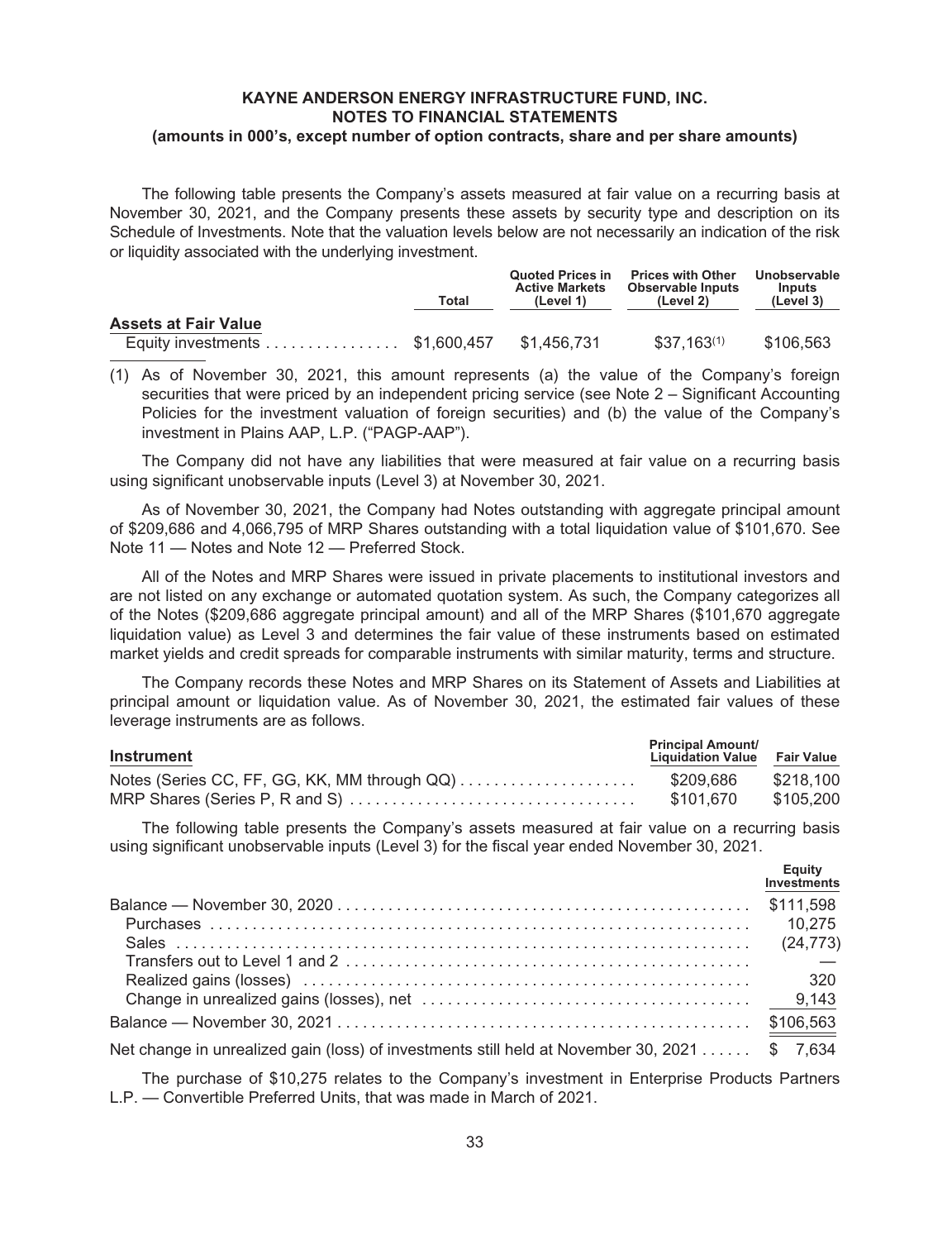Sales of \$24,773 relate to the Company's investment in Equitrans Midstream Corporation ("ETRN") Convertible Preferred Shares. In connection with these sales, the Company realized a gain of \$320. This realized gain is included on the Company's Statement of Operations — Net Realized Gains (Losses).

The \$9,143 of unrealized gains (net) relates to investments that were held during the period. The Company includes these unrealized gains and losses on the Statement of Operations – Net Change in Unrealized Gains (Losses).

#### **Valuation Techniques and Unobservable Inputs**

Unless otherwise determined by the Board of Directors, the Company values its private investments in public equity ("PIPE") investments that will become publicly tradeable (*e.g.,* through subsequent registration or expiration of a restriction on trading) based on the market value of the publicly-traded security less a discount. This discount is initially equal to the discount negotiated at the time the Company agrees to a purchase price. To the extent that such securities become publicly traded within a time frame that may be reasonably determined, this discount will be amortized on a straight line basis over such estimated time frame.

The Company owns cumulative convertible preferred units of Enterprise Products Partners L.P. ("EPD"). The convertible preferred units will be convertible by the holders into common units at any time after September 29, 2025 at a conversion rate calculated as the Liquidation Preference divided by 92.5% of the 5-day volume weighted average price of EPD's common units at the time of conversion. The convertible preferred units are redeemable at any time by EPD, at Redemption Prices ranging from 100% to 110% of Liquidation Preference based on the date of redemption. The convertible preferred units are senior to the underlying common units in terms of liquidation preference and priority of distributions. The Company's Board of Directors has determined that it is appropriate to value these convertible preferred units using a discounted cash flow analysis under two different scenarios and calculate a probability weighted valuation based on these scenarios. Under the first scenario, the valuation assumes that the Company holds the security until the fifth anniversary of the original issuance date (September 30, 2025) and assigns a 95% probability to this outcome. Under the second scenario, the valuation assumes the security is redeemed by EPD upon the next step-down in Redemption Price (September 30, 2022) and assigns a 5% probability to this outcome. To determine the appropriate discount rate for this analysis, the Company estimates the credit spread for the convertible preferred units, which is based on (a) the credit spread of EPD's unsecured notes with a focus on its notes maturing February 2026 and (b) the credit spread of publicly traded preferred securities of similar investment grade issuers in the energy industry over their publicly traded notes. The Company's ability to sell the preferred units prior to redemption is subject to certain restrictions. As such, the Company applies a 5% illiquidity discount to be amortized over an assumed five-year holding period to September 30, 2025. If the resulting valuation implies a price higher than the current redemption price, the valuation is limited to the current redemption price plus unpaid distributions.

The Company owns convertible preferred units of MPLX LP ("MPLX"). The convertible preferred units are convertible on a one-for-one basis into common units at the Company's option and are senior to the underlying common units in terms of liquidation preference and priority of distributions. The Company's Board of Directors has determined that it is appropriate to value this convertible preferred units using a two-step process. The first step in this valuation process is to use a convertible pricing model to value the security. The convertible pricing model takes into account the attributes of the convertible preferred units, including the preferred dividend, conversion ratio and call features, to determine the estimated value of such units. In using this model, the Company estimates (i) the credit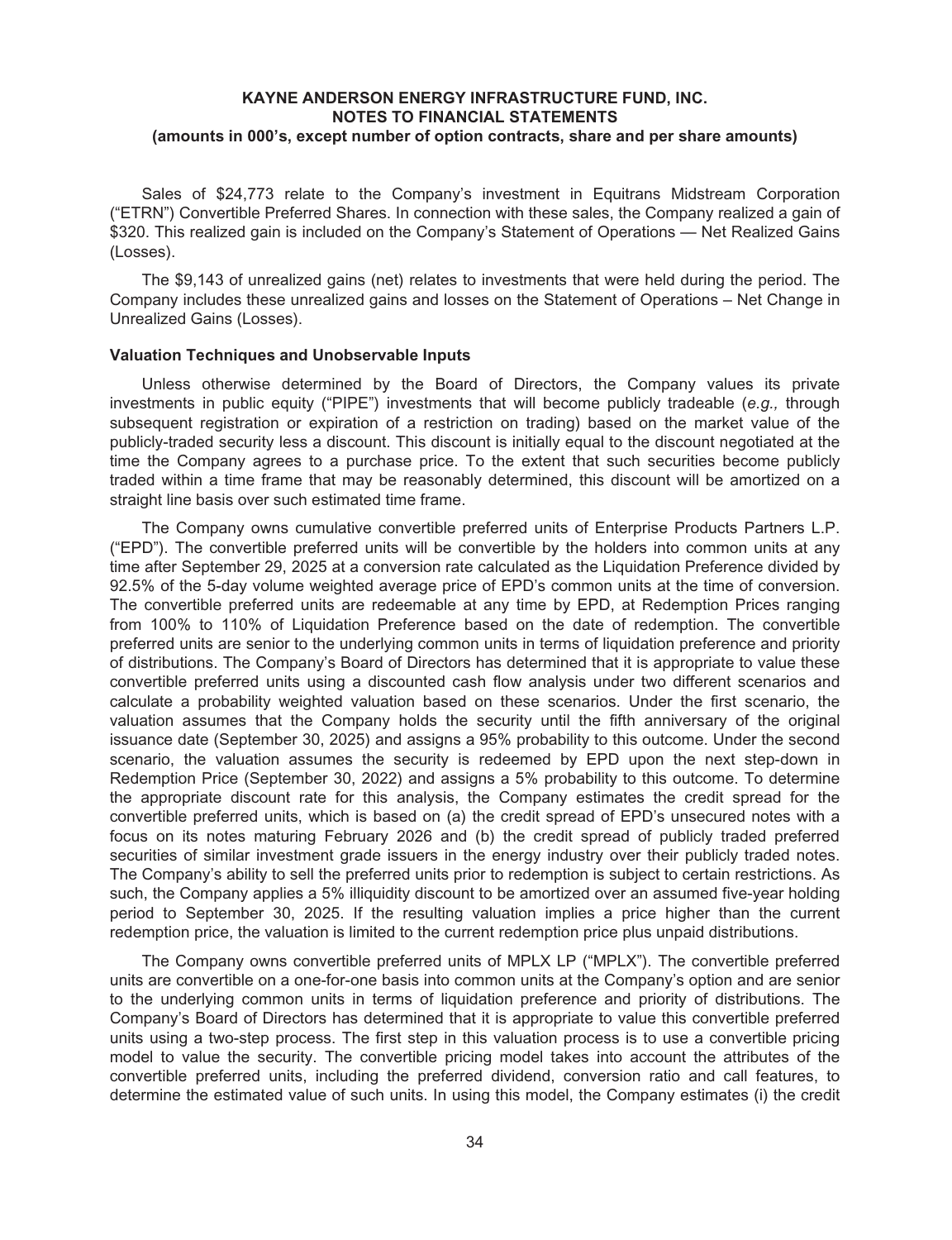spread for the convertible preferred units, which is based on (a) the credit spread of the partnership's unsecured notes, and (b) the credit spreads of similar publicly traded preferred securities over bonds with similar maturities, and (ii) the expected volatility for the underlying common units. The second step in this valuation process is to assess the additional yield that a buyer of this security would require to hold this security (relative to the yield implied by the convertible pricing model) due to the illiquid nature of the security. The range of additional yield required is informed by publicly reported trades in the security, if any, as well as the judgment of KAFA. For this security, if the resulting price for the convertible preferred units is less than the public market price for the underlying common units at such time, the public market price for the common units will be used to value the convertible preferred units.

Due to the inherent uncertainty of determining the fair value of investments that do not have a readily available market value, the fair value of the Company's investments may fluctuate from period to period. Additionally, the fair value of the Company's investments may differ from the values that would have been used had a ready market existed for such investments and may differ materially from the values that the Company may ultimately realize.

The following table summarizes the significant unobservable inputs that the Company used to value its portfolio investments categorized as Level 3 as of November 30, 2021:

|                             |                   |                            |                        | Range |         | Weighted |
|-----------------------------|-------------------|----------------------------|------------------------|-------|---------|----------|
| <b>Assets at Fair Value</b> | <b>Fair Value</b> | <b>Valuation Technique</b> | Unobservable Inputs    | Low   | High    | Average  |
| <b>EPD Convertible</b>      | \$25.121          | - Discounted cash flow     | - Discount rate        | 2.6%  | 3.7%    | 3.1%     |
| <b>Preferred Units</b>      |                   | analysis                   | - Illiquidity discount | 3.8%  | 3.8%    | 3.8%     |
| <b>MPLX Convertible</b>     | 81.442            | - Convertible pricing      | - Credit spread        | 4.3%  | 4.8%    | 4.5%     |
| <b>Preferred Units</b>      |                   | model                      | - Volatility           | 20.0% | 30.0%   | 25.0%    |
|                             |                   |                            | - Yield spread         | 0.5%  | $1.0\%$ | 0.8%     |
| Total                       | \$106.563         |                            |                        |       |         |          |

## **Quantitative Table for Valuation Techniques**

#### **4. Risk Considerations**

The Company's investments are concentrated in the energy sector. A downturn in one or more industries within the energy sector, material declines in energy-related commodity prices, adverse political, legislative or regulatory developments or environmental, catastrophic or other events could have a larger impact on the Company than on an investment company that does not concentrate in the energy sector. The performance of companies in the energy sector may lag the performance of other sectors or the broader market as a whole. The Company also invests in securities of foreign issuers, predominantly those located in Canada and, to a lesser extent, Europe. The value of those investments will fluctuate with market conditions, currency exchange rates and the economic and political climates of the foreign countries in which the issuers operate or are domiciled. Additionally, to the extent that the Company invests a relatively high percentage of its assets in the securities of a limited number of issuers, the Company may be more susceptible than a more widely diversified investment company to any single economic, political or regulatory occurrence.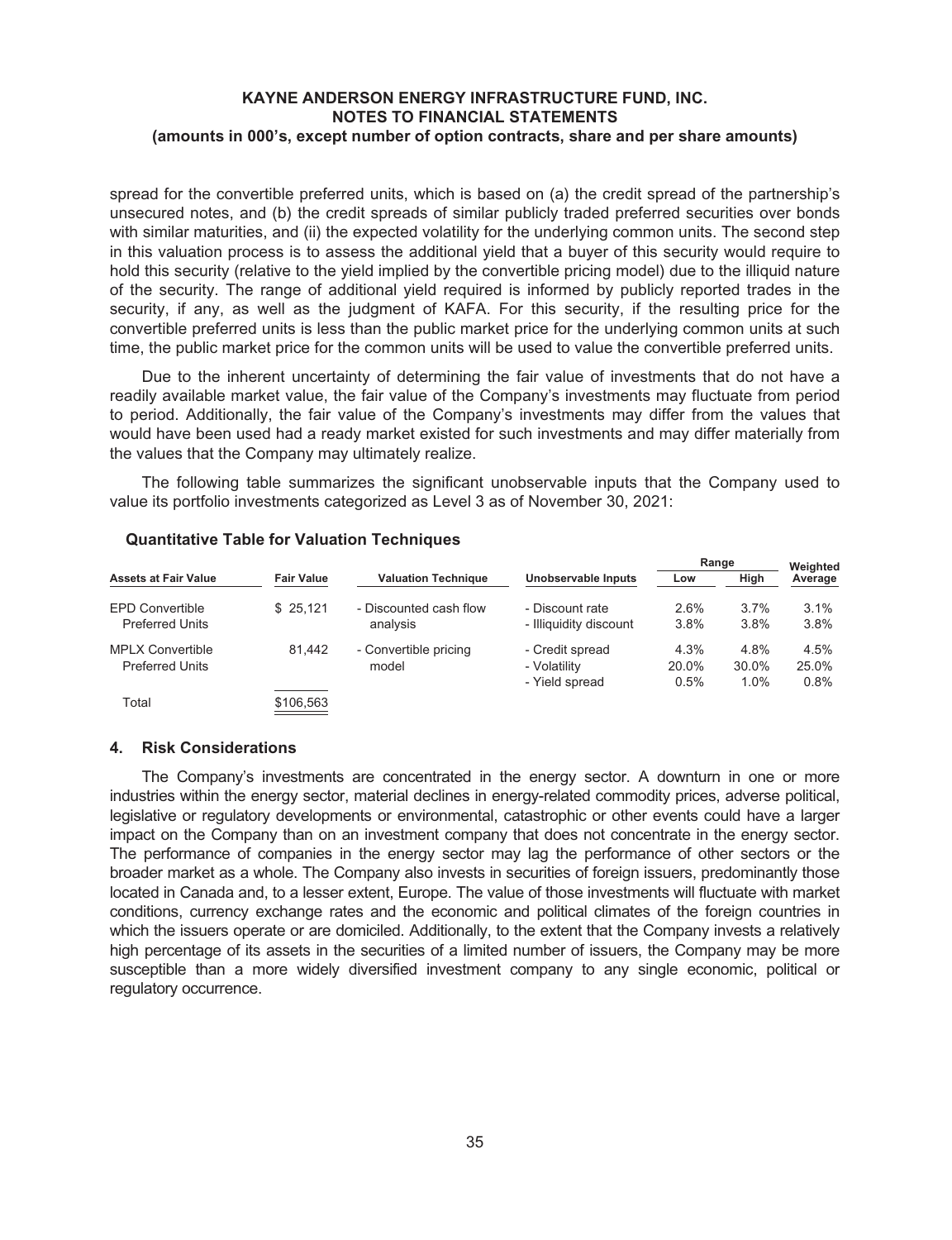At November 30, 2021, the Company had the following investment concentrations:

| Category | Percent of<br>Long-Term<br>Investments |
|----------|----------------------------------------|
|          | 100.0%                                 |
|          | 100.0%                                 |
|          | 99.2%                                  |
|          | 12.9%                                  |
|          | 7.7%                                   |

The stock market has been subject to significant volatility over the last 21 months, which has increased the risks associated with an investment in the Company. In particular, the financial markets have been impacted by the outbreak of an infectious respiratory illness known as COVID-19. This coronavirus has resulted in international border closings, enhanced health screenings, expanded healthcare services and expenses, quarantines and other restrictions on business and personal activities, cancellations, disruptions to supply chains and consumer activity, as well as general public concern and uncertainty. The impact of this outbreak has negatively affected the worldwide economy, as well as the economies of individual countries, the financial health of individual companies and the market in general in significant and unforeseen ways.

Of particular relevance to an investment in the Company, volatility in the energy markets, including volatility in demand for (and prices of) energy-related commodities as a result of the impact of COVID-19 on global economic activity, has significantly affected the performance of the energy sector, as well as the performance of energy infrastructure companies in which the Company invests. In addition, volatility in the energy markets may affect the ability of energy infrastructure companies to finance capital expenditures, manage liquidity needs, refinance debt maturities and to maintain dividends and distributions to investors due to a lack of access to capital. The future impact of COVID-19 is currently unknown and it may exacerbate other risks that apply to the Company, including political, social and economic risks. Any such impact could adversely affect the Company's performance and the performance of the securities in which the Company invests and may lead to losses on your investment in the Company. Other public health emergencies that may arise in the future could have similar or other unforeseen effects.

For more information about the principal risks of investing in the Company, see Investment Objective, Policies and Risks.

#### **5. Agreements and Affiliations**

A. *Administration Agreement* — On August 1, 2018, the Company entered into an amended administration and accounting agreement with Ultimus Fund Solutions, LLC ("Ultimus"). Pursuant to the agreement, Ultimus will continue to provide certain administrative and accounting services for the Company. The agreement has an initial term of three years and automatic one-year renewals unless earlier terminated by either party as provided under the terms of the agreement.

B. *Investment Management Agreement* — The Company has entered into an investment management agreement with KA Fund Advisors, LLC ("KAFA") under which KAFA, subject to the overall supervision of the Company's Board of Directors, manages the day-to-day operations of, and provides investment advisory services to, the Company. For providing these services, KAFA receives an investment management fee from the Company.

On August 6, 2018, KYN completed its merger with Kayne Anderson Energy Development Company ("KED"). Pursuant to the terms of the merger agreement approved by stockholders of KED, KYN acquired all of the net assets of KED in exchange for an equal net asset value of newly issued KYN common stock.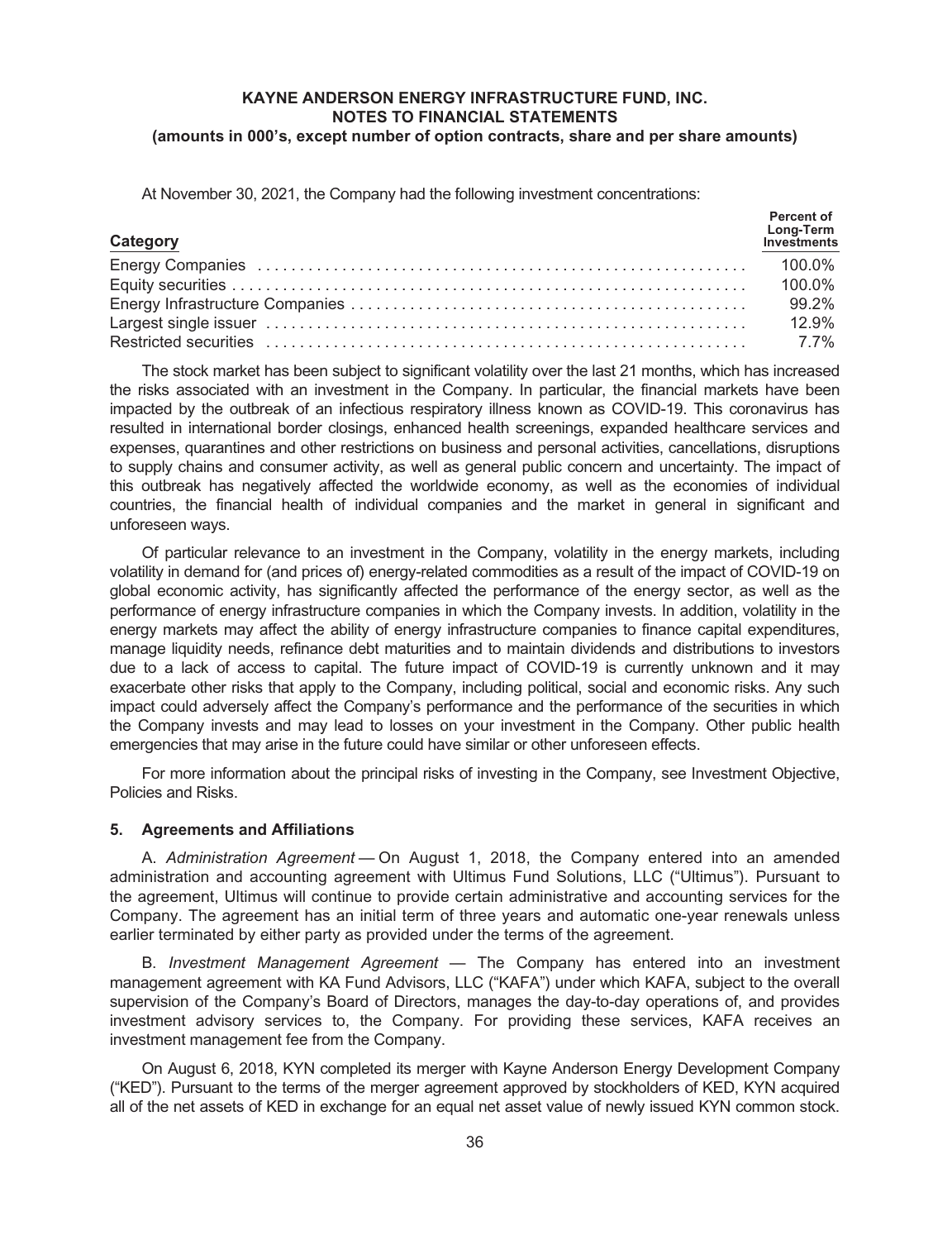The merger qualified as a tax-free reorganization under Section 368(a) of the Internal Revenue Code. Upon completion of its merger with KED, the Company and KAFA entered into an amended fee waiver agreement (the "Fee Waiver Agreement"). The Fee Waiver Agreement provides for a management fee of 1.375% on average total assets up to \$4,000,000; 1.25% on average total assets between \$4,000,000 and \$6,000,000; 1.125% on average total assets between \$6,000,000 and \$8,000,000; and 1.0% on average total assets over \$8,000,000. These tiered fee waivers will result in a reduction to the effective management fee rate payable to KAFA as the Company's assets under management increase. Any amount waived by KAFA pursuant to the Fee Waiver Agreement may not be recouped. The Fee Waiver Agreement has a current term through April 30, 2022. KAFA has further agreed to waive an amount of management fees (calculated based on the Company's and KED's assets under management at the closing of the merger) such that the management fees payable to KAFA with respect to the Company after completion of the merger between the Company and KED would not be greater than the aggregate management fees that would have been payable if the Company and KED had remained standalone companies. This waiver was calculated as \$212 per year based on the Company's and KED's assets under management at the closing of the merger and extended until three years after the date of the merger, or through August 6, 2021. These waived fees may not be recouped by KAFA. The investment management agreement has a current term through April 30, 2022 and may be renewed annually thereafter upon approval of KAFA and the Company's Board of Directors (including a majority of the Company's directors who are not "interested persons" of the Company, as such term is defined in the 1940 Act). For the fiscal year ended November 30, 2021, the Company paid management fees at an annual rate of 1.365% of the Company's average quarterly total assets (as defined in the investment management agreement).

For purposes of calculating the management fee the average total assets for each quarterly period are determined by averaging the total assets at the last day of that quarter with the total assets at the last day of the prior quarter. The Company's total assets are equal to the Company's gross asset value (which includes assets attributable to the Company's use of preferred stock, commercial paper or notes and other borrowings and excludes any net deferred tax asset), minus the sum of the Company's accrued and unpaid dividends and distributions on any outstanding common stock and accrued and unpaid dividends and distributions on any outstanding preferred stock and accrued liabilities (other than liabilities associated with borrowing or leverage by the Company and any accrued taxes, including, a deferred tax liability). Liabilities associated with borrowing or leverage by the Company include the principal amount of any borrowings, commercial paper or notes issued by the Company, the liquidation preference of any outstanding preferred stock, and other liabilities from other forms of borrowing or leverage such as short positions and put or call options held or written by the Company.

C. *Portfolio Companies* — From time to time, the Company may "control" or may be an "affiliate" of one or more of its portfolio companies, as each of these terms is defined in the 1940 Act. In general, under the 1940 Act, the Company would be presumed to "control" a portfolio company if the Company and its affiliates owned 25% or more of its outstanding voting securities and would be an "affiliate" of a portfolio company if the Company and its affiliates owned 5% or more of its outstanding voting securities. The 1940 Act contains prohibitions and restrictions relating to transactions between investment companies and their affiliates (including the Company's investment adviser), principal underwriters and affiliates of those affiliates or underwriters.

The Company believes that there are several factors that determine whether or not a security should be considered a "voting security" in complex structures such as limited partnerships of the kind in which the Company invests. The Company also notes that the Securities and Exchange Commission (the "SEC") staff has issued guidance on the circumstances under which it would consider a limited partnership interest to constitute a voting security. Under most partnership agreements, the management of the partnership is vested in the general partner, and the limited partners, individually or collectively,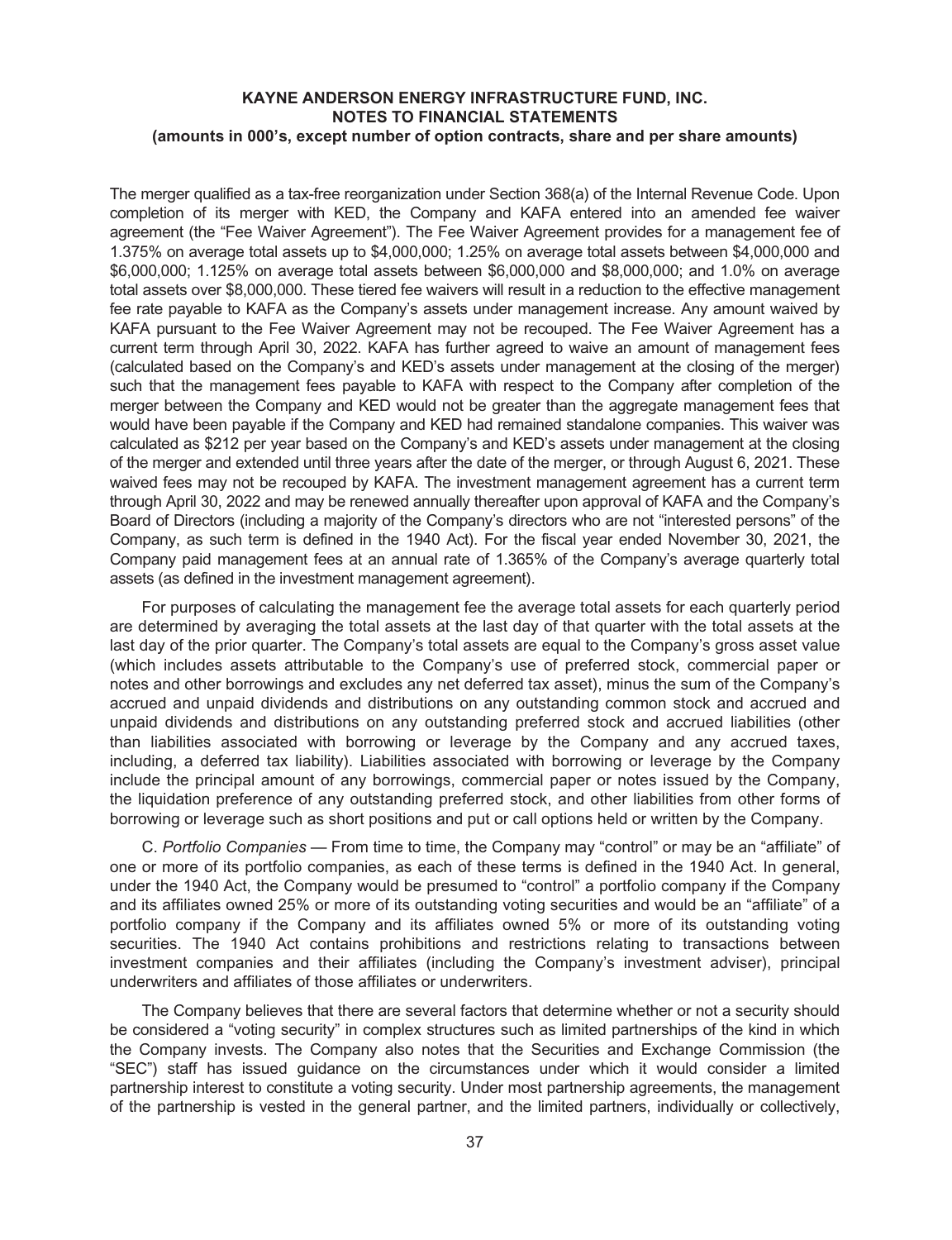have no rights to manage or influence management of the partnership through such activities as participating in the selection of the managers or the board of the limited partnership or the general partner. As a result, the Company believes that many of the limited partnership interests in which it invests should not be considered voting securities. However, it is possible that the SEC staff may consider the limited partner interests the Company holds in certain limited partnerships to be voting securities. If such a determination were made, the Company may be regarded as a person affiliated with and controlling the issuer(s) of those securities for purposes of Section 17 of the 1940 Act.

In making such a determination as to whether to treat any class of limited partnership interests the Company holds as a voting security, the Company considers, among other factors, whether or not the holders of such limited partnership interests have the right to elect the board of directors of the limited partnership or the general partner. If the holders of such limited partnership interests do not have the right to elect the board of directors, the Company generally has not treated such security as a voting security. In other circumstances, based on the facts and circumstances of those partnership agreements, including the right to elect the directors of the general partner, the Company has treated those securities as voting securities. If the Company does not consider the security to be a voting security, it will not consider such partnership to be an "affiliate" unless the Company and its affiliates own more than 25% of the outstanding securities of such partnership. Additionally, certain partnership agreements give common unitholders the right to elect the partnership's board of directors, but limit the amount of voting securities any limited partner can hold to no more than 4.9% of the partnership's outstanding voting securities *(i.e.*, any amounts held in excess of such limit by a limited partner do not have voting rights). In such instances, the Company does not consider itself to be an affiliate if it owns more than 5% of such partnership's common units.

There is no assurance that the SEC staff will not consider that other limited partnership securities that the Company owns and does not treat as voting securities are, in fact, voting securities for the purposes of Section 17 of the 1940 Act. If such determination were made, the Company will be required to abide by the restrictions on "control" or "affiliate" transactions as proscribed in the 1940 Act. The Company or any portfolio company that it controls, and its affiliates, may from time to time engage in certain of such joint transactions, purchases, sales and loans in reliance upon and in compliance with the conditions of certain exemptive rules promulgated by the SEC. The Company cannot make assurances, however, that it would be able to satisfy the conditions of these rules with respect to any particular eligible transaction, or even if the Company were allowed to engage in such a transaction, that the terms would be more or as favorable to the Company or any company that it controls as those that could be obtained in an arm's length transaction. As a result of these prohibitions, restrictions may be imposed on the size of positions that may be taken for the Company or on the type of investments that it could make.

*Plains GP Holdings, L.P., Plains AAP, L.P. and Plains All American Pipeline, L.P. —* Kayne Anderson Capital Advisors, L.P. ("KACALP") is the managing member of KAFA. Members of senior management of KACALP and KAFA and various affiliated funds managed by KACALP own Plains GP Holdings L.P. ("PAGP") shares, Plains All American Pipeline, L.P. ("PAA") units and interests in Plains AAP, L.P. ("PAGP-AAP"). The Company believes that it is an affiliate of PAA, PAGP and PAGP-AAP under the 1940 Act by virtue of the Company's and other affiliated Kayne Anderson funds' ownership interest in PAA, PAGP and PAGP-AAP.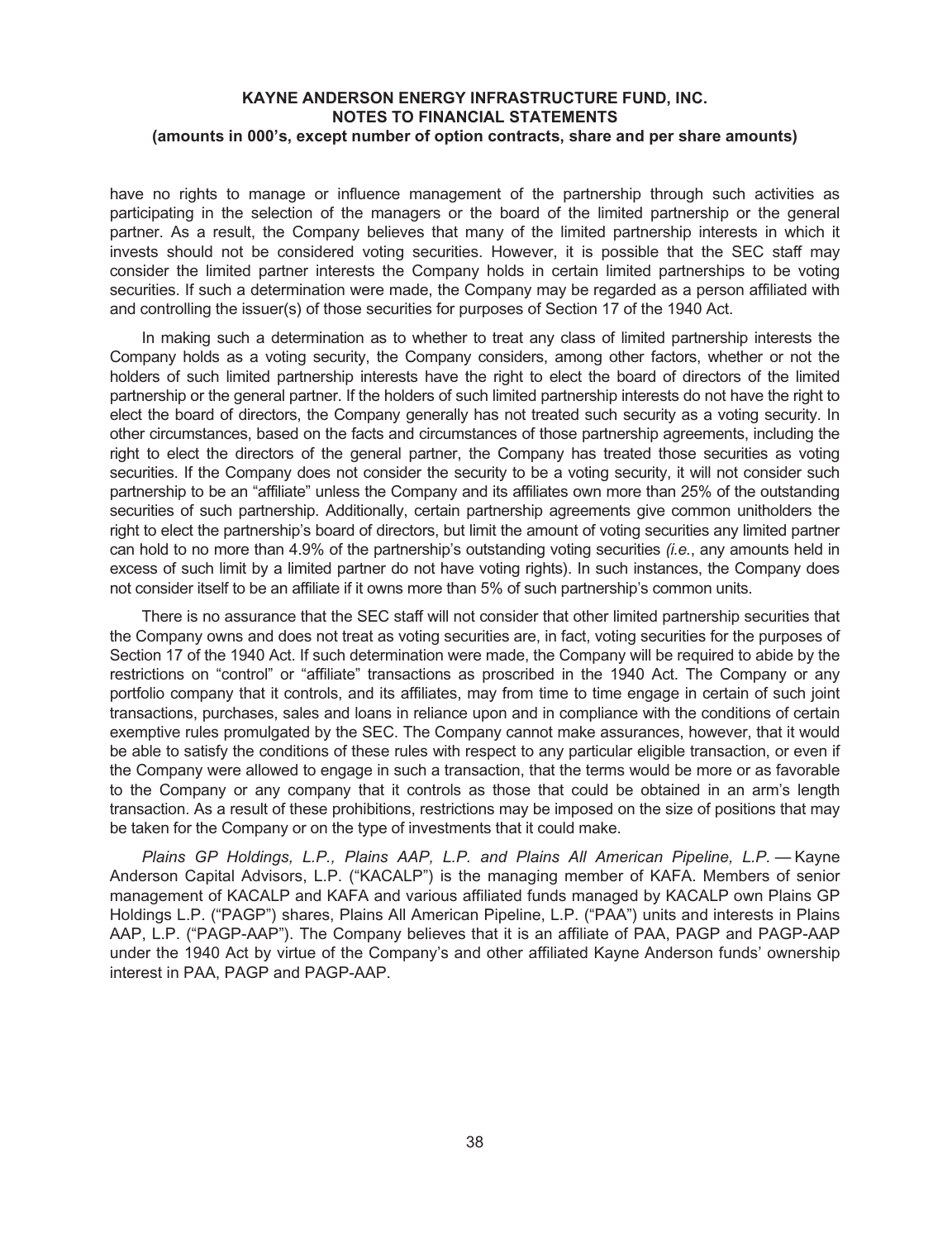The following table summarizes the Company's investments in affiliates as of and for the fiscal year ended November 30, 2021:

| Investment(1) | No. of<br>Shares/Units <sup>(2)</sup><br>(in 000's) | Value    | Dividends/<br><b>Distributions</b><br><b>Received</b> | <b>Net Realized</b><br>Gains (Losses)(3) | Net Change in<br>Unrealized<br>Gains (Losses) |
|---------------|-----------------------------------------------------|----------|-------------------------------------------------------|------------------------------------------|-----------------------------------------------|
|               | 7.188                                               | \$66,846 | \$4.845                                               | \$1.809                                  | \$10,737                                      |
| $PAGP-MAP$    | 1.622                                               | 16.223   | 1,168                                                 |                                          | 4.417                                         |
|               |                                                     | \$83,069 | \$6,013                                               | \$1,809                                  | \$15,154                                      |

(1) See Schedule of Investments for investment classifications.

- (2) During the fiscal year ended November 30, 2021, the Company purchased 1,193 units of PAA. During the fiscal year ended November 30, 2021, there were no purchases of PAGP-AAP and no sales of any affiliates.
- (3) Net realized gains for the period relate to distributions received in excess of cost basis.

#### **6. Income Taxes**

The Company's taxes include current and deferred income taxes. Current income taxes reflect the estimated income tax liability or asset of the Company as of a measurement date. Deferred income taxes reflect (i) taxes on net unrealized gains (losses), which are attributable to the difference between fair market value and tax cost basis, (ii) the net tax effects of temporary differences between the carrying amounts of assets and liabilities for financial reporting purposes and the amounts used for income tax purposes and (iii) the net tax benefit of accumulated net operating losses and capital losses, if any.

As of November 30, 2021, the components of the Company's current and deferred tax assets and liabilities are as follows:

| Deferred tax assets:      | 3,619 |
|---------------------------|-------|
| Deferred tax liabilities: |       |
|                           |       |
|                           |       |

During the fiscal year ended November 30, 2021, the Company received \$58,446 of tax refunds (net of \$46 of state tax payments) primarily related to federal and state capital loss carryback claims.

As of November 30, 2021, the Company had a net current income tax receivable of \$14,225 which was comprised of a net state tax receivable of \$4,681 and a net federal tax receivable of \$9,544.

As of November 30, 2021, the Company had capital loss carryforwards of \$198,907 (state and federal deferred tax asset of \$3,619 and \$41,105, respectively). Realization of capital loss carryforwards is dependent on generating sufficient capital gains prior to their expiration. The majority of these capital loss carryforwards will expire if not used by fiscal 2025.

The Company periodically reviews the recoverability of its deferred tax assets based on the weight of available evidence. When assessing the recoverability of its deferred tax assets, significant weight is given to the effects of potential future realized and unrealized gains on investments and the period over which these deferred tax assets can be realized.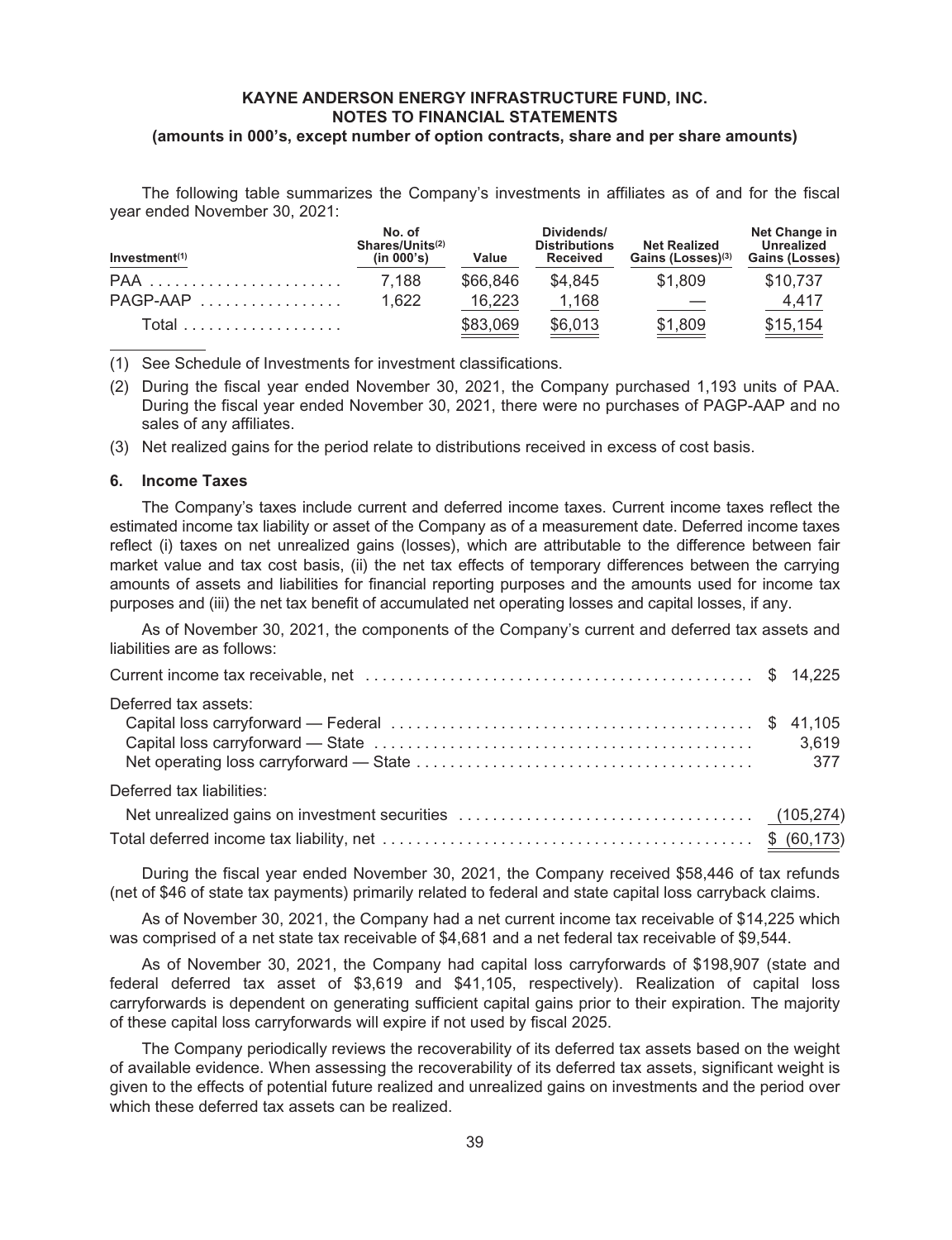Based on the Company's assessment at November 30, 2021, it has determined that it is more likely than not that its deferred tax assets would be realized through future taxable income of the appropriate character. Accordingly, there is no valuation allowance related to the Company's deferred tax assets.

The Company will continue to review and assess the need for a valuation allowance in the future. Significant variability in the fair value of its portfolio of investments may change the Company's assessment regarding the recoverability of its deferred tax assets. If a further valuation allowance is required to reduce any deferred tax asset in the future, or if a change in a valuation allowance is necessary, it could have a material impact on the Company's net asset value and results of operations in the period of adjustment.

Total income taxes were different from the amount computed by applying the federal statutory income tax rate of 21% to the net investment loss and realized and unrealized gains (losses) on investments before taxes as follows:

|                                                                                                                            | For the<br><b>Fiscal Year</b><br>Ended<br>November 30,<br>2021 |
|----------------------------------------------------------------------------------------------------------------------------|----------------------------------------------------------------|
|                                                                                                                            | \$81.938                                                       |
|                                                                                                                            | 3,310                                                          |
|                                                                                                                            | (1, 151)                                                       |
| Non-deductible distributions on MRP Shares, dividend received deduction and other, net                                     | 522                                                            |
|                                                                                                                            | 150                                                            |
|                                                                                                                            | (2, 553)                                                       |
| Decrease in valuation allowance — Federal $\ldots, \ldots, \ldots, \ldots, \ldots, \ldots, \ldots, \ldots, \ldots, \ldots$ | (27, 792)                                                      |
|                                                                                                                            | \$54,424                                                       |

(1) During the fourth quarter of fiscal 2021, the Company changed its state tax rate from 1.52% to 1.39% (net of federal benefit) based upon updated state apportionment information.

As a limited partner of MLPs, the Company includes its allocable share of such MLP's income or loss in computing its own taxable income or loss. Additionally, for income tax purposes, the Company reduces the cost basis of its MLP investments by the cash distributions received, and increases or decreases the cost basis of its MLP investments by its allocable share of the MLP's income or loss. During the fiscal year ended November 30, 2021, the Company reduced its tax cost basis by approximately \$43,897 due to its 2020 net allocated losses from its MLP investments.

The Company utilizes the average cost method to compute the adjusted tax cost basis of its MLP securities.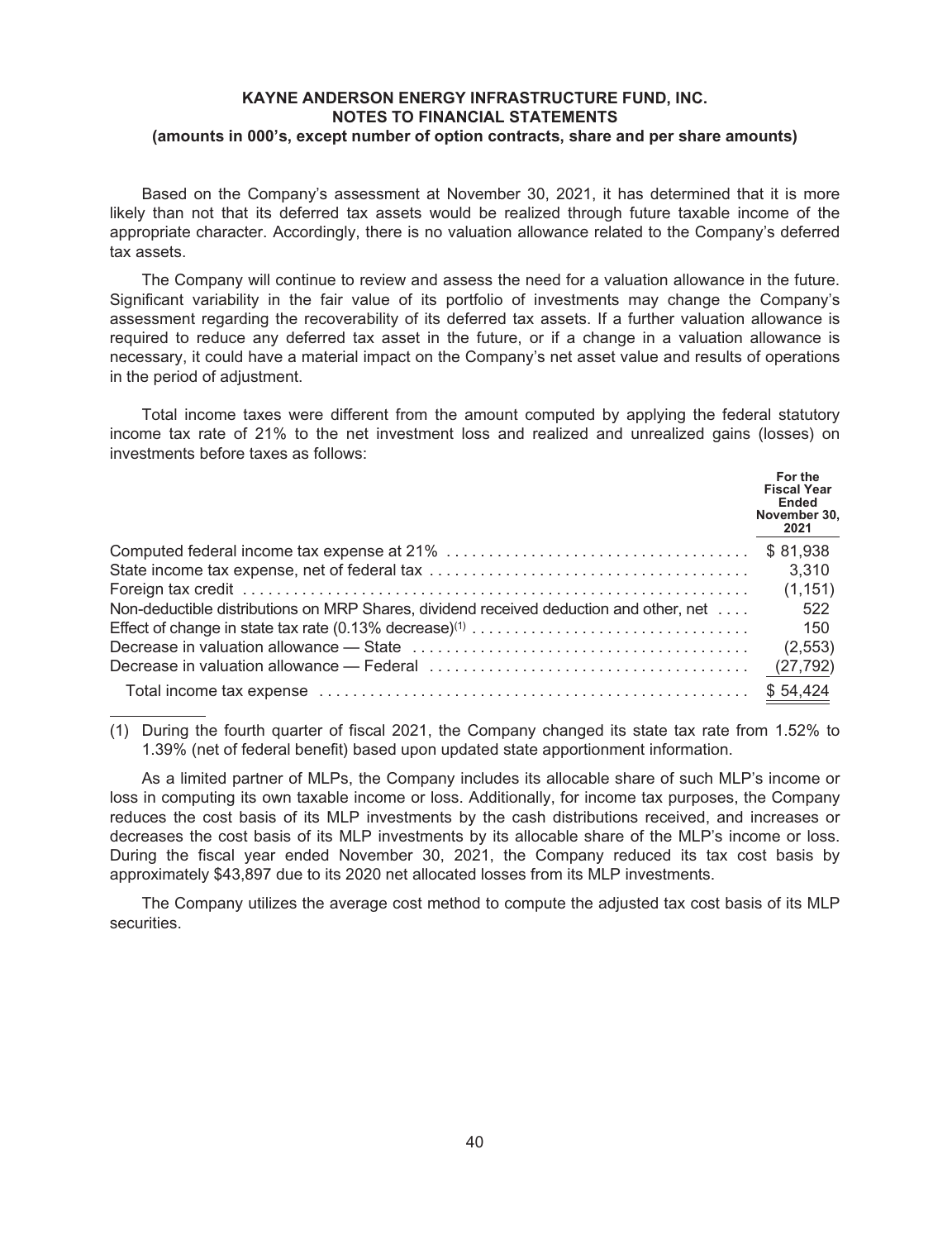At November 30, 2021, the cost basis of investments for federal income tax purposes was \$1,130,976. The cost basis for federal income tax purposes is \$660,481 lower than the cost basis for GAAP reporting purposes primarily due to the additional basis adjustments attributable to the Company's share of the allocated losses from its MLP investments. At November 30, 2021, gross unrealized appreciation and depreciation of investments and options, if any, for federal income tax purposes were as follows:

| Gross unrealized appreciation of investments (including options, if any) \$512,981 |           |
|------------------------------------------------------------------------------------|-----------|
|                                                                                    |           |
|                                                                                    | \$469,481 |

Distributions in the amount of \$4,087 and \$13,260 paid to holders of MRP Shares for the fiscal years ended November 30, 2021 and 2020, respectively, were characterized as distributions (return of capital). Distributions in the amount of \$82,190 and \$98,589 paid to common stockholders for the fiscal years ended November 30, 2021 and 2020, respectively, were characterized as distributions (return of capital). These characterizations are based on the Company's earnings and profits.

#### **7. Restricted Securities**

From time to time, the Company's ability to sell certain of its investments is subject to certain legal or contractual restrictions. For instance, private investments that are not registered under the Securities Act of 1933, as amended (the "Securities Act"), cannot be offered for public sale in a non-exempt transaction without first being registered. In other cases, certain of the Company's investments have restrictions such as lock-up agreements that preclude the Company from offering these securities for public sale.

At November 30, 2021, the Company held the following restricted investments:

| Investment                           | Acquisition Type of<br><b>Date</b> | Restriction (in 000's) | <b>Number</b><br>of Units | Cost<br><b>Basis</b><br>(GAAP) | Fair<br>Value         | <b>Fair Value</b><br><b>Per Unit</b>   | <b>Percent Percent</b><br><b>Assets Assets</b> | of Net of Total |
|--------------------------------------|------------------------------------|------------------------|---------------------------|--------------------------------|-----------------------|----------------------------------------|------------------------------------------------|-----------------|
| <b>Level 2 Investments</b>           |                                    |                        |                           |                                |                       |                                        |                                                |                 |
| Plains GP Holdings, L.P.-            |                                    |                        |                           |                                |                       |                                        |                                                |                 |
| Plains AAP, $L.P.(1)$                | (2)                                | (3)                    | 1.622                     |                                | $$1,804$ \$ 16,223 \$ | 10.00                                  | $1.4\%$                                        | $1.0\%$         |
| Level 3 Investments $(4)$            |                                    |                        |                           |                                |                       |                                        |                                                |                 |
| Enterprise Products Partners L.P.    |                                    |                        |                           |                                |                       |                                        |                                                |                 |
| Convertible Preferred Units          | (2)                                | (5)                    | 23                        |                                |                       | \$24,961 \$25,121 \$1,103.02 2.2% 1.6% |                                                |                 |
| <b>MPLX LP</b>                       |                                    |                        |                           |                                |                       |                                        |                                                |                 |
| Convertible Preferred Units  5/13/16 |                                    | (5)                    | 2.255                     | 72.217                         | 81,442                | 36.11                                  | 7.3                                            | 5.0             |
|                                      |                                    |                        |                           |                                | \$97,178 \$106,563    |                                        | 9.5%                                           | 6.6%            |
| Total of all restricted securities   |                                    |                        |                           |                                | \$98.982 \$122.786    |                                        | 10.9%                                          | 7.6%            |

(1) The Company values its investment in Plains AAP, L.P. ("PAGP-AAP") on an "as exchanged" basis based on the higher public market value of either Plains GP Holdings, L.P. ("PAGP") or Plains All American Pipeline, L.P. ("PAA"). As of November 30, 2021, the Company's PAGP-AAP investment is valued at PAGP's closing price. See Note 3 — Fair Value.

(2) Security was acquired at various dates in current and/or prior fiscal years.

(3) The Company's investment in PAGP-AAP is exchangeable on a one-for-one basis into either PAGP shares or PAA units at the Company's option. Upon exchange, the PAGP shares or the PAA units will be freely tradable.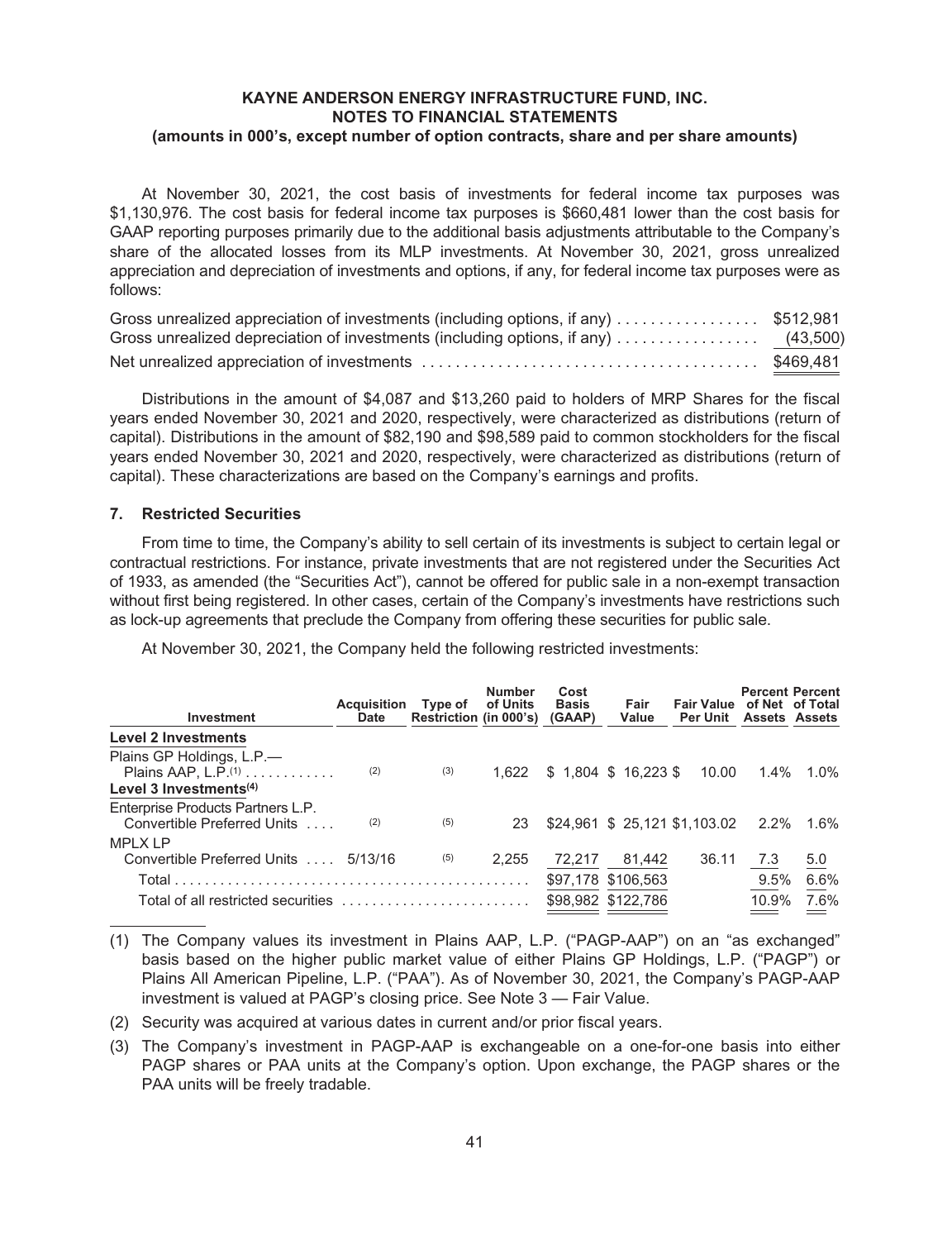- (4) Securities are valued using inputs reflecting the Company's own assumptions as more fully described in Note 2 — Significant Accounting Policies and Note 3 — Fair Value.
- (5) Unregistered or restricted security of a publicly-traded company.

#### **8. Derivative Financial Instruments**

As required by the Derivatives and Hedging Topic of the FASB Accounting Standards Codification (ASC 815), the following are the derivative instruments and hedging activities of the Company. See Note 2 — Significant Accounting Policies.

*Option Contracts* — Based on the notional amount, the Company has written a monthly average of \$14,925 of call options during the fiscal year ended November 30, 2021.

*Interest Rate Swap Contracts* — As of November 30, 2021, the Company did not have any interest rate swap contracts outstanding.

As of November 30, 2021, the Company held no derivative instruments.

The following table sets forth the effect of the Company's derivative instruments on the Statement of Operations:

|                                                                |                                                                   | <b>For the Fiscal Year Ended</b><br><b>November 30, 2021</b>                                     |                                                                                                             |  |
|----------------------------------------------------------------|-------------------------------------------------------------------|--------------------------------------------------------------------------------------------------|-------------------------------------------------------------------------------------------------------------|--|
| <b>Derivatives Not Accounted for</b><br>as Hedging Instruments | Location of Gains/(Losses) on<br>Derivatives Recognized in Income | <b>Net Realized</b><br>Gains/(Losses) on<br><b>Derivatives</b><br>Recognized in<br><b>Income</b> | Change in<br><b>Unrealized</b><br>Gains/(Losses) on<br><b>Derivatives</b><br>Recognized in<br><b>Income</b> |  |
| Call options written                                           | Options                                                           | \$1,456                                                                                          |                                                                                                             |  |

#### **9. Investment Transactions**

For the fiscal year ended November 30, 2021, the Company purchased and sold securities in the amounts of \$833,622 and \$744,529 (excluding short-term investments).

## **10. Credit Facility and Term Loan**

As of November 30, 2021, the Company had a \$170,000 unsecured revolving credit facility (the "Credit Facility") that matures on February 25, 2022. The interest rate on outstanding borrowings under the Credit Facility may vary between LIBOR plus 1.30% and LIBOR plus 2.15%, depending on the Company's asset coverage ratios. The Company pays a fee of 0.20% per annum on any unused amounts of the Credit Facility.

For the fiscal year ended November 30, 2021, the average amount of borrowings outstanding under the Credit Facility was \$96,397 with a weighted average interest rate of 1.44%. As of November 30, 2021, the Company had \$63,000 outstanding under the Credit Facility at a weighted average interest rate of 1.43%.

On August 6, 2021, the Company entered into a \$50,000 unsecured term loan (the "Term Loan") that matures on August 6, 2024. The interest rate on \$25,000 of the Term Loan is fixed at a rate of 1.735% and the interest rate on the remaining \$25,000 is LIBOR plus 1.30%. Amounts repaid under the Term Loan cannot be reborrowed.

As of November 30, 2021, \$50,000 was borrowed under the Term Loan at a weighted average interest rate of 1.58%. As of November 30, 2021, the Company had \$148 of unamortized Term Loan issuance costs.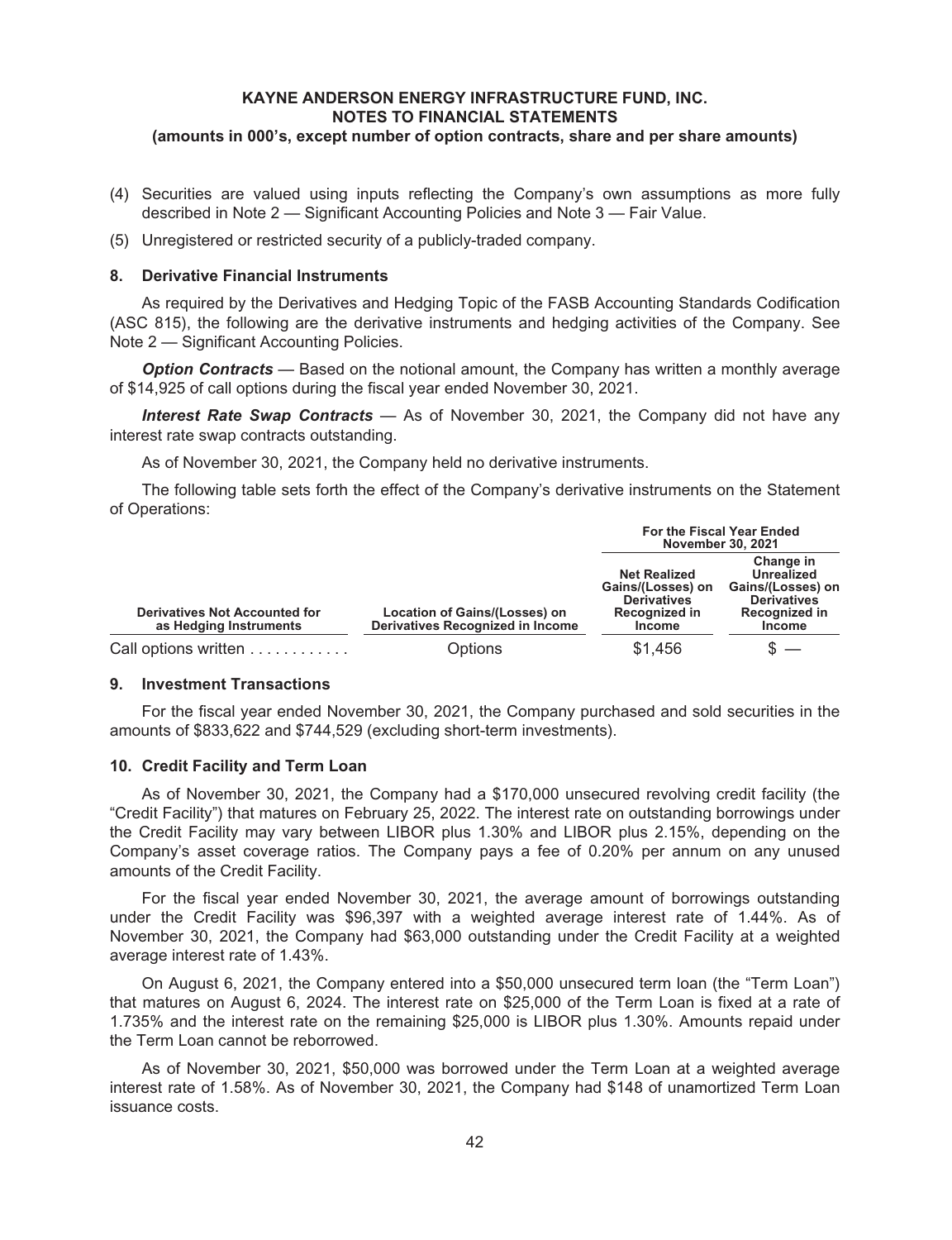As of November 30, 2021, the Company was in compliance with all financial and operational covenants required by the Credit Facility and Term Loan. See Financial Highlights for the Company's asset coverage ratios under the 1940 Act.

#### **11. Notes**

At November 30, 2021, the Company had \$209,686 aggregate principal amount of Notes outstanding. During the fiscal year ended November 30, 2021, the Company issued \$70,000 of Notes and redeemed \$33,574 of Notes.

The table below sets forth a summary of the issuances, redemptions and the key terms of each series of Notes outstanding at November 30, 2021.

| <b>Series</b> | <b>Principal</b><br>Outstanding<br>November 30,<br>2020 | <b>Issued</b> | Principal<br><b>Matured</b> | <b>Principal</b><br>Outstanding<br>Principal Redeemed/ November 30,<br>2021 | <b>Unamortized</b><br><b>Issuance</b><br>Costs | <b>Estimated</b><br><b>Fair Value</b><br>November 30,<br>2021 | <b>Fixed/Floating</b><br><b>Interest Rate</b> | <b>Maturity</b> |
|---------------|---------------------------------------------------------|---------------|-----------------------------|-----------------------------------------------------------------------------|------------------------------------------------|---------------------------------------------------------------|-----------------------------------------------|-----------------|
| BB            | \$<br>5,300                                             | S             | (5,300)<br>\$               | \$                                                                          | \$                                             | S                                                             | 3.77%                                         | 5/3/21          |
| CС            | 11.575                                                  |               |                             | 11,575                                                                      | 10                                             | 11,900                                                        | 3.95%                                         | 5/3/22          |
| EE            | 11.797                                                  |               | (11, 797)                   |                                                                             |                                                |                                                               | 3.20%                                         | 4/16/21         |
| FF            | 16.571                                                  |               |                             | 16.571                                                                      | 34                                             | 17.300                                                        | 3.57%                                         | 4/16/23         |
| GG            | 21.419                                                  |               |                             | 21,419                                                                      | 74                                             | 23,000                                                        | 3.67%                                         | 4/16/25         |
| JJ            | 16,477                                                  |               | (16, 477)                   |                                                                             |                                                |                                                               | 3.46%                                         | 7/30/21         |
| ΚK            | 32,247                                                  |               |                             | 32.247                                                                      | 108                                            | 34.600                                                        | 3.93%                                         | 7/30/24         |
| <b>MM</b>     | 27.322                                                  |               |                             | 27,322                                                                      | 45                                             | 28,200                                                        | 3.26%                                         | 10/29/22        |
| <b>NN</b>     | 15.774                                                  |               |                             | 15.774                                                                      | 43                                             | 16.500                                                        | 3.37%                                         | 10/29/23        |
| 00            | 14.778                                                  |               |                             | 14.778                                                                      | 52                                             | 15.700                                                        | 3.46%                                         | 10/29/24        |
| PP            |                                                         | 50,000        |                             | 50,000                                                                      | 389                                            | 50.900                                                        | 3-month LIBOR + 125 bps                       | 6/19/26         |
| QQ            |                                                         | 20,000        |                             | 20,000                                                                      | 151                                            | 20,000                                                        | 1.81%                                         | 6/19/25         |
|               | \$173,260                                               | \$70,000      | \$(33,574)                  | \$209,686                                                                   | \$906                                          | \$218,100                                                     |                                               |                 |

Holders of the fixed rate Notes are entitled to receive cash interest payments semi-annually (on June 19 and December 19) at the fixed rate. Holders of the floating rate Notes are entitled to receive cash interest payments quarterly (on March 19, June 19, September 19 and December 19) at the floating rate. As of November 30, 2021, the weighted average interest rate on the outstanding Notes was 2.90%.

As of November 30, 2021, each series of Notes was rated "AAA" by Kroll Bond Rating Agency ("KBRA"). In the event the credit rating on any series of Notes falls below "A-", the interest rate on such series will increase by 1% during the period of time such series is rated below "A-". The Company is required to maintain a current rating from one rating agency with respect to each series of Notes and is prohibited from having any rating of less than investment grade ("BBB-") with respect to each series of Notes.

The Notes were issued in private placement offerings to institutional investors and are not listed on any exchange or automated quotation system. The Notes contain various covenants related to other indebtedness, liens and limits on the Company's overall leverage. Under the 1940 Act and the terms of the Notes, the Company may not declare dividends or make other distributions on shares of its common stock or make purchases of such shares if, at any time of the declaration, distribution or purchase, asset coverage with respect to senior securities representing indebtedness (including the Notes) would be less than 300%.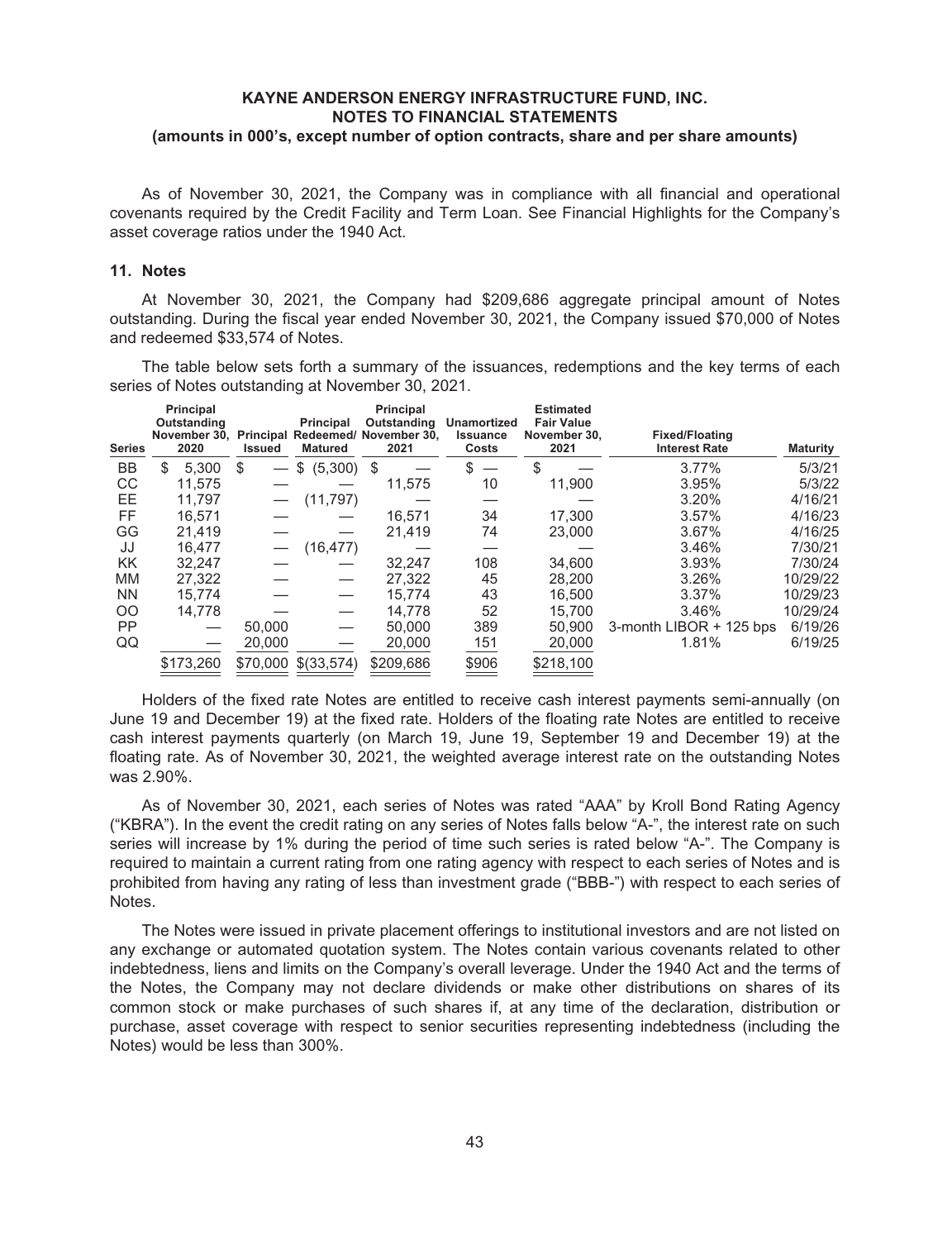The Notes are redeemable in certain circumstances at the option of the Company. The Notes are also subject to a mandatory redemption to the extent needed to satisfy certain requirements if the Company fails to meet an asset coverage ratio required by law and is not able to cure the coverage deficiency by the applicable deadline.

The Notes are unsecured obligations of the Company and, upon liquidation, dissolution or winding up of the Company, will rank: (1) senior to all of the Company's outstanding preferred shares; (2) senior to all of the Company's outstanding common shares; (3) on parity with any unsecured creditors of the Company and any unsecured senior securities representing indebtedness of the Company; and (4) junior to any secured creditors of the Company.

At November 30, 2021, the Company was in compliance with all covenants under the Notes agreements.

#### **12. Preferred Stock**

At November 30, 2021, the Company had 4,066,795 shares of MRP Shares outstanding, with a total liquidation value of \$101,670 (\$25.00 per share). During the fiscal year ended November 30, 2021, the Company redeemed \$34,963 of MRP Shares.

The table below sets forth a summary of the redemptions and key terms of each series of MRP Shares outstanding at November 30, 2021.

| <b>Series</b> | Liguidation<br>Value<br>November 30.<br>2020 | Liquidation<br>Value<br><b>Redeemed</b> | Liguidation<br>Value<br>November 30.<br>2021 | Unamortized<br><b>Issuance</b><br>Costs | <b>Estimated</b><br><b>Fair Value</b><br>November 30,<br>2021 | Rate  | <b>Mandatory</b><br><b>Redemption</b><br><b>Date</b> |
|---------------|----------------------------------------------|-----------------------------------------|----------------------------------------------|-----------------------------------------|---------------------------------------------------------------|-------|------------------------------------------------------|
| O             | 9,628<br>S                                   | (9,628)                                 | \$                                           | \$                                      | \$                                                            | 4.06% | 7/30/21                                              |
| P             | 10,067                                       |                                         | 10,067                                       | 26                                      | 10,300                                                        | 3.86% | 10/29/22                                             |
| Q             | 25,335                                       | (25, 335)                               |                                              |                                         |                                                               | 3.36% | 11/09/21                                             |
| R             | 41,828                                       |                                         | 41,828                                       | 454                                     | 43,100                                                        | 3.38% | 2/11/27                                              |
| S             | 49,775                                       |                                         | 49,775                                       | 759                                     | 51,800                                                        | 3.60% | 2/11/30                                              |
|               | \$136,633                                    | \$(34,963)                              | \$101,670                                    | \$1,239                                 | \$105,200                                                     |       |                                                      |

Holders of the MRP Shares are entitled to receive cumulative cash dividend payments on the first business day following each quarterly period (February 28, May 31, August 31 and November 30).

As of November 30, 2021, each series of MRP Shares was rated "A+" by KBRA. The dividend rate on the Company's MRP Shares will increase if the credit rating is downgraded below "A" (as determined by the lowest credit rating assigned). Further, the annual dividend rate for all series of MRP Shares will increase by 4.0% if no ratings are maintained, and the annual dividend rate will increase by 5.0% if the Company fails to make a dividend or certain other payments.

The MRP Shares rank senior to all of the Company's outstanding common shares and on parity with any other preferred stock. The MRP Shares are redeemable in certain circumstances at the option of the Company and are also subject to a mandatory redemption if the Company fails to meet a total leverage (debt and preferred stock) asset coverage ratio of 225%.

Under the terms of the MRP Shares, the Company may not declare dividends or pay other distributions on shares of its common stock or make purchases of such shares if, at any time of the declaration, distribution or purchase, asset coverage with respect to total leverage would be less than 225%.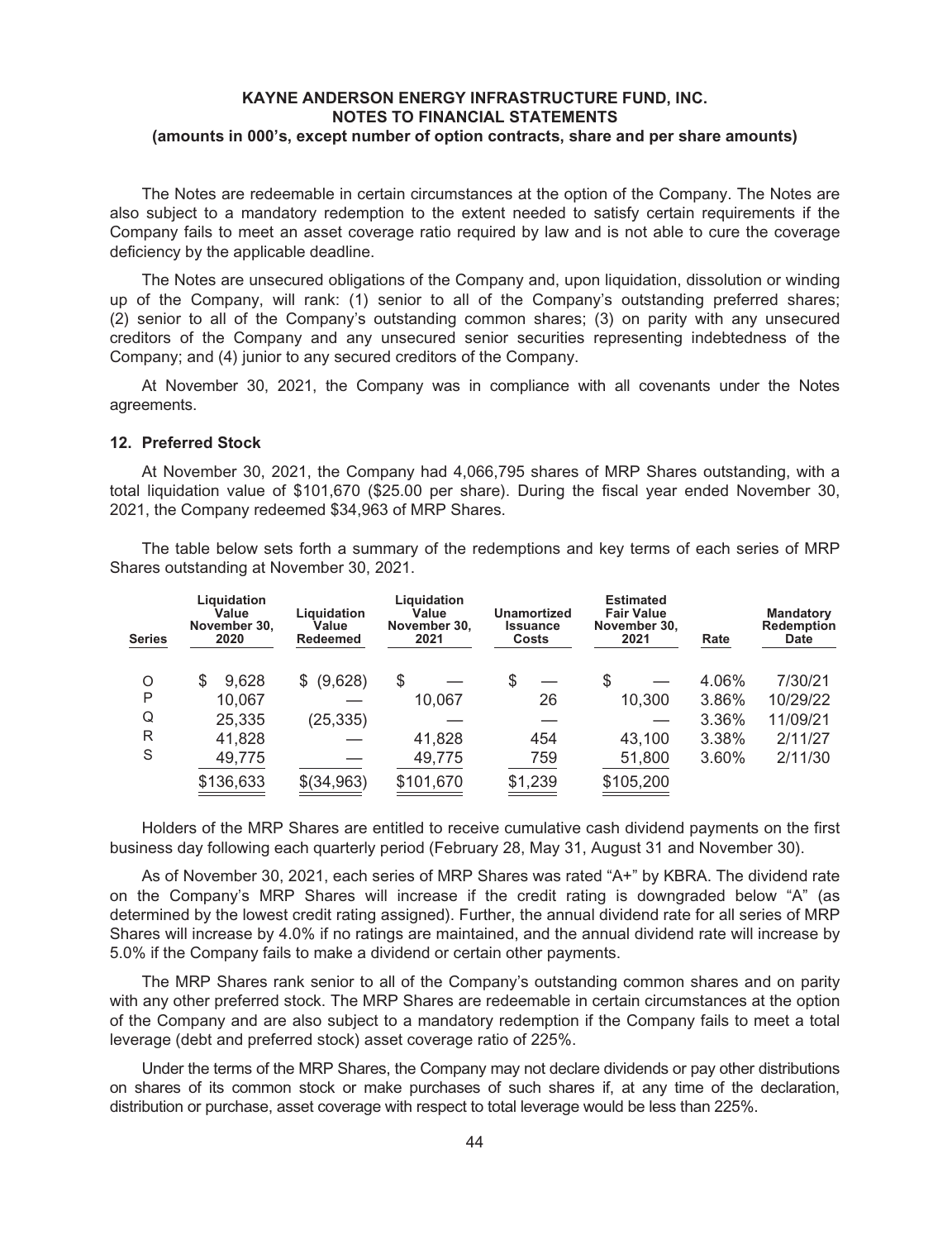The holders of the MRP Shares have one vote per share and will vote together with the holders of common stock as a single class except on matters affecting only the holders of MRP Shares or the holders of common stock. The holders of the MRP Shares, voting separately as a single class, have the right to elect at least two directors of the Company.

At November 30, 2021, the Company was in compliance with the asset coverage requirement of its MRP Shares.

#### **13. Common Stock**

At November 30, 2021, the Company had 195,933,205 shares of common stock authorized and 126,447,554 shares outstanding. As of November 30, 2021, KAFA owned 86 shares of the Company.

During the fiscal year ended November 30, 2021, there were no common stock transactions.

### **14. Subsequent Events**

On December 16, 2021, the Company declared a quarterly distribution of \$0.175 per common share for the fourth quarter. The total distribution of \$22,128 was paid January 11, 2022. Of this total, pursuant to the Company's dividend reinvestment plan, \$2,268 was reinvested into the Company through open market purchases of common stock.

The Company has performed an evaluation of subsequent events through the date the financial statements were issued and has determined that no additional items require recognition or disclosure.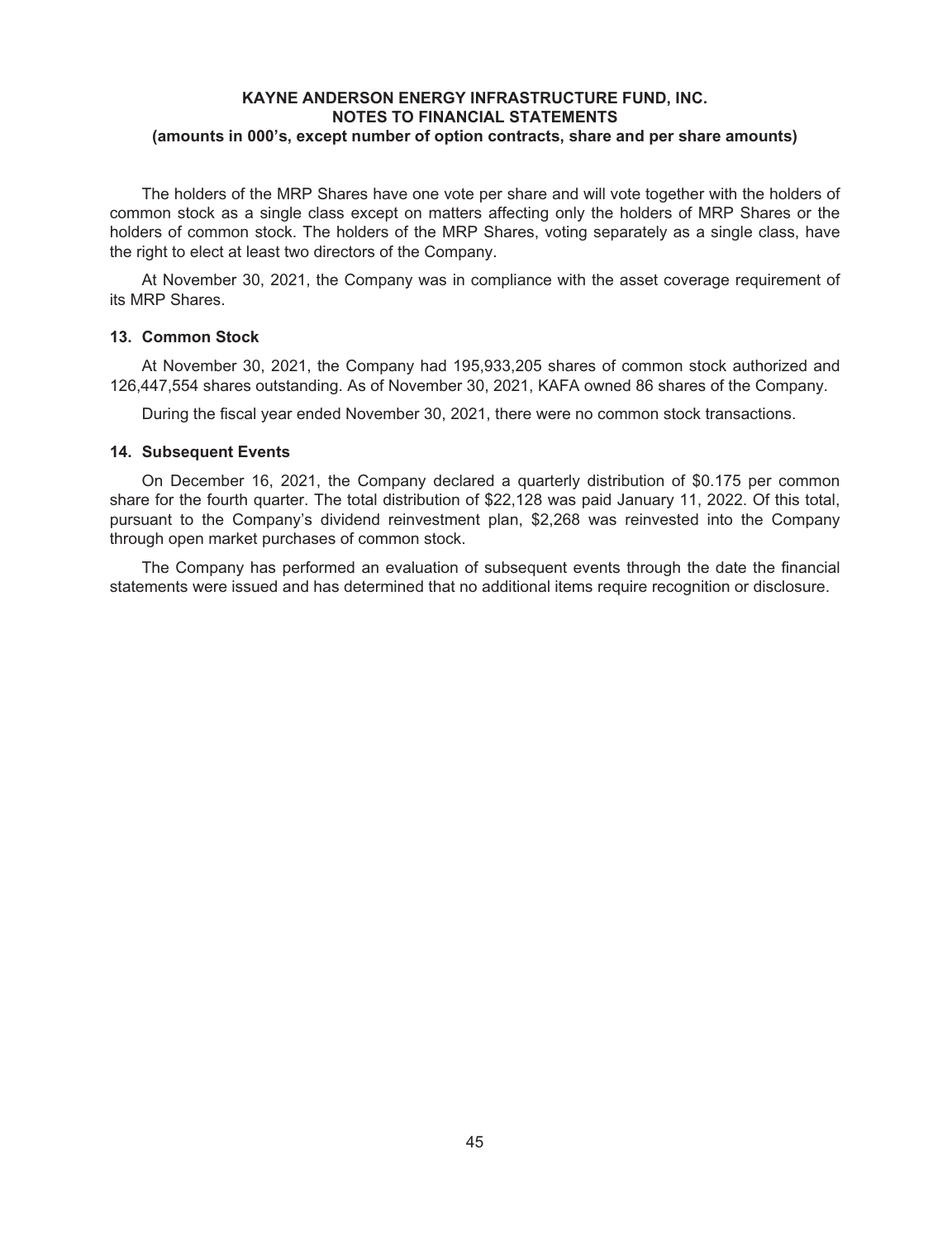## **KAYNE ANDERSON ENERGY INFRASTRUCTURE FUND, INC. GLOSSARY OF KEY TERMS (UNAUDITED)**

This glossary contains definitions of certain key terms, as they are used in our investment policies and as described in this report. These definitions may not correspond to standard sector definitions.

"*Energy Assets"* means Energy Infrastructure Assets and other assets that are used in the energy sector, including assets used in exploring, developing, producing, generating, transporting, transmitting, storing, gathering, processing, fractionating, refining, distributing, mining or marketing of natural gas, natural gas liquids, crude oil, refined products, coal, electricity or water.

*"Energy Companies"* means companies that own and/or operate Energy Assets or provide energyrelated services. For purposes of this definition, this includes companies that (i) derive at least 50% of their revenues or operating income from operating Energy Assets or providing services for the operation of such assets or (ii) have Energy Assets that represent the majority of their assets.

*"Energy Infrastructure Assets"* means (a) Midstream Assets, (b) Renewable Infrastructure Assets and (c) Utility Assets.

*"Energy Infrastructure Companies"* consists of (a) Midstream Energy Companies, (b) Renewable Infrastructure Companies and (c) Utility Companies.

*"Master Limited Partnerships"* or "MLPs" means limited partnerships and limited liability companies that are publicly traded and are treated as partnerships for federal income tax purposes.

*"Midstream Assets"* means assets used in energy logistics, including, but not limited to, assets used in transporting, storing, gathering, processing, fractionating, distributing, or marketing of natural gas, natural gas liquids, crude oil, refined products or water produced in conjunction with such activities.

"*Midstream Energy Companies*" means companies that primarily own and operate Midstream Assets. Such companies may be structured as Master Limited Partnerships or taxed as corporations. For purposes of this definition, this includes companies that (i) derive at least 50% of their revenue or operating income from operating Midstream Assets or providing services for the operation of such assets or (ii) have Midstream Assets that represent the majority of their assets.

"*Renewable Infrastructure Assets*" means assets used in the generation, production, distribution, transportation, transmission, storage and marketing of energy including, but not limited to, electricity or steam from renewable sources such as solar, wind, flowing water (hydroelectric power), geothermal, biomass and hydrogen.

"*Renewable Infrastructure Companies*" means companies that own and/or operate Renewable Infrastructure Assets. For purposes of this definition, this includes companies that (i) derive at least 50% of their revenues or operating income from operating Renewable Infrastructure Assets or providing services for the operation of such assets or (ii) have Renewable Infrastructure Assets that represent the majority of their assets.

*"Utility Assets"* means assets, other than Renewable Infrastructure Assets, that are used in the generation, production, distribution, transportation, transmission, storage and marketing of energy, including, but not limited to, electricity, natural gas and steam.

*"Utility Companies"* means companies that own and/or operate Utility Assets. For purposes of this definition, this includes companies that (i) derive at least 50% of their revenues or operating income from operating Utility Assets or providing services for the operation of such assets or (ii) have Utility Assets that represent the majority of their assets.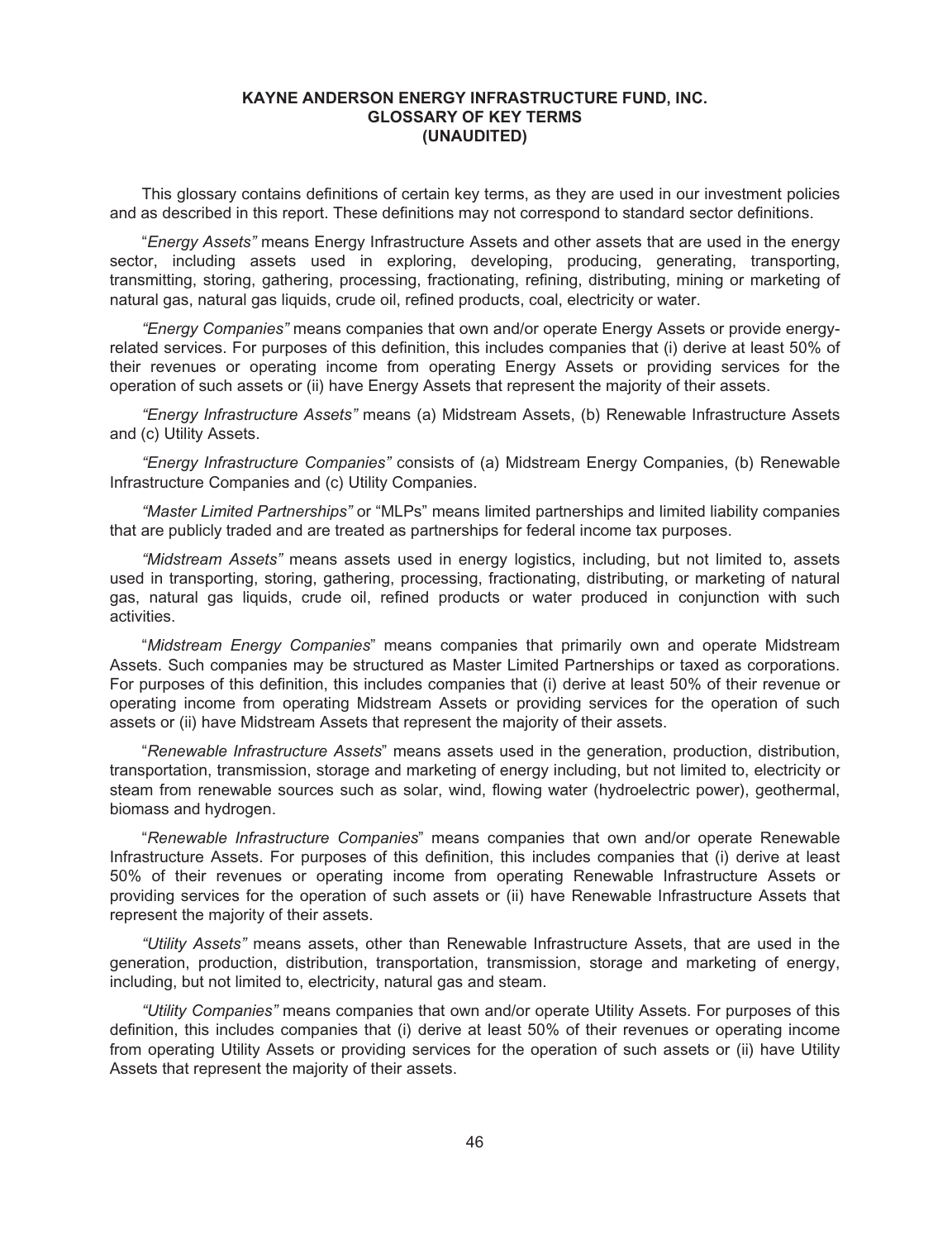# **REPORT OF INDEPENDENT REGISTERED PUBLIC ACCOUNTING FIRM**

To the Board of Directors and Stockholders of Kayne Anderson Energy Infrastructure Fund, Inc.

#### *Opinion on the Financial Statements*

We have audited the accompanying statement of assets and liabilities, including the schedule of investments, of Kayne Anderson Energy Infrastructure Fund, Inc. (the "Company") as of November 30, 2021, the related statements of operations and cash flows for the year ended November 30, 2021, the statement of changes in net assets applicable to common stockholders for each of the two years in the period ended November 30, 2021, including the related notes, and the financial highlights for each of the ten years in the period ended November 30, 2021 (collectively referred to as the "financial statements"). In our opinion, the financial statements present fairly, in all material respects, the financial position of the Company as of November 30, 2021, the results of its operations and its cash flows for the year then ended, the changes in its net assets for each of the two years in the period ended November 30, 2021 and the financial highlights for each of the ten years in the period ended November 30, 2021 in conformity with accounting principles generally accepted in the United States of America.

## *Basis for Opinion*

These financial statements are the responsibility of the Company's management. Our responsibility is to express an opinion on the Company's financial statements based on our audits. We are a public accounting firm registered with the Public Company Accounting Oversight Board (United States) (PCAOB) and are required to be independent with respect to the Company in accordance with the U.S. federal securities laws and the applicable rules and regulations of the Securities and Exchange Commission and the PCAOB.

We conducted our audits of these financial statements in accordance with the standards of the PCAOB. Those standards require that we plan and perform the audit to obtain reasonable assurance about whether the financial statements are free of material misstatement, whether due to error or fraud.

Our audits included performing procedures to assess the risks of material misstatement of the financial statements, whether due to error or fraud, and performing procedures that respond to those risks. Such procedures included examining, on a test basis, evidence regarding the amounts and disclosures in the financial statements. Our audits also included evaluating the accounting principles used and significant estimates made by management, as well as evaluating the overall presentation of the financial statements. Our procedures included confirmation of securities owned as of November 30, 2021 by correspondence with the custodian, issuer, transfer agent and brokers. We believe that our audits provide a reasonable basis for our opinion.

/s/ PricewaterhouseCoopers LLP Los Angeles, CA January 28, 2022

We have served as the auditor of one or more investment companies in the Kayne Anderson Funds Family since 2004.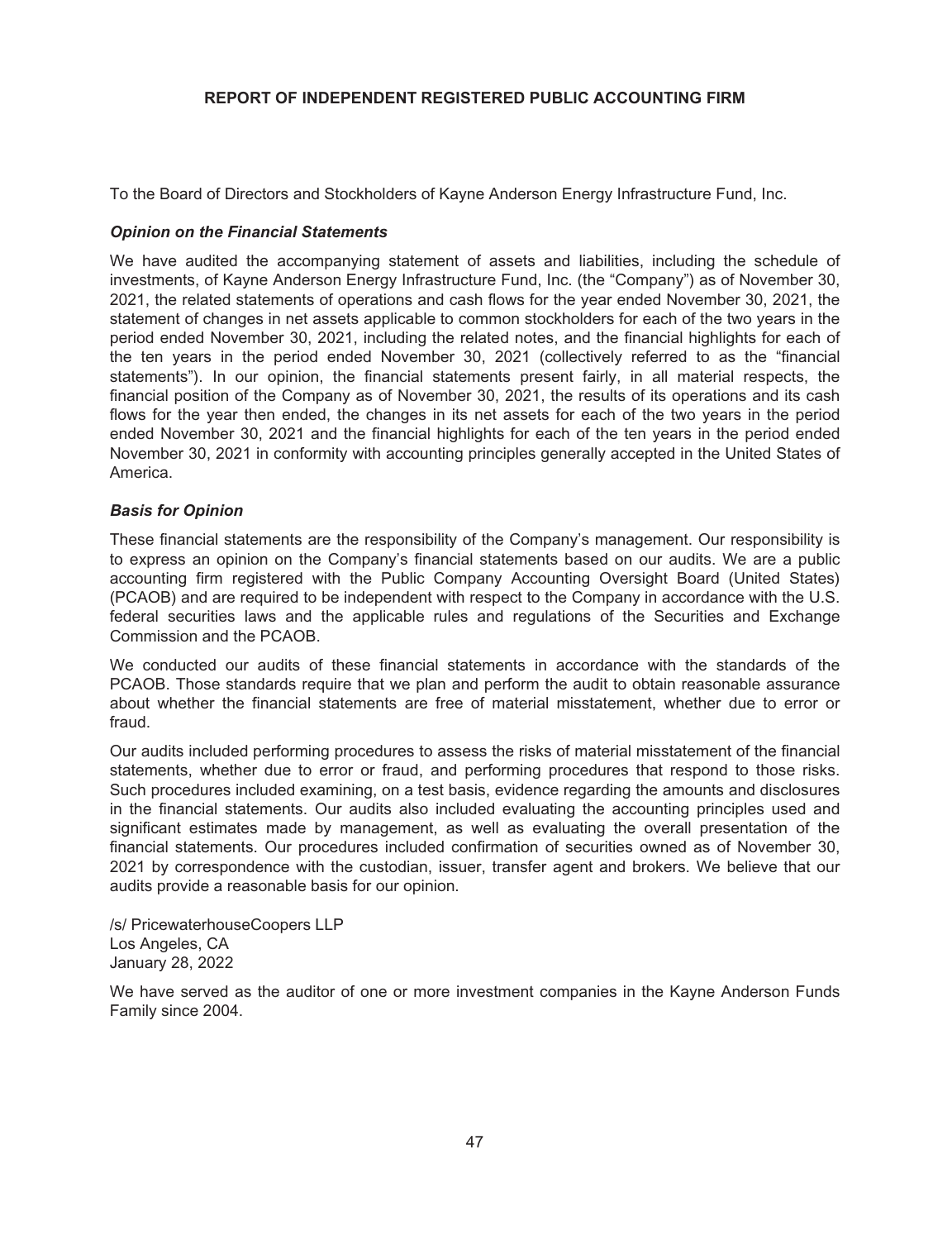## **Investment Objective and Policies**

*References to "we" "us" "our" or "the Company" in this section are references to KYN. See Glossary of Key Terms for definitions of capitalized terms.*

Our investment objective is to provide a high after-tax total return with an emphasis on making cash distributions to stockholders. Our investment objective is considered a fundamental policy and therefore may not be changed without the approval of the holders of a "majority of the outstanding" voting securities, as such term is defined under the 1940 Act. When used with respect to our voting securities, a "majority of the outstanding" voting securities means (i) 67% or more of the shares present at a meeting, if the holders of more than 50% of the shares are present or represented by proxy, or (ii) more than 50% of the shares, whichever is less. There can be no assurance that we will achieve our investment objective.

Our non-fundamental investment policies may be changed by the Board of Directors without the approval of the holders of a "majority of the outstanding" voting securities, provided that the holders of such voting securities receive at least 60 days' prior written notice of any change. The following are our non-fundamental investment policies, under normal market conditions:

- We intend to invest at least 80% of total assets in public and private securities of Energy Infrastructure Companies.
- We intend to invest at least 50% of our total assets in publicly traded securities of Energy Infrastructure Companies.
- Under normal market conditions, we may invest up to 50% of our total assets in unregistered or otherwise restricted securities. The types of unregistered or otherwise restricted securities that we may purchase include common equity, preferred equity, convertible equity and other securities of other public and private companies.
- We may invest up to 15% of our total assets in any single issuer.
- We may invest up to 20% of our total assets in debt securities, including below investment grade debt securities rated, at the time of investment, at least B3 by Moody's, B- by Standard & Poor's or Fitch, comparably rated by another rating agency or, if unrated, determined by Kayne Anderson to be of comparable quality. In addition, up to one-quarter of our permitted investments in debt securities (or up to 5% of our total assets) may be invested in unrated debt securities or debt securities that are rated less than B3/B- of public or private companies.
- We may, but are not required to, use derivative investments and engage in short sales to hedge against interest rate and market risks.
- Under normal market conditions, our policy is to utilize our debt securities, revolving credit facility and other borrowings, and our preferred stock (collectively, "Leverage Instruments") in an amount that represents approximately 25% — 30% of our total assets (our "target leverage levels"), including proceeds from such Leverage Instruments. However, we reserve the right at any time, based on market conditions, (i) to reduce our target leverage levels or (ii) to use Leverage Instruments to the extent permitted by the 1940 Act.

Unless otherwise stated, all investment restrictions apply at the time of purchase and we will not be required to reduce a position due solely to market value fluctuations.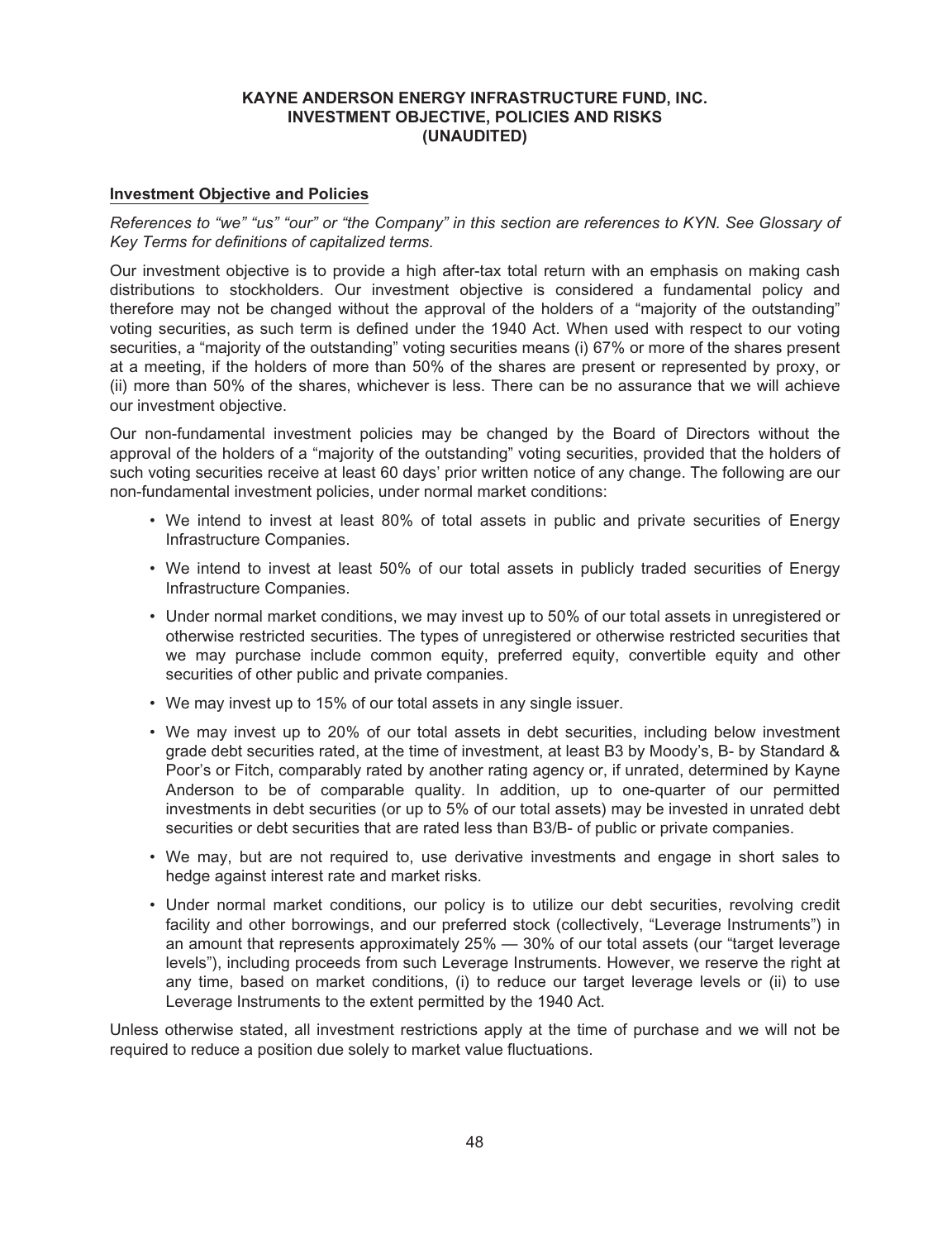## **Principal Risks**

As with all closed-end funds, it is possible to lose money on an investment in the Company. An investment in the Company is not a deposit of any bank and is not guaranteed, endorsed or insured by any financial institution, government authority or the Federal Deposit Insurance Corporation (FDIC). Each risk summarized below is considered a "principal risk" of investing in the Company, regardless of the order in which it appears.

## *Investment and Market Risk*

An investment in our common stock is subject to investment risk, including the possible loss of the entire amount that you invest. Your investment in our common stock represents an indirect investment in Energy Infrastructure Companies and other securities owned by us, which will generally be traded on a national securities exchange or in the over-the-counter markets. An investment in our common stock is not intended to constitute a complete investment program and should not be viewed as such. The value of these publicly traded securities, like other market investments, may move up or down, sometimes rapidly and unpredictably. The value of the securities in which we invest may affect the value of our common stock. Your common stock at any point in time may be worth less than your original investment, even after taking into account the reinvestment of our distributions. We are primarily a long-term investment vehicle and should not be used for short-term trading.

## *Energy Infrastructure Company Risk*

Our concentration in the energy infrastructure sector may present more risk than if we were broadly diversified over multiple sectors of the economy. Energy Infrastructure Companies, including Midstream Energy Companies, Renewable Infrastructure Companies and Utility Companies, are subject to risks specific to the energy and energy-related industries. See the Glossary of Key Terms for descriptions of these capitalized terms.

# *Energy Sector Risk*

The revenues of Energy Infrastructure Companies, including many Midstream Energy Companies and Utilities, are often dependent upon the volumes of oil, natural gas, refined products, natural gas liquids or water produced by Energy Companies and/or consumed by customers of these commodities, and could be adversely affected by reductions in the supply of, or demand for, such energy commodities. The adverse impact of these events could lead to a material reduction in the earnings of Energy Infrastructure Companies and a substantial reduction (or elimination) of distributions paid to equity holders, and could result in a decline in (i) the equity values of the affected Energy Infrastructure Companies and/or (ii) our net distributable income. The volume of energy commodities produced and the volume of energy commodities available for transportation, storage, processing or distribution could be negatively affected by a variety of factors, including, among others, depletion of resources, depressed commodity prices, access to capital for companies engaged in exploration and production, catastrophic or extreme weather events, labor relations, increased environmental or other governmental regulation (including policies designed to reduce carbon emissions and/or address climate change), limitations on leasing of additional federal lands or the issuance of permits for oil and gas drilling, equipment malfunctions and maintenance difficulties, volumes of imports or exports, international politics, policies of the *Organization of the Petroleum Exporting Countries* ("OPEC"), and increased competition from alternative energy sources. A decline in demand for energy commodities could result from factors such as adverse economic conditions, increased taxation, increased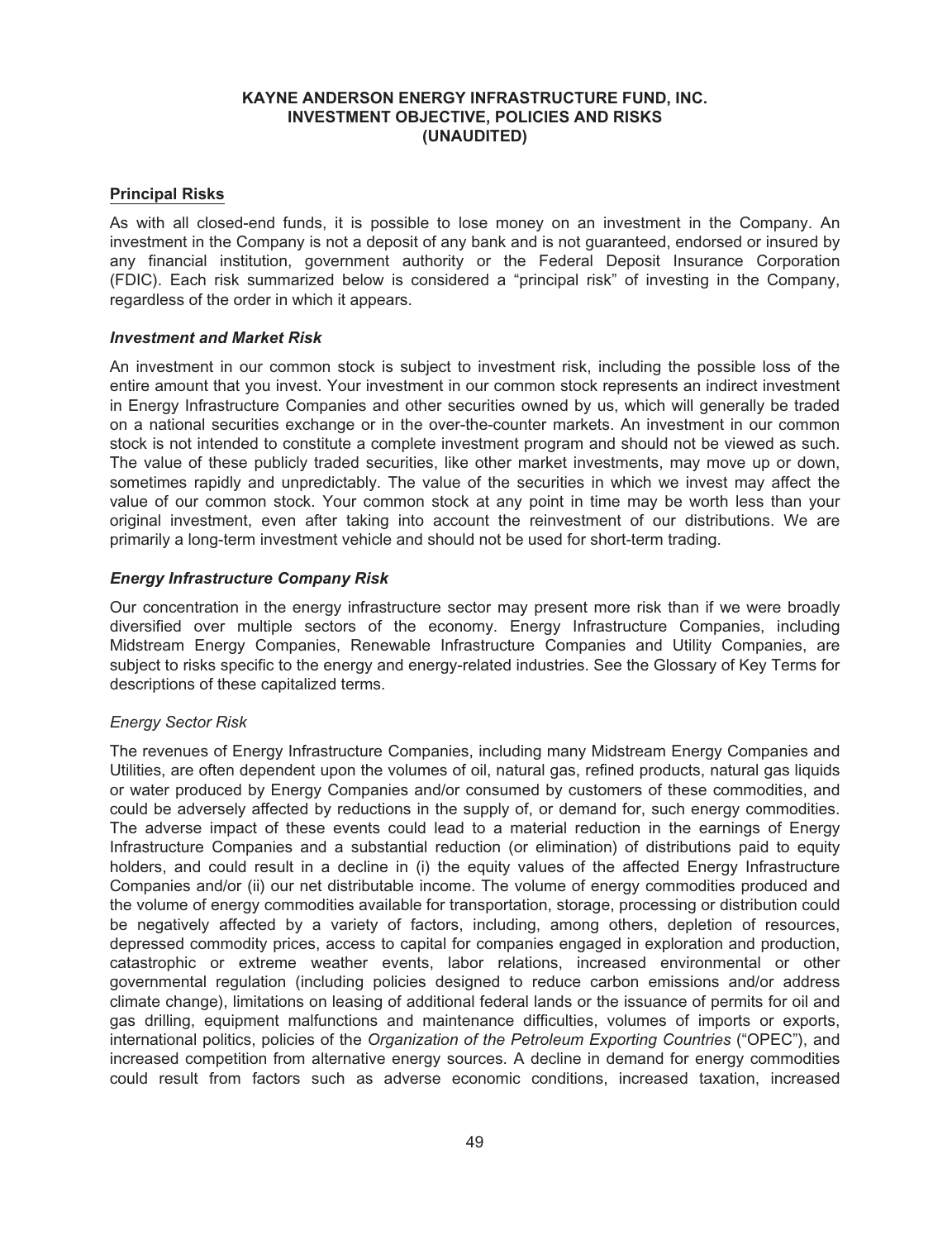environmental or other governmental regulation (including policies designed to reduce carbon emissions and/or address climate change), catastrophic events, extreme weather events, pandemics, increased fuel economy, increased energy conservation or use of alternative energy sources, legislation intended to promote the use of alternative energy sources, or increased commodity prices.

### *Power Sector Risk*

The revenues of Energy Infrastructure Companies, including many Utility Companies and Renewable Infrastructure Companies, are often dependent upon the availability of electric power and/or the consumption of electric power and could be adversely affected by reductions in the supply of, or demand for, such power. The adverse impact of these events could lead to a material reduction in the earnings of Energy Infrastructure Companies and a substantial reduction (or elimination) of dividends paid to equity holders, and could result in a decline in (i) the equity values of the affected Energy Infrastructure Companies and/or (ii) our net distributable income. The production or availability of electric power could be negatively affected by a variety of factors, including depressed power prices, high prices for commodities used in the generation of power, lower than expected wind, solar or hydro power resources, catastrophic or extreme weather events, labor relations, increased environmental or other governmental regulation (including policies designed to reduce carbon emissions and/or address climate change), equipment malfunctions, transmission grid disruptions and maintenance difficulties. A decline in demand for power could result from factors such as increased power prices, adverse economic conditions, increased taxation, increased governmental regulation, catastrophic events, extreme weather events, equipment malfunctions, transmission grid disruptions and maintenance difficulties.

## *Commodity Pricing Risk*

The operations and financial performance of Energy Infrastructure Companies may be directly affected by energy commodity or power prices, especially those companies that (i) produce energy commodities or power, (ii) consume energy commodities or power in their operations, or (iii) receive payments for services that are based on energy commodity or power prices. Such impact may be a result of changes in the price for such commodity or a result of changes in the price of one commodity relative to the price of another commodity (for example, the price of natural gas relative to the price of natural gas liquids). Commodity prices fluctuate for several reasons, including changes in market and economic conditions, the impact of weather on demand, levels of domestic and international production, policies implemented by producer groups such as OPEC, energy conservation, domestic and foreign governmental regulation and taxation and the availability of local, intrastate and interstate transportation systems. Volatility of commodity prices may also make it more difficult for Energy Infrastructure Companies to raise capital to the extent the market perceives that their performance may be directly or indirectly tied to commodity prices, and such difficulty raising capital could adversely impact the financial condition of these companies and their ability to maintain or grow cash distributions or dividends to their equity holders. In addition to the volatility of commodity prices, extremely high commodity prices may drive further energy conservation efforts or incentivize substitution in favor of other energy sources, which may adversely affect the performance of Energy Infrastructure Companies.

## *Regulatory Risk*

Energy Infrastructure Companies are subject to significant national, state and local government regulation in virtually every aspect of their operations, including (i) how facilities are constructed, maintained and operated, (ii) how services are provided, (iii) environmental and safety controls, and, in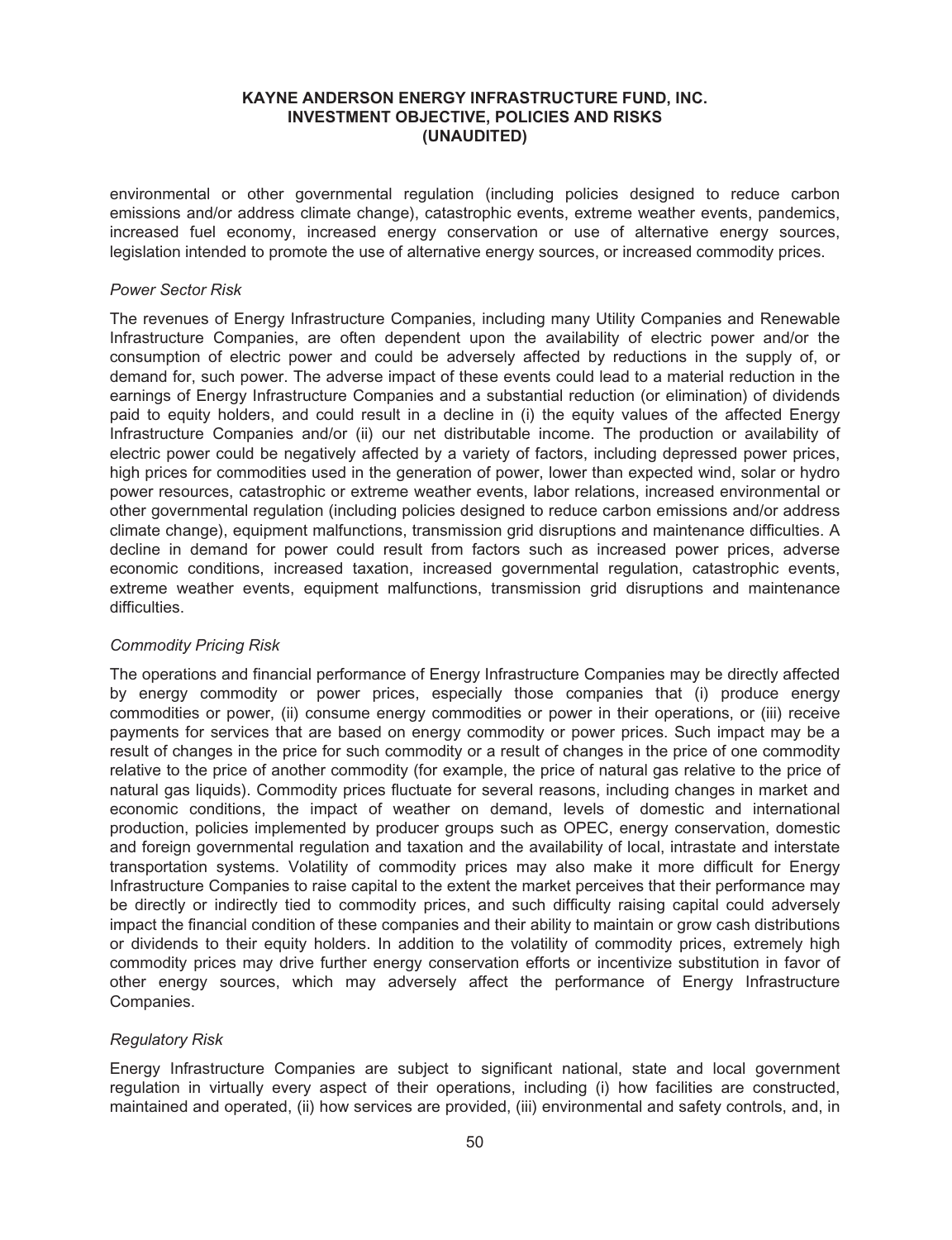some cases (iv) the prices they may charge for the products and services they provide. Such regulation can change rapidly or over time in both scope and intensity and may vary significantly across countries, states, and local jurisdictions. Various governmental authorities have the power to enforce compliance with these regulations and the permits issued under them. Working with national, state, and local governments to plan, site, and install energy infrastructure in compliance with such regulations can be complex, time-consuming, and costly. Violations of such regulations may subject companies to administrative, civil and criminal penalties, including civil fines, injunctions or both. Stricter laws, regulations or enforcement policies could be enacted in the future which would likely increase compliance costs and may adversely affect the financial performance of Energy Infrastructure Companies. Additionally, government authorities, such as the Federal Energy Regulatory Commission ("FERC") and state authorities regulate the rates charged for services of many Energy Infrastructure Companies. Those authorities can change the regulations and, as a result, materially reduce the rates charged for these services, which may adversely affect the financial performance of Energy Infrastructure Companies.

Emissions of greenhouse gases, including gases associated with oil and gas production such as carbon dioxide, methane and nitrous oxide among others contribute to a warming of the earth's atmosphere and other adverse environmental effects, commonly referred to as "climate change." To protect against climate change, most of the worlds' governments, including the federal government of the United States and several states, are committed to taking action to substantially reduce emissions of greenhouse gases. The adoption and implementation of federal, state or local limits on greenhouse gas emissions from Energy Infrastructure Companies could result in significant costs to reduce emissions of greenhouse gases associated with their operations or could adversely affect the supply of, or demand for, electric power, crude oil, natural gas, natural gas liquids or other hydrocarbon products, which in turn could reduce production of those commodities. As a result, greenhouse gas emissions legislation or regulation could have a material adverse impact on the financial performance of Energy Infrastructure Companies.

There is an inherent risk that Energy Infrastructure Companies may incur material environmental costs and liabilities due to the nature of their businesses and the substances they handle. For example, an accidental release from a pipeline could subject the owner of such pipeline to substantial liabilities for environmental cleanup and restoration costs, claims made by neighboring landowners and other third parties for personal injury and property damage, and fines or penalties for related violations of environmental laws or regulations. Energy Infrastructure Companies can be liable for hazardous substance releases under certain environmental statutes, including the Resource Conservation and Recovery Act, the Comprehensive Environmental Response, Compensation, and Liability Act, the federal Oil Pollution Act and analogous state laws and regulations. These laws impose strict, joint and several liability for costs required to clean up and restore sites where Energy Infrastructure Companies have releases hazardous substances. Moreover, the possibility exists that stricter laws, regulations or enforcement policies could significantly increase the compliance costs of Energy Infrastructure Companies. Similarly, the implementation of more stringent environmental requirements could significantly increase the cost for any remediation that may become necessary. Energy Infrastructure Companies may not be able to recover these costs from insurance or recover these costs in the rates they charge customers.

#### *Catastrophic Event Risk*

Energy Infrastructure Companies are subject to many dangers inherent in the production, exploration, management, transportation, processing and distribution of natural gas, natural gas liquids, crude oil, refined products, water or electric power. These dangers include leaks, fires, explosions, train wrecks,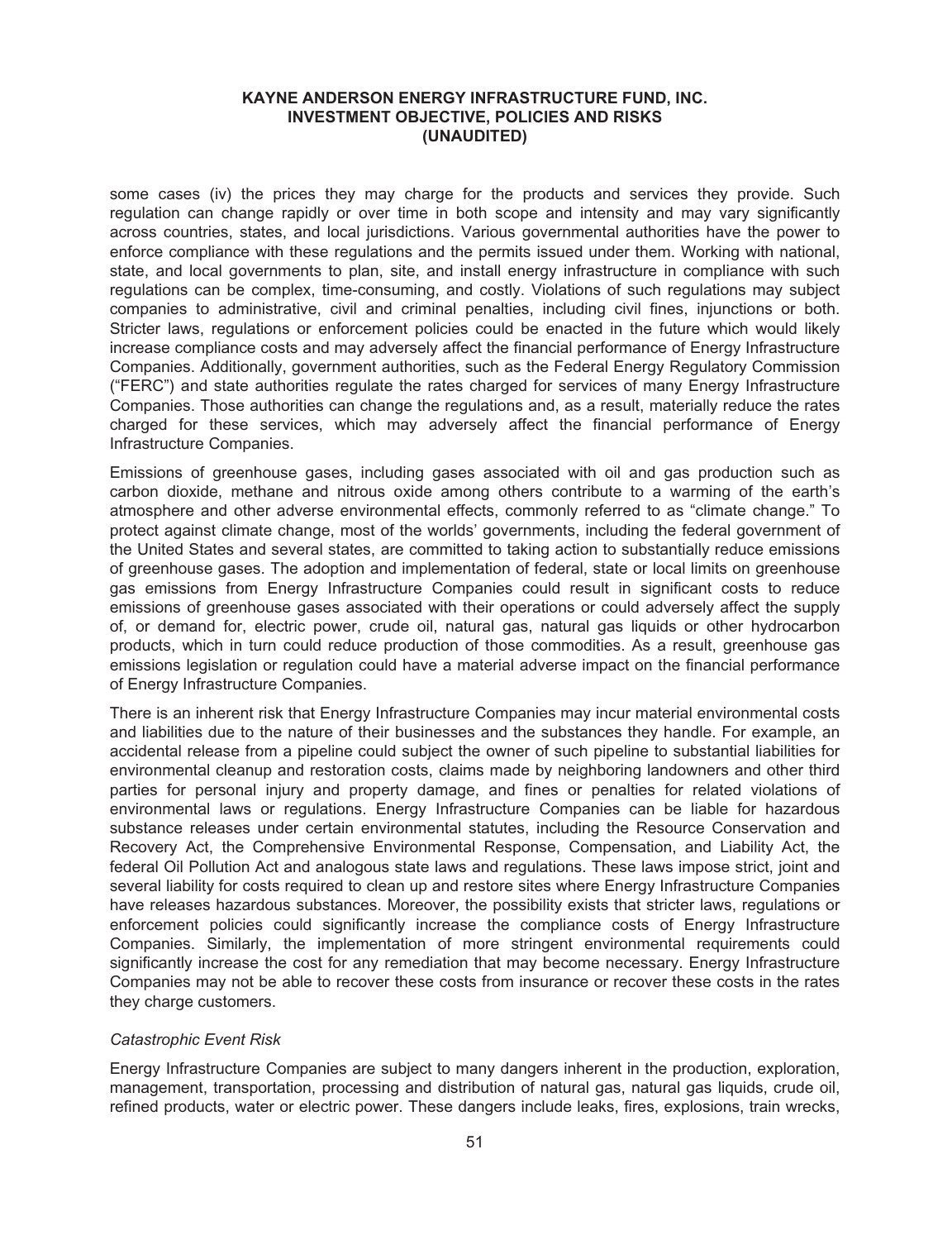damage to facilities and equipment resulting from natural disasters — including floods, freezes and hurricanes — inadvertent damage to facilities and equipment and terrorist acts, including cyberattacks. The U.S. government has issued warnings that energy assets, specifically domestic energy infrastructure such as pipelines or power transmission girds, may be targeted in future terrorist attacks. These dangers give rise to risks of substantial losses as a result of loss or destruction of reserves; damage to or destruction of property, facilities and equipment; pollution and environmental damage; and personal injury or loss of life. Any occurrence of such catastrophic events could bring about a limitation, suspension or discontinuation of the operations of certain assets owned by such Energy Infrastructure Company.

## *Midstream Energy Companies Risk*

Midstream Energy Companies are a subset of Energy Infrastructure Companies and, as such, are subject to the risks described above under Energy Infrastructure Company Risks.

#### *Regulatory Risk*

In the last several years, several pipeline projects have experienced significant delays related to difficulties in obtaining the necessary permits to proceed with construction (or some phase of construction). These delays have raised concerns about the ability of Midstream Energy Companies to place such projects in service and their ability to get the necessary financing to complete such projects. Furthermore, it has become much more common for opponents of energy infrastructure development to utilize the courts, media campaigns and political activism to attempt to stop, or delay as much as possible, these projects. Significant delays could result in a material increase in the cost of developing these projects and could result in Midstream Energy Companies developing such projects failing to generate the expected return on investment or, if the project does not go forward, realizing a financial loss, either of which would adversely affect the results of operations and financial performance of the affected Energy Infrastructure Companies.

Natural gas transmission pipeline systems, crude oil transportation pipeline systems, and certain classes of storage facilities and related assets owned by Energy Infrastructure Companies are subject to regulation by the FERC. The regulators have authority to regulate natural gas pipeline transmission and crude oil pipeline transportation services, including: the rates charged for the services, terms and conditions of service, certification and construction of new facilities, the extension or abandonment of services and facilities, the maintenance of accounts and records, the acquisition and disposition of facilities, the initiation and discontinuation of services, and various other matters. Action by the FERC could adversely affect the ability of Energy Infrastructure Companies to establish or charge rates that would cover future increase in their costs, such as additional costs related to environmental matters including any climate change regulation, or even to continue to collect rates that cover current costs, including a reasonable rate of return. It could also become more common for regulatory agencies (such as FERC) to include the impact of carbon emissions from energy infrastructure assets as a consideration in granting permits for the construction or operation of such assets. This could result in costly delays in obtaining permits, requirements to spend additional capital to limit carbon emissions or denial of required permits to operate existing or proposed energy infrastructure assets. Any such change could have an adverse impact on the financial condition, results of operations, or cash flows of Energy Infrastructure Companies.

Over the past several years, governmental agencies have imposed more stringent protections governing hydraulic fracturing and the disposal of wastewater associated with hydraulic fracturing, processes that are critical to the recovery of economic amounts of oil, natural gas and natural gas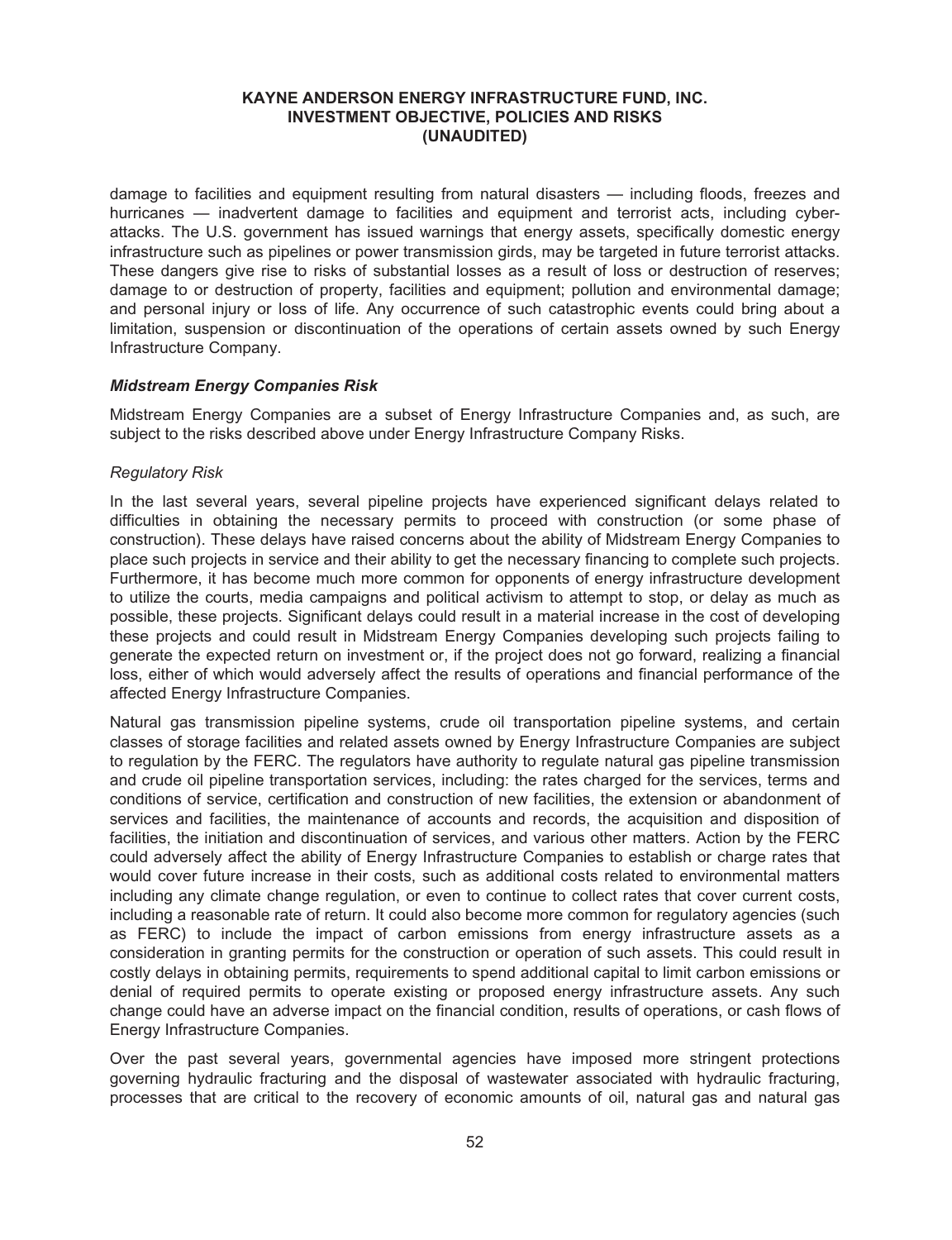liquids by Energy Companies. Wastewater is a byproduct of hydraulic fracturing and production and, to the extent it is not recycled, must be disposed. Some research links the disposal of wastewater to increased earthquake activity in some oil and natural gas producing regions, and legislation and regulations have been proposed in states like Oklahoma and Colorado to limit or prohibit further underground wastewater disposal in seismically sensitive regions. While we are not able to predict the likelihood that similar regulations will be adopted in other regions, additional restrictions on hydraulic fracturing, wastewater disposal or any other activity necessary for the production of oil, natural gas or natural gas liquids could result in a reduction in production of those commodities. Midstream Energy Companies have spent (and continue to spend) significant amounts of capital building pipelines, processing, treating and storage assets to facilitate the development of oil and gas reserves and such reductions in production could have an adverse impact on the financial performance of Midstream Energy Companies.

# *Upstream Exploration and Production Risk*

Energy reserves naturally deplete as they are produced over time, and to maintain or grow their revenues, companies engaged in the production of natural gas, natural gas liquids, crude oil and other energy commodities need to maintain or expand their reserves through exploration of new sources of supply, through the development of existing sources or through acquisitions. Energy Companies may be unsuccessful adding reserves and/or maintaining production levels for several reasons, including an inability to raise capital on favorable terms or the lack of sufficient cash flow to fund re-investment due to a material decline in commodity prices. The failure to cost-effectively acquire additional reserves sufficient to replace the natural decline in production may cause the financial performance of Energy Companies to be materially adversely affected. During recent industry downturns, including the 2020 downturn resulting from COVID-19's severe negative impact on global demand, many Energy Companies significantly reduced capital expenditures, leading to declines in U.S. production of natural gas and crude oil. Many Energy Companies were forced to monetize reserves or acreage to manage their balance sheets and maintain adequate liquidity levels. Some Energy Companies were forced to file for bankruptcy in an effort to restructure their balance sheets. These actions have had a negative impact on the operating results and financial performance for some Midstream Energy Companies engaged in the transportation, storage, distribution and processing of production from such Energy Companies.

Energy Companies engaged in the production of natural gas, natural gas liquids and crude oil estimate the quantities of their reserves. If reserve estimates prove to be inaccurate, these companies' reserves may be overstated, and no commercially productive amounts of such energy commodities may be discovered. Furthermore, drilling or other exploration activities, may be curtailed, delayed, or cancelled as a result of low commodity prices, unexpected conditions or miscalculations, title problems, pressure or irregularities in formations, equipment failures or accidents, adverse weather conditions, compliance with environmental and other governmental requirements and cost of, or shortages or delays in the availability of, drilling rigs and other exploration equipment. In addition, there are many operational risks and hazards associated with the development of the underlying properties, including natural disasters, blowouts, explosions, fires, leakage of such energy commodities, mechanical failures, cratering, and pollution. Midstream Energy Companies invest significant capital in assets to provide transportation, processing, treating, storage, and other services to facilitate production of these energy commodities and would be adversely impacted in the event reserves were significantly underestimated or were unable to be economically produced.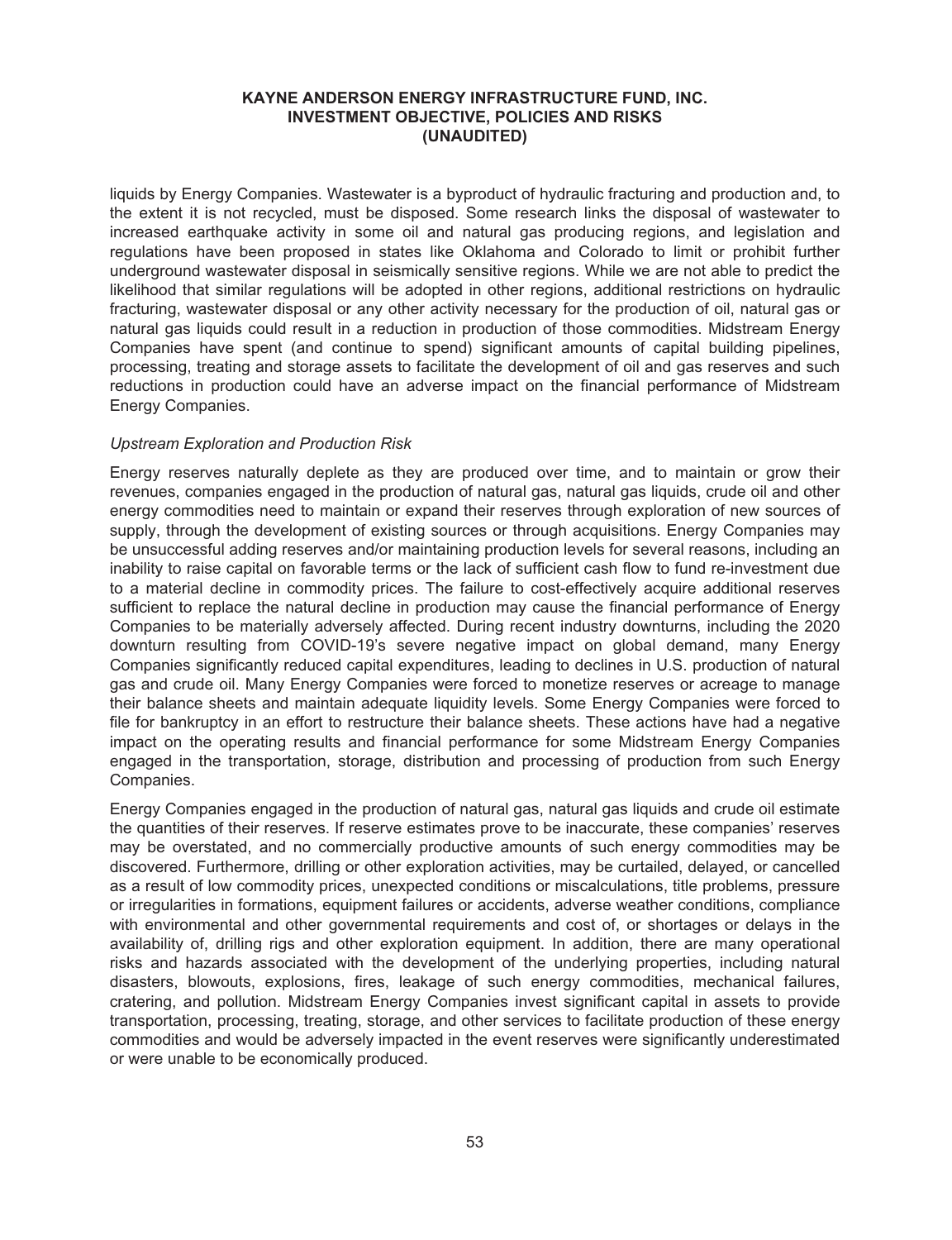## *Affiliated Party Risk*

Certain Midstream Energy Companies are dependent on their affiliates for a majority of their revenues. In some cases, those same affiliates are the majority owners and/or have effective control of the Midstream Energy Companies. Any failure by a Midstream Energy Company's affiliates to satisfy their payments or obligations would impact the Midstream Energy Company's revenues and cash flows and ability to make interest payments and distributions or dividends to their equity holders. Controlling affiliates of Midstream Energy Companies may also enter into M&A transactions or attempt to effect changes in commercial contracts that could be adverse to the Midstream Energy Company.

#### *Contract Rejection/Renegotiation Risk*

Midstream Energy Companies that operate midstream assets are also subject to the credit risk of their customers. For example, many Energy Companies that explore for and produce oil, natural gas and natural gas liquids filed for bankruptcy in the last several years as a result of the downturn in commodity prices and disruption in economic activity caused by the COVID-19 pandemic. During the bankruptcy process, the debtor Energy Company may be able to reject a contract that it has with a Midstream Energy Company that provides services for the debtor, which could include gathering, processing, treating, transportation or storage services. If a contract is successfully rejected during bankruptcy, the affected Midstream Energy Company will have an unsecured claim for damages but will likely only recover a portion of its claim for damages and may not recover anything at all. A debtor Energy Company may also threaten to reject a contract in an effort to force a renegotiation of the agreement on terms less favorable to its counterparty, the Midstream Energy Company. For these reasons, a Midstream Energy Company that provides services to an Energy Company that is in financial distress could experience a material adverse impact to its financial performance and results of operations.

## *Renewable Infrastructure Companies Risk*

Renewable Infrastructure Companies are a subset of Energy Infrastructure Companies and, as such, are subject to the risks described above under Energy Infrastructure Company Risk. In addition, the future growth of Renewable Infrastructure Companies may be dependent upon on government policies that support renewable power generation and enhance the economic viability of owning renewable electric generation assets. Such policies can include renewable portfolio standard programs, which mandate that a specified percentage of electricity sales come from eligible sources of renewable energy, accelerated cost-recovery systems of depreciation and tax credits.

The electric power produced, and revenues generated by a renewable energy generation facility, including solar electric or wind energy, is highly dependent on suitable weather conditions. These assets may not be able to operate in extreme weather conditions, such as during a severe freeze. Furthermore, components used in the generation of renewable energy could be damaged by severe weather, such as hailstorms or tornadoes. In addition, replacement and spare parts for key components may be difficult or costly to acquire or may be unavailable. Unfavorable weather and atmospheric conditions could impair the effectiveness of assets or reduce their output beneath their rated capacity or require shutdown of key equipment, impeding operation of renewable assets. Actual climatic conditions at a facility site, particularly wind conditions, may not conform to the historical findings and, therefore, renewable energy facilities may not meet anticipated production levels or the rated capacity of the generation assets, which could adversely affect the business, financial condition and results of operations and cash flows of the Renewable Infrastructure Companies involved in the renewable energy industry.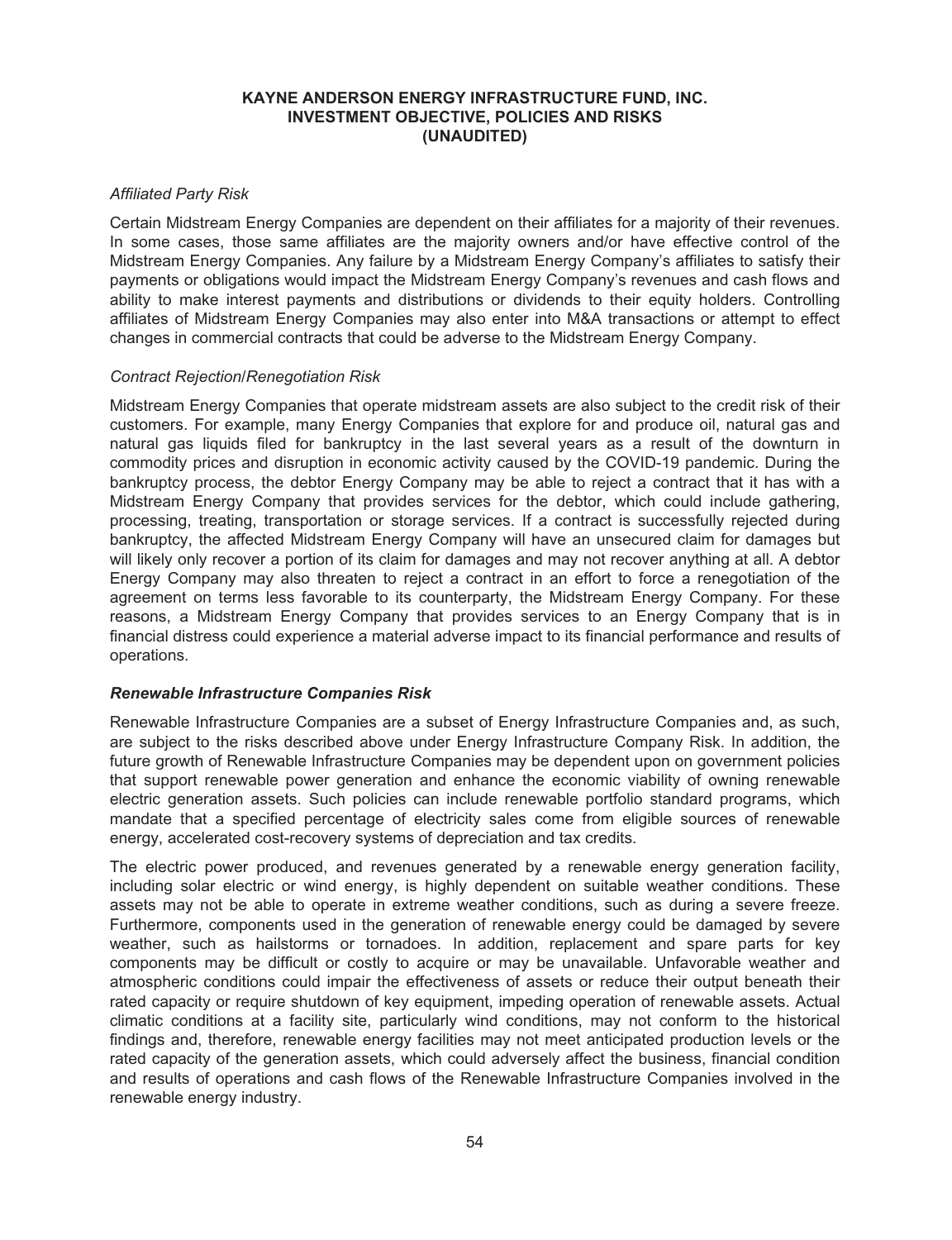A portion of revenues from investments in Renewable Infrastructure Assets will be tied, either directly or indirectly, to the wholesale market price for electricity in the markets served. Wholesale market electricity prices are impacted by a number of factors including: the price of fuel (for example, natural gas) that is used to generate electric power; the cost of and management of generation and the amount of excess generating capacity relative to load in a particular market; and conditions (such as extremely hot or cold weather) that impact electrical system demand. Owners of Renewable Infrastructure Assets may attempt to secure fixed prices for their power production through the use of financial hedges; but may not be able to deliver power to collect such fixed price, rendering those hedges ineffective or creating economic losses for Renewable Infrastructure Assets. In addition, there is uncertainty surrounding the trend in electricity demand growth. This volatility and uncertainty in power markets could have a material adverse effect on the assets, liabilities, financial condition, results of operations and cash flow of the companies in which we invest.

## *Decreases in Subsidies and Changes in Regulations Risk*

Poor economic conditions could have an effect on government budgets and threaten the continuation of government subsidies such as regulated revenues, cash grants, U.S. federal income and state tax benefits or state renewables portfolio standards that benefit Renewable Infrastructure Companies. Such conditions may also lead to adverse changes in laws or regulations. The reduction or elimination of renewable generation targets, tariffs, subsidies or tax incentives or adverse changes in law could have a material adverse effect on the profitability of some existing projects. The availability and continuation of public policy support mechanisms will drive a significant part of the economics and viability of clean energy investments, and the curtailment or termination of such subsidies and incentives could adversely affect the feasibility and profitability of Renewable Infrastructure Assets and the growth plan of Renewable Infrastructure Companies. In addition, if the various domestic and international regulations that provide incentives for renewable energy change or expire in a manner that adversely impacts the market for Renewable Infrastructure Companies, the competitiveness of renewable energy generally and the economic value of new projects undertaken by Renewable Infrastructure Companies could be impacted.

Renewable Infrastructure Companies also rely in part on environmental and other regulations of industrial and local government activities, including regulations granting subsidies or mandating reductions in carbon or other greenhouse gas emissions and minimum biofuel content in fuel or use of energy from renewable sources. If the businesses to which such regulations relate were deregulated or if such subsidies or regulations were changed or weakened, the profitability of Renewable Infrastructure Companies could suffer.

## *Hydrology, Solar and Wind Changes Risk*

The revenues and cash flows generated by Renewable Infrastructure Assets are often correlated to the amount of electric power generated, which for some assets is dependent upon available water flows, solar conditions, wind conditions and weather conditions generally. Hydrology, solar, wind and weather conditions have natural variations from season to season and from year to year and may also change permanently because of climate change or other factors, and these changes could impact the profitability of Renewable Infrastructure Assets. A natural disaster could also impact water flows within the watersheds the Renewable Infrastructure Companies in which we invest operate. Wind energy is highly dependent on weather conditions and, in particular, on wind conditions.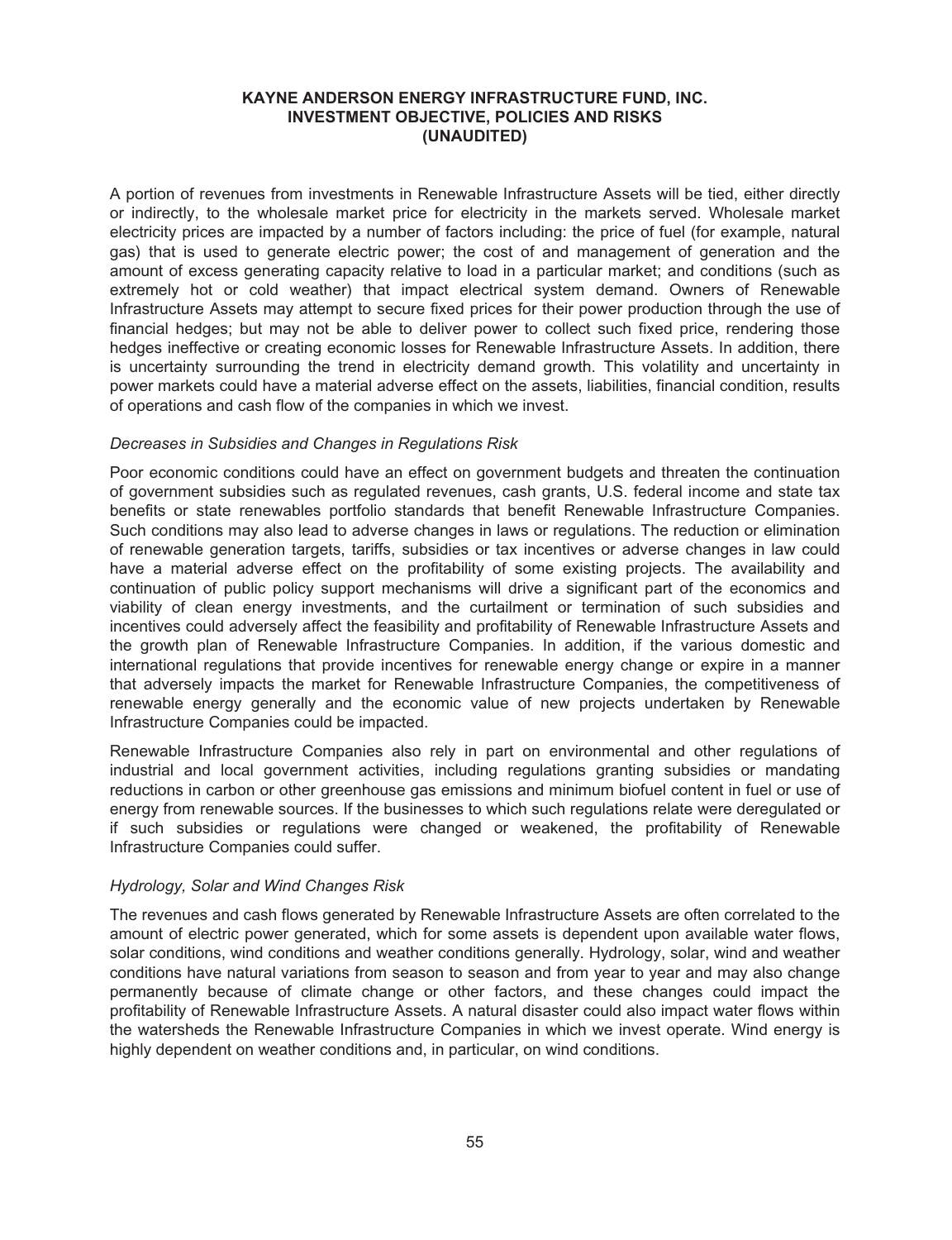## *Operational Disruption Risk*

Renewable Infrastructure Companies are exposed to risks in connection with disruptions of their operations, or to the operations of third parties on which they depend, which may be caused by technical breakdowns at power generation assets, resulting from aged or defective facility components, insufficient maintenance, failed repairs, power outages, adverse weather conditions, natural disasters, labor disputes, ill-intentioned acts or other accidents or incidents. These disruptions could result in shutdowns, delays or long-term decommissioning in production or distribution of energy. This may materially and adversely affect operations or financial condition and cause harm to the reputation of companies in which we invest.

#### *Construction Risk*

Renewable Infrastructure Companies may invest in projects that are subject to construction risk and construction delays. The ability of these projects to generate revenues will often depend upon their successful completion of the construction and operation of generating assets. Any shortage, delay or component price change from the suppliers of equipment associated with renewable energy projects could result in construction or installation delays. There have been periods of industry-wide shortage of key components, including solar panels and wind turbines, in times of rapid industry growth. Delays in construction may also occur as a result of inclement weather, labor disruptions, technical complications or other reasons, and any resulting cost over-runs could negatively impact the income and market values of Renewable Infrastructure Companies.

In addition, recently imposed tariffs on imports to the United States could affect operating or construction costs for a number of companies in which we invest. The cost of new solar power generation projects could be more challenging as a result of increases in the cost of solar panels or tariffs on imported solar panels imposed by the U.S. government on imported solar cells and modules manufactured in China. If project developers purchase solar panels containing cells manufactured in China, the purchase price for renewable energy equipment and facilities may reflect the tariff penalties mentioned above.

## *Renewable Infrastructure Technology Risk*

Technology related to the production of renewable power and conventional power generation is continually advancing, resulting in a gradual decline in the cost of producing electricity. Renewable Infrastructure Companies may invest in and use newly developed, less proven, technologies in their development projects or in maintaining or enhancing their existing assets. There is no guarantee that such new technologies will perform as anticipated. The failure of a new technology to perform as anticipated may materially and adversely affect the profitability of a particular development project.

## *Increasing Competition/Market Change Risks*

A significant portion of the electric power generation and transmission capacity sold by Renewable Infrastructure Assets is sold under long-term agreements with public utilities, industrial or commercial end-users or governmental entities. If, for any reason, any of the purchasers of power or transmission capacity under these agreements are unable or unwilling to fulfill their related contractual obligations or if they otherwise terminate such agreements prior to the expiration thereof, the business and financial condition of Renewable Infrastructure Companies could be materially and adversely affected. The power generation industry is characterized by intense competition, which may impact the ability of Renewable Infrastructure Companies to replace an expiring or terminated agreement with an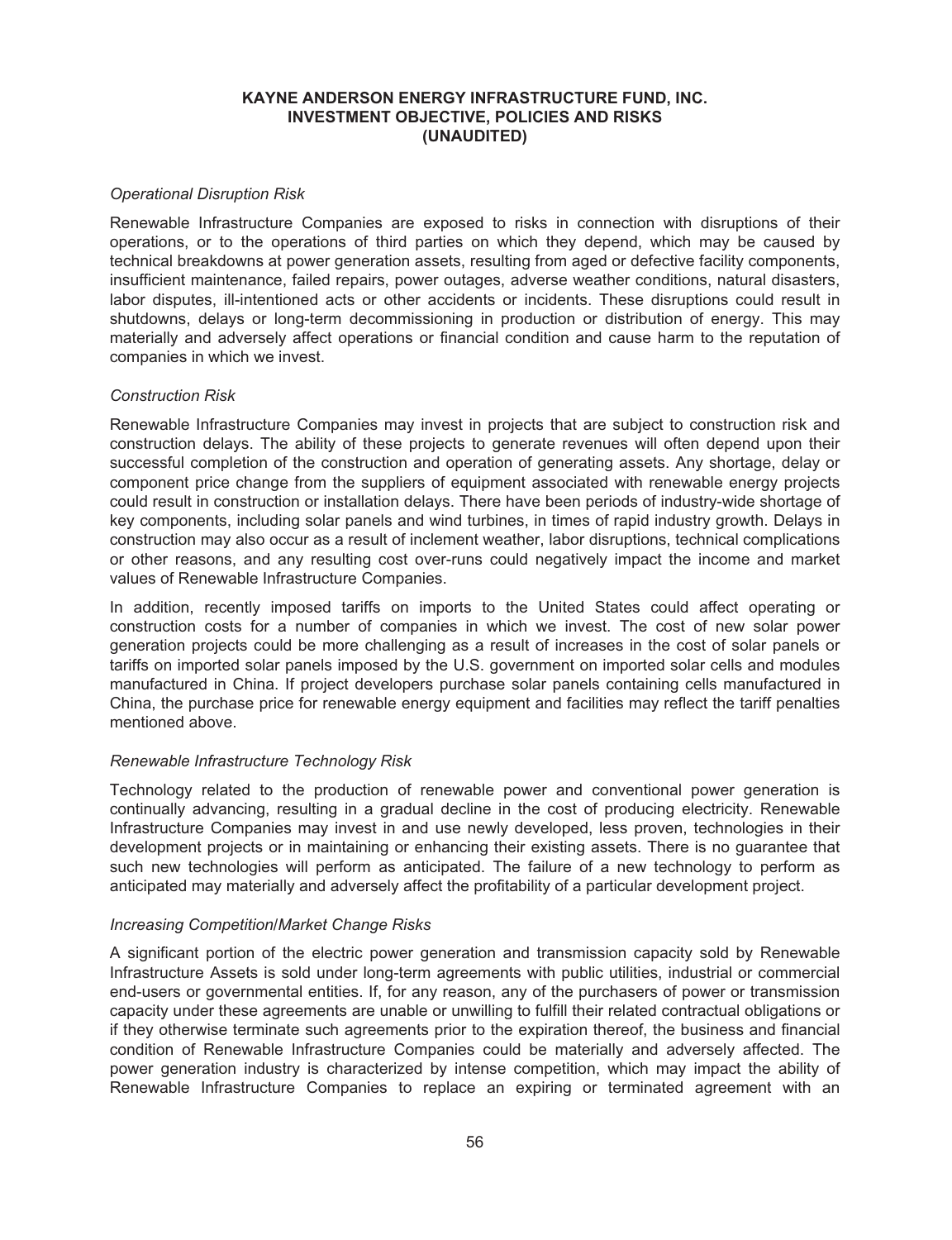agreement on equivalent terms and conditions, including at prices that permit operation of the related facility on a profitable basis, and as a result the affected facility may temporarily or permanently cease operations.

### *Changes in Tariffs Risk*

The revenue that Renewable Infrastructure Assets generate from contracted concessions is often dependent on regulated tariffs or other long-term fixed rate arrangements. Under such concession agreements, a tariff structure is established, and Renewable Infrastructure Companies have limited or no possibility to independently raise tariffs beyond the established rates and indexation or adjustment mechanisms. Similarly, under a long-term power purchase agreement, Renewable Infrastructure Companies may be required to deliver power at a fixed rate for the contract period, with limited escalation rights. In addition, Renewable Infrastructure Companies may be unable to adjust tariffs or rates as a result of fluctuations in prices of raw materials, exchange rates, labor and subcontractor costs during the operating phase of these projects. Moreover, in some cases, if Renewable Infrastructure Assets fail to comply with certain pre-established conditions, the government or customer, as applicable, may reduce the tariffs or rates payable. In addition, during the life of a concession, the relevant government authority may unilaterally impose additional restrictions on tariff rates, subject to the regulatory frameworks applicable in each jurisdiction.

#### *Utility Companies Risk*

Utility Companies are a subset of Energy Infrastructure Companies and, as such, are subject to the risks described above under Energy Infrastructure Company Risk.

Other risks inherent in the utilities sector include a variety of factors that may adversely affect the business or operations of Utility Companies, including: high interest costs associated with capital construction and improvement programs; difficulty in raising adequate capital on reasonable terms in periods of high inflation and unsettled capital markets; governmental regulation of rates that the issuer can charge to customers; costs associated with compliance with, and adjusting to changes to, environmental and other regulations; the difficulty in obtaining an adequate return on invested capital or in financing large construction projects; effects of economic slowdowns and surplus capacity; increased competition from other providers of utilities services; costs associated with the reduced availability of certain types of fuel, occasionally reduced availability and high costs of natural gas for resale, and the effects of energy conservation policies.

Some Utility Companies also face risks associated with the effects of a national energy policy and lengthy delays, and greatly increased costs and other problems, associated with the design, construction, licensing, regulation and operation of nuclear facilities for electric generation, including, among other considerations: the problems associated with the use of radioactive materials and the disposal of radioactive wastes; technological innovations that may render existing plants, equipment or products obsolete; difficulty in obtaining regulatory approval of new technologies; lack of compatibility of telecommunications equipment; potential impacts of terrorist activities on the utilities industry and its customers; and the impact of natural or man-made disasters. Utility Companies may also be subject to regulation by various governmental authorities and may be affected by the imposition of special tariffs and changes in tax laws, regulatory policies and accounting standards.

Deregulation is subjecting Utility Companies to greater competition and may adversely affect profitability. As deregulation allows utilities to diversify outside of their original geographic regions and their traditional lines of business, Utility Companies may engage in riskier ventures. There is no assurance that regulatory authorities will, in the future, grant rate increases, or that such increases will be adequate to permit the payment of dividends on stocks issued by a Utility Company.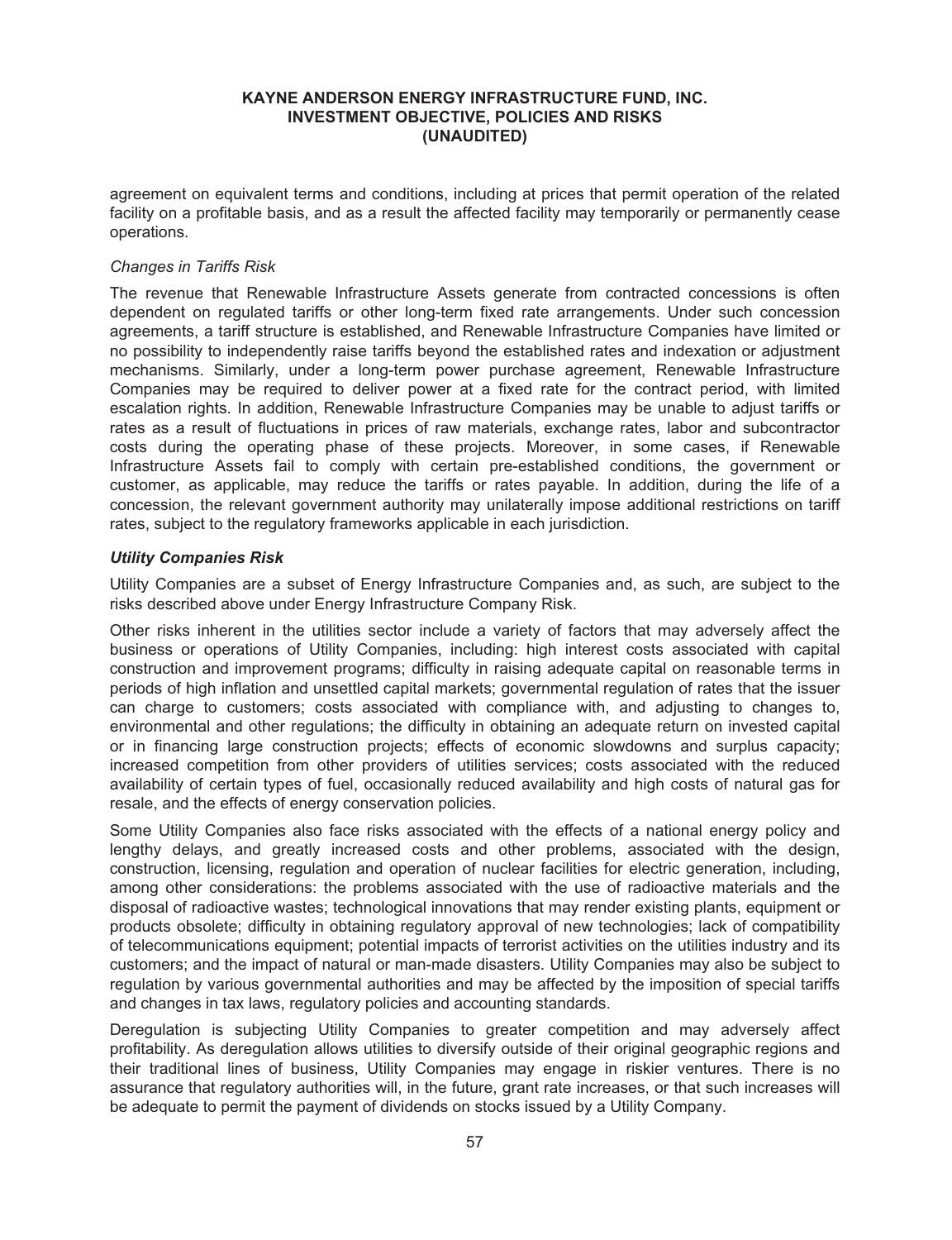In many regions, including the United States, the Utility Industry is experiencing increasing competitive pressures, primarily in wholesale markets, as a result of consumer demand, technological advances, greater availability of natural gas with respect to electric utility companies and other factors. For example, FERC has implemented regulatory changes to increase access to the nationwide transmission grid by utility and non-utility purchasers and sellers of electricity. A number of countries, including the United States, are considering or have implemented methods to introduce and promote retail competition. Changes in regulation may result in consolidation among domestic utilities and the disaggregation of many vertically integrated utilities into separate generation, transmission and distribution businesses. As a result, additional significant competitors could become active in certain parts of the Utility Industry.

#### *Risks of Investing in MLP Units*

In addition to the risks summarized herein, an investment in MLP units involves certain risks, which differ from an investment in the securities of a corporation. Limited partners of MLPs, unlike investors in the securities of a corporation, have limited voting rights on matters affecting the partnership and generally have no rights to elect the directors of the general partner. In addition, conflicts of interest exist between limited partners and the general partner and the general partner does not generally have any duty to the limited partners beyond a "good faith" standard. For example, "simplification" transactions in which the incentive distribution rights are eliminated by either (i) a purchase of the outstanding MLP units by the general partner or (ii) by the purchase of the incentive distribution rights by the MLP. These simplification transactions present a conflict of interest between the general partner and the MLP and may be structured in a way that is unfavorable to the MLP.

#### *Tax Risks of Investing in Equity Securities of MLPs*

Our ability to meet our investment objective will depend, in part, on the level of taxable income and distributions and dividends we receive from the MLP securities in which we invest, a factor over which we have no control. The benefit we derive from our investment in MLPs is largely dependent on the MLPs being treated as partnerships and not as corporations for federal income tax purposes. As a partnership, an MLP has no tax liability at the entity level. If, as a result of a change in the tax code or a change in an MLP's business, an MLP were treated as a corporation for federal income tax purposes, such MLP would be obligated to pay federal income tax on its income at the corporate tax rate. Upon the sale of an equity security in an MLP, we generally will be liable for any previously deferred taxes. In addition, the sale of an equity security in an MLP involves certain tax depreciation recapture relating to the MLP's underlying assets. Such depreciation recapture is treated as ordinary income for tax purposes, and such ordinary income may result even if the sale of the MLP equity security is at a loss or exceeds the gain if sold at a gain. MLPs generally provide the relevant tax information for these calculations on a delayed basis, usually during the calendar year following the sale, so final determination of any resulting recapture income may be similarly delayed. If the recapture exceeds operating losses, we could recognize taxable income and have an income tax liability. No assurance can be given that such taxes will not exceed the Company's deferred tax assumptions for purposes of computing the Company's net asset value per share, which would result in an immediate reduction of the Company's net asset value per share. If an MLP were classified as a corporation for federal income tax purposes, the amount of cash available for distribution by the MLP would likely be reduced and distributions received by us that are treated as dividend income or capital gain would be taxed under federal income tax laws applicable to corporate distributions, which would reduce our net distributable income. In addition, in its Build Back Better legislative agenda, the Biden administration has proposed a number of energy-related tax provisions, some of which may not be favorable to MLPs or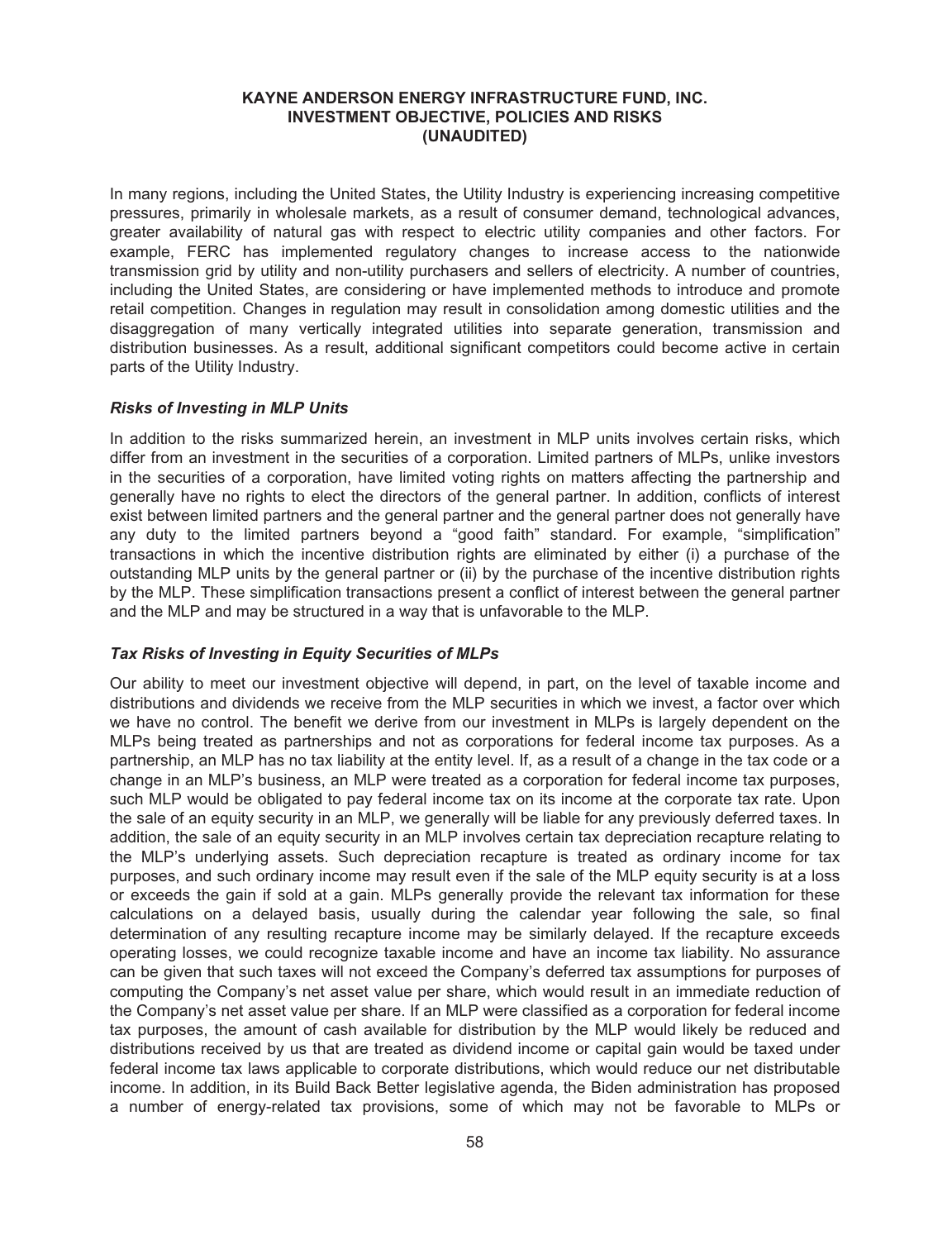corporations investing in them and may increase the amount of taxes we ultimately bear. There can be no assurance at this time whether these legislative proposals may become law and, if so, how they may affect our net distributable income or our business generally.

## *Non-Diversification Risk*

We are a non-diversified, closed-end investment company under the 1940 Act and will not be treated as a regulated investment company under the Internal Revenue Code of 1986, as amended, or the Code. Accordingly, there are no regulatory requirements under the 1940 Act or the Code on the minimum number or size of securities we hold. As we may invest up to 15% of our total assets in any single issuer, a decline in value of the securities of such an issuer could significantly impact the value of our portfolio.

### *Dependence on Limited Number of Customers and Suppliers*

Certain Energy Infrastructure Companies in which we may invest depend upon a limited number of customers for a majority of their revenue. Similarly, certain Energy Infrastructure Companies in which we may invest depend upon a limited number of suppliers of goods or services to continue their operations. The recent COVID-19 related downturn in the energy industry put significant pressure on a number of these customers and suppliers and caused many companies operating in the energy industry to file for bankruptcy. Any loss of any such customers or suppliers, including through bankruptcy, could materially adversely affect such Energy Infrastructure Companies' results of operation and cash flow, and their ability to make distributions or dividends to equity holders could therefore be materially adversely affected.

## *Capital Markets Risk*

Financial markets are volatile, and Energy Infrastructure Companies may not be able to obtain new debt or equity financing on attractive terms or at all. For example, the downturn in commodity prices and economic activity associated with the COVID-19 pandemic negatively impacted the ability of Energy Companies to raise capital, and equity capital in particular, at attractive levels, and these challenges remain even though crude oil and natural gas liquids prices have increased significantly since the lows of 2020. Downgrades of the debt of Energy Infrastructure Companies by rating agencies during times of distress could exacerbate this challenge. In addition, downgrades of the credit ratings of Energy Infrastructure Companies by ratings agencies may increase the cost of borrowing under the terms of an Energy Infrastructure Company's credit facility, and a downgrade from investment grade to below investment may cause an Energy Infrastructure Company to be required to post collateral (or additional collateral) by its contractual counterparties, which could reduce the amount of liquidity available to such Energy Infrastructure Company and increase its need for additional funding sources. If funding is not available when needed, or is available only on unfavorable terms, Energy Infrastructure Companies may have to reduce their distributions or dividends to manage their funding needs and may not be able to meet their obligations as they come due. Moreover, without adequate funding, many Energy Infrastructure Companies may be unable to execute their growth strategies, complete future acquisitions, take advantage of other business opportunities or respond to competitive pressures, any of which could have a material adverse effect on their revenues and results of operations.

## *Political Instability Risk*

The Energy Infrastructure Companies in which we may invest are subject to disruption as a result of terrorist activities (including cyber-attacks), war, and other geopolitical events. The U.S. government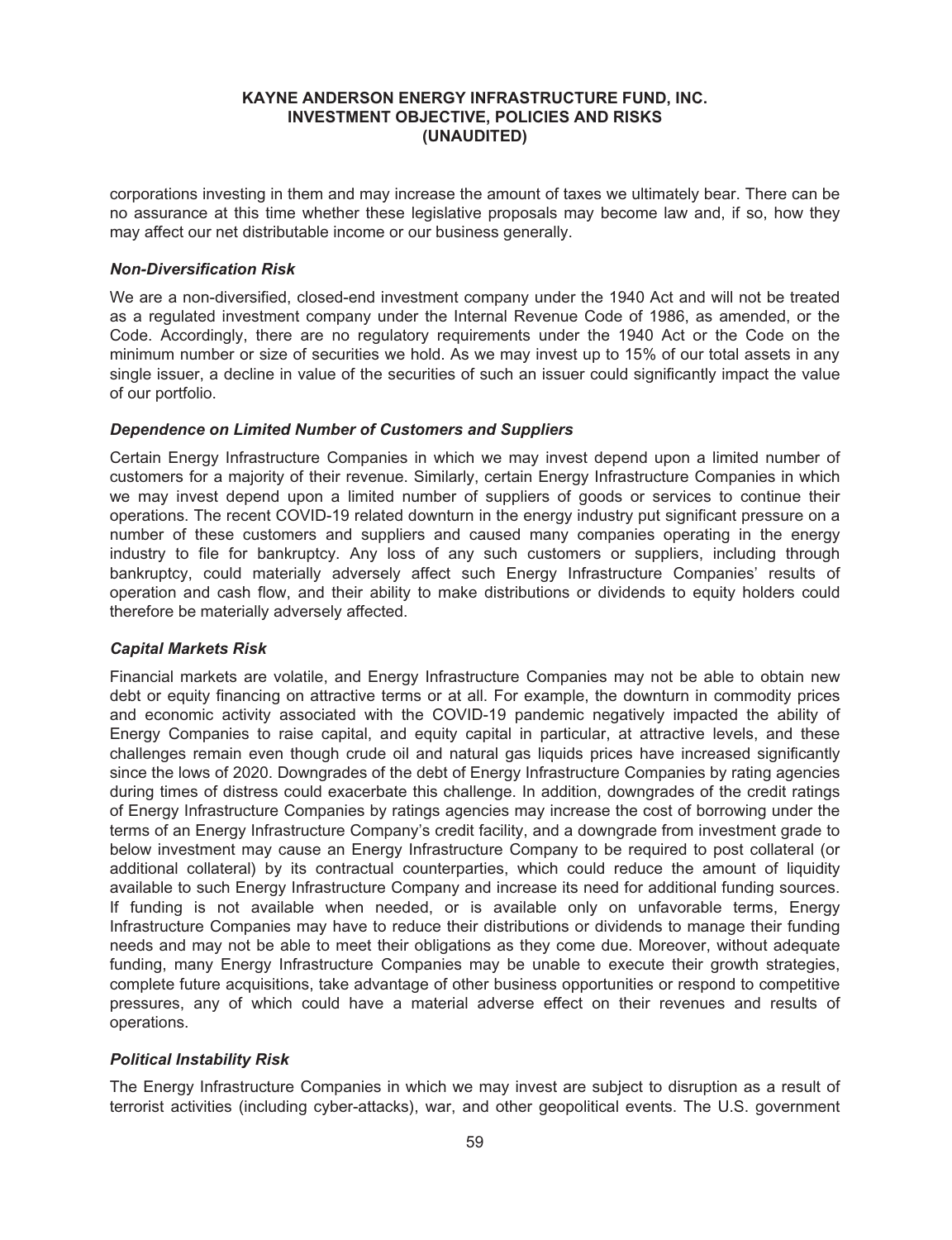has issued warnings that energy assets, specifically those related to pipeline and other energy infrastructure, production facilities and transmission and distribution facilities, may be targeted in future terrorist attacks. Internal unrest, acts of violence or strained relations between a government and energy companies or other governments may affect the operations and profitability of Energy Infrastructure Companies in which we invest. Political instability in other parts of the world may also cause volatility and disruptions in the market for the securities of Energy Infrastructure Companies, even those that operate solely in North America.

## *Weather Risks*

Weather conditions and the seasonality of weather patterns play a role in the cash flows of certain Energy Infrastructure Companies. Although most Energy Infrastructure Companies can reasonably predict seasonal weather demand based on normal weather patterns, extreme weather conditions (for instance hurricanes, wildfires and extreme winter storms) demonstrate that no amount of preparation can protect an Energy Infrastructure Company from the unpredictability of the weather. The damage done by extreme weather also may serve to increase insurance premiums for energy assets owned by Energy Infrastructure Companies, could significantly increase the volatility in the supply of energyrelated commodities and could adversely affect such companies' financial condition and ability to pay distributions or dividends to equity holders.

### *Concentration Risk*

Our investments are concentrated in the energy infrastructure sector. The focus of our portfolio on the energy infrastructure sector may present more risks than if our portfolio were broadly diversified over numerous sectors of the economy. A downturn in the energy infrastructure sector, or more generally in the energy industry, would have a larger impact on us than on an investment company that does not concentrate in the energy infrastructure sector. The performance of securities in the energy infrastructure sector may lag the performance of other industries or the broader market as a whole. To the extent that we invest a relatively high percentage of our assets in the obligations of a limited number of issuers, we may be more susceptible than a more widely diversified investment company to any single economic, political or regulatory occurrence.

#### *Interest Rate Risk*

Valuations of securities in which we invest are based on numerous factors, including sector and business fundamentals, management expertise, and expectations of future operating results. Most of the securities in which we invest pay quarterly distributions or dividends to investors and are viewed by investors as yield-based investments. As a result, yields for these securities are also susceptible, in the short-term, to fluctuations in interest rates and the equity prices of such securities may decline when interest rates rise. Because we invest in equity securities of Energy Infrastructure Companies, our net asset value and the asset coverage ratios on our senior securities may decline if interest rates rise.

## *Inflation / Deflation Risk*

Inflation risk is the risk that the value of assets or income from investment will be worth less in the future as inflation decreases the value of money. As inflation increases, the real value of our common stock and distributions that we pay declines. In addition, during any periods of rising inflation, the dividend rates or borrowing costs associated with our use of leverage would likely increase. Deflation risk is the risk that prices throughout the economy decline over time — the opposite of inflation. Deflation may have an adverse effect on the creditworthiness of issuers and may make issuer defaults more likely, which may result in a decline in the value of our portfolio.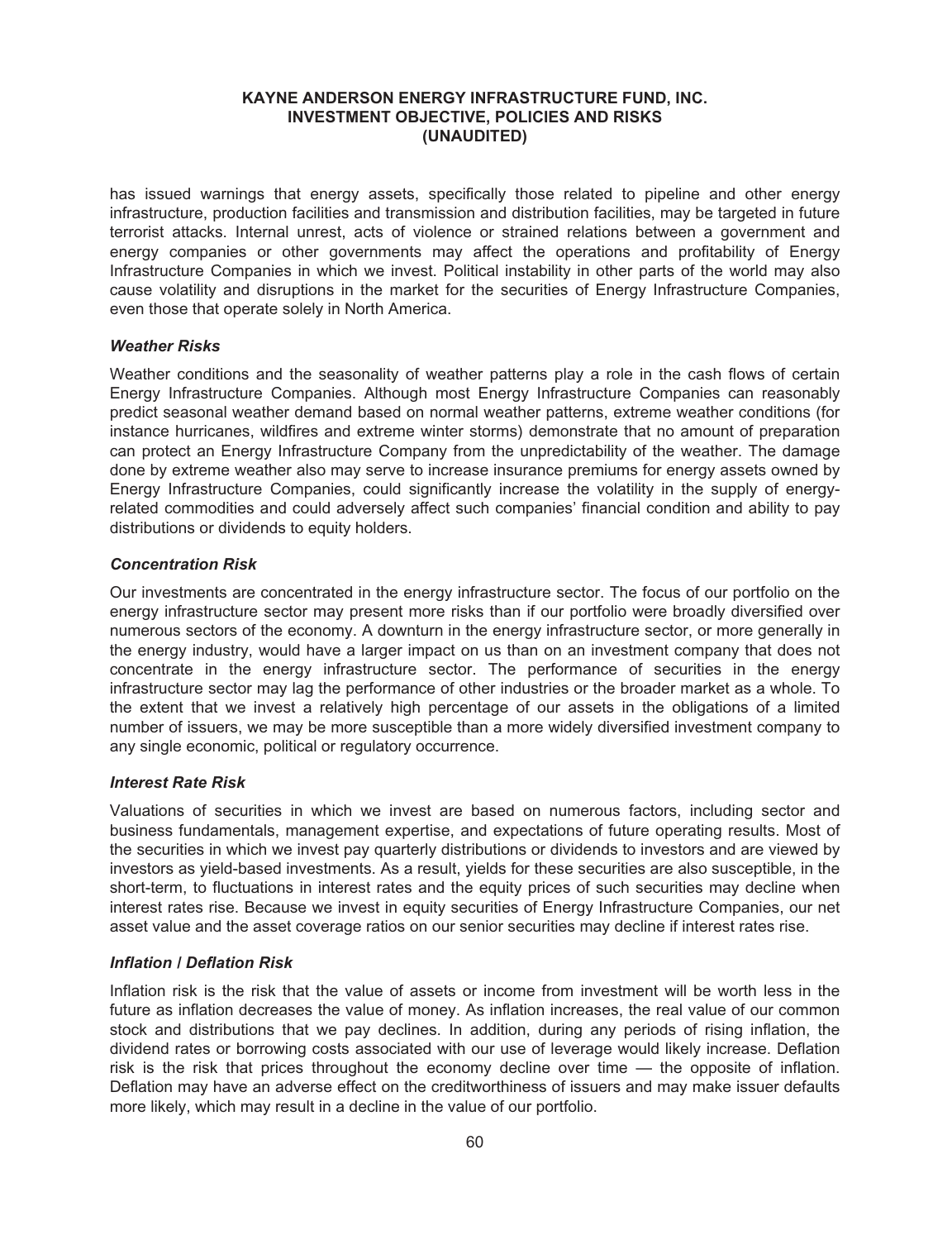## *Risk of Conflicting Transactions by the Investment Adviser*

Kayne Anderson manages portfolios of other investment companies and client accounts that invest in similar or the same securities as the Company. It is possible that Kayne Anderson would effect a purchase of a security for us when another investment company or client account is selling that same security, or vice versa. Kayne Anderson will use reasonable efforts to avoid adverse impacts on the Company's transactions as a result of those other transactions, but there can be no assurances that adverse impacts will be avoided.

#### *Equity Securities Risk*

The vast majority of our assets are invested in equity securities of Energy Infrastructure Companies. Such securities are subject to general movements in the stock market and a significant drop in the stock market may depress the price of securities to which we have exposure. Equity securities prices fluctuate for several reasons, including changes in the financial condition of a particular issuer, investors' perceptions of Energy Infrastructure Companies, investors' perceptions of the energy industry, the general condition of the relevant stock market, or when political or economic events affecting the issuers occur. In addition, Energy Infrastructure Company equity securities held by the Company may decline in price if the issuer fails to make anticipated distributions or dividend payments (or reduces the amount of such payments) because, among other reasons, the issuer experiences a decline in its financial condition. In general, the equity securities of MLPs that are publicly traded partnerships tend to be less liquid than the equity securities of corporations, which means that we could have difficulty selling such securities at the time and price we would like.

#### *Small Capitalization Risk*

Certain of the Energy Infrastructure Companies in which we invest may have comparatively smaller capitalizations than other companies whose securities are included in major benchmarked indices. Investing in the securities of smaller Energy Infrastructure Companies presents some unique investment risks. These Energy Infrastructure Companies may have limited product lines and markets, as well as shorter operating histories, less experienced management and more limited financial resources than larger Energy Infrastructure Companies and may be more vulnerable to adverse general market or economic developments. Stocks of smaller Energy Infrastructure Companies may be less liquid than those of larger Energy Infrastructure Companies and may experience greater price fluctuations than larger Energy Infrastructure Companies. In addition, small-cap securities may not be widely followed by the investment community, which may result in reduced demand. This means that we could have greater difficulty selling such securities at the time and price that we would like.

## *Debt Securities Risks*

Debt securities in which we invest are subject to many of the risks described elsewhere in this section. In addition, they are subject to credit risk and other risks, depending on the quality and other terms of the debt security.

#### *Credit Risk*

An issuer of a debt security may be unable to make interest payments and repay principal. We could lose money if the issuer of a debt obligation is, or is perceived to be, unable or unwilling to make timely principal and/or interest payments, or to otherwise honor its obligations. The downgrade in the credit rating of a security by rating agencies may further decrease its value. Additionally, we may purchase a debt security that has payment-in-kind interest, which represents contractual interest added to the principal balance and due at the maturity date of the debt security in which we invest. It is possible that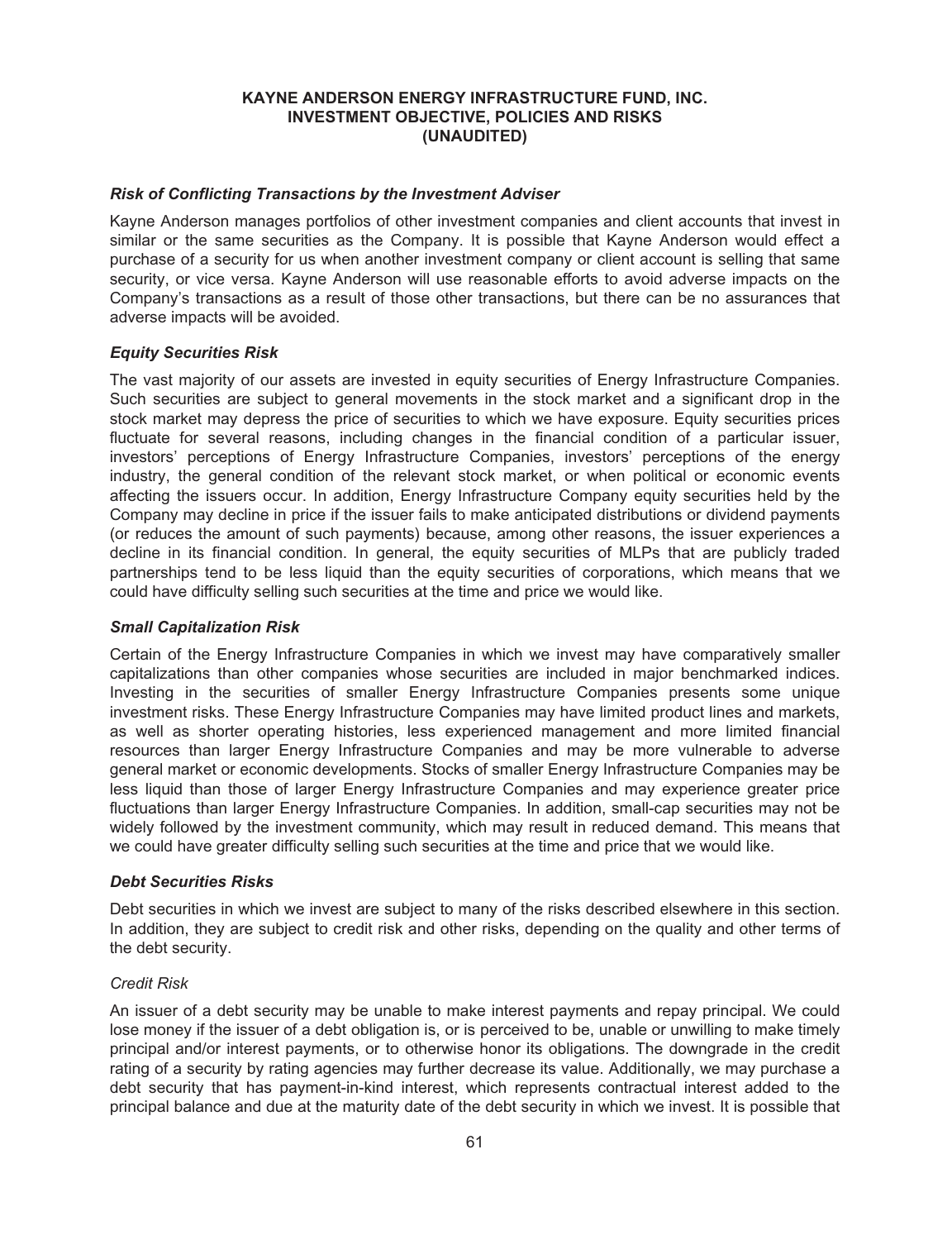by effectively increasing the principal balance payable or deferring cash payment of such interest until maturity, the use of payment-in-kind features will increase the risk that such amounts will become uncollectible when due and payable.

## *Below Investment Grade and Unrated Debt Securities Risk*

Below investment grade debt securities (commonly referred to as "junk bonds" or "high yield bonds") are rated Ba1 or less by Moody's, BB+ or less by Fitch or Standard & Poor's, or comparably rated by another rating agency. Below investment grade and unrated debt securities generally pay a premium above the yields of U.S. government securities or debt securities of investment grade issuers because they are subject to greater risks than these securities. These risks, which reflect their speculative character, include the following: greater yield and price volatility; greater credit risk and risk of default; potentially greater sensitivity to general economic or industry conditions; potential lack of attractive resale opportunities (illiquidity); and additional expenses to seek recovery from issuers who default. In addition, the prices of these below investment grade and other unrated debt securities in which we may invest are more sensitive to negative developments, such as a decline in the issuer's revenues or profitability or a general economic downturn, than are the prices of higher grade securities. Below investment grade and unrated debt securities tend to be less liquid than investment grade securities, and the market for below investment grade and unrated debt securities could contract further under adverse market or economic conditions. In such a scenario, it may be more difficult for us to sell these securities in a timely manner or for as high a price as could be realized if such securities were more widely traded.

## *Prepayment Risk*

Certain debt instruments, particularly below investment grade securities, may contain call or redemption provisions which would allow the issuer thereof to prepay principal prior to the debt instrument's stated maturity. This is known as prepayment risk. Prepayment risk is greater during a falling interest rate environment as issuers can reduce their cost of capital by refinancing higher yielding debt instruments with lower yielding debt instruments. An issuer may also elect to refinance its debt instruments with lower yielding debt instruments if the credit standing of the issuer improves. To the extent debt securities in our portfolio are called or redeemed, we may be forced to reinvest in lower yielding securities.

## *Interest Rate Risk for Debt and Equity Securities*

Debt securities, and equity securities that pay dividends and distributions, have the potential to decline in value, sometimes dramatically, when interest rates rise or are expected to rise. In general, the values or prices of debt securities vary inversely with interest rates. The change in a debt security's price depends on several factors, including its maturity. Generally, debt securities with longer maturities are subject to greater price volatility from changes in interest rates. Adjustable rate instruments also react to interest rate changes in a similar manner although generally to a lesser degree (depending, however, on the characteristics of the reset terms).

# *LIBOR Risk*

The U.K. Financial Conduct Authority has announced the intention to begin phasing out the use of LIBOR. Alternative reference rates have been established or are in development in most major currencies, including with regards to the Secured Overnight Financing Rate ("SOFR"), which is intended to replace U.S. dollar LIBOR. Although the transition process away from LIBOR has become increasingly well-defined in advance of the anticipated discontinuation date, there remains uncertainty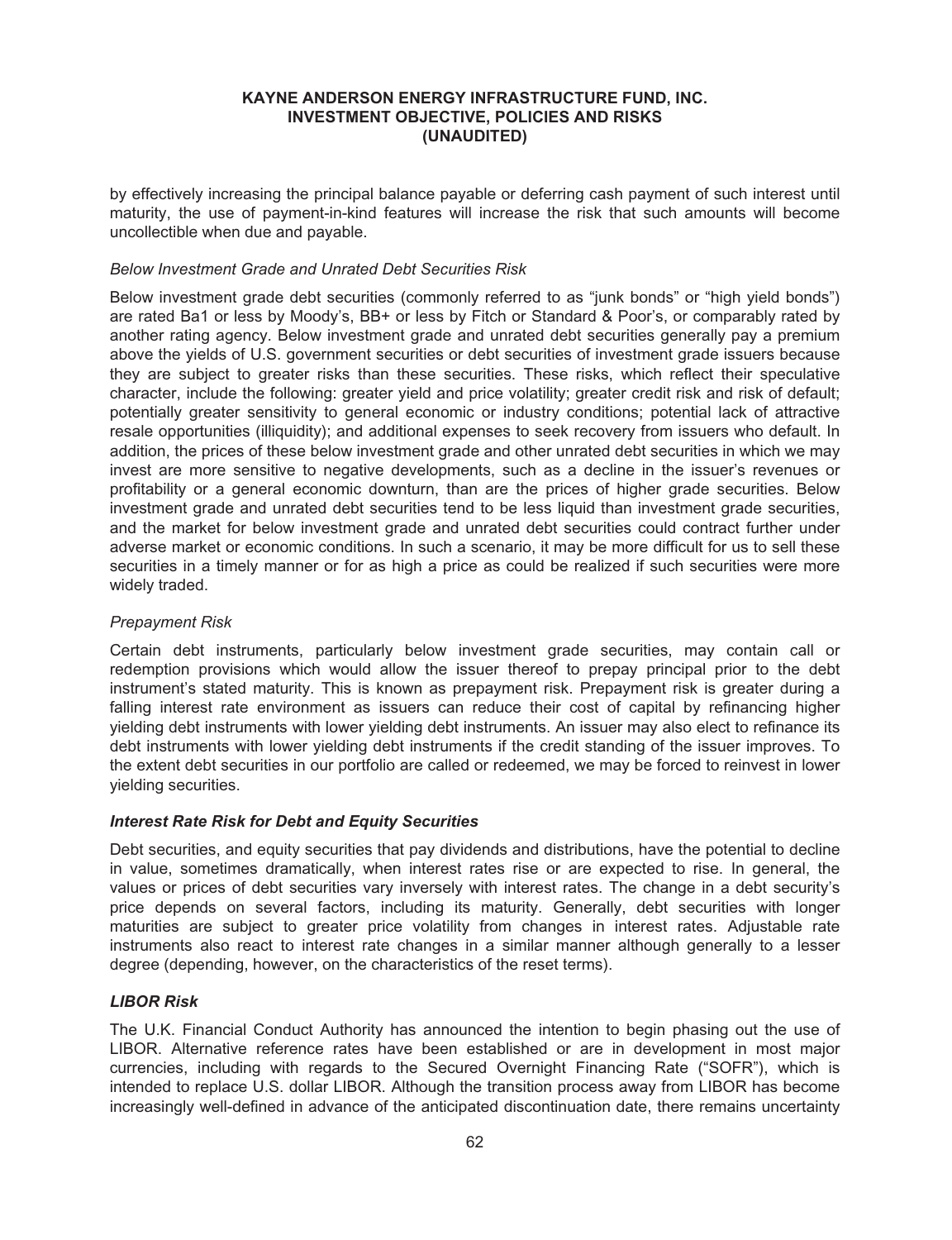regarding the impact of the transition to a new reference rate. At this time, it is not possible to predict the full impact of the elimination of LIBOR and the establishment of an alternative reference rate on the Company or its investments.

## *Risks Associated with Investing in Initial Public Offerings ("IPOs")*

Securities purchased in IPOs are often subject to the general risks associated with investments in companies with small market capitalizations and, at times, are magnified. Securities issued in IPOs have no trading history, and information about the companies may be available for very limited periods. In addition, the prices of securities sold in an IPO may be highly volatile. At any particular time, or from time to time, we may not be able to invest in IPOs, or to invest to the extent desired, because, for example, only a small portion (if any) of the securities being offered in an IPO may be available to us. In addition, under certain market conditions, a relatively small number of companies may issue securities in IPOs. Our investment performance during periods when we are unable to invest significantly or at all in IPOs may be lower than during periods when we are able to do so. IPO securities may be volatile, and we cannot predict whether investments in IPOs will be successful. As we grow in size, the positive effect of IPO investments on the Company may decrease.

## *Risks Associated with a Private Investment in a Public Entity ("PIPE") Transaction*

PIPE investors purchase securities directly from a publicly traded company in a private placement transaction, typically at a discount to the market price of the company's common stock. Because the sale of the securities is not registered under the Securities Act of 1933, as amended (the "Securities Act"), the securities are "restricted" and cannot be immediately resold by the investors into the public markets. Until we can sell such securities into the public markets, our holdings will be less liquid, and any sales will need to be made pursuant to an exemption under the Securities Act. We may purchase equity securities in a PIPE transaction that are structured as convertible preferred equity (that may also pay distributions in kind). At the time a convertible preferred equity investment becomes convertible into common equity, the common equity may be worth less than the conversion price, which would make it uneconomic to convert into common equity and, as a result, significantly reduce the liquidity of the investment.

## *Privately Held Company Risk*

Investing in privately held companies involves risk. For example, privately held companies are not subject to SEC reporting requirements, are not required to maintain their accounting records in accordance with generally accepted accounting principles and are not required to maintain effective internal controls over financial reporting. As a result, we may not have timely or accurate information about the business, financial condition and results of operations of the privately held companies in which we invest. In addition, the securities of privately held companies are generally illiquid, and entail the risks described under "Liquidity Risk."

## *Liquidity Risk*

Securities with limited trading volumes may display volatile or erratic price movements. Kayne Anderson is one of the largest investors in Energy Infrastructure Companies. Thus, it may be more difficult for us to buy and sell significant amounts of such securities without an unfavorable impact on prevailing market prices. Larger purchases or sales of these securities by us in a short period of time may cause abnormal movements in the market price of these securities. As a result, these securities may be difficult to dispose of at a fair price at the times when we believe it is desirable to do so.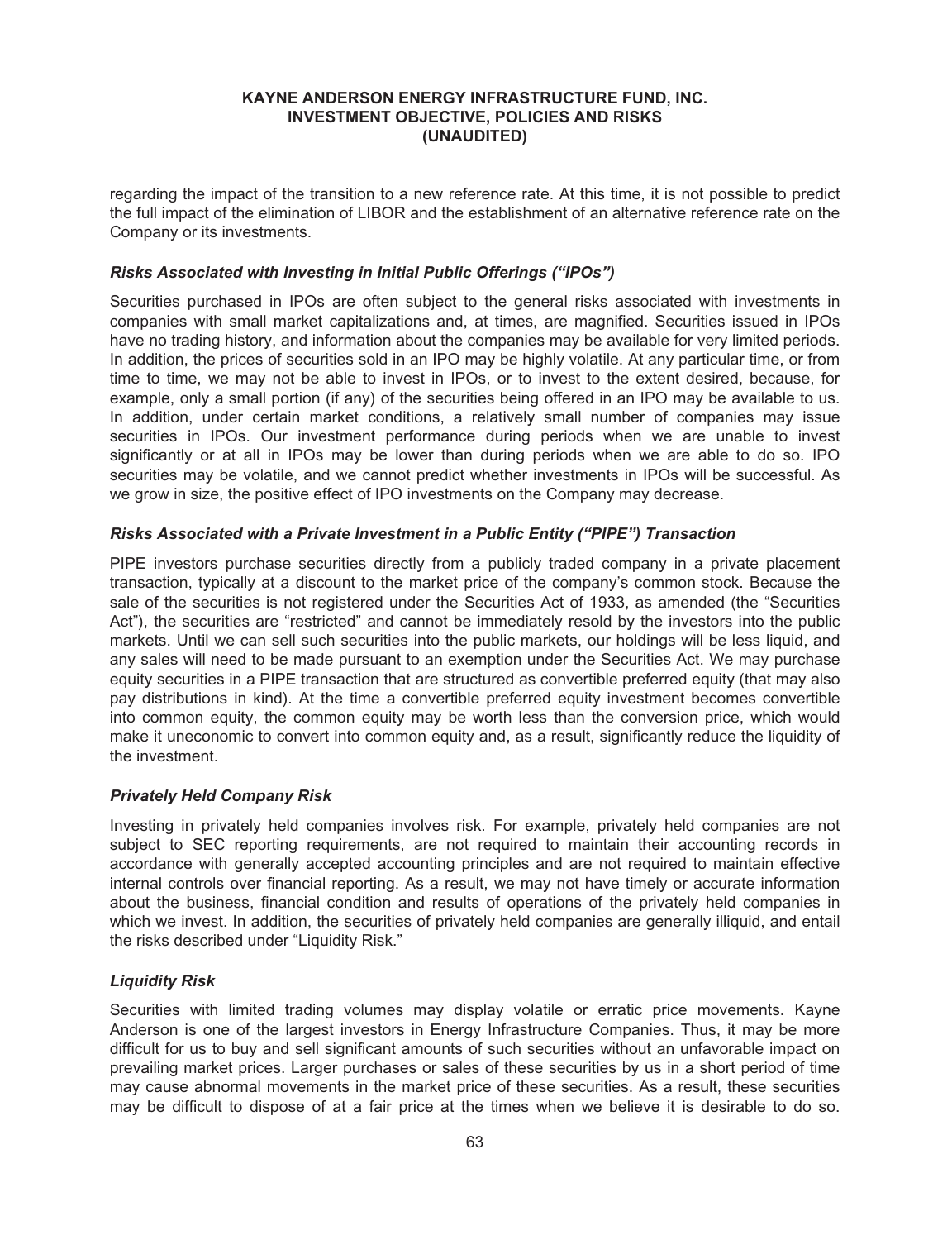Investment of our capital in securities that are less actively traded or over time experience decreased trading volume may restrict our ability to take advantage of other market opportunities.

We also invest in unregistered or otherwise restricted securities. The term "restricted securities" refers to securities that are unregistered or are held by control persons of the issuer and securities that are subject to contractual restrictions on their resale. Unregistered securities are securities that cannot be sold publicly in the United States without registration under the Securities Act, unless an exemption from such registration is available. Restricted securities may be more difficult to value, and we may have difficulty disposing of such assets either in a timely manner or for a reasonable price. In order to dispose of an unregistered security, we, where we have contractual rights to do so, may have to cause such security to be registered. A considerable period may elapse between the time the decision is made to sell the security and the time the security is registered so that we could sell it. Contractual restrictions on the resale of securities vary in length and scope and are generally the result of a negotiation between the issuer and acquiror of the securities. We would, in either case, bear the risks of any downward price fluctuation during that period. The difficulties and delays associated with selling restricted securities could result in our inability to realize a favorable price upon disposition of such securities, and at times might make disposition of such securities impossible.

Our investments in restricted securities may include investments in private companies. Such securities are not registered under the Securities Act until the company becomes a public company. Accordingly, in addition to the risks described above, our ability to dispose of such securities on favorable terms would be limited until the portfolio company becomes a public company.

## *Portfolio Turnover Risk*

Portfolio turnover may vary greatly from year to year. Portfolio turnover rate is not considered a limiting factor in KAFA's execution of investment decisions. A higher portfolio turnover rate results in correspondingly greater brokerage commissions and other transactional expenses, including taxes related to realized gains, that are borne by us. It could also result in an acceleration of realized gains on portfolio securities held by us (and payment of cash taxes on such realized gains).

## *Derivatives Risk*

We may purchase and sell derivative investments such as exchange-listed and over-the-counter put and call options on securities, equity, fixed income, interest rate and currency indices, and other financial instruments, enter into total return swaps and various interest rate transactions such as swaps. We also may purchase derivative investments that combine features of these instruments. The use of derivatives has risks, including the imperfect correlation between the value of such instruments and the underlying assets, the possible default of the other party to the transaction or illiquidity of the derivative investments. Furthermore, the ability to successfully use these techniques depends on our ability to predict pertinent market movements, which cannot be assured. Thus, the use of derivatives may result in losses greater than if they had not been used, may require us to sell or purchase portfolio securities at inopportune times or for prices other than current market values, may limit the amount of appreciation we can realize on an investment or may cause us to hold a security that we might otherwise sell. Additionally, amounts paid by us as premiums and cash or other assets held in margin accounts with respect to derivative transactions are not otherwise available to us for investment purposes.

We have written covered calls in the past and may do so in the future. As the writer of a covered call option, during the option's life we give up the opportunity to profit from increases in the market value of the security covering the call option above the sum of the premium and the strike price of the call, but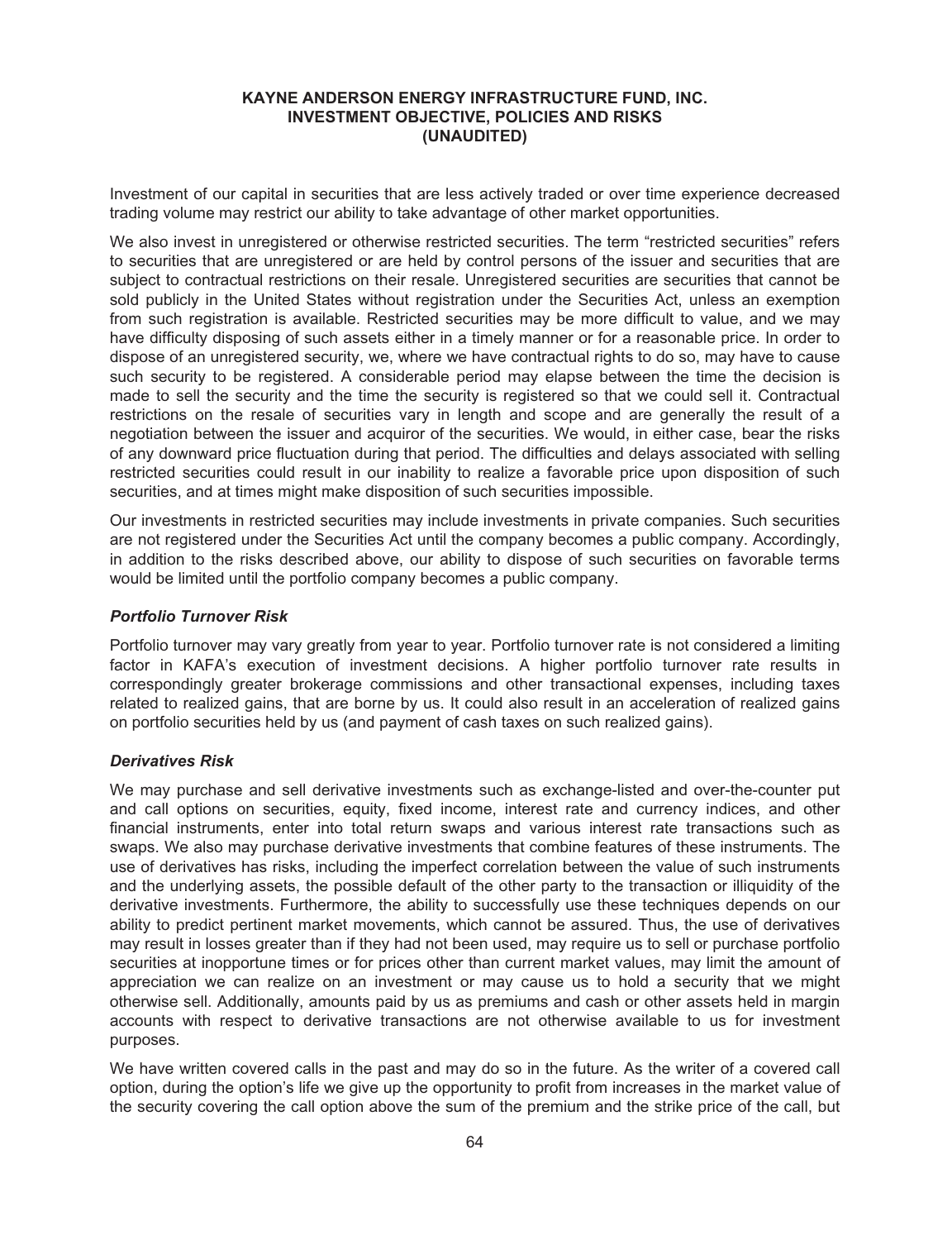we retain the risk of loss should the price of the underlying security decline. The writer of an option has no control over the time when it may be required to fulfill its obligation as a writer of the option. Once an option writer has received an exercise notice, it cannot effect a closing purchase transaction in order to terminate its obligation under the option and must deliver the underlying security at the exercise price. There can be no assurance that a liquid market will exist when we seek to close out an option position. If trading were suspended in an option purchased by us, we would not be able to close out the option. If we were unable to close out a covered call option that we had written on a security, we would not be able to sell the underlying security unless the option expired without exercise.

Depending on whether we would be entitled to receive net payments from the counterparty on an interest rate swap, which in turn would depend on the general state of short-term interest rates at that point in time, a default by a counterparty could negatively impact the performance of our common stock. In addition, at the time an interest rate transaction reaches its scheduled termination date, there is a risk that we would not be able to obtain a replacement transaction or that the terms of the replacement would not be as favorable as on the expiring transaction. If this occurs, it could have a negative impact on the performance of our common stock. If we fail to maintain any required asset coverage ratios in connection with any use by us of our debt securities, revolving credit facility and other borrowings (collectively, our "Borrowings") and our preferred stock (together with our Borrowings, "Leverage Instruments"), we may be required to redeem or prepay some or all of the Leverage Instruments. Such redemption or prepayment would likely result in our seeking to terminate early all or a portion of any swap or cap transactions. Early termination of a swap could result in a termination payment by or to us.

## *Short Sales Risk*

Short selling involves selling securities which may or may not be owned and borrowing the same securities for delivery to the purchaser, with an obligation to replace the borrowed securities at a later date. Short selling allows the short seller to profit from declines in market prices to the extent such declines exceed the transaction costs and the costs of borrowing the securities. A short sale creates the risk of an unlimited loss, in that the price of the underlying security could theoretically increase without limit, thus increasing the cost of buying those securities to cover the short position. There can be no assurance that the securities necessary to cover a short position will be available for purchase. Purchasing securities to close out the short position can itself cause the price of the securities to rise further, thereby exacerbating the loss.

Our obligation to replace a borrowed security is secured by collateral deposited with the broker-dealer, usually cash, U.S. government securities or other liquid securities similar to those borrowed. We also are required to segregate similar collateral to the extent, if any, necessary so that the value of both collateral amounts in the aggregate is at all times equal to at least 100% of the current market value of the security sold short. Depending on arrangements made with the broker-dealer from which we borrowed the security regarding payment over of any payments received by us on such security, we may not receive any payments (including interest) on the collateral deposited with such broker-dealer.

# *Public Health Emergency Risk and Impact of the Coronavirus (COVID-19)*

Pandemics and other local, national, and international public health emergencies, including outbreaks of infectious diseases such as SARS, H1N1/09 Flu, the Avian Flu, Ebola and the current outbreak of the novel coronavirus ("COVID-19") pandemic, can result, and in the case of COVID-19 is resulting, in market volatility and disruption, and any similar future emergencies may materially and adversely impact economic production and activity in ways that cannot be predicted, all of which could result in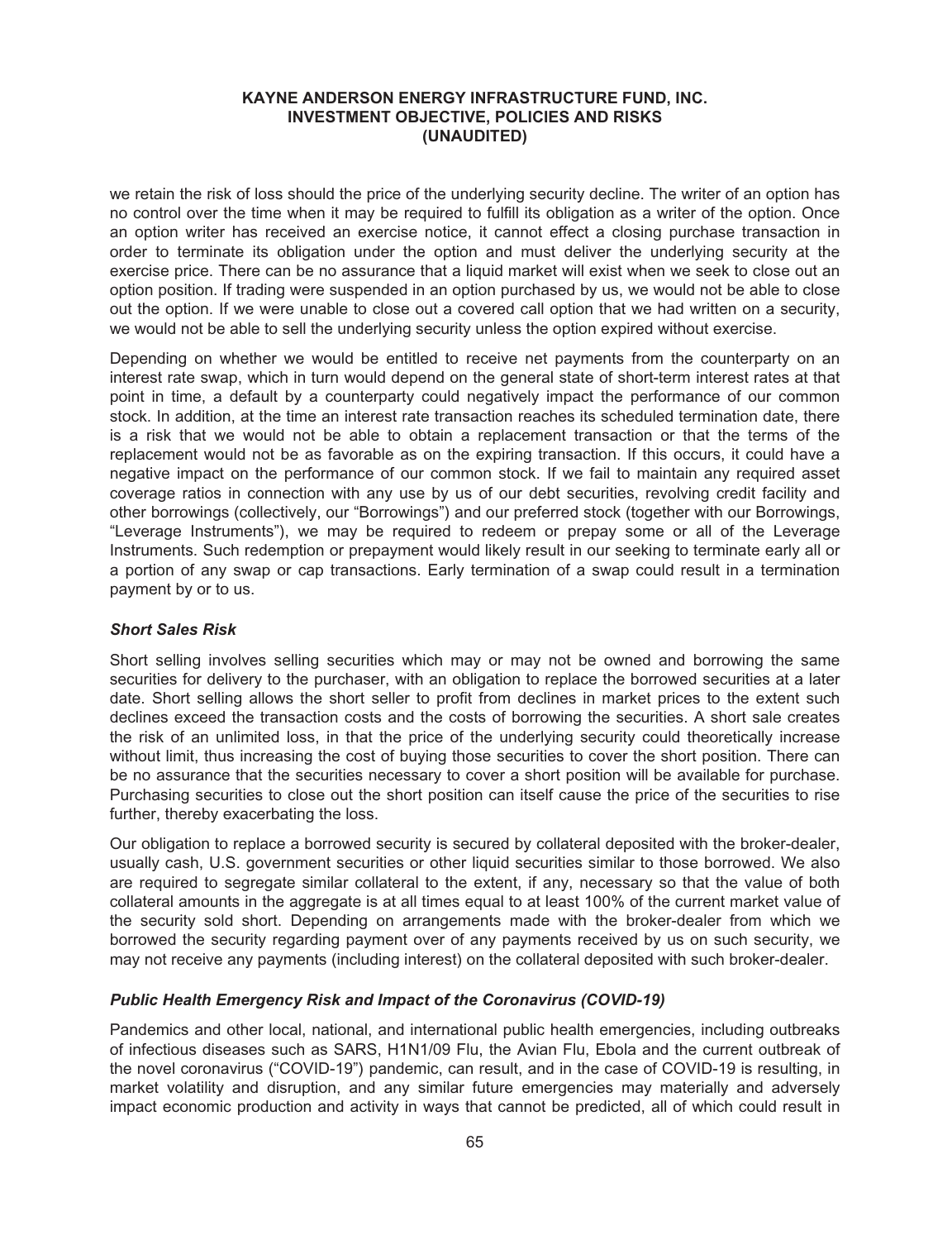substantial investment losses. This outbreak has caused a worldwide public health emergency, straining healthcare resources and resulting in extensive and growing numbers of infections, hospitalizations and deaths. In an effort to contain COVID-19, local, regional, and national governments, as well as private businesses and other organizations, have imposed and continue to impose severely restrictive measures, including instituting local and regional quarantines, restricting travel (including closing certain international borders), prohibiting public activity (including "stay-athome," "shelter-in-place," and similar orders), and ordering the closure of a wide range of offices, businesses, schools, and other public venues. Consequently, COVID-19 has significantly diminished and disrupted global economic production and activity of all kinds and has contributed to both volatility and a severe decline in financial markets. Among other things, these unprecedented developments have resulted in: (i) material reductions in demand across most categories of consumers and businesses; (ii) dislocation (or, in some cases, a complete halt) in the credit and capital markets; (iii) labor force and operational disruptions; (iv) slowing or complete idling of certain supply chains and manufacturing activity; and (v) strain and uncertainty for businesses and households, with a particularly acute impact on industries dependent on travel and public accessibility, such as transportation, hospitality, tourism, retail, sports, and entertainment.

The ultimate impact of COVID-19 (and of the resulting precipitous decline and disruption in economic and commercial activity across many of the world's economies) on global economic conditions, and on the operations, financial condition, and performance of any particular market, industry or business, is impossible to predict. However, ongoing and potential additional materially adverse effects, including further global, regional and local economic downturns (including recessions) of indeterminate duration and severity, are possible. The extent of COVID-19's impact will depend on many factors, including the ultimate duration and scope of the public health emergency and the restrictive countermeasures being undertaken, as well as the effectiveness of other governmental, legislative, and financial and monetary policy interventions designed to mitigate the crisis and address its negative externalities, all of which are evolving rapidly and may have unpredictable results.

The ongoing COVID-19 crisis and any other public health emergency could have a significant adverse impact on our investments and result in significant investment losses. Of particular relevance to an investment in KYN, volatility in the energy markets, including decreases in demand for (and prices of) energy-related commodities as a result of the impact of COVID-19 on global economic activity, has significantly affected the performance of the energy sector, as well as the performance of Energy Infrastructure Companies in which we invest. The extent of the impact on business operations and performance of market participants and the companies in which we invest depends and will continue to depend on many factors, virtually all of which are highly uncertain and unpredictable, and this impact may include or lead to: (i) significant reductions in revenue and growth; (ii) unexpected operational losses and liabilities; (iii) impairments to credit quality; and (iv) reductions in the availability of capital. These same factors may limit our ability to source, research, and execute new investments, as well as to sell investments in the future, and governmental mitigation actions may constrain or alter existing financial, legal, and regulatory frameworks in ways that are adverse to the investment strategies we intend to pursue, all of which could materially diminish our ability to fulfill investment objectives. They may also impair the ability of the companies in which we invest or their counterparties to perform their respective obligations under debt instruments and other commercial agreements (including their ability to pay obligations as they become due), potentially leading to defaults with uncertain consequences, including the potential for defaults by borrowers under debt instruments held in a client's portfolio. In addition, an extended period of remote working by the employees of the companies in which we invest subjects those companies to additional operational risks, including heightened cybersecurity risk. Remote working environments may be less secure and more susceptible to cyberattacks that seek to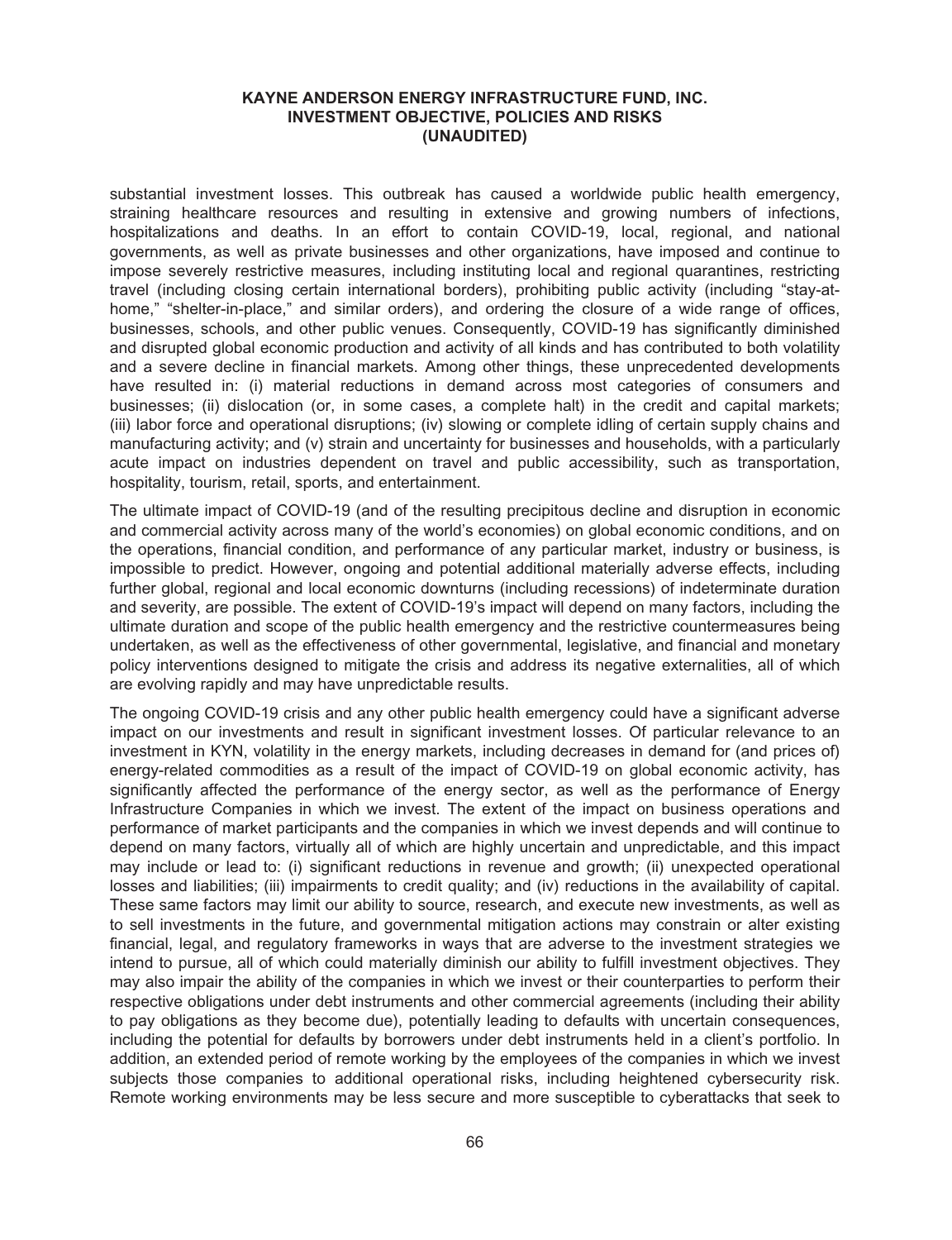exploit the COVID-19 pandemic, and the operational damage of any such event could potentially disrupt our business and reduce the value of our investments. The operations of securities markets may also be significantly impacted, or even temporarily or permanently halted, as a result of government quarantine measures, restrictions on travel and movement, remote-working requirements, and other factors related to a public health emergency, including the potential adverse impact on the health of any such entity's personnel. These measures may also hinder normal business operations by impairing usual communication channels and methods, hampering the performance of administrative functions such as processing payments and invoices, and diminishing the ability to make accurate and timely projections of financial performance. Because our ability to execute transactions on behalf of KYN is dependent upon the timely performance of multiple third parties, any interruptions in the business operations of those third parties could impair our ability to effectively implement our investment strategies.

## **Risks Related to Our Business and Structure**

### *Use of Leverage*

We currently utilize Leverage Instruments and intend to continue to do so. Under normal market conditions, our policy is to utilize Leverage Instruments in an amount that represents approximately 25% – 30% of our total assets, including proceeds from such Leverage Instruments. Notwithstanding this policy, based on market conditions at such time, we may use Leverage Instruments in amounts greater than our policy (to the extent permitted by the 1940 Act) or less than our policy. Leverage Instruments have seniority in liquidation and distribution rights over our common stock.

If we are unable to renew or refinance our credit facility prior to maturity or if we are unable to refinance our Notes or MRP Shares as they mature, we may be forced to sell securities in our portfolio to repay debt or MRP Shares as they mature. If we are required to sell portfolio securities to repay outstanding debt or MRP Shares as they mature or to maintain asset coverage ratios, such sales may be at prices lower than what we would otherwise realize if we were not required to sell such securities at such time.

Additionally, we may be unable to refinance our debt or MRP Shares or sell a sufficient amount of portfolio securities to repay debt or MRP Shares as they mature or to maintain asset coverage ratios, which could cause an event of default on our debt securities or MRP Shares.

Leverage Instruments constitute a substantial lien and burden by reason of their prior claim against our income and against our net assets in liquidation. The rights of lenders to receive payments of interest on and repayments of principal of any Borrowings are senior to the rights of holders of common stock and preferred stock, with respect to the payment of distributions or upon liquidation. We may not be permitted to declare dividends and distributions with respect to common stock or preferred stock or purchase common stock or preferred stock unless at such time, we meet certain asset coverage requirements and no event of default exists under any Borrowing. In addition, we may not be permitted to pay distributions on common stock unless all dividends on the preferred stock and/or accrued interest on Borrowings have been paid, or set aside for payment.

In an event of default under any Borrowing, the lenders have the right to cause a liquidation of collateral (i.e., sell portfolio securities and other of our assets) and, if any such default is not cured, the lenders may be able to control the liquidation as well. If an event of default occurs or in an effort to avoid an event of default, we may be forced to sell securities at inopportune times and, as a result, receive lower prices for such security sales. We may also incur prepayment penalties on Notes and MRP Shares that are redeemed prior to their stated maturity dates or mandatory redemption dates.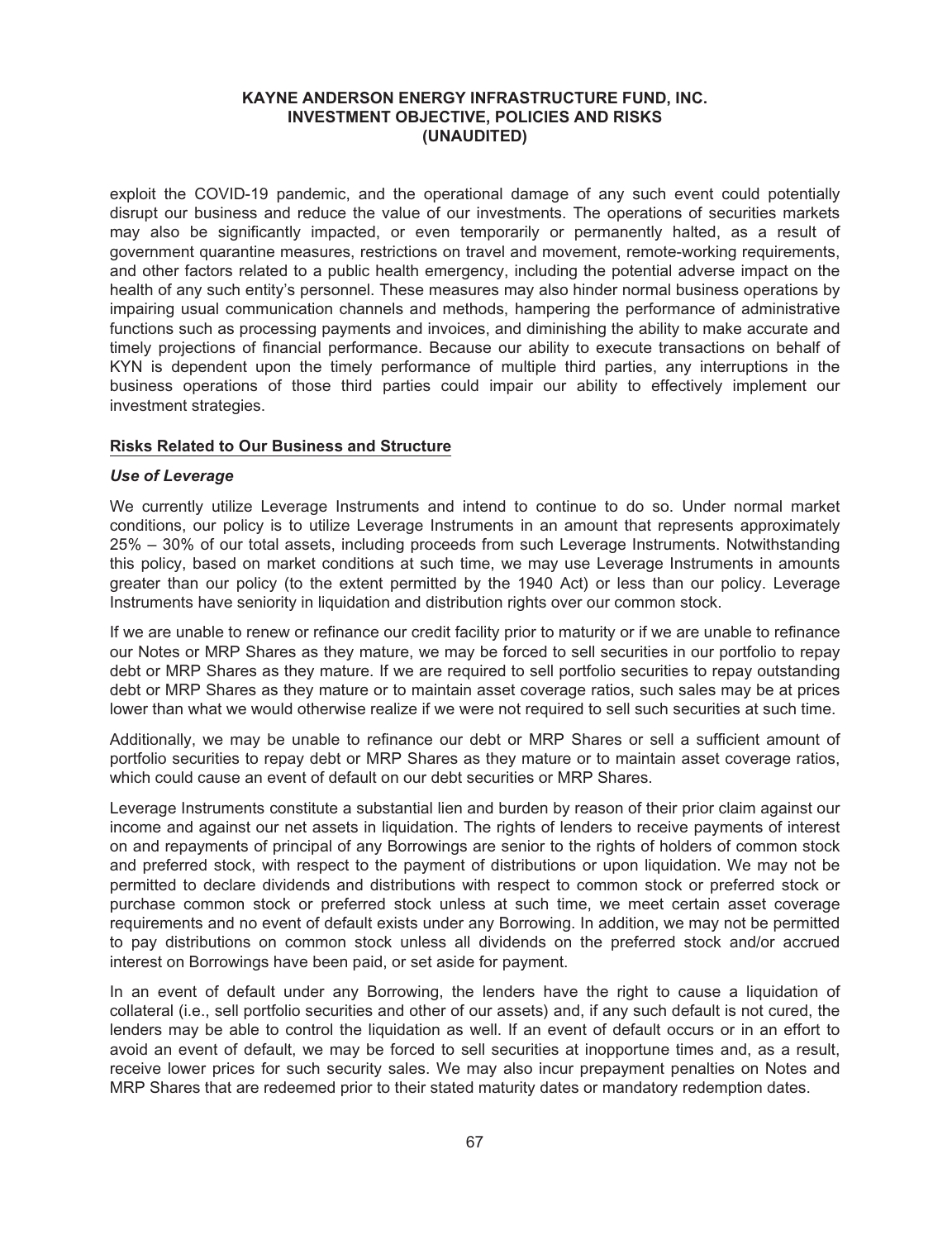Certain types of leverage, including the Notes and MRP Shares, subject us to certain affirmative covenants relating to asset coverage and our portfolio composition. In a declining market, we may need to sell securities in our portfolio to maintain asset coverage ratios, which would impact the distributions to us, and as a result, our cash available for distribution to common stockholders. For example, from February 29, 2020 to May 31, 2020, we reduced our total debt by \$475 million and total MRP Shares by \$146 million in order to maintain our asset coverage ratios. The decline in cash distributions received by us as a result of securities sales to fund this reduction in leverage was one of the factors leading to the reduction in our distribution to common stockholders in June 2020. While we believe maintaining our asset coverage ratios and selling portfolio securities was the prudent course of action, it is unlikely that we would have elected to sell securities at such time had we not had leverage. Furthermore, because we repaid certain of our Notes and MRP Shares prior to their stated maturities or mandatory redemption dates, we incurred prepayment penalties. By continuing to utilize Notes and MRP Shares, we may again be forced to sell securities at an inopportune time in the future to maintain asset coverage ratios and may be forced to pay additional prepayment penalties on our Notes and MRP Shares. Our Notes and MRP Shares also may impose special restrictions on our use of various investment techniques or strategies or in our ability to pay distributions on common stock and preferred stock in certain instances. In addition, we are subject to certain negative covenants relating to transactions with affiliates, mergers and consolidation, among others. We are also subject to certain restrictions on investments imposed by guidelines of one or more rating agencies, which issue ratings for Leverage Instruments issued by us. These guidelines may impose asset coverage or portfolio composition requirements that are more stringent than those imposed by the 1940 Act. Kayne Anderson does not believe that these covenants or guidelines will impede it from managing our portfolio in accordance with our investment objective and policies.

## *Interest Rate Hedging Risk*

We may hedge against interest rate risk resulting from our leveraged capital structure. We do not intend to hedge interest rate risk of our portfolio holdings. Interest rate transactions that we may use for hedging purposes will expose us to certain risks that differ from the risks associated with our portfolio holdings. There are economic costs of hedging reflected in the price of interest rate swaps and similar techniques, the cost of which can be significant. In addition, our success in using hedging instruments is subject to KAFA's ability to predict correctly changes in the relationships of such hedging instruments to our leverage risk, and there can be no assurance that KAFA's judgment in this respect will be accurate. To the extent there is a decline in interest rates, the value of interest rate swaps could decline, and result in a decline in the net asset value of our common stock (and asset coverage ratios for our senior securities). In addition, if the counterparty to an interest rate swap or cap defaults, we would not be able to use the anticipated net receipts under the interest rate swap to offset our cost of financial leverage.

## *Foreign Investing Risk*

We invest in securities of foreign issuers, predominantly those located in Canada and, to a lesser extent, Europe. Canada is a significant exporter of natural resources, such as oil, natural gas and agricultural products. As a result, the Canadian economy is susceptible to adverse changes in certain commodities markets. It is also heavily dependent on trading with key partners, including the United States, Mexico, and China. Any reduction in trading with these key partners may adversely affect the Canadian economy. Canada's dependency on the economy of the United States, in particular, makes Canada's economy vulnerable to political and regulatory changes affecting the United States economy.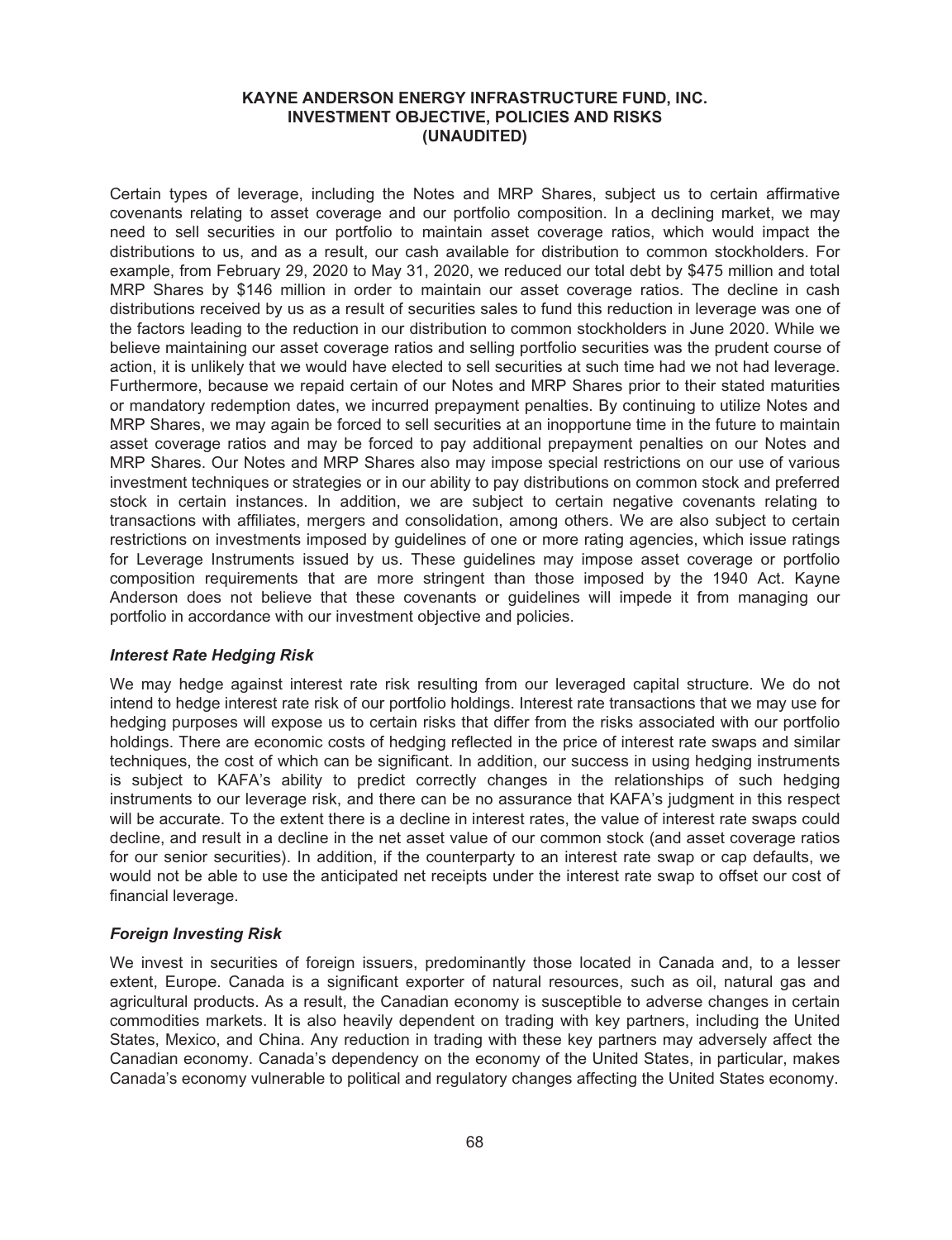The European financial markets have continued to experience volatility because of concerns about economic downturns and about high and rising government debt levels of several countries in the European Union ("EU") and Europe generally. These events have adversely affected the exchange rate of the Euro and the European securities markets, and may spread to other countries in Europe, including countries that do not use the Euro. These events may affect the value and liquidity of certain of our investments. Responses to the financial problems by EU governments, central banks and others, including austerity measures and reforms, may not work, may result in social unrest and may limit future growth and economic recovery or have other unintended consequences. Further defaults or restructurings by governments and others of their debt could have additional adverse effects on economies, financial markets and asset valuations around the world.

The United Kingdom ("U.K.") left the EU on January 31, 2020, in a process now commonly referred to as "Brexit." The U.K. and EU have reached an agreement on the terms of their future trading relationship effective January 1, 2021, which principally relates to the trading of goods rather than services. Further discussions are to be held between the U.K. and EU in relation to matters not covered by the trade agreement, including financial services. Investments in European issuers face risks associated with the potential uncertainty and consequences that may follow Brexit, including with respect to volatility in exchange rates and interest rates. Brexit could adversely affect European or worldwide political, regulatory, economic or market conditions and could contribute to instability in global political institutions, regulatory agencies and financial markets. Brexit has also led to legal uncertainty and could lead to politically divergent national laws and regulations as a new relationship between the U.K. and EU is defined and the U.K. determines which EU laws to replace or replicate. Any of these effects of Brexit could adversely affect any of the companies to which we have exposure and any other assets in which we invest. The political, economic and legal consequences of Brexit are not yet fully known. In the short term, financial markets may experience heightened volatility, particularly those in the U.K. and Europe, but possibly worldwide. The U.K. and Europe may be less stable than they have been in recent years, and investments in the U.K. and EU may be difficult to value, or subject to greater or more frequent volatility. In the longer term, there is likely to be a period of significant political, regulatory and commercial uncertainty as the U.K. continues to negotiate the terms of its future trading relationships.

Secessionist movements, such as the Catalan movement in Spain and the independence movement in Scotland, as well as governmental or other responses to such movements, may also create instability and uncertainty in the region. In addition, the national politics of countries in the EU have been unpredictable and subject to influence by disruptive political groups and ideologies. The governments of EU countries may be subject to change and such countries may experience social and political unrest. Unanticipated or sudden political or social developments may result in sudden and significant investment losses. The occurrence of terrorist incidents throughout Europe could also impact financial markets. The impact of these events is not clear but could be significant and far-reaching and could adversely affect the value and liquidity of our investments.

Investments in some foreign securities may involve greater risks than investing in U.S. securities. As compared to U.S. companies, foreign issuers generally disclose less financial and other information publicly and are subject to less stringent and less uniform accounting, auditing and financial reporting standards. Foreign countries typically impose less thorough regulations on brokers, dealers, stock exchanges, corporate insiders and listed companies than does the U.S., and foreign securities markets may be less liquid and more volatile than U.S. markets. Investments in foreign securities generally involve higher costs than investments in U.S. securities, including higher transaction and custody costs as well as additional taxes imposed by foreign governments. In addition, securities trading practices abroad may offer less protection to investors. Political or social instability, civil unrest, acts of terrorism,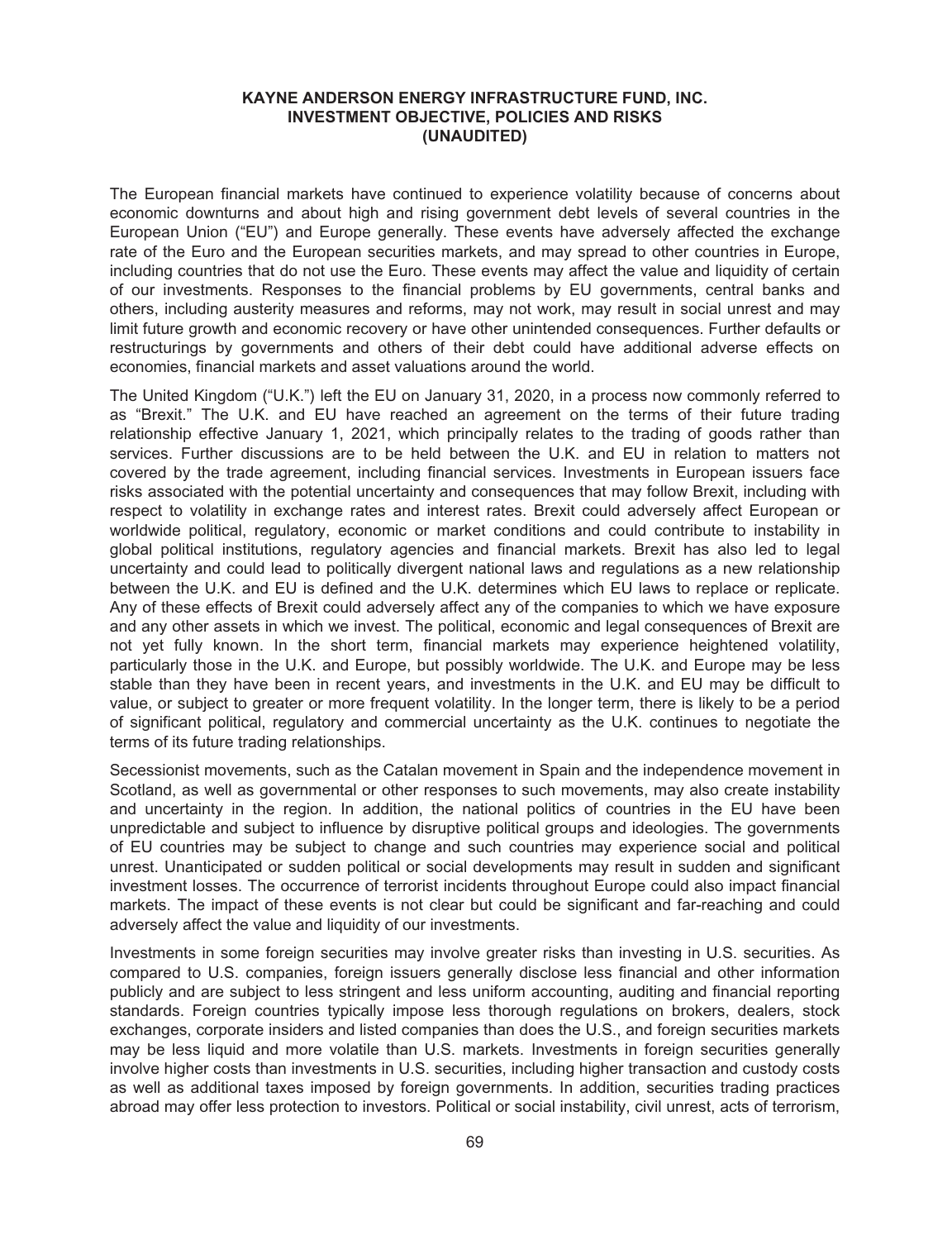regional economic volatility, and the imposition of sanctions, confiscations, trade restrictions (including tariffs) and other government restrictions by the United States and/or other governments are other potential risks that could impact an investment in a foreign security. Settlement of transactions in some foreign markets may be delayed or may be less frequent than in the U.S., which could affect the liquidity of our portfolio.

## *Foreign Currency Risk*

Because we invest in foreign (non-U.S.) currencies or in foreign securities that are denominated, trade and/or receive revenues in foreign (non-U.S.) currencies, we are subject to the risk that those foreign currencies may decline in value relative to the U.S. dollar. In the case of currency hedging positions, we are subject to the risk that the U.S. dollar may decline in value relative to the currency being hedged. Currency exchange rates may fluctuate significantly and unpredictably. As a result, our investments in foreign currencies, in foreign securities that are denominated, trade, and/or receive revenues in foreign currencies, or in derivatives that provide exposure to foreign currencies may reduce our returns.

## *Tax Risks*

In addition to other risk considerations, an investment in our common stock will involve certain tax risks, including, but not limited to, the risks summarized below. The federal, state, local and foreign tax consequences of an investment in and holding of our common stock will depend on the facts of each investor's situation. Investors are encouraged to consult their own tax advisers regarding the specific tax consequences that may affect them.

## *Taxability of Distributions Received*

We cannot assure you what percentage of the distributions paid on our common stock, if any, will be treated as tax-advantaged qualified dividend income or return of capital or what the tax rates on various types of income or gain will be in future years. New legislation could negatively impact the amount and tax characterization of distributions received by our common stockholders. Under current law, qualified dividend income received by individual stockholders is taxed at a maximum federal tax rate of 20% for individuals, provided a holding period requirement and certain other requirements are met. In addition, currently a 3.8% federal tax on net investment income (the "Tax Surcharge") generally applies to dividend income and net capital gains for taxpayers whose adjusted gross income exceeds \$200,000 for single filers or \$250,000 for married joint filers.

## *Tax Risks of Investing in our Securities*

A reduction in the return of capital portion of the distributions that we receive from our portfolio investments or an increase in our earnings and profits and portfolio turnover may reduce that portion of our distribution treated as a tax-deferred return of capital and increase that portion treated as a dividend, resulting in lower after-tax distributions to our common and preferred stockholders.

## *Other Tax Risks*

As a limited partner in the MLPs in which we invest, we will be allocated our distributive share of income, gains, losses, deductions and credits from those MLPs. Historically, a significant portion of income from such MLPs has been offset by tax deductions. We will incur a current tax liability on our distributive share of an MLP's income and gains that is not offset by tax deductions, losses and credits, or our capital or net operating loss carryforwards or other applicable deductions, if any. The percentage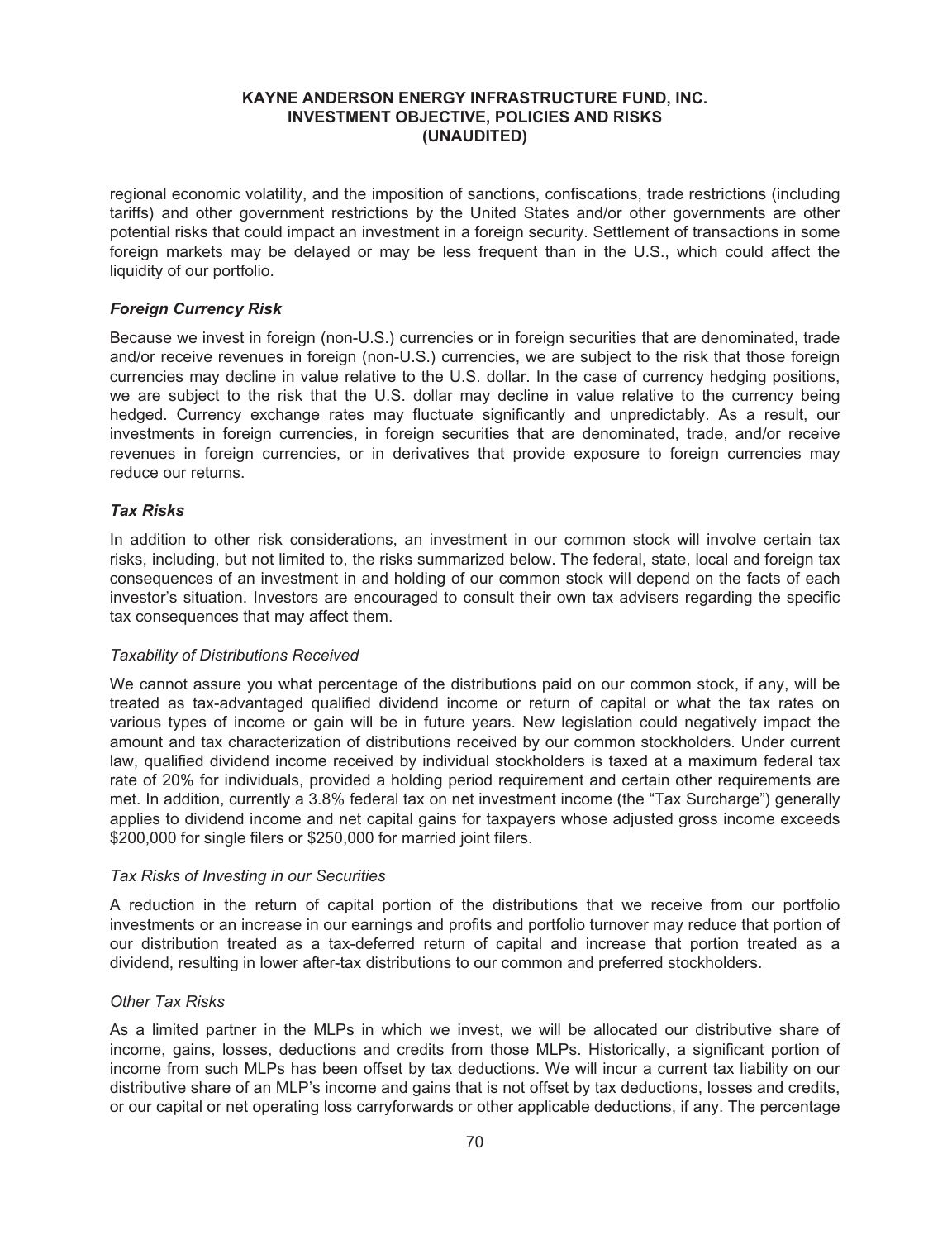of an MLP's income and gains which is offset by tax deductions, losses and credits will fluctuate over time for various reasons. A significant slowdown in acquisition activity or capital spending by MLPs held in our portfolio could result in a reduction in the depreciation deduction passed through to us, which may, in turn, result in increased current tax liability to us. In addition, changes to the tax code that impact the amount of income, gain, deduction or loss that is passed through to us from the MLP securities in which we invest (for example through changes to the deductibility of interest expense or changes to how capital expenditures are depreciated) may also result in an increased current tax liability to us. For example, the 2017 Tax Cuts and Jobs Act imposed certain limitations on the deductibility of interest expense that could result in less deduction being passed through to us as the owner of an MLP that is impacted by such limitations. We will accrue deferred income taxes for any future tax liability associated with that portion of MLP distributions considered to be a tax-deferred return of capital as well as capital appreciation of our investments. Upon the sale of an MLP security, we may be required to pay previously deferred taxes. A portion of the gain upon disposition of MLP units attributable to Internal Revenue Code Section 751 assets, including depreciation recapture, would be recognized as ordinary income. Ordinary income attributable to Section 751 assets may exceed the net taxable gain realized upon sale and may be recognized even if there is a net taxable loss upon disposition. We could therefore recognize both ordinary income and a capital loss upon disposition of MLP units.

We rely to some extent on information provided by the MLPs, which may not necessarily be timely, to estimate taxable income allocable to the MLP units held in the portfolio and to estimate the associated current or deferred taxes. Such estimates are made in good faith. From time to time, as new information becomes available, we modify our estimates or assumptions regarding our deferred taxes.

The 2017 Tax Cuts and Jobs Act also imposed limitations on the deductibility of net interest expense and limitations on the usage of net operating loss carryforwards (and elimination of carrybacks). These limitations may impact certain deductions to taxable income and may result in an increased current tax liability to us. To the extent certain deductions are limited in any given year, we may not be able to utilize such deductions in future periods if we do not have sufficient taxable income.

#### *Deferred Tax Risks of Investing in our Securities*

The Tax Cuts and Jobs Act reduced the federal corporate tax rate from 35% to 21%. Because our deferred tax liability is based primarily on the federal corporate tax rate, the enactment of the bill significantly reduced our deferred tax liability and increased our net asset value. We revalued our deferred tax liability at the lower rate on December 22, 2017, which resulted in an increase to our net asset value of \$1.84 per share (or 11.0%) at such time. If the federal income tax rate were to increase in the future, as has been proposed by the Biden administration, our deferred tax liability would increase resulting in a corresponding decrease to our net asset value.

The Company periodically reviews the recoverability of its deferred tax assets based on the weight of available evidence. When assessing the recoverability of its deferred tax assets, significant weight is given to the effects of potential future realized and unrealized gains on investments and the period over which these deferred tax assets can be realized. The Company will continue to review and assess the need for a valuation allowance in the future. Significant variability in the fair value of its portfolio of investments may change the Company's assessment regarding the recoverability of its deferred tax assets. If a valuation allowance is required to reduce any deferred tax asset in the future, or if a change in a valuation allowance is necessary, it could have a material impact on the Company's net asset value and results of operations in the period of adjustment.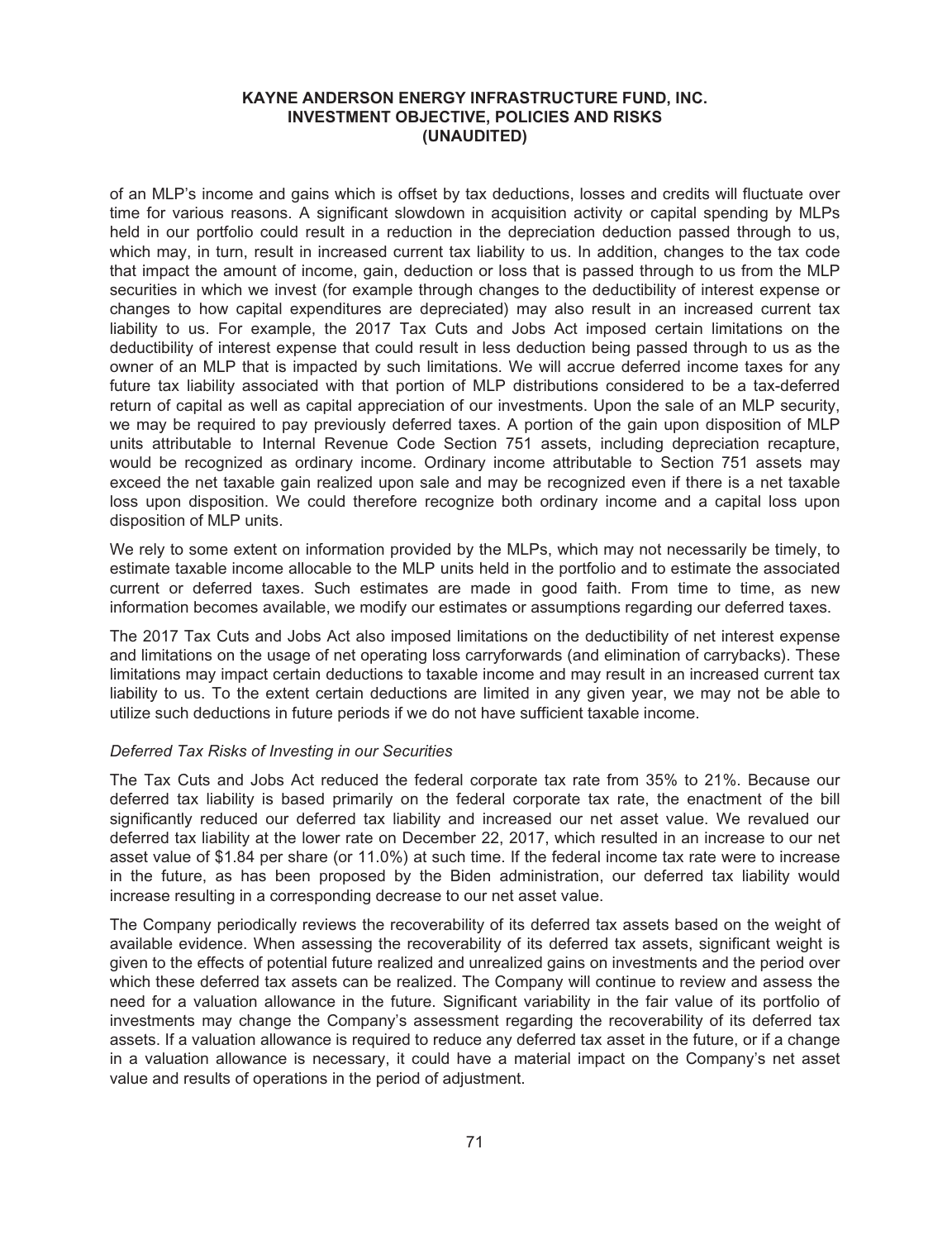#### *Management Risk; Dependence on Key Personnel of Kayne Anderson*

Our portfolio is subject to management risk because it is actively managed. KAFA applies investment techniques and risk analyses in making investment decisions for us, but there can be no guarantee that they will produce the desired results.

We depend upon Kayne Anderson's key personnel for our future success and upon their access to certain individuals and investments in the energy sector. In particular, we depend on the diligence, skill and network of business contacts of our portfolio managers, who evaluate, negotiate, structure, close and monitor our investments. These individuals manage a number of investment vehicles on behalf of Kayne Anderson and, as a result, do not devote all of their time to managing us, which could negatively impact our performance. Furthermore, these individuals do not have long-term employment contracts with Kayne Anderson, although they do have equity interests and other financial incentives to remain with Kayne Anderson. We also depend on the senior management of Kayne Anderson. The departure of any of our portfolio managers or the senior management of Kayne Anderson could have a material adverse effect on our ability to achieve our investment objective. In addition, we can offer no assurance that KAFA will remain our investment adviser or that we will continue to have access to Kayne Anderson's industry contacts and deal flow.

#### *Cybersecurity Risk*

The information and technology systems relied upon by KYN, KAFA and our service providers (including, but not limited to, fund accountants, custodians, transfer agents, administrators, distributors and other financial intermediaries) and/or the issuers of securities in which we invest may be vulnerable to damage or interruption from computer viruses, network failures, computer and telecommunication failures, infiltration by unauthorized persons, security breaches, usage errors, power outages and catastrophic events such as fires, tornadoes, floods, hurricanes and earthquakes. Although KAFA has implemented measures to manage risks relating to these types of events, if these systems are compromised, become inoperable for extended periods of time or cease to function properly, significant investment may be required to fix or replace them. The failure of these systems and/or of disaster recovery plans could cause significant interruptions in the operations of KYN, KAFA, our service providers and/or issuers of securities in which we invest and may result in a failure to maintain the security, confidentiality or privacy of sensitive data, including personal information relating to investors (and the beneficial owners of investors). Such a failure could also harm the reputation of KYN, KAFA, our service providers and/or issuers of securities in which we invest, subject these entities and their respective affiliates to legal claims or otherwise affect their business and financial performance. There is also a risk that cybersecurity breaches may not be detected, and KYN and its stockholders could be negatively impacted as a result.

#### *Conflicts of Interest of Kayne Anderson*

Conflicts of interest may arise because Kayne Anderson and its affiliates generally carry on substantial investment activities for other clients in which we will have no interest. Kayne Anderson or its affiliates may have financial incentives to favor certain of such accounts over us. Any of their proprietary accounts and other customer accounts may compete with us for specific trades. Kayne Anderson or its affiliates may buy or sell securities for us which differ from securities bought or sold for other accounts and customers, even though their investment objectives and policies may be similar to ours. Situations may occur when we could be disadvantaged because of the investment activities conducted by Kayne Anderson or its affiliates for their other accounts. Such situations may be based on, among other things, legal or internal restrictions on the combined size of positions that may be taken for us and the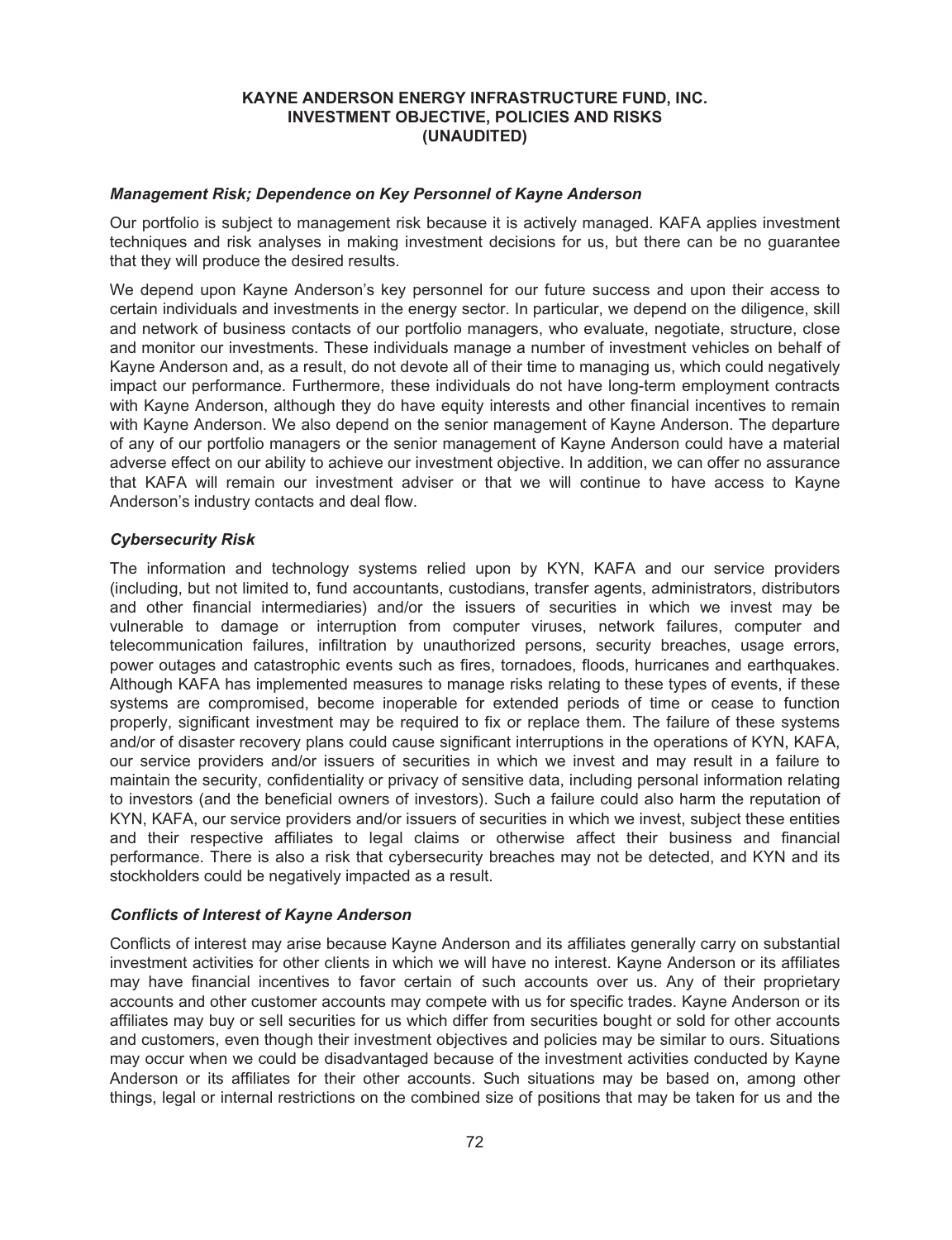other accounts, thereby limiting the size of our position, or the difficulty of liquidating an investment for us and the other accounts where the market cannot absorb the sale of the combined position.

Our investment opportunities may be limited by affiliations of Kayne Anderson or its affiliates with Energy Infrastructure Companies. In addition, to the extent that Kayne Anderson sources and structures private investments in Energy Infrastructure Companies, certain employees of Kayne Anderson may become aware of actions planned by Energy Infrastructure Companies, such as acquisitions, that may not be announced to the public. It is possible that we could be precluded from investing in an Energy Infrastructure Company about which Kayne Anderson has material non-public information; however, it is Kayne Anderson's intention to ensure that any material non-public information available to certain Kayne Anderson employees not be shared with those employees responsible for the purchase and sale of publicly traded Energy Infrastructure Company securities.

KAFA also manages Kayne Anderson NextGen Energy & Infrastructure, Inc., a closed-end investment company listed on the NYSE under the ticker "KMF", and Kayne Anderson Renewable Infrastructure Fund, an open-end investment company.

In addition to closed-end and open-end investment companies, KAFA and KACALP manage several private investment funds and separately managed accounts (collectively, "Affiliated Funds"). Some of the Affiliated Funds have investment objectives that are similar to or overlap with ours. Further, Kayne Anderson may at some time in the future, manage other investment funds with the same investment objective as ours or that otherwise create potential conflicts of interest with us.

Investment decisions for us are made independently from those of Kayne Anderson's other clients; however, from time to time, the same investment decision may be made for more than one fund or account. When two or more clients advised by Kayne Anderson or its affiliates seek to purchase or sell the same publicly traded securities, the securities actually purchased or sold are allocated among the clients on a good faith equitable basis by Kayne Anderson in its discretion in accordance with the clients' various investment objectives and procedures adopted by Kayne Anderson and approved by our Board of Directors. In some cases, this system may adversely affect the price or size of the position we may obtain. In other cases, however, our ability to participate in volume transactions may produce better execution for us.

We and our affiliates, including Affiliated Funds, may be precluded from co-investing in private placements of securities, including in any portfolio companies that we control. Except as permitted by law, Kayne Anderson will not co-invest its other clients' assets in the private transactions in which we invest. Kayne Anderson will allocate private investment opportunities among its clients, including us, based on allocation policies that take into account several suitability factors, including the size of the investment opportunity, the amount each client has available for investment and the client's investment objectives. These allocation policies may result in the allocation of investment opportunities to an Affiliated Fund rather than to us. The policies contemplate that Kayne Anderson will exercise discretion, based on several factors relevant to the determination, in allocating the entirety, or a portion, of such investment opportunities to an Affiliated Fund, in priority to other prospectively interested advisory clients, including us. In this regard, when applied to specified investment opportunities that would normally be suitable for us, the allocation policies may result in certain Affiliated Funds having greater priority than us to participate in such opportunities depending on the totality of the considerations, including, among other things, our available capital for investment, our existing holdings, applicable tax and diversification standards to which we may then be subject and the ability to efficiently liquidate a portion of our existing portfolio in a timely and prudent fashion in the time period required to fund the transaction.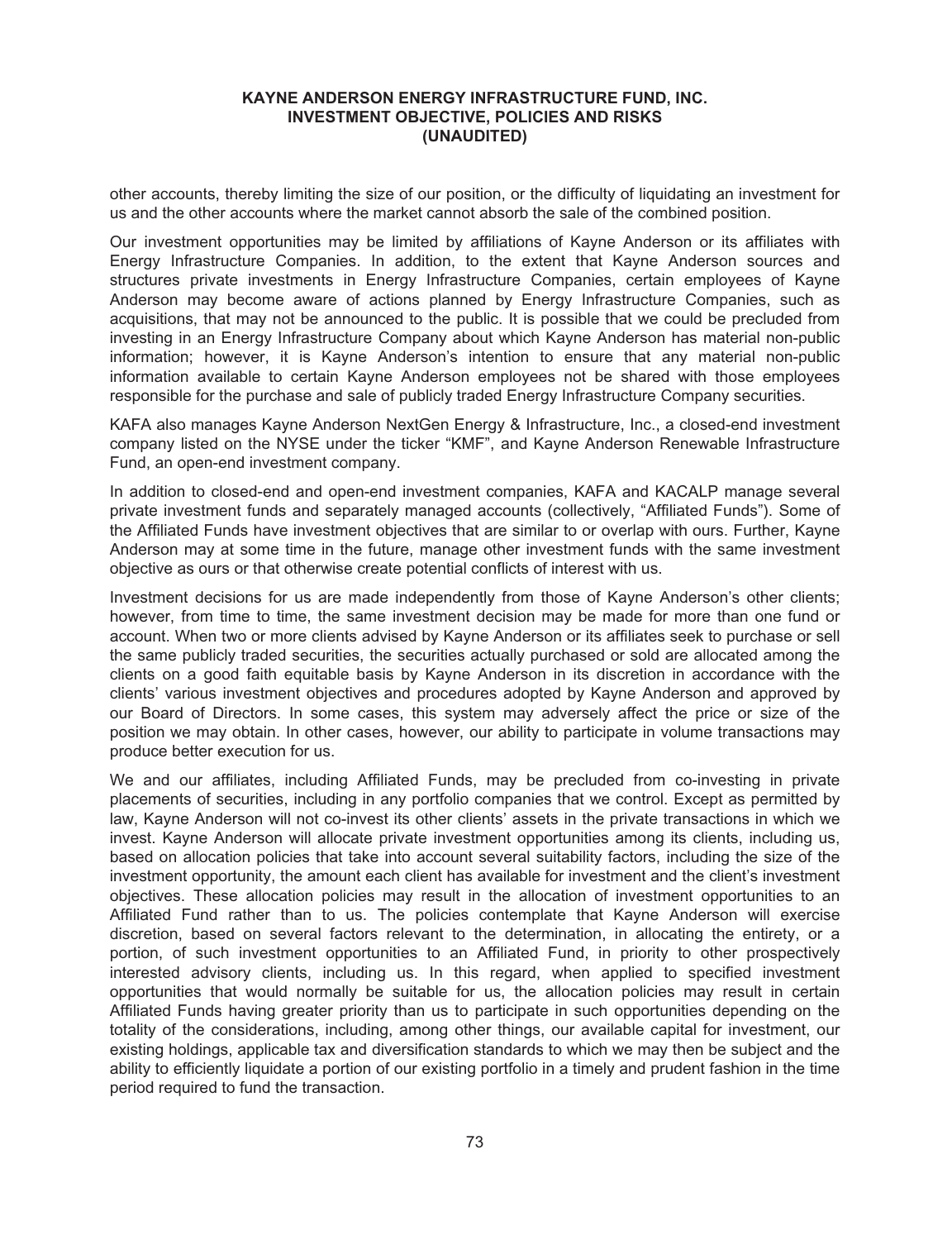The investment management fee paid to KAFA is based on the value of our assets, as periodically determined. A significant percentage of our assets may be illiquid securities acquired in private transactions for which market quotations will not be readily available. Although we have adopted valuation procedures designed to determine valuations of illiquid securities in a manner that reflects their fair value, there typically is a range of prices that may be established for each individual security. Senior management of KAFA, our Board of Directors and its Valuation Committee, and a third-party valuation firm participate in the valuation of our common stock.

#### *Risk of Owning Securities of Affiliates*

From time to time, we may "control" or may be an "affiliate" of one or more of our portfolio companies, as each of these terms is defined in the 1940 Act. In general, under the 1940 Act, we would be presumed to "control" a portfolio company if we and our affiliates owned 25% or more of its outstanding voting securities and would be an "affiliate" of a portfolio company if we and our affiliates owned 5% or more of its outstanding voting securities. The 1940 Act contains prohibitions and restrictions relating to transactions between investment companies and their affiliates (including our investment adviser), principal underwriters and affiliates of those affiliates or underwriters. See Note 5 – Agreements and Affiliations in our financial statements for more information regarding risks associated with affiliates.

#### *Valuation Risk*

Market prices may not be readily available for certain of our investments in restricted or unregistered investments in public companies or investments in private companies. The value of such investments will ordinarily be determined based on fair valuations determined by the Board of Directors or its designee pursuant to procedures adopted by the Board of Directors. Restrictions on resale or the absence of a liquid secondary market may adversely affect our ability to determine our net asset value. The sale price of securities that are not readily marketable may be lower or higher than our most recent determination of their fair value. Additionally, the value of these securities typically requires more reliance on the judgment of KAFA than that required for securities for which there is an active trading market. Due to the difficulty in valuing these securities and the absence of an active trading market for these investments, we may not be able to realize these securities' true value or may have to delay their sale in order to do so.

#### *Anti-Takeover Provisions*

Our Charter, Bylaws and the Maryland General Corporation Law include provisions that could limit the ability of other entities or persons to acquire control of us, to convert us to open-end status, or to change the composition of our Board of Directors. We also have adopted other measures that may make it difficult for a third party to obtain control of us, including provisions of our Charter classifying our Board of Directors in three classes serving staggered three-year terms; provisions authorizing our Board of Directors to classify or reclassify shares of our stock in one or more classes or series, to cause the issuance of additional shares of our stock, and allowing a majority of our entire Board of Directors to amend our Charter, without stockholder approval, to increase or decrease the number of shares of stock that we have the authority to issue; and provisions in our Bylaws electing to be subject to the anti-takeover measures provided by the Maryland Control Share Acquisition Act. These provisions, as well as other provisions of our Charter and Bylaws, could have the effect of discouraging, delaying, deferring or preventing a transaction or a change in control that might otherwise be in the best interests of our stockholders. As a result, these provisions may deprive our common stockholders of opportunities to sell their common stock at a premium over the then current market price of our common stock.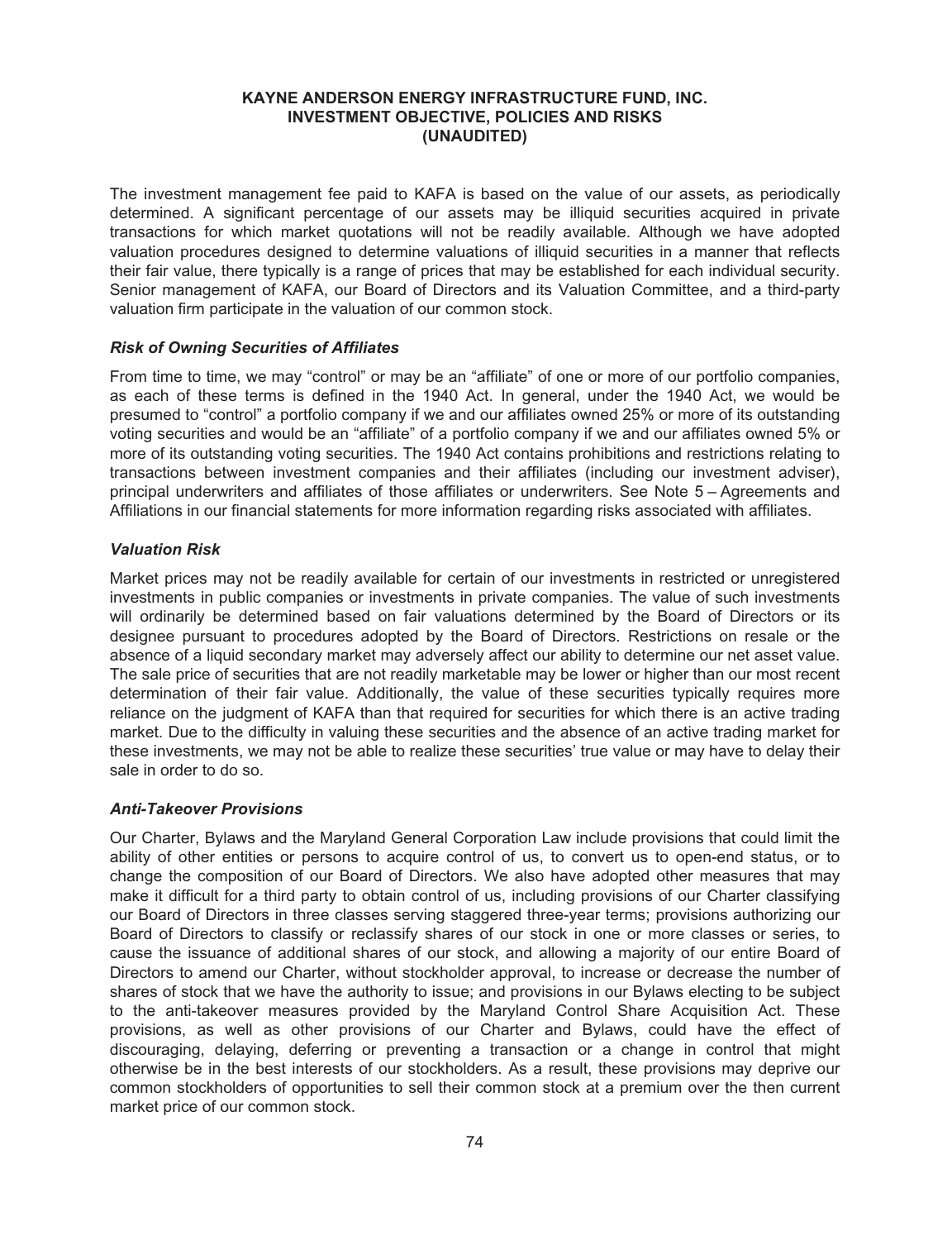#### **Additional Risks Related to Our Common Stock**

#### *Market Discount from Net Asset Value Risk*

Our common stock has traded both at a premium and at a discount to our net asset value. Shares of closed-end investment companies frequently trade at a discount to their net asset value. This characteristic is a risk separate and distinct from the risk that our net asset value could decrease as a result of our investment activities. Although the value of our net assets is generally considered by market participants in determining whether to purchase or sell shares, whether investors will realize gains or losses upon the sale of our common stock depends upon whether the market price of our common stock at the time of sale is above or below the investor's purchase price for our common stock. Because the market price of our common stock is affected by factors such as net asset value, distribution levels (which are dependent, in part, on expenses), supply of and demand for our common stock, stability of distributions, trading volume, general market and economic conditions, and other factors beyond our control, we cannot predict whether our common stock will trade at, below or above net asset value.

#### *Leverage Risk to Common Stockholders*

The issuance of Leverage Instruments represents the leveraging of our common stock. Leverage is a technique that could adversely affect our common stockholders. Unless the income and capital appreciation, if any, on securities acquired with the proceeds from Leverage Instruments exceed the costs of the leverage, the use of leverage could cause us to lose money. When leverage is used, the net asset value and market value of our common stock will be more volatile. There is no assurance that our use of leverage will be successful.

Our common stockholders bear the costs of leverage through higher operating expenses. Our common stockholders also bear management fees, whereas holders of notes or preferred stock do not bear management fees. Because management fees are based on our total assets, our use of leverage increases the effective management fee borne by our common stockholders. In addition, the issuance of additional senior securities by us would result in offering expenses and other costs, which would ultimately be borne by our common stockholders. Fluctuations in interest rates could increase our interest or dividend payments on Leverage Instruments and could reduce cash available for distributions on common stock. Certain Leverage Instruments are subject to covenants regarding asset coverage, portfolio composition and other matters, which may affect our ability to pay distributions to our common stockholders in certain instances. We may also be required to pledge our assets to the lenders in connection with certain other types of borrowing.

Leverage involves other risks and special considerations for common stockholders including: the likelihood of greater volatility of net asset value and market price of our common stock than a comparable portfolio without leverage; the risk of fluctuations in dividend rates or interest rates on Leverage Instruments; that the dividends or interest paid on Leverage Instruments may reduce the returns to our common stockholders or result in fluctuations in the distributions paid on our common stock; the effect of leverage in a declining market, which is likely to cause a greater decline in the net asset value of our common stock than if we were not leveraged, which may result in a greater decline in the market price of our common stock; and when we use financial leverage, the investment management fee payable to Kayne Anderson may be higher than if we did not use leverage.

While we may from time to time consider reducing leverage in response to actual or anticipated changes in interest rates or actual or anticipated changes in investment values in an effort to mitigate the increased volatility of current income and net asset value associated with leverage, there can be no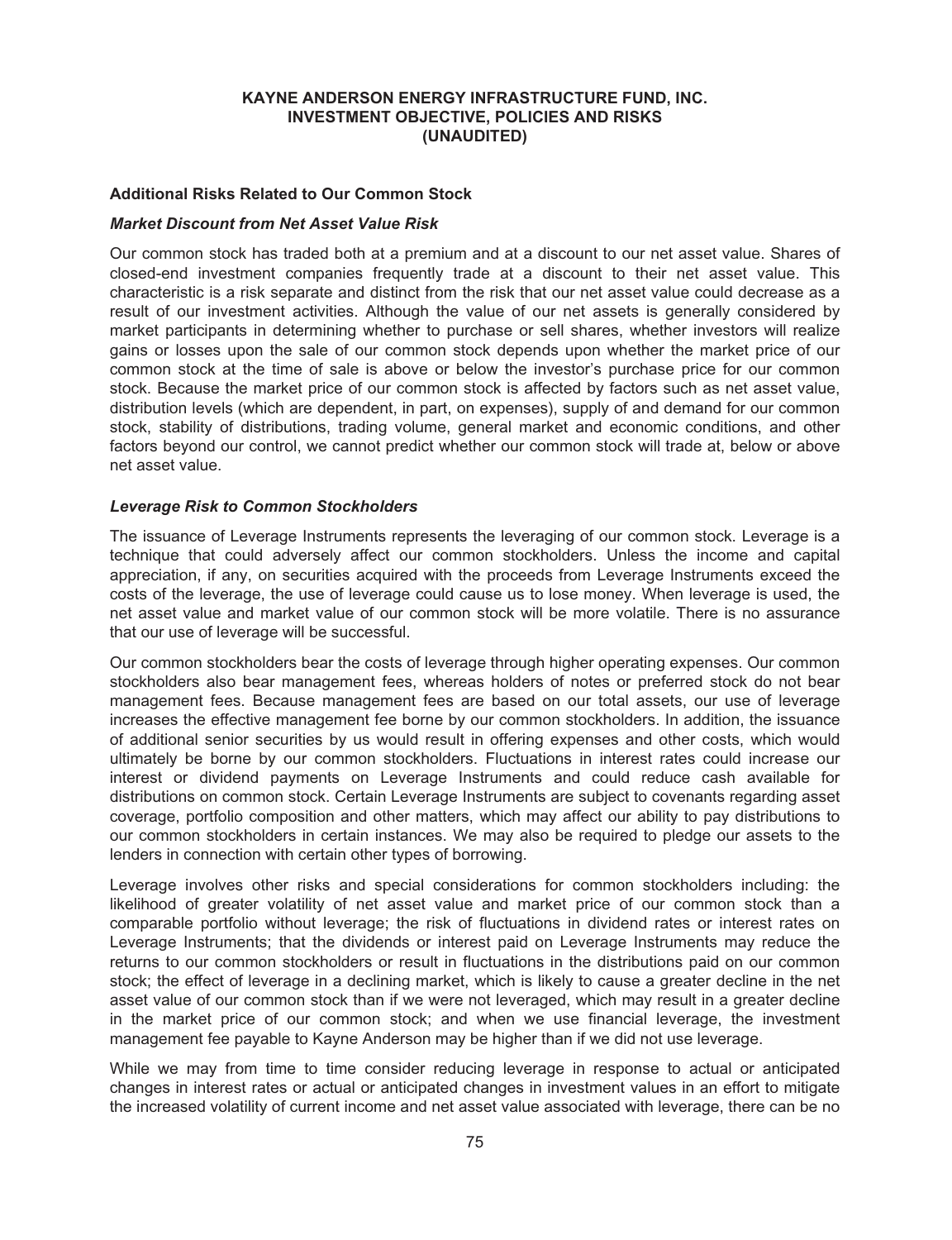assurance that we will actually reduce leverage in the future or that any reduction, if undertaken, will benefit our common stockholders. Changes in the future direction of interest rates or changes in investment values are difficult to predict accurately. If we were to reduce leverage based on a prediction about future changes to interest rates (or future changes in investment values), and that prediction turned out to be incorrect, the reduction in leverage would likely result in a reduction in income and/or total returns to common stockholders relative to the circumstance if we had not reduced leverage. We may decide that this risk outweighs the likelihood of achieving the desired reduction to volatility in income and the price of our common stock if the prediction were to turn out to be correct, and determine not to reduce leverage as described above.

Finally, the 1940 Act provides certain rights and protections for preferred stockholders which may adversely affect the interests of our common stockholders.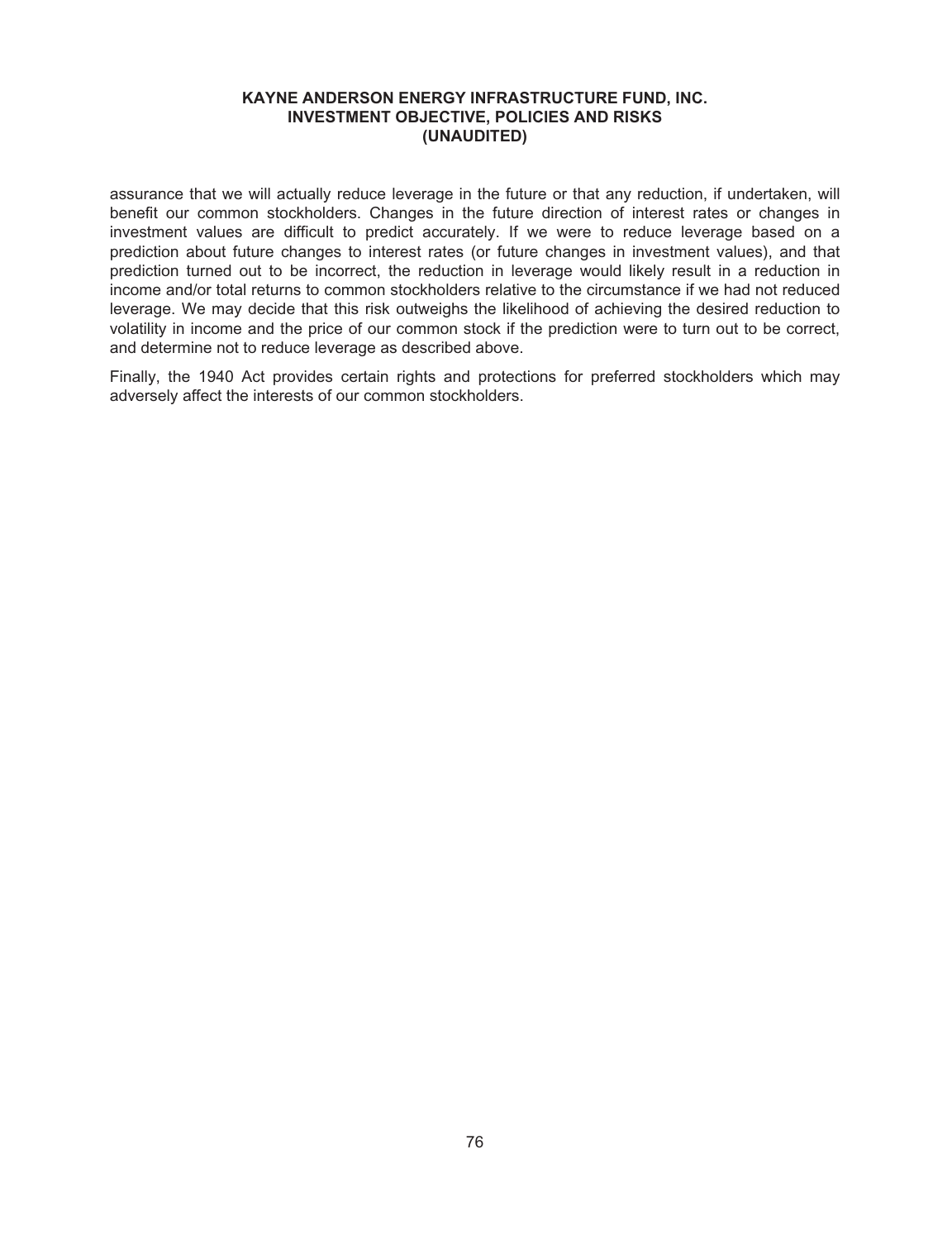#### **Independent Directors(1)**

| Name <sup>(2)</sup><br>(Year Born) | Position(s)<br>Held with Company,<br><b>Term of Office/</b><br><b>Time of Service</b>                                                                                                                                               | <b>Principal Occupations</b><br><b>During Past Five Years</b>                                                                                                                                                                                                                                                                                                                                                                                                                                                                                                                                                                                                                                                                              | <b>Other Directorships Held by</b><br><b>Director/Officer During</b><br><b>Past Five Years</b>                                                                                                                                                                                                                                     |
|------------------------------------|-------------------------------------------------------------------------------------------------------------------------------------------------------------------------------------------------------------------------------------|--------------------------------------------------------------------------------------------------------------------------------------------------------------------------------------------------------------------------------------------------------------------------------------------------------------------------------------------------------------------------------------------------------------------------------------------------------------------------------------------------------------------------------------------------------------------------------------------------------------------------------------------------------------------------------------------------------------------------------------------|------------------------------------------------------------------------------------------------------------------------------------------------------------------------------------------------------------------------------------------------------------------------------------------------------------------------------------|
| William R. Cordes<br>(born 1948)   | Director. 3-year<br>term (until the 2023<br>Annual Meeting of<br>Stockholders)/<br>served since August<br>2018. Member of<br><b>Audit Committee</b><br>(Chair) and<br>Valuation<br>Committee.                                       | Retired from Northern Border Pipeline<br>Company in March 2007 after serving as<br>President from October 2000 to March 2007.<br>Chief Executive Officer of Northern Border<br>Partners, L.P. from October 2000 to April<br>2006. President of Northern Natural Gas<br>Company from 1993 to 2000. President of<br>Transwestern Pipeline Company from 1996 to<br>2000.                                                                                                                                                                                                                                                                                                                                                                      | Current:<br>• Kayne Anderson NextGen<br>Energy & Infrastructure, Inc.<br>("KMF")<br>Prior:<br>• Kayne Anderson Energy<br>Development Company ("KED")<br>• Boardwalk Pipeline Partners,<br>LP (midstream MLP)<br>• Northern Border Partners, L.P.<br>(midstream MLP)                                                                |
| Anne K. Costin<br>(born 1950)      | Director. 3-year<br>term (until the 2022<br>Annual Meeting of<br>Stockholders)/<br>served since<br>inception. Member<br>of Valuation<br>Committee (Chair)<br>and Audit<br>Committee.                                                | Professor at the Amsterdam Institute of<br>Finance from 2007 through 2013. Adjunct<br>Professor in the Finance and Economics<br>Department of Columbia University Graduate<br>School of Business in New York from 2004<br>through 2007. As of March 1, 2005, Ms.<br>Costin retired after a 28-year career at<br>Citigroup. During the seven years prior to her<br>retirement, Ms. Costin was Managing Director<br>and Global Deputy Head of the Project &<br>Structured Trade Finance product group within<br>Citigroup's Investment Banking Division.                                                                                                                                                                                     | Current:<br>• KMF<br>• Music Guild Orchestra<br>(not-for-profit organization)<br>Prior:<br>• Kayne Anderson Energy Total<br>Return Fund, Inc. ("KYE")<br>• Our Community LA<br>(not-for-profit organization)                                                                                                                       |
| Barry R. Pearl<br>(born 1949)      | Director. 3-year<br>term (until the 2023<br>Annual Meeting of<br>Stockholders)/<br>served since August<br>2018. Member of<br><b>Audit Committee</b><br>and Nominating,<br>Corporate<br>Governance and<br>Compensation<br>Committee. | Management consultant to Northstar<br>Midstream, a private developer and operator<br>of petroleum infrastructure assets from March<br>2016 to July 2018, Executive Vice President of<br>Kealine, LLC, (and its affiliate WesPac<br>Midstream LLC an energy infrastructure<br>developer), from February 2007 to March<br>2016. Provided management consulting<br>services from January 2006 to February 2007.<br>President of Texas Eastern Products Pipeline<br>Company, LLC ("TEPPCO"), (the general<br>partner of TEPPCO Partners, L.P.,) from<br>February 2001 to December 2005. Chief<br>Executive Officer and director of TEPPCO<br>from May 2002 to December 2005; and Chief<br>Operating Officer from February 2001 to<br>May 2002. | Current:<br>$\cdot$ KMF<br>• Magellan Midstream Partners,<br>L.P. (midstream MLP)<br>Prior:<br>$\cdot$ KED<br>• Peregrine Midstream Partners<br>LLC (natural gas storage)<br>• Seaspan Corporation<br>(containership chartering)<br>• Targa Resources Partners LP<br>(midstream MLP)<br>• TEPPCO Partners, L.P.<br>(midstream MLP) |
| Albert L. Richey<br>(born 1949)    | Director. 3-year<br>term (until the 2022<br>Annual Meeting of<br>Stockholders)/<br>served since August<br>2018. Member of<br><b>Audit Committee</b><br>and Valuation<br>Committee.                                                  | Retired from Anadarko Petroleum Corporation<br>in August 2016 after serving as Senior Vice<br>President Finance and Treasurer from<br>January 2013 to August 2016; Vice President<br>Special Projects from January 2009 to<br>December 2012; Vice President Corporate<br>Development from 2006 to December 2008;<br>Vice President and Treasurer from 1995 to<br>2005 and Treasurer from 1987 to 1995.                                                                                                                                                                                                                                                                                                                                     | Current:<br>$\cdot$ KMF<br>Prior:<br>$\cdot$ KED<br>• Boys & Girls Clubs of Houston<br>(not-for-profit organization)<br>• Boy Scouts of America<br>(not-for-profit organization)                                                                                                                                                   |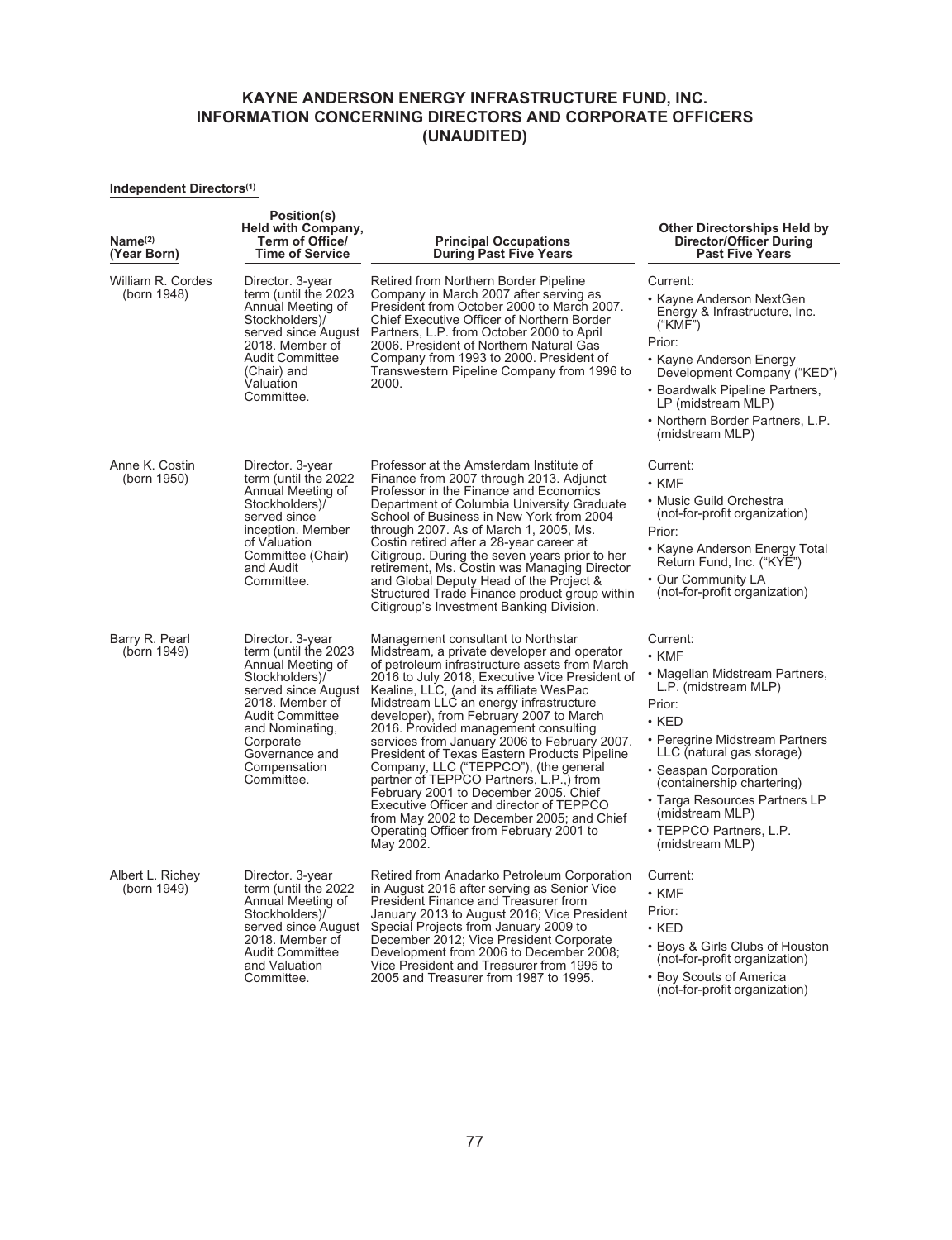#### **Independent Directors(1)**

| $Name^{(2)}$<br>(Year Born)         | Position(s)<br>Held with Company,<br>Term of Office/<br><b>Time of Service</b>                                                                                                                                       | <b>Principal Occupations</b><br><b>During Past Five Years</b>                                                                                                                                                                                                                                                                                                                                                                                                                                                                                                                                                                                                                                                                                                                                                                                                                                                                            | <b>Other Directorships Held by</b><br><b>Director/Officer During</b><br><b>Past Five Years</b>                                                                                                                                                                                                                                                                                |
|-------------------------------------|----------------------------------------------------------------------------------------------------------------------------------------------------------------------------------------------------------------------|------------------------------------------------------------------------------------------------------------------------------------------------------------------------------------------------------------------------------------------------------------------------------------------------------------------------------------------------------------------------------------------------------------------------------------------------------------------------------------------------------------------------------------------------------------------------------------------------------------------------------------------------------------------------------------------------------------------------------------------------------------------------------------------------------------------------------------------------------------------------------------------------------------------------------------------|-------------------------------------------------------------------------------------------------------------------------------------------------------------------------------------------------------------------------------------------------------------------------------------------------------------------------------------------------------------------------------|
| William H. Shea, Jr.<br>(born 1954) | Lead Director.<br>3-year term (until the<br>2024 Annual<br>Meeting of<br>Stockholders)/<br>served since March<br>2008. Member of<br>Nominating,<br>Corporate<br>Governance and<br>Compensation<br>Committee (Chair). | Chief Executive Officer of Jefferson Energy<br>Companies from January 2020 to June 2021.<br>Chief Executive Officer of Mainline Energy<br>Partners, LLC from July 2016 to September<br>2019. Chief Executive Officer and President of<br>Niska Gas Storage Partners LLC from May<br>2014 to July 2016. Chief Executive Officer of<br>the general partner of PVR Partners, L.P.<br>(PVR) from March 2010 to March 2014. Chief<br>Executive Officer and President of the general<br>partner of Penn Virginia GP Holdings, L.P.<br>(PVG), from March 2010 to March 2011.<br>Private investor from June 2007 to March<br>2010. From September 2000 to June 2007,<br>President, Chief Executive Officer and<br>Director (Chairman from May 2004 to June<br>2007) of Buckeye Partners L.P. (BPL). From<br>May 2004 to June 2007, President, Chief<br>Executive Officer and Chairman of Buckeye<br>GP Holdings L.P. (BGH) and its predecessors. | Current:<br>$\cdot$ KMF<br>Prior:<br>$\cdot$ KYE<br>$\cdot$ BGH<br>(general partner of BPL)<br>$\cdot$ BPL<br>(midstream MLP)<br>• Gibson Energy ULC<br>(midstream energy)<br>• Mainline Energy Partners, LLC<br>(midstream energy)<br>• Niska Gas Storage Partners<br><b>LLC</b><br>(natural gas storage)<br>$\cdot$ PVG<br>(owned general partner of<br>PVR)<br>$\cdot$ PVR |

(midstream MLP) • Penn Virginia Corporation (oil and gas exploration and production company) • USA Compression Partners, LP (natural gas compression MLP)

#### **Interested Directors and Non-Director Officers**

| Name <sup>(2)</sup><br>(Year Born)                | Position(s)<br>Held with Company,<br>Term of Office/<br><b>Time of Service</b>                                                                                                                                                                                                                                                                                                                                                                           | <b>Principal Occupations</b><br>During Past Five Years <sup>(3)</sup>                                                                                                                                                                                                                                                                                                                                                                                                                                                                                                                                | <b>Other Directorships Held by</b><br><b>Director/Officer During</b><br><b>Past Five Years</b>                                                                                                                                                                                                                  |
|---------------------------------------------------|----------------------------------------------------------------------------------------------------------------------------------------------------------------------------------------------------------------------------------------------------------------------------------------------------------------------------------------------------------------------------------------------------------------------------------------------------------|------------------------------------------------------------------------------------------------------------------------------------------------------------------------------------------------------------------------------------------------------------------------------------------------------------------------------------------------------------------------------------------------------------------------------------------------------------------------------------------------------------------------------------------------------------------------------------------------------|-----------------------------------------------------------------------------------------------------------------------------------------------------------------------------------------------------------------------------------------------------------------------------------------------------------------|
| James C. Baker, Jr. <sup>(4)</sup><br>(born 1972) | Chairman of the<br><b>Board of Directors</b><br>since June 2020.<br>Director, President<br>and Chief Executive<br>Officer. 3-year term<br>until the 2024)<br>Annual Meeting of<br>Stockholders).<br>Member of Valuation<br>Committee, Chief<br><b>Executive Officer</b><br>since June 2019.<br>President since June<br>2016. Executive Vice<br>President from June<br>2008 to June 2016.<br>Elected annually as<br>an officer/served<br>since June 2005. | Partner and Senior Managing Director of<br>Kayne Anderson since February 2008. Co-<br>Managing Partner of KAFA since June 2019.<br>Senior Managing Director of KAFA from<br>February 2008 to June 2019. Chief Executive<br>Officer of KMF since June 2019. President of<br>KMF since June 2016. Executive Vice<br>President of KMF from August 2010 to June<br>2016. President of Kayne Anderson BDC, Inc.<br>("KABDC") since February 2021. Chief<br>Executive Officer of KABDC since June 2021.<br>President and Chief Executive Officer of<br>Kayne DL 2021, Inc. ("KDL") since December<br>2021. | Current:<br>$\cdot$ KMF<br>• KACALP<br>• Expression Therapeutics<br>(biotechnology company)<br>Prior:<br>$\cdot$ KED<br>• K-Sea Transportation<br>Partners L.P.<br>(shipping MLP)<br>• Petris Technology, Inc.<br>(data management for energy<br>companies)<br>• ProPetro Services, Inc.<br>(oilfield services) |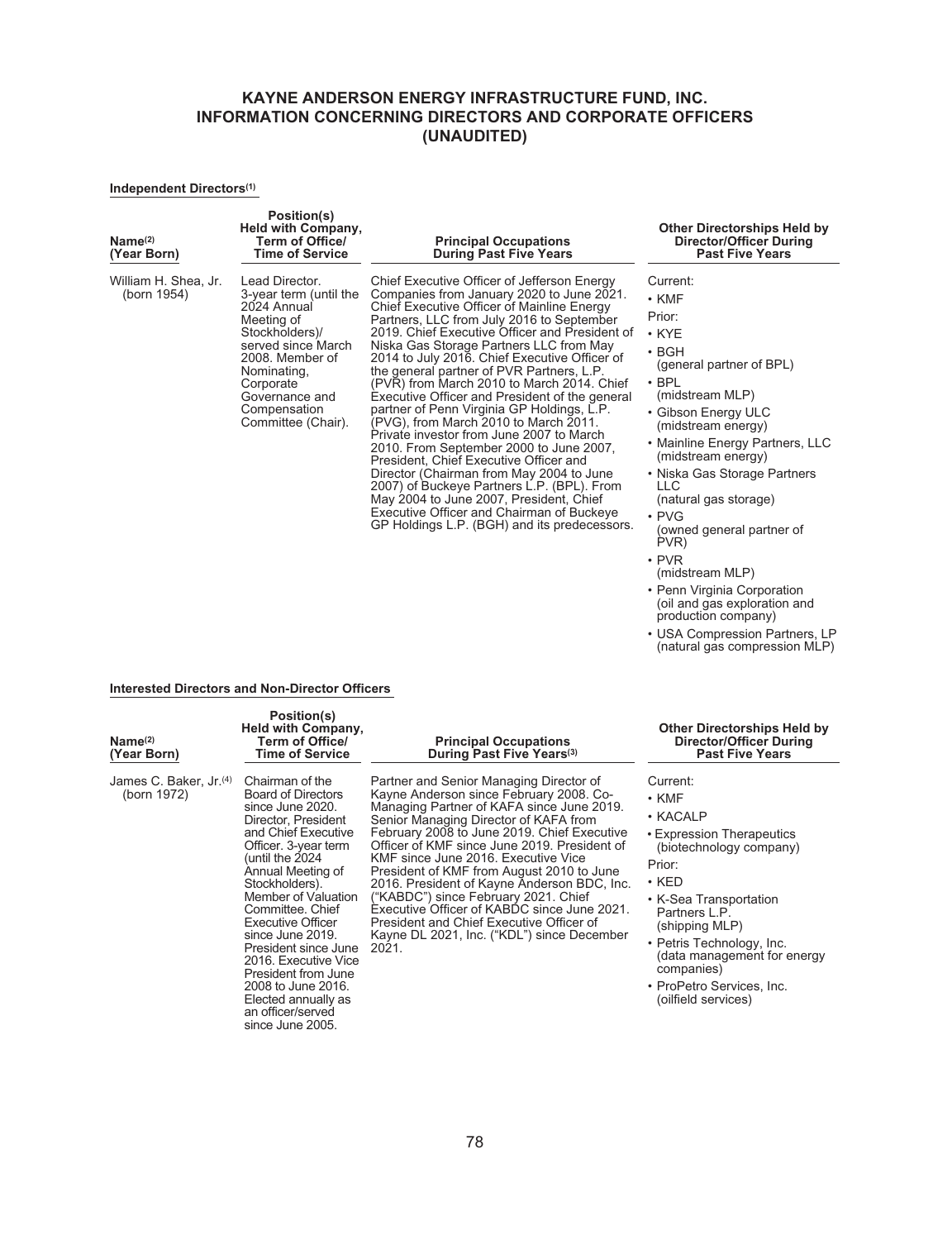#### **Interested Directors and Non-Director Officers**

| $Name^{(2)}$<br>(Year Born)       | Position(s)<br>Held with Company,<br><b>Term of Office/</b><br><b>Time of Service</b>                                                                                              | <b>Principal Occupations</b><br>During Past Five Years <sup>(3)</sup>                                                                                                                                                                                                                                                                                                                                                                                                                                                                                                        | <b>Other Directorships Held by</b><br><b>Director/Officer During</b><br><b>Past Five Years</b> |
|-----------------------------------|------------------------------------------------------------------------------------------------------------------------------------------------------------------------------------|------------------------------------------------------------------------------------------------------------------------------------------------------------------------------------------------------------------------------------------------------------------------------------------------------------------------------------------------------------------------------------------------------------------------------------------------------------------------------------------------------------------------------------------------------------------------------|------------------------------------------------------------------------------------------------|
| J.C. Frev<br>(born 1968)          | Executive Vice<br>President, Elected<br>annually as an<br>officer/served since<br>inception.                                                                                       | Managing Partner of Kayne Anderson since<br>2004 and Co-Managing Partner of KAFA since<br>2006. Executive Vice President of KMF since<br>August 2010. Assistant Secretary and<br>Assistant Treasurer of KMF from August 2010<br>to January 2019.                                                                                                                                                                                                                                                                                                                             | None                                                                                           |
| Terry A. Hart<br>(born 1969)      | <b>Chief Financial</b><br>Officer, Treasurer<br>and Assistant<br>Secretary. Elected<br>annually as an<br>officer/served since<br>2005.                                             | Senior Managing Director of Kayne Anderson<br>since January 2020. Managing Director of<br>Kayne Anderson from December 2005 to<br>January 2020 and Chief Financial Officer of<br>KAFA since 2006. Chief Financial Officer and<br>Treasurer of KMF since August 2010. Assistant<br>Secretary of KMF since January 2019. Chief<br>Financial Officer and Treasurer of KABDC since<br>February 2021. Chief Financial Officer and<br>Treasurer of KDL since December 2021. Chief<br>Financial Officer of Kayne Anderson Acquisition<br>Corp. from December 2016 to November 2018. | Current:<br>• The Source for Women<br>(not-for-profit organization)<br>Prior:<br>$\cdot$ KED   |
| Michael J. O'Neil<br>(born 1983)  | Secretary and Chief<br>Compliance Officer.<br>Elected annually as<br>an officer/served as<br>Secretary since<br>2021 and as Chief<br>Compliance Officer<br>since December<br>2013. | Secretary of KMF since 2021. Chief<br>Compliance Officer of Kayne Anderson since<br>March 2012 and of KMF since December 2013<br>and of KA Associates, Inc. (broker-dealer)<br>since January 2013. Chief Compliance Officer<br>of KABDC since February 2021. Secretary of<br>KABDC since June 2021. Chief Compliance<br>Officer and Secretary of KDL since December<br>2021. A compliance officer at BlackRock Inc.<br>from January 2008 to February 2012.                                                                                                                   | Current:<br>• Worcester Academy<br>(not-for-profit organization)                               |
| Ron M. Logan, Jr.<br>(born 1960)  | <b>Senior Vice</b><br>President. Elected<br>annually as an<br>officer/served since<br>September 2012.                                                                              | Senior Managing Director of Kayne Anderson<br>since February 2014. Managing Director of<br>Kayne Anderson from September 2006 to<br>February 2014. Senior Vice President of KMF<br>since June 2012.                                                                                                                                                                                                                                                                                                                                                                          | Prior:<br>• VantaCore Partners LP<br>(aggregates MLP)                                          |
| Jody C. Meraz<br>(born 1978)      | Senior Vice<br>President. Elected<br>annually as an<br>officer/served since<br>June 2011.                                                                                          | Senior Managing Director of Kayne Anderson<br>since February 2019. Managing Director of<br>Kayne Anderson from February 2014 to<br>February 2019. Senior Vice President of<br>Kayne Anderson from 2011 to February 2014.<br>Vice President of KMF since 2011.                                                                                                                                                                                                                                                                                                                | None                                                                                           |
| A. Colby Parker<br>(born 1987)    | Vice President and<br>Assistant Treasurer.<br>Elected annually as<br>an officer/served<br>since January 2019.                                                                      | Vice President of KMF since June 2020.<br>Assistant Treasurer of KMF since January<br>2019. Controller of Kayne Anderson since July<br>2015.                                                                                                                                                                                                                                                                                                                                                                                                                                 | None                                                                                           |
| Adriana I. Jimenez<br>(born 1976) | Vice President.<br>Elected annually as<br>an officer/served<br>since December<br>2021.                                                                                             | Vice President of KMF since December 2021.<br>Controller of Kayne Anderson since 2011.                                                                                                                                                                                                                                                                                                                                                                                                                                                                                       | None                                                                                           |

- (1) The Company is managed by KA Fund Advisors, LLC ("KAFA"), an affiliate of Kayne Anderson Capital Advisors, L.P. ("KACALP" and, together with its affiliates, "Kayne Anderson"). The 1940 Act requires the term "Fund Complex" to be defined to include registered investment companies advised by Kayne Anderson, and includes the Company and KMF. Each Independent Director oversees two registered investment companies in the Fund Complex, the Company and KMF, as noted above.
- (2) The address of each director and corporate officer is c/o KA Fund Advisors, LLC, 811 Main Street, 14th Floor, Houston, Texas, 77002.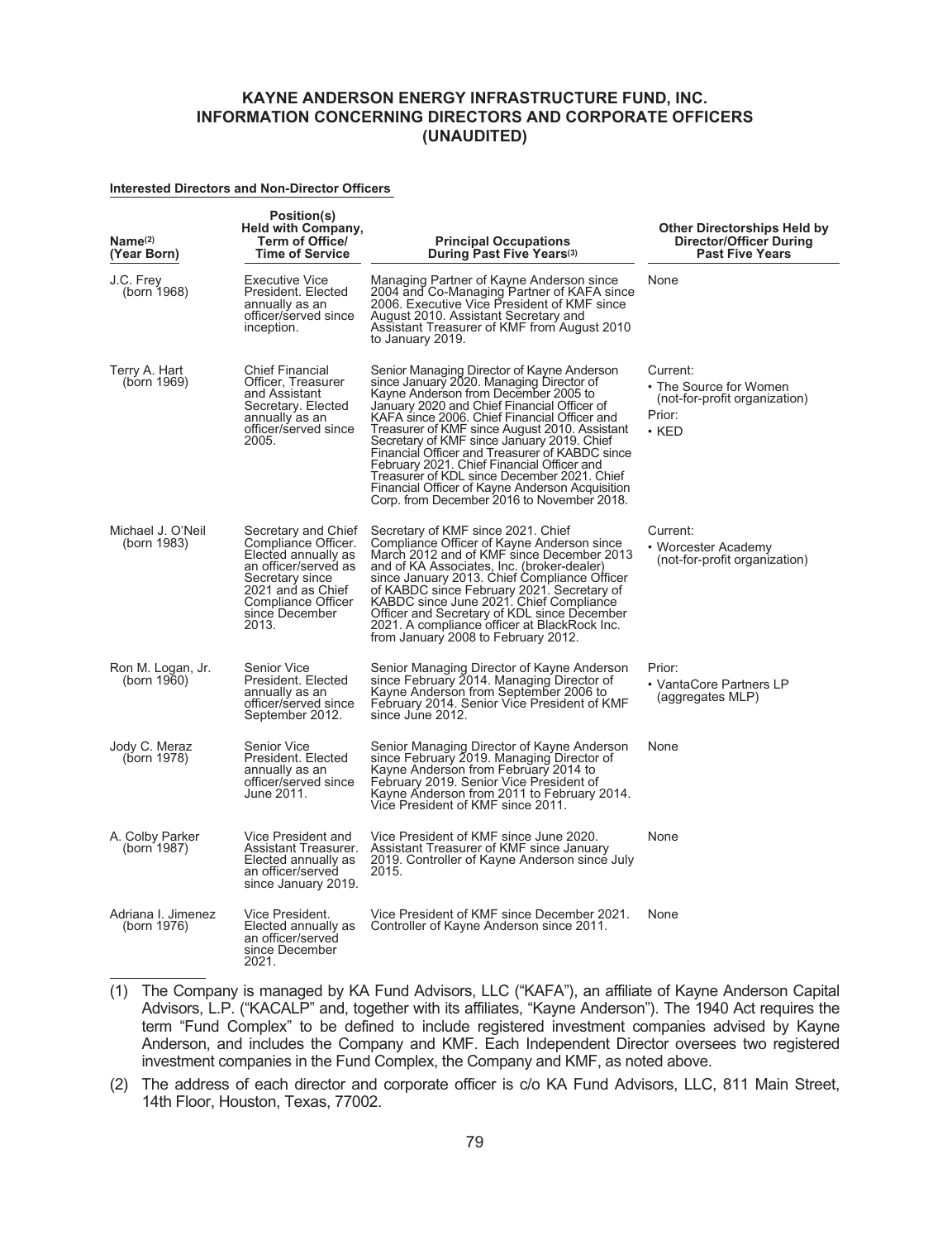- (3) In August 2018, Kayne Anderson Energy Total Return Fund, Inc. ("KYE") merged into Kayne Anderson NextGen Energy & Infrastructure, Inc. ("KMF") and Kayne Anderson Energy Development Company ("KED") merged into Kayne Anderson Energy Infrastructure Fund, Inc. ("KYN"), respectively. The table presents principal occupations for each interested director and non-director officer of KYN and KMF and does not set forth the principal occupations, if any, for KYE and KED.
- (4) James C. Baker, Jr. is an "interested person" of the Company as defined in the 1940 Act by virtue of his employment relationship with Kayne Anderson.

Additional information regarding the Company's directors is contained in the Company's Statement of Additional Information, the most recent version of which can be found on the Company's website at *www.kaynefunds.com* or is available without charge, upon request, by calling (877) 657-3863.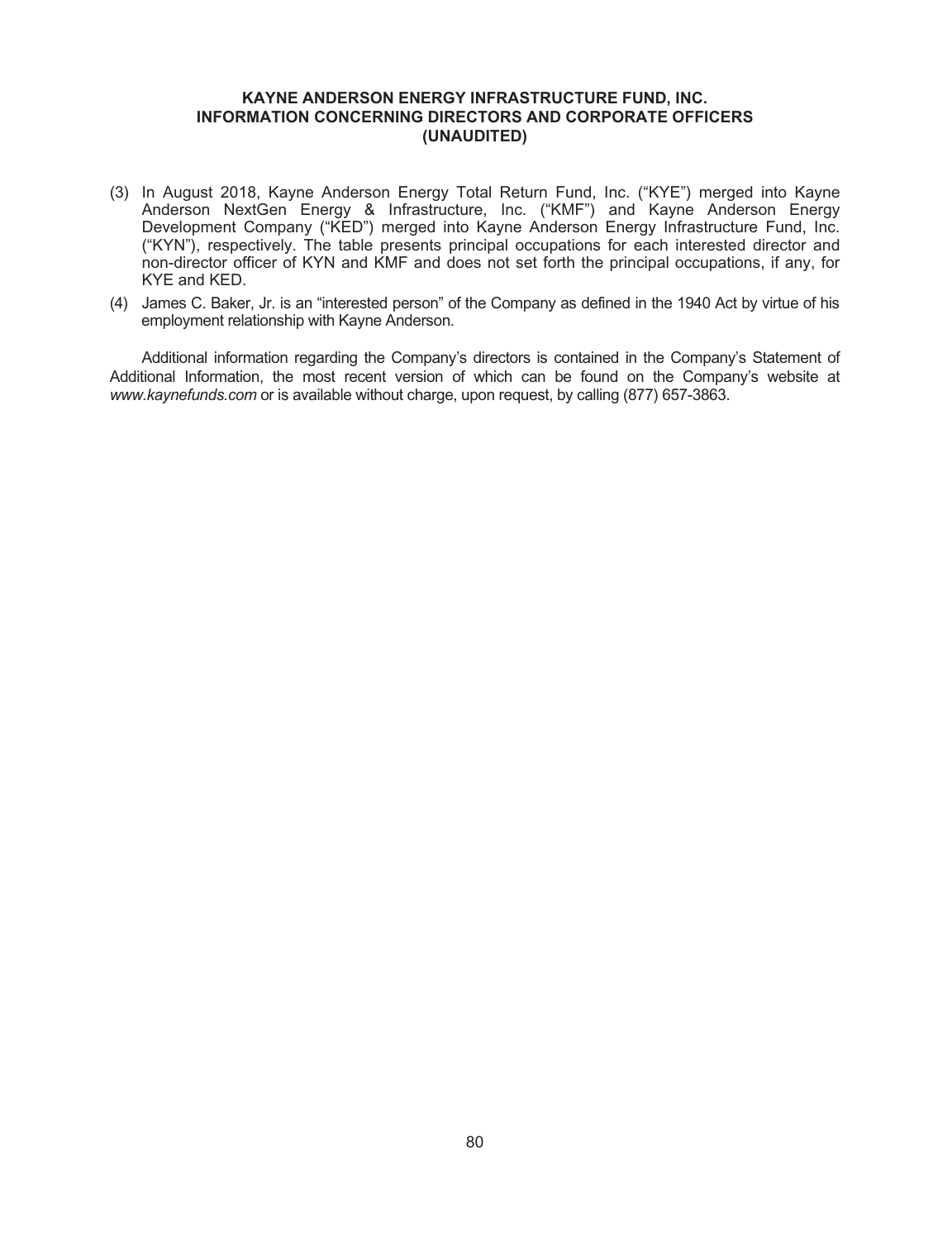#### **KAYNE ANDERSON ENERGY INFRASTRUCTURE FUND, INC. DIVIDEND REINVESTMENT PLAN (UNAUDITED)**

The Company has adopted a Dividend Reinvestment Plan (the "Plan"), as further described below. A stockholder is automatically enrolled in the Plan unless that stockholder specifically elects to receive cash distributions, as further described below. The automatic reinvestment of dividends and distributions will not relieve participants of any federal, state or local income tax that may be payable (or required to be withheld) on such dividends even though no cash is received by participants. There are no brokerage charges with respect to shares issued directly by the Company as a result of dividends or distributions payable either in shares or in cash. However, each participant will pay a pro rata share of brokerage commissions incurred with respect to the Plan Agent's open-market purchases in connection with the reinvestment of dividends or distributions.

An investor that holds common stock of the Company with a brokerage firm that does not participate in the Plan will not be able to participate in the Plan. In addition, an investor that participates in the Plan through a brokerage account may not be able to transfer common stock of the Company to another brokerage firm and continue to participate in the Plan.

The following are the terms of the Company's Dividend Reinvestment Plan:

Kayne Anderson Energy Infrastructure Fund, Inc., a Maryland corporation (the "Company"), has adopted the following plan (the "Plan") with respect to distributions declared by its Board of Directors (the "Board") on shares of its Common Stock:

1. Unless a stockholder specifically elects to receive cash as set forth below, all distributions hereafter declared by the Board shall be payable in shares of the Common Stock of the Company, and no action shall be required on such stockholder's part to receive a distribution in stock.

2. Such distributions shall be payable on such date or dates as may be fixed from time to time by the Board to stockholders of record at the close of business on the record date(s) established by the Board for the distribution involved.

3. The Company may use newly-issued shares of its Common Stock or purchase shares in the open market in connection with the implementation of the plan. The number of shares to be issued to a stockholder shall be based on share price equal to 95% of the closing price of the Company's Common Stock one day prior to the dividend payment date.

4. The Board may, in its sole discretion, instruct the Company to purchase shares of its Common Stock in the open market in connection with the implementation of the Plan as follows: If the Company's Common Stock is trading below net asset value at the time of valuation, upon notice from the Company, the Plan Administrator (as defined below) will receive the dividend or distribution in cash and will purchase Common Stock in the open market, on the New York Stock Exchange or elsewhere, for the Participants' accounts, except that the Plan Administrator will endeavor to terminate purchases in the open market and cause the Company to issue the remaining shares if, following the commencement of the purchases, the market value of the shares, including brokerage commissions, exceeds the net asset value at the time of valuation. These remaining shares will be issued by the Company at a price equal to the greater of (i) the net asset value at the time of valuation or (ii) 95% of the then current market price.

5. In a case where the Plan Administrator has terminated open market purchases and caused the issuance of remaining shares by the Company, the number of shares received by the participant in respect of the cash dividend or distribution will be based on the weighted average of prices paid for shares purchased in the open market, including brokerage commissions, and the price at which the Company issues the remaining shares. To the extent that the Plan Administrator is unable to terminate purchases in the open market before the Plan Administrator has completed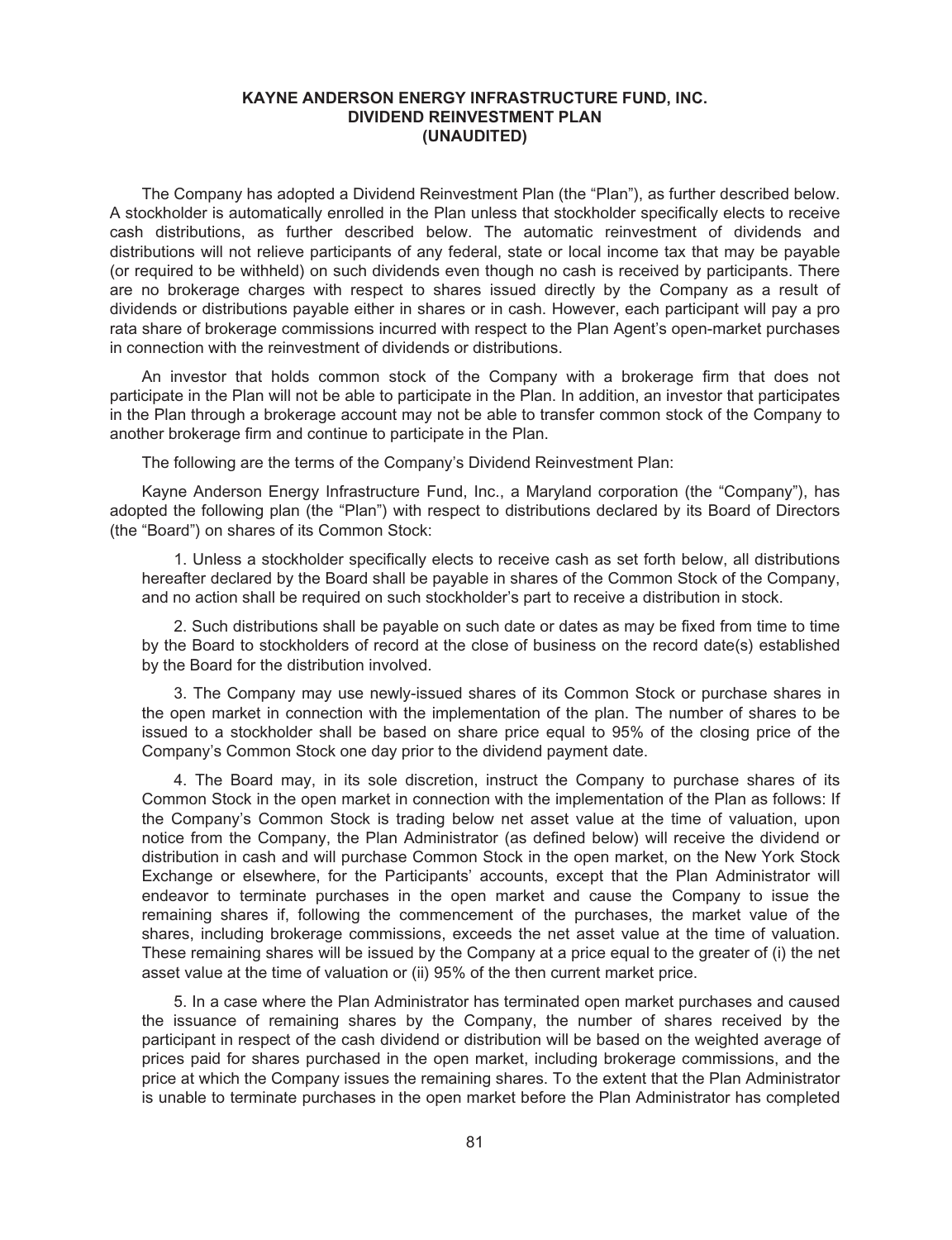#### **KAYNE ANDERSON ENERGY INFRASTRUCTURE FUND, INC. DIVIDEND REINVESTMENT PLAN (UNAUDITED)**

its purchases, or remaining shares cannot be issued by the Company because the Company declared a dividend or distribution payable only in cash, and the market price exceeds the net asset value of the shares, the average share purchase price paid by the Plan Administrator may exceed the net asset value of the shares, resulting in the acquisition of fewer shares than if the dividend or distribution had been paid in shares issued by the Company.

6. A stockholder may, however, elect to receive his or its distributions in cash. To exercise this option, such stockholder shall notify American Stock Transfer & Trust Company, the plan administrator and the Company's transfer agent and registrar (collectively the "Plan Administrator"), in writing so that such notice is received by the Plan Administrator no later than the record date fixed by the Board for the distribution involved.

7. The Plan Administrator will set up an account for shares acquired pursuant to the Plan for each stockholder who has not so elected to receive dividends and distributions in cash (each, a "Participant"). The Plan Administrator may hold each Participant's shares, together with the shares of other Participants, in non-certificated form in the Plan Administrator's name or that of its nominee. Upon request by a Participant, received no later than three (3) days prior to the payable date, the Plan Administrator will, instead of crediting shares to and/or carrying shares in a Participant's account, issue, without charge to the Participant, a certificate registered in the Participant's name for the number of whole shares payable to the Participant and a check for any fractional share less a broker commission on the sale of such fractional shares. If a request to terminate a Participant's participation in the Plan is received less than three (3) days before the payable date, dividends and distributions for that payable date will be reinvested. However, subsequent dividends and distributions will be paid to the Participant in cash.

8. The Plan Administrator will confirm to each Participant each acquisition made pursuant to the Plan as soon as practicable but not later than ten (10) business days after the date thereof. Although each Participant may from time to time have an undivided fractional interest (computed to three decimal places) in a share of Common Stock of the Company, no certificates for a fractional share will be issued. However, dividends and distributions on fractional shares will be credited to each Participant's account. In the event of termination of a Participant's account under the Plan, the Plan Administrator will adjust for any such undivided fractional interest in cash at the market value of the Company's shares at the time of termination.

9. The Plan Administrator will forward to each Participant any Company related proxy solicitation materials and each Company report or other communication to stockholders, and will vote any shares held by it under the Plan in accordance with the instructions set forth on proxies returned by Participants to the Company.

10. In the event that the Company makes available to its stockholders rights to purchase additional shares or other securities, the shares held by the Plan Administrator for each Participant under the Plan will be added to any other shares held by the Participant in certificated form in calculating the number of rights to be issued to the Participant.

11. The Plan Administrator's service fee, if any, and expenses for administering the Plan will be paid for by the Company.

12. Each Participant may terminate his or its account under the Plan by so notifying the Plan Administrator via the Plan Administrator's website at www.amstock.com, by filling out the transaction request form located at the bottom of the Participant's Statement and sending it to American Stock Transfer and Trust Company, P.O. Box 922, Wall Street Station, New York, NY 10269-0560 or by calling the Plan Administrator at (888) 888-0317. Such termination will be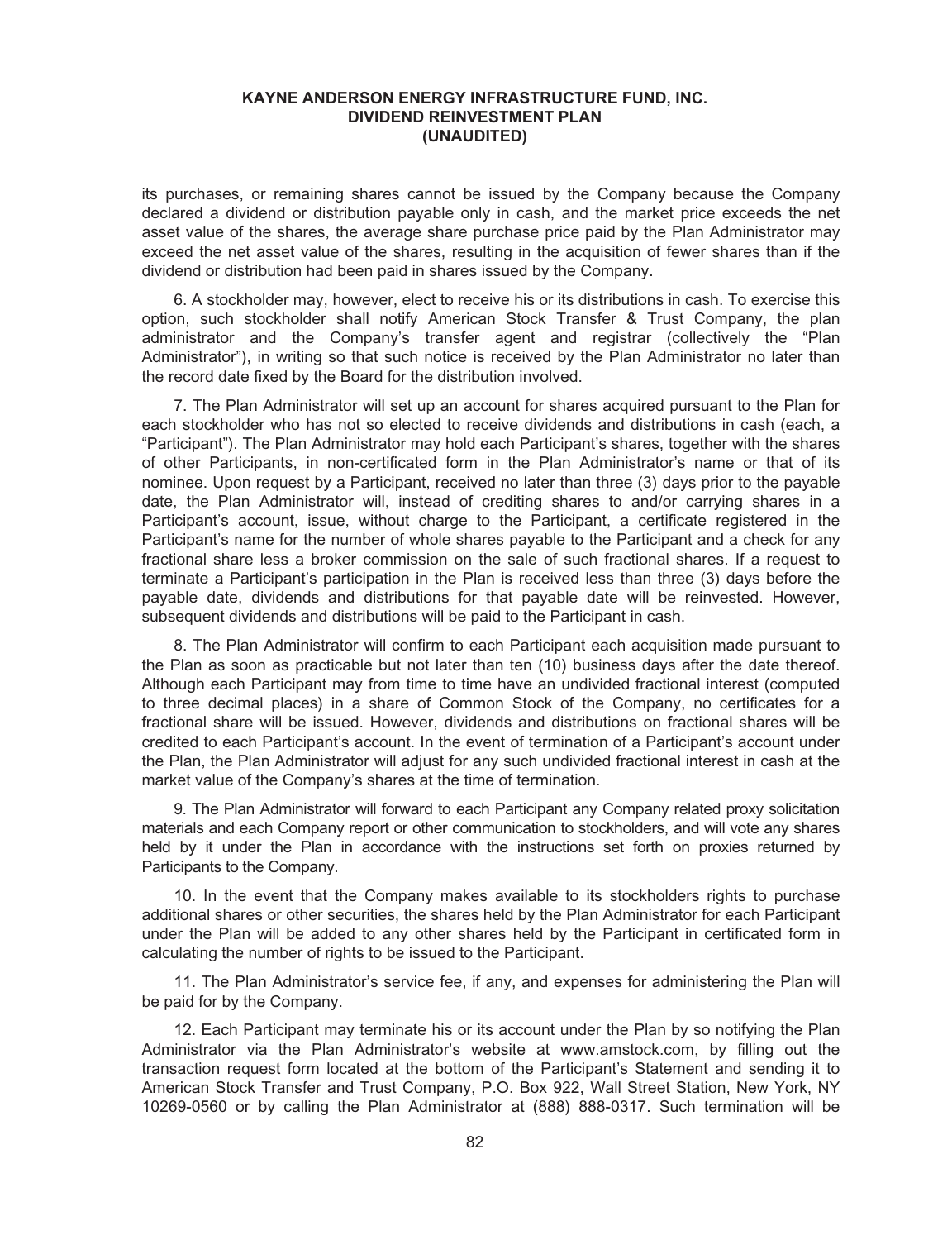#### **KAYNE ANDERSON ENERGY INFRASTRUCTURE FUND, INC. DIVIDEND REINVESTMENT PLAN (UNAUDITED)**

effective immediately. The Plan may be terminated by the Company upon notice in writing mailed to each Participant at least 30 days prior to any record date for the payment of any dividend or distribution by the Company. Upon any termination, the Plan Administrator will cause a certificate or certificates to be issued for the full shares held for the Participant under the Plan and a cash adjustment for any fractional share to be delivered to the Participant without charge to the Participant. If a Participant elects by his or its written notice to the Plan Administrator in advance of termination to have the Plan Administrator sell part or all of his or its shares and remit the proceeds to the Participant, the Plan Administrator is authorized to deduct a \$15.00 transaction fee plus a \$0.10 per share brokerage commission from the proceeds.

13. These terms and conditions may be amended or supplemented by the Company at any time but, except when necessary or appropriate to comply with applicable law or the rules or policies of the Securities and Exchange Commission or any other regulatory authority, only by mailing to each Participant appropriate written notice at least 30 days prior to the effective date thereof. The amendment or supplement shall be deemed to be accepted by each Participant unless, prior to the effective date thereof, the Plan Administrator receives written notice of the termination of his or its account under the Plan. Any such amendment may include an appointment by the Plan Administrator in its place and stead of a successor agent under these terms and conditions, with full power and authority to perform all or any of the acts to be performed by the Plan Administrator under these terms and conditions. Upon any such appointment of any agent for the purpose of receiving dividends and distributions, the Company will be authorized to pay to such successor agent, for each Participant's account, all dividends and distributions payable on shares of the Company held in the Participant's name or under the Plan for retention or application by such successor agent as provided in these terms and conditions.

14. The Plan Administrator will at all times act in good faith and use its best efforts within reasonable limits to ensure its full and timely performance of all services to be performed by it under this Plan and to comply with applicable law, but assumes no responsibility and shall not be liable for loss or damage due to errors unless such error is caused by the Plan Administrator's negligence, bad faith, or willful misconduct or that of its employees or agents.

15. These terms and conditions shall be governed by the laws of the State of Maryland.

Adopted: September 27, 2004 Amended: December 13, 2005 Amended: March 12, 2009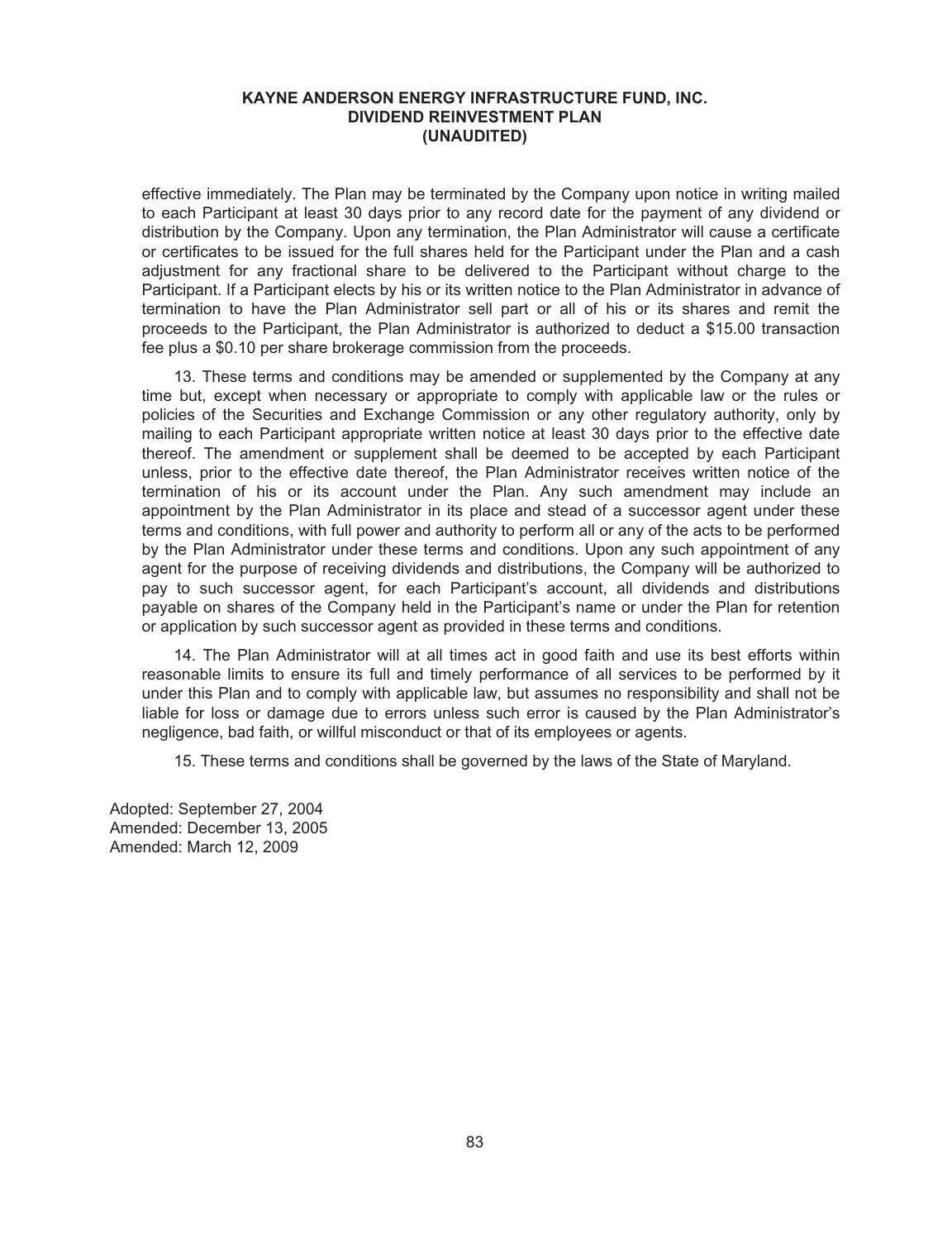#### **KAYNE ANDERSON ENERGY INFRASTRUCTURE FUND, INC. ADDITIONAL INFORMATION (UNAUDITED)**

#### **ANNUAL CERTIFICATION**

The Company's Chief Executive Officer has filed an annual certification with the NYSE that, as of the date of the certification, he was unaware of any violation by the Company of the NYSE's corporate governance listing standards.

#### **PROXY VOTING AND PORTFOLIO HOLDINGS INFORMATION**

The policies and procedures that the Company uses to determine how to vote proxies relating to its portfolio securities are available:

- without charge, upon request, by calling (877) 657-3863/MLP-FUND;
- on the Company's website, *www.kaynefunds.com*; and
- on the SEC's website, *www.sec.gov*.

Information regarding how the Company voted proxies relating to portfolio securities during the most recent 12-month period ended June 30 is available without charge, upon request, by calling (877) 657-3863/MLP-FUND, and on the SEC's website at *www.sec.gov* (see Form N-PX).

The Company files a complete schedule of its portfolio holdings for the first and third quarters of each of its fiscal years with the SEC on Form N-PORT and Form N-30B-2. The Company's Form N-PORT and Form N-30B-2 are available on the SEC's website at *www.sec.gov*. The Company also makes its quarterly reports available on its website at *www.kaynefunds.com.*

#### **REPURCHASE DISCLOSURE**

Notice is hereby given in accordance with Section 23(c) of the 1940 Act, that the Company may from time to time purchase shares of its common and preferred stock and its Notes in the open market or in privately negotiated transactions.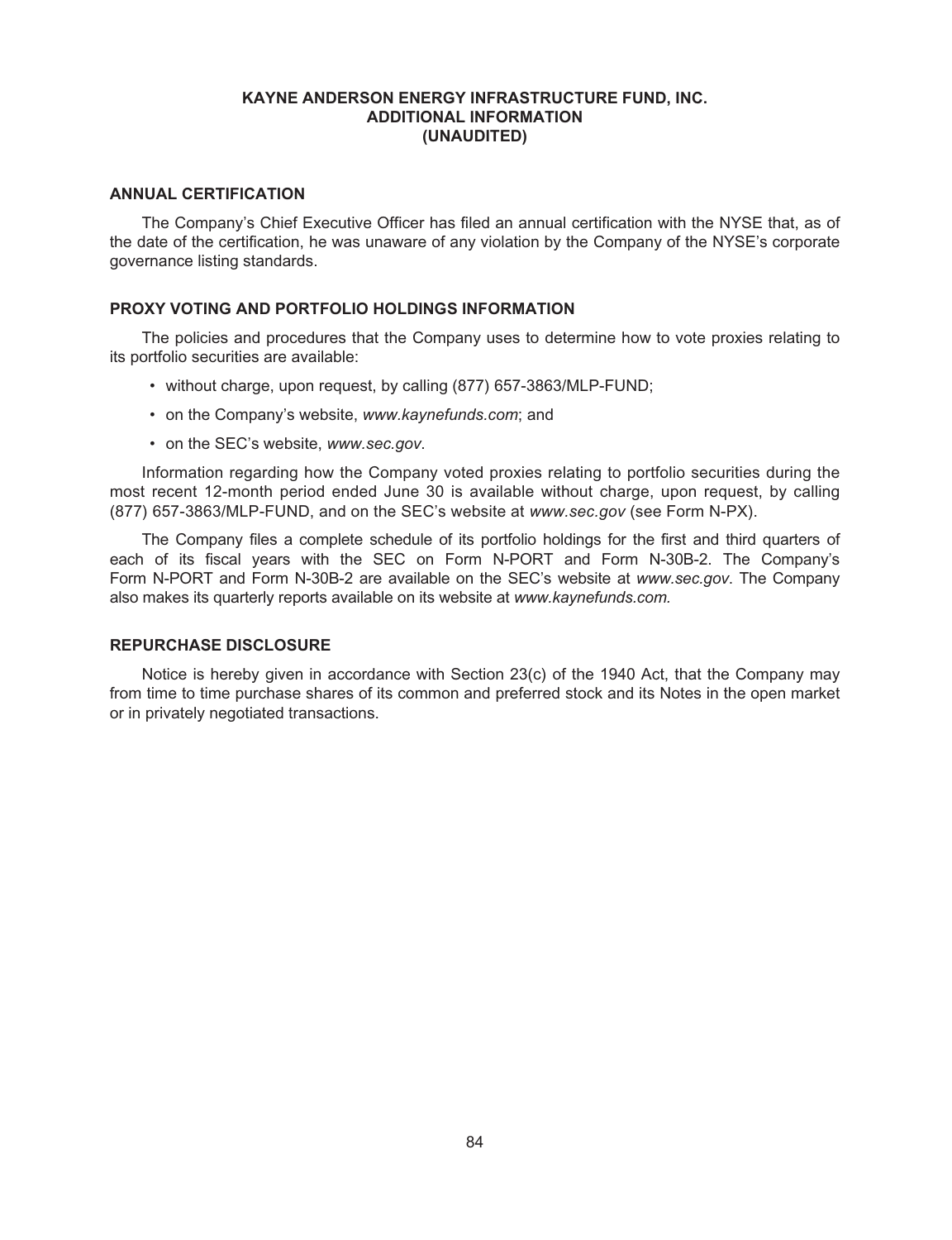This Privacy Notice ("Notice") provides information about the data that is collected, processed, used, transmitted and stored by KA Fund Advisors, LLC and its affiliates (collectively "we," "Kayne Anderson" or the "Firm"), and Kayne Anderson's commitment to appropriately using and protecting the data collected.

Generally speaking, Kayne Anderson collects data about you from the following sources:

- Information we receive about you on applications or other forms;
- Information you provide to us orally; and
- Information about your transactions with us, our affiliates or others.

When you use our services, you acknowledge that you have read and understand the contents of this Notice.

#### **Defining Personal Information**

Various laws and regulations use different terms and definitions for information about individuals that is personal and should be protected. Some laws and regulations consider only very limited types of information to be protected and private. Others include much broader categories.

At Kayne Anderson, we have chosen to adopt the broader approach to what information must be protected and kept private. In this notice, "Personal Information" (or "PI") refers to data that could be used, alone or in combination with other data, to identify you as an individual. It can include name, physical address, email address, IP address, date of birth, social security number, passwords, financial information, and more.

#### **What Personal Information Do We Collect?**

Kayne Anderson does not collect more information than is needed to conduct its business and satisfy any associated regulatory requirements. The following are examples of the types of personal information that we may collect:

- Name, address, phone number and email address;
- Age, date of birth, occupation and marital status;
- Personal identifier, depending on your country of residence, such as your Social Security Number; and
- Financial information, including account balances and assets, and, in certain jurisdictions, representations required under applicable law or regulation concerning your financial resources.

#### **How Do We Collect Information?**

When Kayne collects data from you directly, we will provide Kayne Anderson's contact information and Kayne Anderson's purpose for collecting and processing the data.

#### **Do We Need Consent to Collect Your Data?**

By providing your data, you consent to its collection, processing, use, transfer and storage. Your consent can be withdrawn at any time by providing adequate notice (see below) to Kayne Anderson. However, withdrawing your consent may impact your ability to invest in our funds.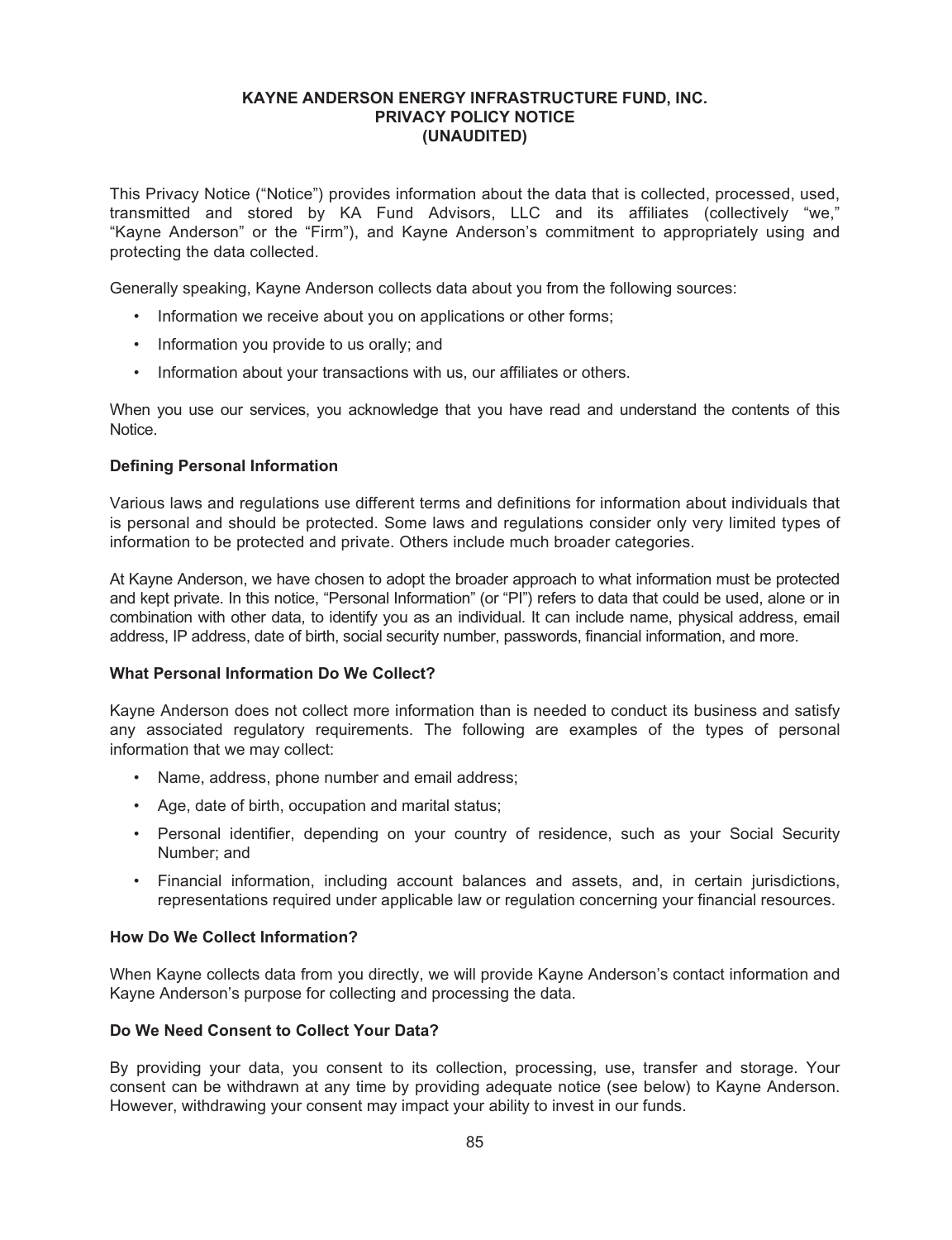#### **How Do We Use Personal Information?**

We use your personal information for a variety of business purposes, including but not limited to, the following:

- For our everyday business purposes to administer, facilitate and manage your relationship and/ or account(s) with Kayne Anderson.
- To contact you or your designated representative(s) in connection with your relationship and/or account;
- To monitor and audit compliance with our internal policies and procedures; and
- To comply with and enforce applicable legal and regulatory requirements.

If your relationship with Kayne Anderson ends, we will continue to treat your personal information, to the extent we retain it, as described in this Notice.

#### **With Whom Do We Share Personal Information?**

Privacy is an integral part of the Firm. We do not disclose your personal information to third parties, except as described in this Notice, and never for compensation. Additionally, we will not share your personal information with third parties without your specific consent or unless Kayne Anderson is required or permitted to by law (such as Regulation S-P) and/or government authorities.

Third parties that we share personal information with are required to maintain the confidentiality of such information and are prohibited from using your personal information for purposes other than those that were specified upon receipt of your data. We enter into contractual agreements with all nonaffiliated third parties that prohibit such third parties from disclosing or using the information other than to carry out the purposes for which we disclose the information.

We will not sell your personal information. If we share your personal information with third parties performing services for us, or acting on our behalf, we will not allow them to use your information for other purposes, and we will contractually require them to protect your information.

#### **What Security Measures Do We Have?**

Kayne Anderson restricts access to personal information about you to those employees who need to know that information to provide financial products or services to you. Kayne Anderson has physical, electronic and administrative safeguards in place to help protect data from loss, misuse, unauthorized access, disclosure, alteration, and destruction. This includes a dedicated group of information security personnel that design, implement and monitor our information security program.

Please contact us for a copy of Kayne Anderson's policies for more information on the Firm's information security practices and procedures.

#### **How Long Do We Retain Personal Information?**

We will retain your personal information for the period necessary to fulfill our services and the purposes outlined in this Notice unless a longer retention period is required by law.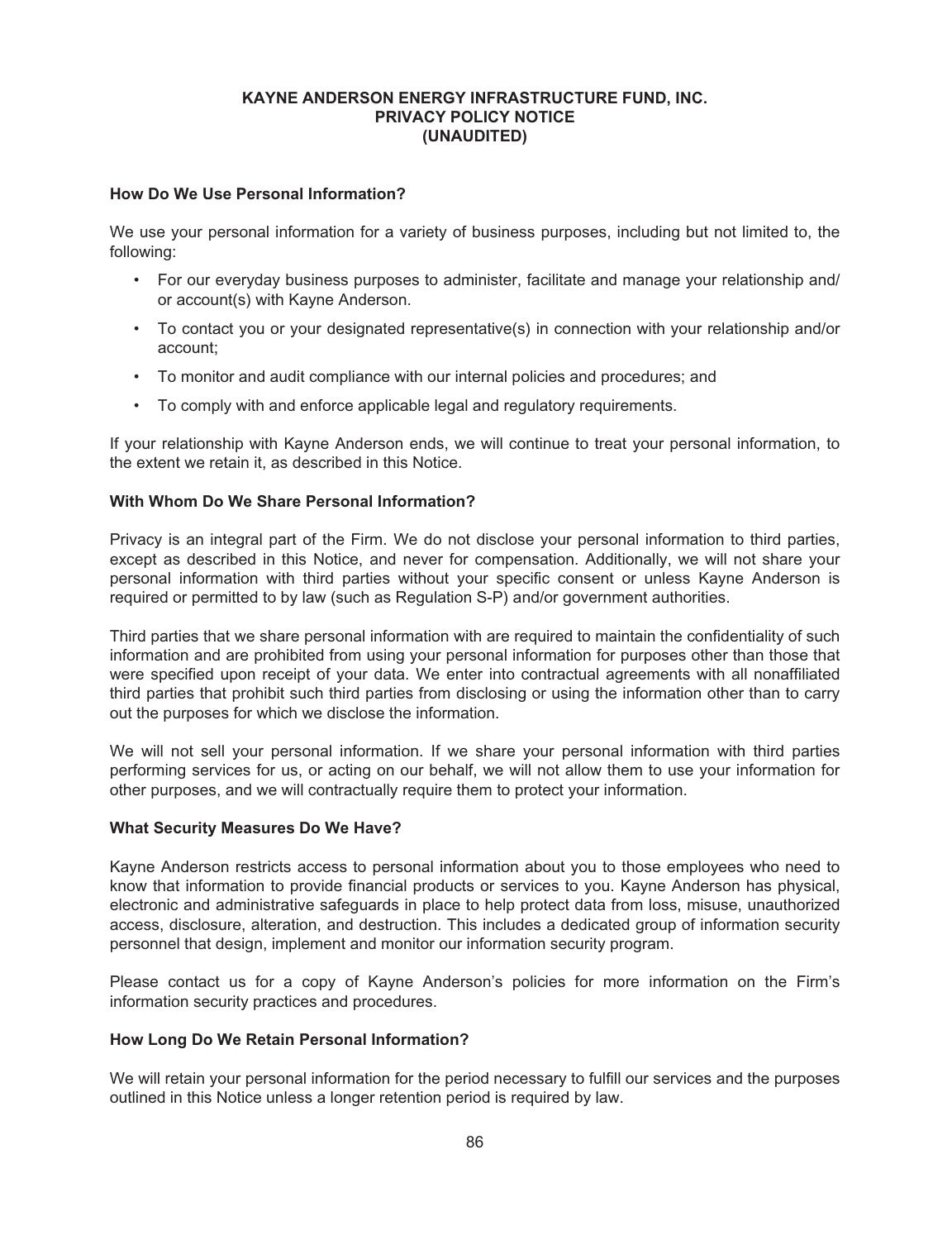#### **How Can You Manage Your Personal Information?**

If you would like to request, delete, or update the personal information that you provided us, or exercise any of your data protection rights you may contact us using the contact information below. For your protection, we will need to verify your identity prior to complying with your request. Kayne Anderson does not charge for this service.

Kayne Anderson will make a good faith effort to process your request without undue delay and within the timeframe provided by applicable law. You are also entitled to have Kayne Anderson modify or delete any information that you believe is incorrect or out of date. Kayne Anderson reserves the right to limit or deny access to personal information where providing such information would be unreasonably burdensome or expensive or as otherwise permissible under relevant laws. If Kayne Anderson determines that access cannot be provided in any particular instance, Kayne Anderson will provide the individual requesting access with an explanation of why it has made that determination and a contact point for any further inquiries.

#### **What Rights Do California Clients Have?**

Under the California Consumer Privacy Act (CCPA), clients domiciled in California have certain rights with respect to their personal information. In particular, you may have the right to:

- Request that we disclose, free of charge, the categories and specifics of the PI we collect about you as a California resident (and/or, if applicable, sell or otherwise disclose to a third party for business purposes). Currently, however, Kayne Anderson does not sell personal information.
- Choose to opt-out of the sale of personal information. Currently, however, Kayne Anderson does not sell personal information.
- Request that we delete the PI we have collected. Following our verification of the request, we will comply with the request and delete any or all of the PI in our possession that we collected from you and/or any or all such PI in the possession of our service providers, unless otherwise restricted by law or regulation. However, withdrawing your consent for us to collect, process, use, transfer and store your data may impact your ability to invest in our funds.

#### **Non-Discrimination for Exercising Your CCPA Right**

We follow the requirements of California Civil Code §1798.125, and will not discriminate against any consumer who exercises the rights under the CCPA. However, withdrawing your consent for us to collect, process, use, transfer and store your data may impact your ability to invest in our funds.

#### **Contact Us**

If you have questions, concerns, or suggestions related to our Notice or our privacy practices, contact the Investor Relations Team or Kayne's Chief Compliance Officer, Michael O'Neil, at:

KA Fund Advisors, LLC 811 Main Street, 14th Floor Houston, TX 77002

Website: https://www.kaynefunds.com/ Email Address: CEF@kaynecapital.com Toll Free Phone Number: 877-657-3863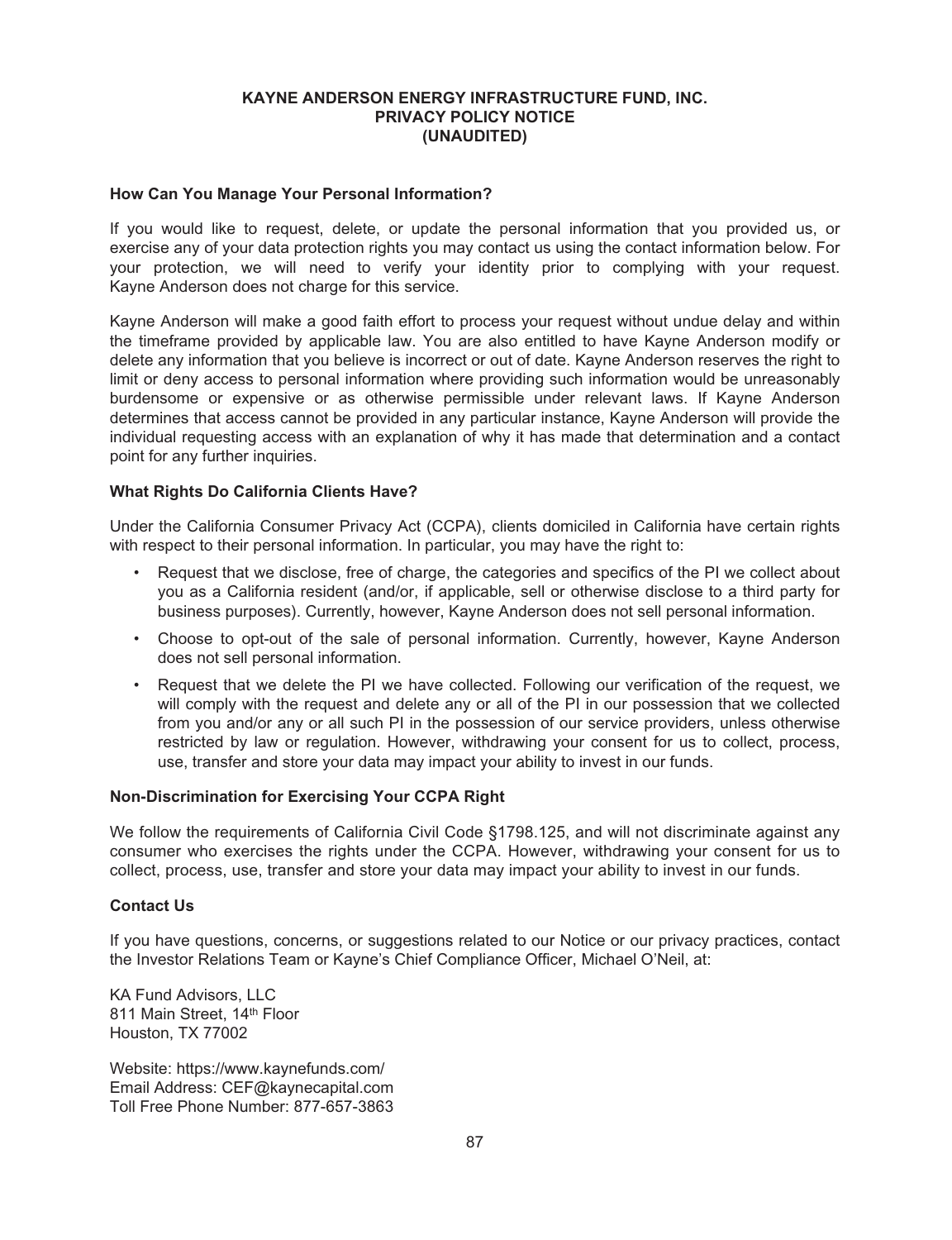# **Changes to this Privacy Notice**

We reserve the right to update this Notice at any time to reflect changes in our policies concerning the collection and use of personal information.

This Privacy Notice was last revised on January 16, 2020.